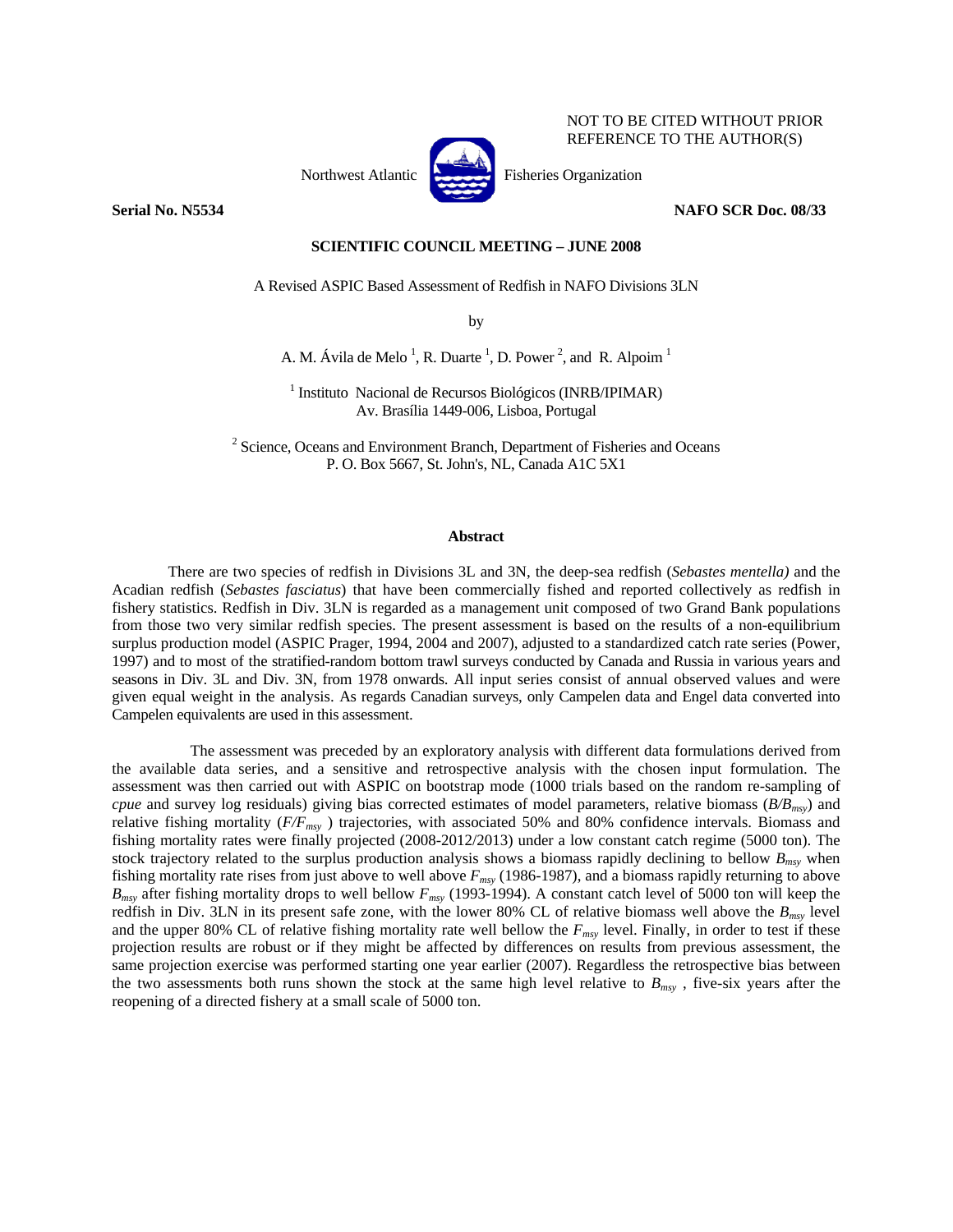# **Introduction**

There are two species of the genus *Sebastes* that have been commercially fished in Div. 3LN, the deep sea redfish (*Sebastes mentella)*, with a maximum abundance at depths greater than 300m, and Acadian redfish (*Sebastes fasciatus*), preferring shallower waters of less than 400m. Due to their external resemblance *S. mentella* and *S. fasciatus* are commonly designated as beaked redfish.

Beaked redfish are viviparous with the larvae eclosion occurring right before or after birth, long living and slow growing, with females attaining size of 50% maturity at 30-34cm (Power, 2001). Both species have pelagic and demersal concentrations as well as a long recruitment process to the bottom. Their external characteristics are very similar, making them difficult to distinguish, and as a consequence they are reported collectively as "redfish" in the commercial fishery statistics. For the same reason *S. mentella* and *S. fasciatus* are treated as a single species in the Grand Bank surveys carried out by Canada, Russia and more recently by EU-Spain.

This redfish assessment regards the beaked redfish in Div. 3LN as a management unit composed of two Grand Bank fish populations of two very similar species. Nevertheless, it is accepted that in this management unit *S. mentella* is the dominant population, representing almost 100% of the commercial catch and the major proportion of the exploitable redfish biomass in Divisions 3L and 3N.

The 2007 assessment (Ávila de Melo *et al.*, 2007) was based on a non-equilibrium surplus production model (ASPIC Prager, 1994, 2004 and 2007), adjusted to a standardized catch rate series (Power, 1997) and two series of stratified bottom trawl surveys on Div. 3L and Div. 3N, covering from 1991 onwards almost the entire area of redfish distribution in north and south east Grand Bank. The assessment was preceded by an exploratory analysis of different data formulations derived from the available data series, using a traffic light framework to evaluate the diagnostics of the ASPIC runs. In order to reduce non explained variability and improve the fit of the ASPIC model to the available biomass indices two different categories of the data set formulations were considered: one based on the original annual values of each biomass index and the other where the annual values were smoothed by 3-year moving averages. The results of the exploratory analysis lead to the conclusion that the use of moving average formulations allowed a better ASPIC FIT than the one with the observed annual data series. So the moving average formulation incorporating both CPUE and spring and autumn survey series in their full extension was the one chosen to pursue with last year assessment.

STACFIS recognized ASPIC as a useful tool to carry out an analytic assessment of the 3LN redfish stock (NAFO 2007), but didn't accept the 2007 assessment based on two major concerns regarding the chosen input formulation:

"*Regardless of the wide inter-annual variability of the observed CPUE and survey data and poorer fit of the model, the original values of each biomass index provide very similar results namely as regards relative biomass and fishing mortality trajectories and should be used instead of moving averages;* 

*From the early 1980s to the beginning of the 1990s, when catches were quickly raised from a previous average level of 21 000 tons (1965-1985) to a much higher average level of 41 500 tons (1986-1992), including a peak of 79 000 tons in 1987, available survey data from Canadian summer survey on Div. 3L (1978-1979, 1981, 1984-1985, 1990-1991 and 1993) and Russian trawl survey on Div. 3LN (1983-1993) suggests that stock size suffered a substantial reduction. However throughout this period stock dynamics from ASPIC basically rely on the CPUE series. In order to capture the full extent of this former stock decline ASPIC input should include the observed biomass indices from the two above mentioned survey series.* 

*Therefore, STACFIS recommends that a revised ASPIC model utilizing (1) the original values of cpue and survey indices and (2) incorporating additional Canadian 3L summer and Russian 3LN survey series be evaluated during the interim assessment of redfish in Div. 3LN at the June 2008 Scientific Council meeting*".

The present assessment goes beyond the 2007 STACFIS guidelines, incorporating most of the survey biomass indices available for this redfish stock, not only from the Canadian summer survey on Div. 3L and Russian bottom trawl survey on Div. 3LN, but also from the Canadian winter and autumn surveys on Div. 3L, with all input series presented as annual observed data.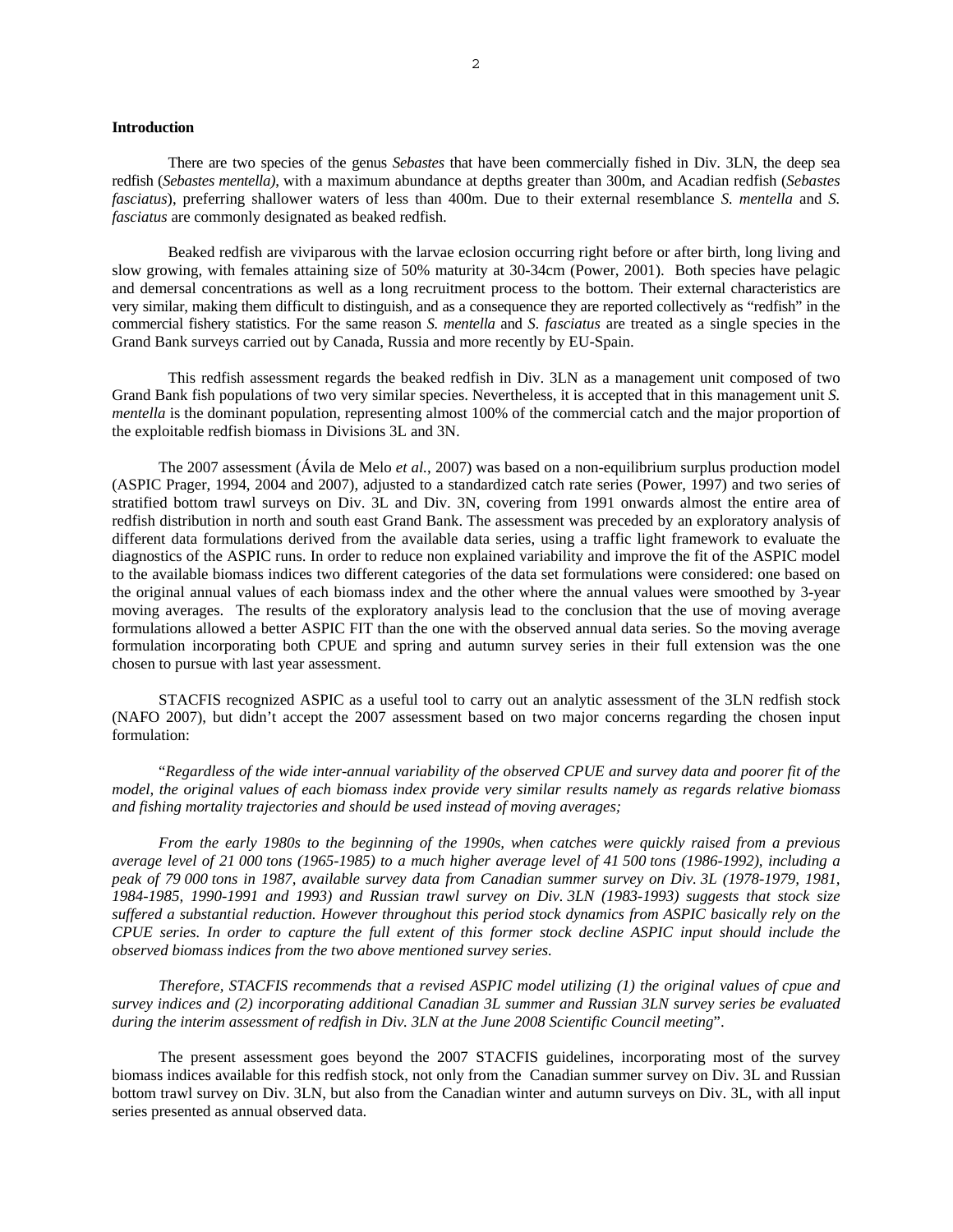# Nominal catches and TAC's

 Reported catches from Div. 3LN declined from 45 000 to 10 000 ton on the first years of catch records (1959- 1964) and oscillated over 21 years afterwards (1965-1985) around 21 000 tons average level. Catches increased sharply to a 79,000 tons high in 1987 and fall steadily afterwards to 450 tons in 1996. From 1986 till 1993 reported catches exceeded TAC's, but in the rest of the years prior to the close of the fishery catches fell well bellow annual TAC's. The NAFO Fisheries Commission implemented a moratorium on directed fishing for this stock since in 1998.

Catch increased to 900 tons in 1998, the first year under a moratorium on directed fishing, with a further increase to 3 100 tons in 2000. Catches declined in 2001-2003 and were stable in 2004-2005 at 650 tons level. Catch almost reached the historic low level in 2006 with 496 tons, but recorded over a tree times fold increase in the final year, with a STACFIS catch estimate of 1664 tons (Table 1, Fig. 1).

### Description of the fishery

In the early 1980's the former USSR, Cuba and Canada were the primary fleets directing for redfish in Div. 3LN. The rapid expansion of the fishery was due to the entry of EU-Portugal in 1986 and South Korea in 1987, along with various re-flagged fleets. In the early 1990's Russia and the Baltic mid-water trawlers, together with South Korea and Portuguese bottom trawlers, were still responsible for the bulk of fishing effort, concentrated by that time on the "Beothuk Knoll" (Div. 3LMN border, southwest of the Flemish Cap).

South Korea left the area by the end of 1993 and from 1994 onwards the other fleets reduced effort substantially on Div. 3LN. The quick decline of redfish catch rates was the main reason for this reduction of redfish fishing effort, and justified its partial shift southeast to Div. 3O. Since 1994 most of the redfish catches in NAFO Divisions 3L and 3N were taken as by-catch of the Greenland halibut fishery pursued from the northern slopes of the Sackville Spur in Div. 3L through Flemish Pass till the canyons of northern Grand Bank in Div. 3N. The EU-Spain and EU-Portugal bottom- trawl fleets became the main fleets responsible for the 3LN redfish by-catch over moratorium years, with EU Portugal recently taking most of the by-catch (2006 and 2007).

### **Commercial Fishery Data**

## Catch and Effort

On the 1997 assessment (Power, 1997) catch/effort data for Div. 3L and Div. 3N from 1959 to 1995 were analyzed with a multiplicative model (Gavaris, 1980) in order to derive a catch rate series for each division standardized for country-gear-tonnage class, NAFO division, month, and amount of by-catch associated with each observation. Both CPUE series shows much within year variability over time, with no statistically difference between the catch rates for most of the years. The assessment considered that catch rate indices for Div. 3L and Div. 3N were not reflective of year to year changes in population abundance but they may be indicative of trends/patterns over longer periods of time.

This assessment recovers the predicted effort series in fishing hours for Div. 3L and Div. 3N from the 1997 multivariate analysis, in order to derive a single annual catch rate for Div. 3LN: for each year of the 1959-1994 interval this standardized catch rate is given by the ratio between the sum of Div. 3L and Div. 3N STATLANT catch (thousand tons) and the sum of Div. 3L and Div. 3N predicted effort (fishing hours) (Table 2). Annual catch rate for Div. 3LN was finally scaled (difference between each observation and the mean, scaled to the standard deviation of the series) in order to be presented on Fig. 2. Catch rates for Div. 3LN were above average from 1959 till 1965, increasing on the first years of the time series, oscillate around the average on the intermediate years and start declining from 1987 onwards. On the final years, 1990-1994, catch rates were stable at a minimum level well bellow average.

## Commercial fishery sampling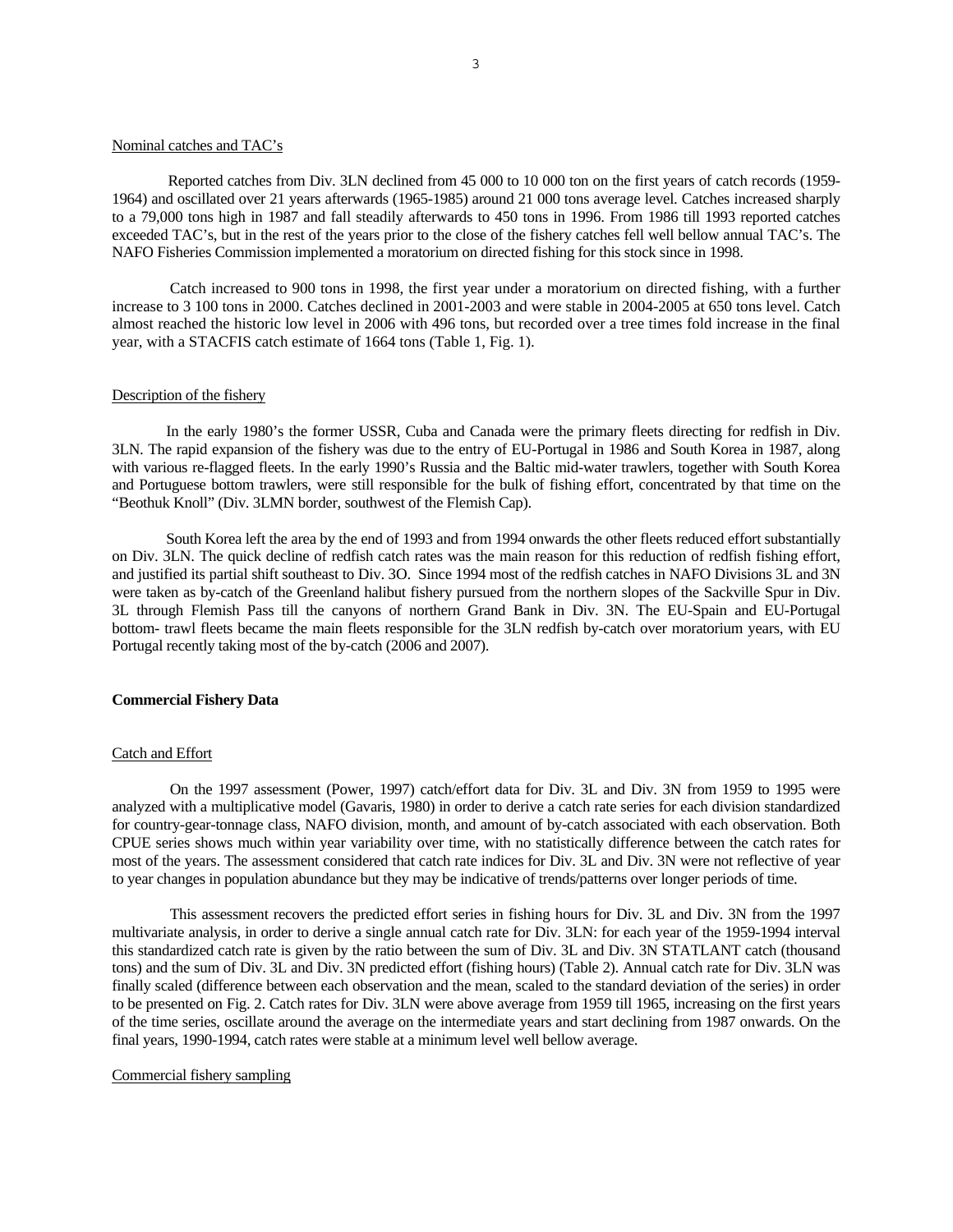Most of the commercial length sampling data available for the 3LN beaked redfish stocks came, since 1990, from the Portuguese fisheries and has been annually included in the Portuguese research reports on the NAFO SCS Document series (Vargas *et al.*, 2008). Taking into account that the majority of the length sampling was from depths greater than 400m, these data should represent *S. mentella* catches. Length sampling data from Spain and Russia were used to estimate the length composition of the commercial catches for those fleets in 2003-2005 and 2003-2007 respectively (González *et al*., 2006; Vaskov *et al*., 2008). The 1990-2007 per mille length composition of the Portuguese trawl catch was applied to the rest of the commercial catches (Table 3a). In all cases the 3LN beaked redfish length weight relationships, used to compute each absolute length frequency vector of the 3LN redfish commercial catch (Table 3b), were derived from individual length /weight observations collected annually through the sampling on board of the Portuguese by-catches from both Divisions 3L and 3N (Alpoim and Vargas, 2004; Vargas *et al.*, 2008). The 1998 length weight relationship was applied to the previous years, back to 1990.

The annual mean length of the catch was calculated as a weighted mean of catch numbers at length for each year (Table 3a). The overall mean length of the 1990-2007 catch (arithmetic mean of the annual mean lengths of the commercial catch) was used to derive the anomalies in the mean length on the 3LN beaked redfish commercial catch over this period (Table 3a, Fig. 3). The proportion of small redfish (less than 20cm) in the catch is presented as well, in Table 3a. The purpose of the first exercise (length anomalies) was to detect eventual shifts in the length structure of the commercial catch or by-catch that could reflect changes in the exploitable stock structure. As for the second exercise (proportion of small redfish), a sudden and important increase on the proportion of small redfish in the catch could be regarded as signal of the income of a good recruitment.

Stability in the length structure of the catch/by-catch is observed through the 1990-2007 interval, with no clear pattern on length anomalies detected over time (Fig. 3). Higher negative anomalies are coupled with higher proportions of small redfish in 1991, 1998, 2003 and 2006 suggesting the income in those years of above average recruitments to the exploitable stock, from year classes 4-5 years back in time.

#### **Research Surveys**

 From 1978 till 1990 several stratified-random bottom trawl surveys have been conducted by Canada in various years and seasons in Div. 3L. However only since 1991 Canadian stratified-random surveys covered both Div. 3L and Div. 3N on a regular annual basis: a spring survey (May-Jun.) and an autumn survey (Sep.-Oct. 3N/Nov.-Dec. 3L for most years). The design of the Canadian surveys was based on a stratification scheme down to 732 m for Div. 3LN (Doubleday, 1981). From 1996 onwards the stratification scheme has been updated to include depths down to 1 464 m (800 fathoms) (Bishop, 1994), but only the autumn surveys have swept strata bellow 732 m depth, most on Div. 3L.

 Up until the autumn of 1995 the Canadians surveys were conducted with an Engels 145 high lift otter trawl with a small mesh liner (29 mm) in the codend and tows planned for 30 minute duration. Starting with the autumn 1995 survey in Div. 3LN, a Campelen 1800 survey gear was adopted with a 12 mm liner in the codend and 15 minute tows utilizing SCANMAR. A comparison of the generated data with the original Engel data suggested overall trends in abundance were the same except that the relative measure of abundance estimated for the Campelen trawl conversions were higher (Power and Parsons, 1998).

According to the headers on the original spreadsheets with Canadian survey abundance and biomass data, all surveys on Div. 3L have Engel data converted into Campelen equivalents from 1985 onwards with the exception of the spring survey (conversion since 1980). However for the summer survey the first year of conversion of Engel data remains unclear, since the same figures for the years prior to 1985 on the original spreadsheet with the Canadian summer survey data had been published as Campelen trawl equivalent units as well (Power and Parsons, 1999). So, two alternate series of biomass indices are considered in the assessment for the Canadian summer survey in Div. 3L, one starting in 1978 and the other in 1985.

Abundance and biomass indices have been converted into Campelen equivalents since the start of Canadian surveys on Div. 3N, in 1991. Campelen equivalent data series extended till 1994 (autumn surveys in Div. 3L and Div. 3N) or 1995 (spring surveys in Div. 3L and Div. 3N) and are coupled with the following original Campelen series starting since then. No spring survey was carried out in 2006 on Div. 3N. As regards Canadian surveys, only Campelen data and Engel data converted into Campelen equivalents are used in this assessment.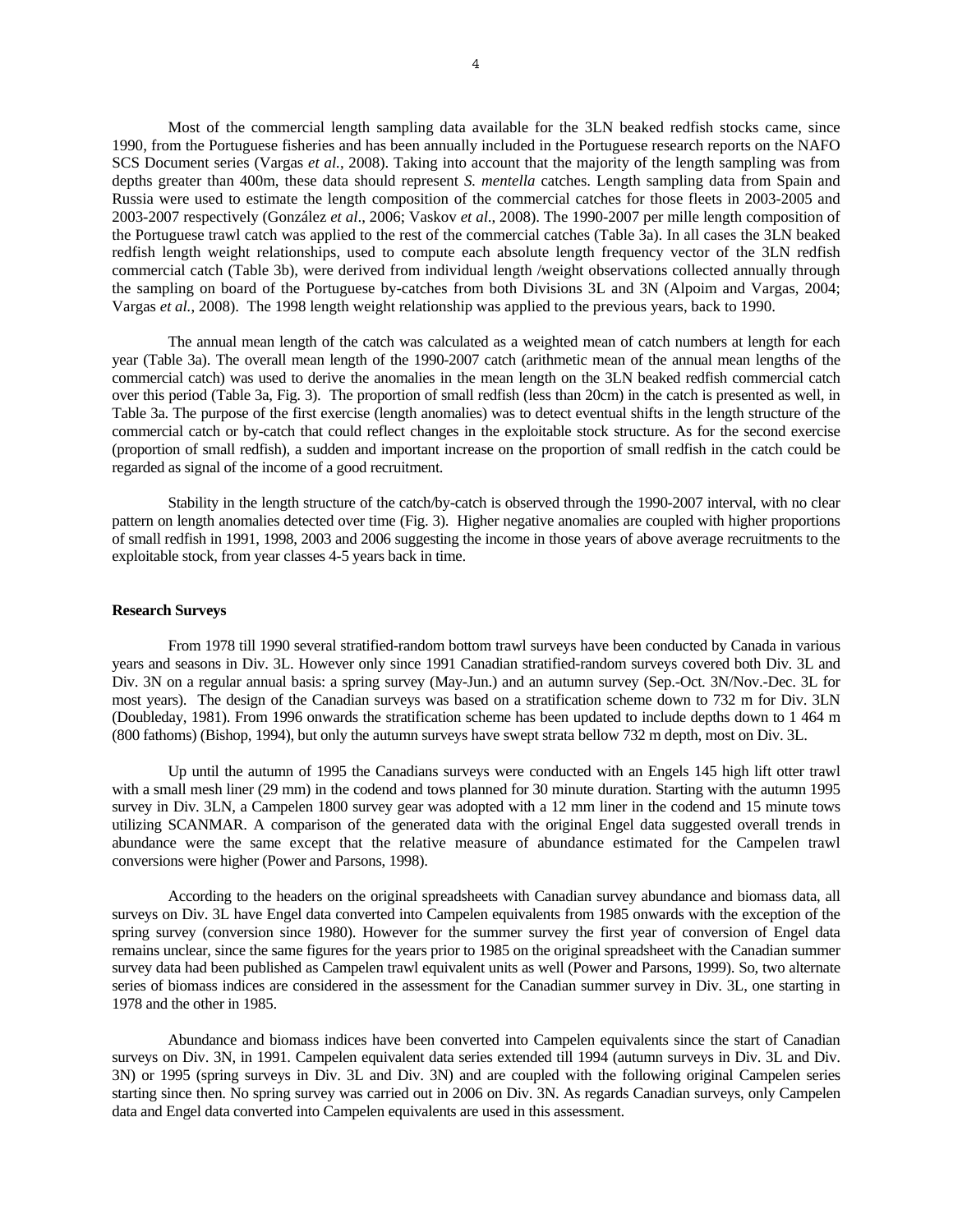Since 1983 Russian bottom trawl surveys in NAFO Div. 3LMNO turn to stratified-random, following the above mentioned Canadian stratification for Sub area 3. On 1984 standard tows were set to half hour at 3.5 knots, with a standard gear. From 1984 till 1990, vessels conducting this survey were of the same tonnage class (the BRMT series) with the exception of 1985, when a vessel of smaller tonnage class (PST series) was employed. This smaller category was later employed on the 1991 and 1993 surveys. On 1992 and 1994 no survey was carried out in Div. 3N. On 1995 the Russian bottom trawl series in NAFO Sub area 3 was discontinued (Bulatova *et al.*, 1997).

On 1992 redfish results of the 1984-1991 stratified-random surveys in Div. 3LN by Russia were revised according to standard methodology (Power and Vaskov, 1992).Mean number and mean weight per standard tow were estimated from successful sets only, each tow being adjusted to 1.8 n mi. distance before analysis. Overall mean estimates by year and division were derived from the respective means by strata (weighted by the stratum area) and presented with associated 95% CI's. Survey abundance and survey biomass are finally tabulated by year and division. However in 1994, a Russian research document presents new figures for redfish bottom survey abundance and biomass from the same Russian survey series in Div. 3LN (1984-1991, plus the results of the 1993 survey) (Vaskov, 1994). No details are given regarding the method and the strata used to derive these new figures. The two series (Power, 1984- 1991; Vaskov, 1984-1991 and 1993) are considered as alternate biomass indices for Div. 3LN combined from Russian stratified-random surveys.

All the available survey biomass results from the Canadian and Russian stratified-random bottom trawl surveys are presented in Table 4. About 96% of the available biomass data are included in the exploratory analysis preceding the assessment and 88% incorporated in the final framework of the ASPIC assessment.

 In 1995 EU-Spain started a new stratified-random bottom trawl spring (May-June) survey on NAFO Regulatory Area of Div. 3NO. Despite changes on the depth contour of the survey, all strata in the NRA till 732m were covered every year, following the standard stratification. From 1998 onwards the Spanish survey was extended to 1464 m (with the exception of 2001, with 1116m depth limit) and in 2004 expanded to the Regulatory Area of Div. 3L. From 1995 till 2000 the survey was carried out by the Spanish stern trawler *C/V Playa de Menduiña* using a *Pedreira* bottom trawl net. In 2001 the *R/V Vizconde de Eza*, trawling with a *Campelen* net, replaced the commercial stern trawler. In order to maintain the data series obtained since 1995, comparative fishing trials were conducted in spring 2001 to develop conversion factors between the two fishing vessel and gear combinations. Former American plaice and Greenland halibut survey indices from C/V *Playa de Menduíña* were transformed to R/V *Vizconde de Eza* units (*González et al.*, 2004), but so far this exercise has not been carried out for beaked redfish. That is the main reason why the Spanish survey data are not yet included in the assessment suite.

#### Survey biomass and female spawning biomass

All available survey biomass results from the Canadian and Russian stratified-random bottom trawl surveys are presented in Table 4. About 96% of these biomass data are included in the exploratory analysis preceding the assessment and 88% incorporated in the final framework of the ASPIC assessment.

The 1991-2007 spring and autumn survey indices for Div. 3LN combined (biomass and female SSB) are also presented on Table 4. Biomass indices for redfish, derived either from commercial or survey catch rates, typically show large inter-annual variability, too drastic to be only explained by changes in stock abundance from one year to the next. These fluctuations are caused not only by the schooling behaviour of redfish, but also by a wide and "nonuniform" distribution within their geographical and depth limits (all redfish species present both demersal and pelagic concentrations). That is why it is generally accepted that a redfish biomass index represents better a stock trajectory on the long term than the stock size on a short term basis. In order to smooth the wide inter annual variability of the indices, turn the survey series comparable and facilitate the detection of trends within stock dynamics, the survey biomass series used in the assessment and the female SSB survey series were standardized (difference between each observation and the mean scaled to the standard deviations of the series) and so presented on Figure 4a and 4b. From the mid 1980s to the beginning of the 1990s, when catches quickly raised from a previous average level of 21 000 tons (1965-1985) to a much higher level of 41 500 tons (1986-1992), Canadian survey data in Div. 3L and Russian bottom trawl surveys in Div. 3LN suggests that stock size suffered a substantial reduction. Redfish survey bottom biomass in Div. 3LN remained bellow the average level until 1998 and increase to above average level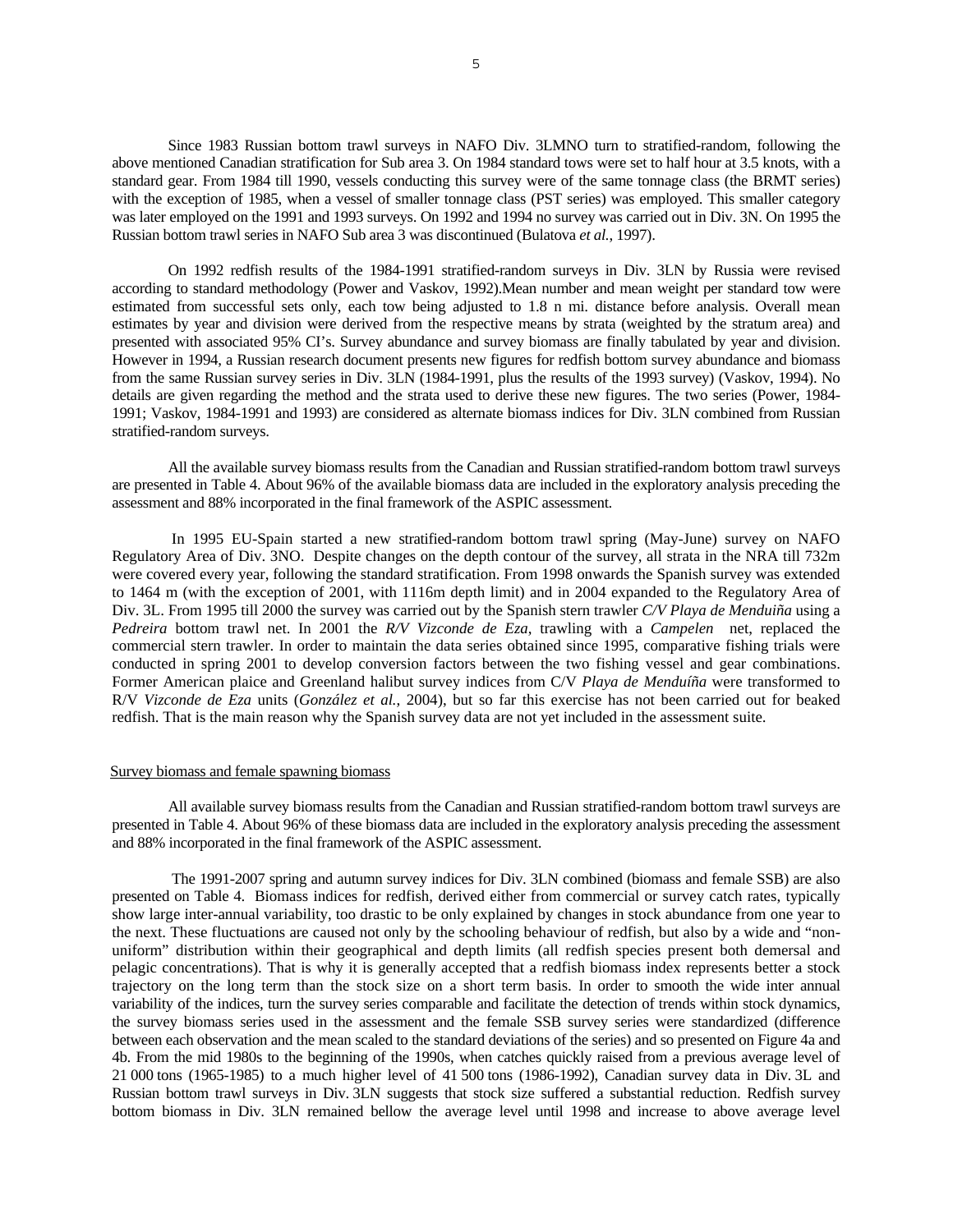afterwards. A punctual decline is observed in 2002-2004, followed by a consistent increase of the remaining biomass indices over the most recent years.

In order to estimate spring and autumn female spawning survey biomass by division, Div. 3L and Div. 3N female proportion and maturity at length vectors (Power 2001; Ávila de Melo et al., 2005) were applied to the respective 1991-2007 spring and autumn survey abundances at length. Female spawners and stock abundance at length by division were used to calculate female spawning and stock biomass for Div. 3L and Div. 3N as sum of products (SOP), using the 3M *Sebastes sp.* annual length weight relationships (Ávila de Melo et al., 2007). The SOP ratios (SSB/stock biomass) by division were then applied to the respective swept area survey biomasses to give estimates of the 1991-2007 spring and autumn female SSB in Div. 3L and Div. 3N. Finally the sum of these two indices for each survey series gave the spring and autumn female spawning biomass for Div. 3LN combined.

 The 1991-2007 standardized female SSB series showed patterns similar to correspondent total survey biomass series over the years, with all observations bellow average before 1998 and most above average afterwards (Fig.4b).

### Abundance at length

Spring and autumn survey abundance at length, for Div. 3LN combined, are presented in Table 5a and 5b. Survey abundance at length for each division, year and survey is derived from the correspondent mean number per tow at length, expanded to the survey abundance estimated by the swept area method. The overall 1991-2007 mean length for each survey series (arithmetic mean of the annual mean lengths of the survey abundances at length) was used to derive the spring and autumn survey length anomalies for the stock over this period (Table 5a and 5b, Fig. 5a and 5b). On both survey series all/most of the anomalies during the first half of the 1990's were negative while all were positive between 1996 and 2000. This shift on the survey catch length structure to larger individuals could reflect a relatively high survival of the year classes through the second half of the 1990's. From 2001 onwards length anomalies are either positive or negative with no clear pattern on the spring survey, whereas on the autumn survey most became closer to the overall mean. The lack of a clear pattern on length residuals from both surveys suggests stability on population structure over recent years. With the exception of 1991 and 1992 on the autumn survey, when a couple of large negative residuals are observed probably as a consequence of a pulse on recruitment from the late 1980's, no further signs of other pulses on recruitment are detected.

# **ASPIC assessment suite**

A non-equilibrium surplus production model (ASPIC; Prager, 1994, 2004 and 2007) was used to assess the status of the stock. The model was adjusted to the STACFIS catches (1959-2007, with catches conditioned on *cpue* series) and to the following

Input series:

| 11 (Statlant CPUE)                               | Standardized cpue for Div. 3LN, 1959-1994                                                  |
|--------------------------------------------------|--------------------------------------------------------------------------------------------|
| I2 (3LN spring survey)                           | Canadian spring survey biomass for Div. 3LN, 1991-2005, 2007                               |
| 13 (3LN autumn survey)                           | Canadian autumn survey biomass for Div. 3LN, 1991, 1993-1994, 1996-2007                    |
| $14_{Power}$ (3LN Power russian survey)          | Russian srping survey biomass for Div. 3LN, 1984-1991 (Power and Vaskov, 1992) versus      |
| 14 <sub>Vaskov</sub> (3LN Vaskov russian survey) | Russian srping survey biomass for Div. 3LN, 1984-1991 and 1993 (Vaskov, 1994)              |
| 15 (3L winter survey)                            | Canadian winter survey biomass for Div. 3L, 1985-1986 and 1990                             |
| 16 (3L summer survey)                            | Canadian summer survey biomass for Div. 3L, 1985, 1990-1991 and 1993 versus                |
| 16 (3L full summer survey)                       | Canadian summer survey biomass for Div. 3L, 1978-1979, 1981, 1984-1985, 1990-1991 and 1993 |
| 17 (3L autumn survey)                            | Canadian autumn survey biomass for Div. 3L, 1985-1986, 1990-1994, 1996-2006                |

All input series consist of annual observed values and were given equal weight in the analysis. On the rest of the analysis each Canadian series is referred by its season and division(s), while the Russian series is referred by its country name. The model assumes that all catchability coefficients are constant over time. Because of the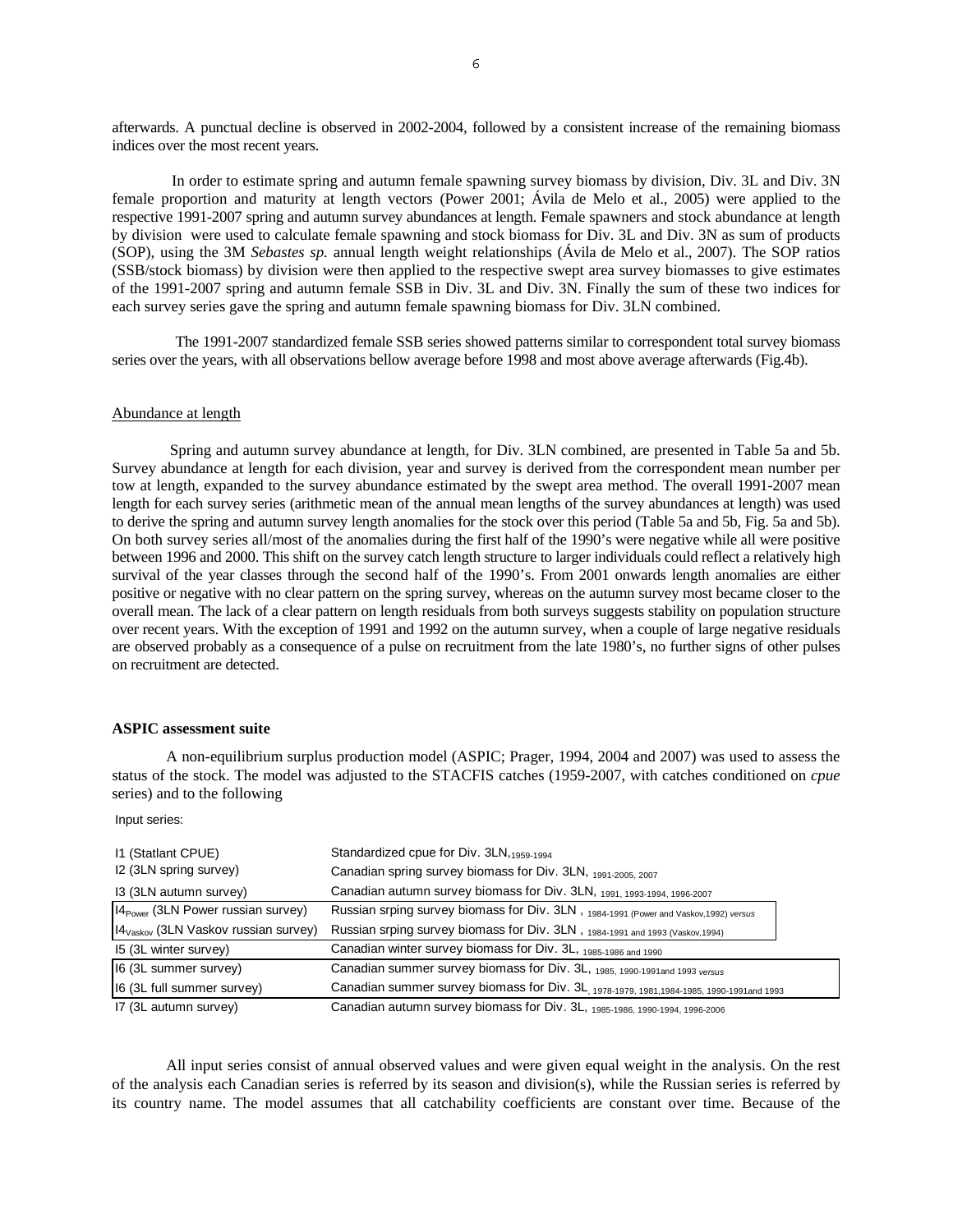imprecision associated with the estimate of catchability for the various indices, absolute estimates of stock size and fishing mortality are normalized to the stock size and fishing mortality at MSY (*Bmsy* and *Fmsy* respectively). That is why normalized estimates are included in ASPIC output and used in the printer plots trajectories of biomass and fishing mortality. In a production model fishing mortality refers to catch/biomass ratio.

#### Basic assumptions

In this assessment the ASPIC version 5.16 fit the logistic form of the production model (Schaefer, 1954). Being *K* the carrying capacity stock biomass, *r* the intrinsic rate of stock biomass increase, *C* the catch biomass, *MSY* and *Bmsy* the long term yield and biomass associated with *Fmsy* , the model basic assumptions are:

1) A logistic population growth over time of the unexploited stock (Schaefer, 1954)

$$
dB_t / dt = rB_t - (r / K)B_t^2 \qquad (1)
$$

2) For an exploited stock catch is also incorporated in the population growth

$$
dB_t / dt = rB_t - (r / K)B_t^2 - C_t \quad (2)
$$

3) The biological reference points are

| $MSY = rK/4$ | (3) |
|--------------|-----|
| $Bmsv = K/2$ |     |

$$
\mathcal{L}(\mathcal{L}) = \mathcal{L}(\mathcal{L})
$$

c.  $Fmsy = r/2$  (5)

 Starting with user guesses for the key parameters, Initial Biomass (as a ratio to *Bmsy*), *K*, *MSY* and catchability coefficients for each biomass index, ASPIC generate iteratively estimates of expected biomass indices for each series of observed indices. The key parameters of the model are found by a minimization routine for log squared residuals of *cpue* and biomass from each input survey series.

A summary of the ASPIC model (Prager, 1994) can be found on the 2003 assessment of redfish in Div. 3M (Ávila de Melo *et al.*, 2003).

### Input file settings

The ASPIC Ver. 5.16 (Prager, 2005) requires from the user a set of initial definitions/starting guess /constraints that have been specified in the input file as follows:

> Line 1: Both FIT and BOT program modes were used. Starting guesses and minimum and maximum bounds were kept constant from FIT to BOT mode.

> Line 2: Fit the LOGI STIC (Schaefer) model with condition fitting on YLD (yield) and SSE (sum of squared errors) as objective function.

Line 4: 1000 Number of bootstrap trials when running on BOT mode.

Line 11: OdO No penalty term in objective function for B1>K (biomass on the 1st year of the assessment greater than carrying capacity biomass).

Line 12: 7 data series are to be analyzed as biomass index of the stock (Statlant CPUE, five Canadian and one Russian surveys).

Line 13: 1d0 1d0 1d0 1d0 1d0 1d0 1d0 When computing the objective function the squared residuals of each one of the 7 data series have equal weight.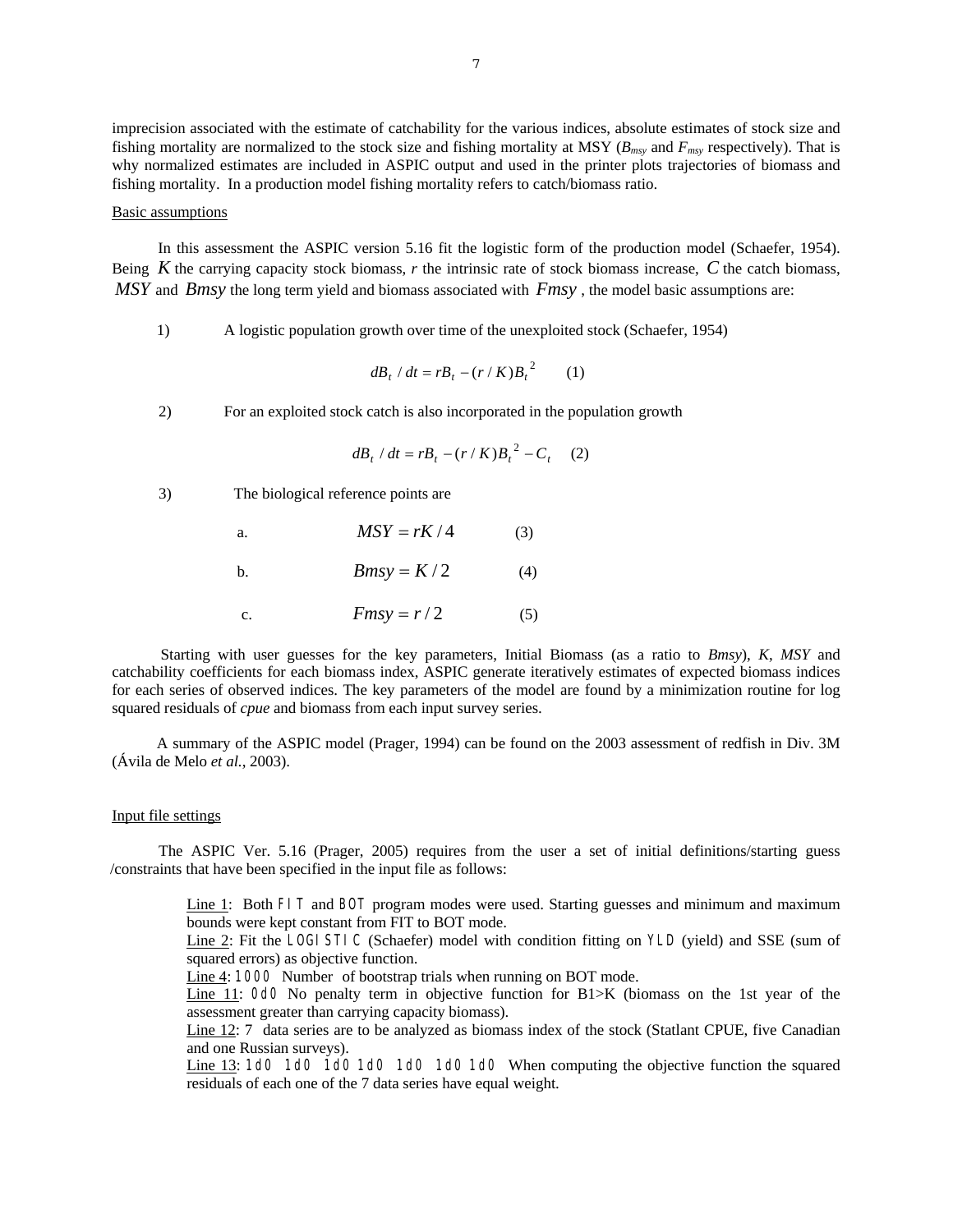Line 14: 0. 5d0 Starting guess for  $B1/K = 0.5$ , the biomass on the 1<sup>st</sup> year of the assessment is at  $B_{msy}$ level.

Line 15: 2. 0d4 Starting guess for *MSY* = 20000 ton. Between 1965 and 1985 catches oscillated with no trend around 21000, catch rates declined when catches were raised above that level.

Line 16: 2. 000E+05 Starting guess for carrying capacity  $K = 200000$  ton, twice the highest observed level of survey biomass (autumn survey average 1998, 2000-2001).

Line 17: 9.007E-06 0.658d0 1.0d0 0.658d0 0.322d0 0.275d0 0 .275d0 Starting guess of catchability for: STATLANT cpue (derived from *q* of Statlant CPUE for Div. 3M redfish ASPIC assessment, Ávila de Melo *et al.* 2003); spring survey in Div. 3LN combined (average size of spring survey biomass relative to autumn survey biomass, 1991-2005); autumn survey in Div. 3LN combined (a conservative guess, assuming that autumn survey biomass is a proxy of absolute stock biomass); Russian survey in Div. 3LN combined (all Russian surveys in Div. 3LMNO were made between March and July, so the same starting guess for catchability as the Canadian spring survey); winter survey in Div. 3L (average spring survey in Div. 3L/Div. 3LN ratio times average spring in Div. 3LN/autumn Div. 3LN ratio); summer and autumn survey in Div. 3L (average autumn survey Div. 3L/Div. 3LN ratio).

<u>Line 18</u>: 1 1 1 1 1 1 1 1 1 1 1 1 All key parameters of the model  $(B1/K, MSY, K, q_{cque}, q_{sprino3LN}$ , *qautumn3LN,, qRussiann3LN,, qwinter3L, qsummer3L,* and *qautumn3L*) are estimated by the ASPIC program and not kept constant at the starting guess.

Line 19 and Line 20: minimum and maximum bounds on the estimate of *MSY* (5000-50000 ton) and *K* (100000-500000 ton) respectively. All ASPIC runs on FIT mode gave final estimates of these parameters far from either constraint. The number of bootstrap trials discarded due to parameter estimates falling outside their bounds is minimal.

Line 22: 49 Total number of years in the data sets included in the input file, from 1959 to 2007.

The rest of the settings of the input file were kept with the default options of the ASPIC Ver.5.16. The input file with the formulation used in the assessment, retrospective analysis and projections is presented on Appendix 1.

### Exploratory analysis

The 1992 autumn biomass index for Div. 3N and the 1995 autumn index for Div. 3L have anomalously high magnitudes, while staying between relatively low indices from the neighbouring years. The original mean weights per tow have also associated anomalously high errors (highest of each survey series). So survey biomass from these years and divisions were considered outliers of the respective survey series and excluded from the analysis.

Due to the short time overlap between *cpue* and surveys in Div. 3LN combined (1991-2007, 4 years on 49 years of data) the assessment assumes that *cpue* time series, Russian survey and 3L summer and winter surveys basically represent the abundance of the stock during the former period prior to 1990, while 3L autumn survey and surveys in Div. 3LN combined basically represent the abundance of the stock during the more recent period of the 1990's and 2000's. With such a short time overlap, the two pair-wise negative correlations found among STATLANT cpue and the survey series for Div. 3LN combined, each series based on just four pairs of observations, have been disqualified to halt the ASPIC assessment. Therefore only negative correlations between the model and any of the input series of biomass indices, or between surveys overlapping most of the years, were considered a violation of the fundamental assumption of ASPIC that all indices reflect the abundance dynamics of the stock.

Three  $ASPIC<sub>2008</sub>$  formulations, corresponding to three possible arrangements of the alternate Russian and summer in Div. 3L survey series (see table above), were run on FIT mode in order to explore the goodness of fit of the model under three different input survey data: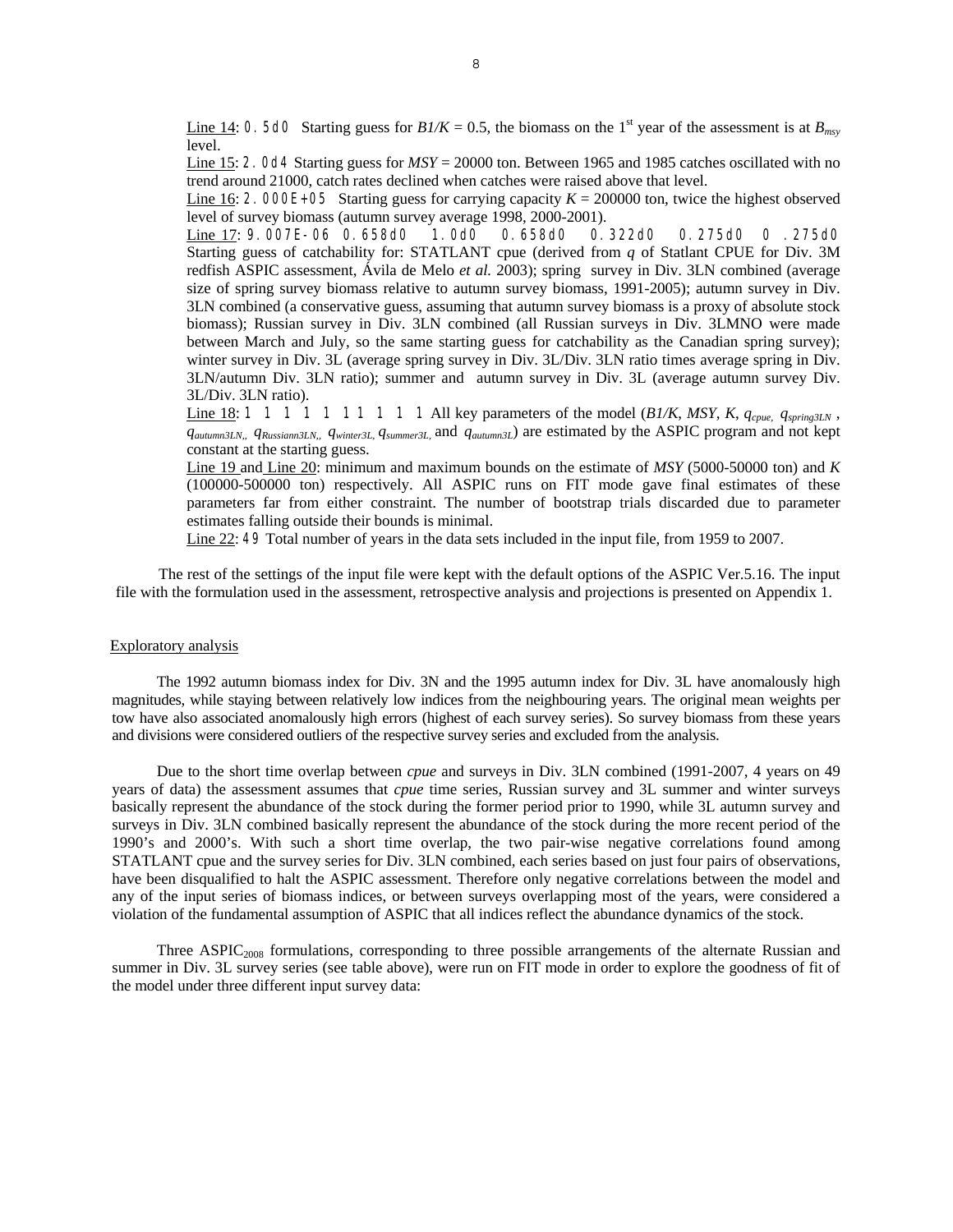| $\mathsf{ASPIC}_{\mathsf{Power}, 2008}$              | 11 (Statlant CPUE)+12 (3LN spring survey)+13 (3LN autumn survey)+14Power (3LN Power russian   |
|------------------------------------------------------|-----------------------------------------------------------------------------------------------|
|                                                      | survey)+15 (3L winter survey)+16 (3L summer survey)+17 (3L autumn survey)                     |
| $\mathsf{ASPIC}_{\mathsf{Power, full summer, 2008}}$ | 11 (Statlant CPUE)+12 (3LN spring survey)+13 (3LN autumn survey)+14Power (3LN Power russian   |
|                                                      | survey)+15 (3L winter survey)+16 (3L summer survey full series)+17 (3L autumn survey)         |
| ASPIC <sub>Vaskov,2008</sub>                         | I1 (Statlant CPUE)+I2 (3LN spring survey)+I3 (3LN autumn survey)+I4Vaskov (3LN Vaskov russian |
|                                                      | survey)+15 (3L winter survey)+16 (3L summer survey)+17(3L autumn survey)                      |

Besides the correlation between alternate Russian and summer series with those which overlap with them, and between ASPIC estimated and observed annual values from each data series (R squared in CPUE) other parameters were used as diagnostics of the FIT outputs from the three formulations considered:

- Number of restarts required for convergence: The routine used in ASPIC to minimize the objective function can stop at a local minima. In order to find a true minimum of the objective function, which is kept constant regardless the initial values of the key parameters, ASPIC program has a restarting algorithm that requires the same solution to be found several times in a row before it is accepted (Prager, 2005). The shorter the number of restarts the quicker is the convergence the better is the fit of the model to the data series.
- Estimated contrast index (ideal = 1.0):  $C^*$  = (Bmax-Bmin)/K. A wider contrast on the biomass trajectory reflects wider coverage by the stock exploitation history of the Yield/Biomass curve defined by the ASPIC underlying surplus production model.
- Estimated nearness index (ideal = 1.0):  $N^* = 1 |min(B-Bmsv)|/K$ . Being a production model centred on *MSY*, the biomass trajectory given by ASPIC should pass at least once through *Bmsy*.
- TOTAL OBJECTIVE FUNCTION. Measuring the overall size of the of *cpue* and survey residuals the least squares objective function points out how close model estimates are to observed data.

An overview of the exploratory analysis (Table 6a) lead to the main conclusion that no significant improvement on ASPIC FIT diagnostics is obtained either by using the non documented figures for the Russian survey series (with an extra point on 1993) from Vaskov (1994) or the full series of the summer survey in Div. 3L, which the first four points (1978, 1979, 1981 and 1984) remained unclear if expressed in original Engel or converted Campelen units.

All runs of the three ASPIC2008 formulations gave very similar results, both for model parameters (Table 6b) and *B/Bmsy* and *F/Fmsy* trajectories (Fig. 6a and 6b), framing a very similar picture of the stock:

- Carrying capacity (*K*) at 263000-285000 ton
- Level of biomass on the 1<sup>st</sup> year of the assessment higher than  $B_{\text{msv}}$  (70-73% of *K*)
- Relatively low rate of stock biomass increase ( *r* ), 0.34-0.39
- *MSY* at 24000-25000 ton
- Relatively low  $F_{msy}$ , 0.17-0.19
- Fishing mortality on the last year of the assessment (2007) near zero and biomass at the beginning of next year near *K*
- Very close  $B/B_{msv}$  and  $F/F_{msv}$  trajectories

The consistency on the outputs between the three formulations left both the lack of references regarding the Russian survey series by Vaskov (1994) and the doubts regarding the units on the first years of summer survey in Div. 3L as the justification for choosing the ASPIC<sub>Power2008</sub> formulation to pursue with the 2008 assessment. A secondary reason is that this formulation gives a slightly more conservative result in terms of stock dynamics, namely as regards relative biomass trajectory (Fig. 6a). The input file for the selected ASPIC<sub>2008</sub> formulation is presented as Appendix 1.

# Sensitivity analysis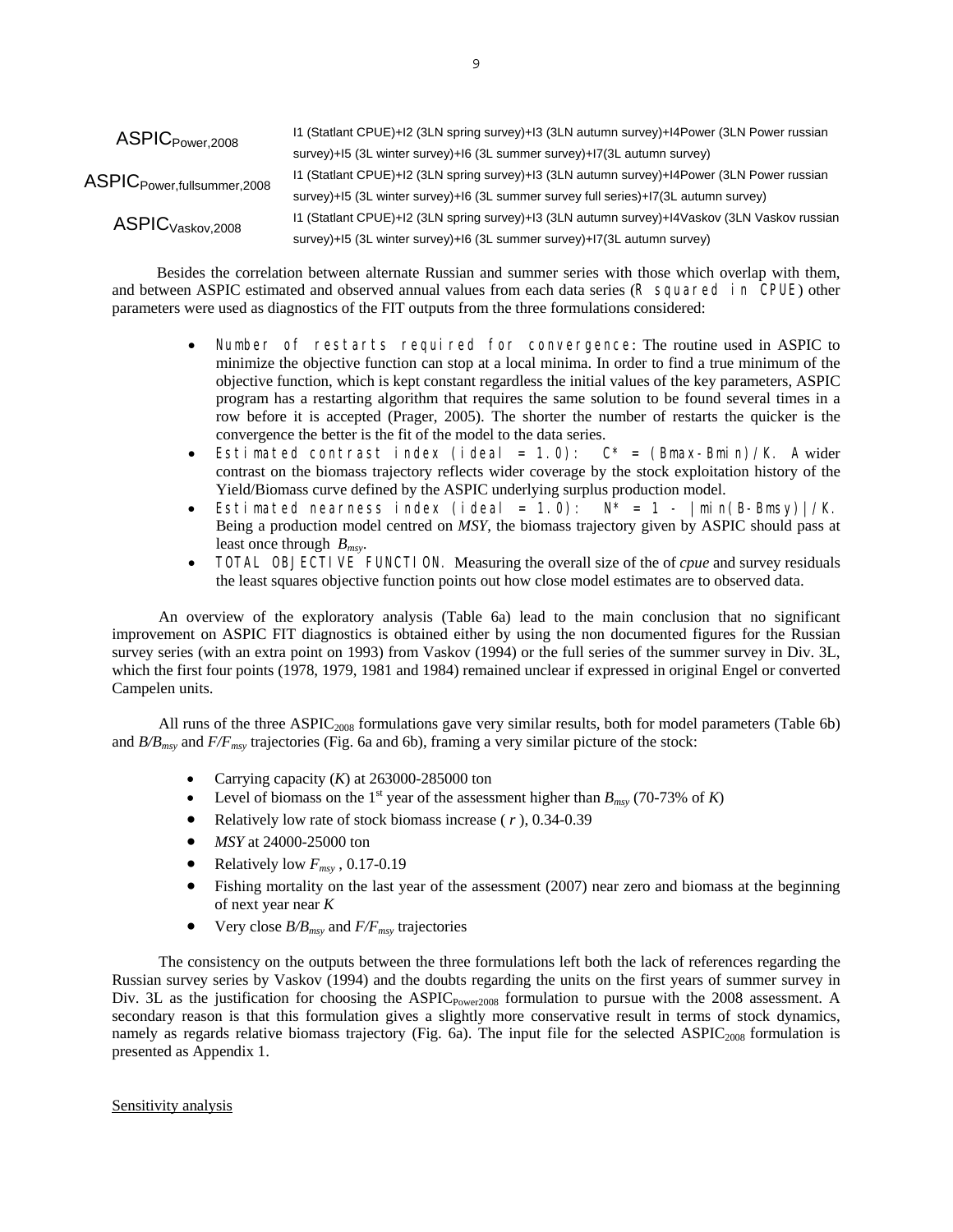Different starting guesses for key parameters or different random number seeds were used to run the  $\text{ASPIC}_{\text{Power2008}}$  formulation. The purpose was to check if the model was sensitive to changes in the starting "region" of key parameters (or number seed) used to initialize the search of a solution that minimizes the *cpue* and survey log squared residuals. Four starting options were tested against the standard starting option specified on ASPIC<sub>Power2008</sub> input file (Table 7a):

- 25% above and bellow the default random number seed (Input file, line 21)
- an "optimistic start" given by -25% *cpue* and survey catchabilities together with +25% *MSY*, *K* and *B1/K*,
- and a pessimistic start given by +25% cpue and survey catchabilities together with -25% *MSY*, *K* and *B1/K*.

The FIT parameter solutions from each of these four options are compared with the standard FIT solution on Table 7b. The four different starting options arrived to the same or very similar solutions, showing that the ASPIC results given by the selected formulation are robust and independent of the values chosen for the input parameters used to initialize the model.

## Retrospective Analysis

A 2008-2004 retrospective analysis with the ASPIC<sub>Power2008</sub> formulation was carried out in order to check for patterns on bias of relative biomass and fishing mortality estimates. Going back in time the results present an over bias on biomass and an under bias on fishing mortality, but without the typical pattern of increasing bias as each assessment stop one year sooner (Table 8a, 8b and 8c; Fig. 7a and 7b). In fact the upper and lower limit of the analysis (2008-2004) showed similar *B/Bmsy* and *F/Fmsy* trajectories while the assessments from the last couple of years (2008-2007) fell more apart. The closest results are from the runs of intermediate years (2006 and 2007).

 Moreover the largest biases are not found at recent years but through the second half of the 1990'sbeginning of 2000's (Fig. 7c). How fast and how far stock biomass recovers after taking off from the depressed level of the mid 1990's is what marks the difference between the assessments included in this retrospective analysis. Not the stock dynamics on the final years, when the difference between biomass and fishing mortality results from sequential assessments tend to smooth as a consequence of a very low level of catches. The consistency of terminal biomass retrospective results will later on be reflected on consistency of medium term projections from consecutive years.

## Assessment results

The ASPIC<sub>2008</sub> formulation runs on both deterministic (FIT) and bootstrap (BOT) mode using 1000 trials. Deterministic results are presented on Appendix 2, with a summary of diagnostics and parameters included on Table 6a and 6b under ASPICPower,2008. Bootstrap results are presented on Appendix 3, with a summary on Table 9. Despite the negative correlations among STATLANT *cpue* and both spring and autumn survey biomass for Div. 3LN combined (conditioned by the very small number of pair-wise observations and not regarded as an assessment constraint), correlation among these surveys is relatively high ( $r^2 > 0.5$ ). Correlation is high ( $r^2 > 0.7$ ) among Canadian surveys in Div. 3L and between those and the Russian survey in Div. 3LN The model has a poor fit to either to CPUE or most of the survey data due to the usual wide inter annual variability of redfish abundance indices (Appendix 2). Apart the Canadian spring survey for Div. 3LN combined, where residuals seem to be randomly distributed, negative/positive patterns on residuals between observed and model generated values are present for the rest of the input series. Nevertheless these poor diagnostics seem to have little impact on the consistency of the assessment, taking into account the bootstrap results (Appendix 3 and Table 9): generally small bias of the point estimates ( $\epsilon$  = 5%) for most parameters. The high level of bias on the absolute and relative (to MSY) equilibrium yield for 2008 is due to a status quo fishing mortality close to zero, leading to a very small equilibrium catch for last year+1. The impact of survey/CPUE residuals on biomass and fishing mortality is minimal as well, with  $B/B<sub>mvv</sub>$  and *F/Fmsy* bias corrected trajectories practically undistinguishable from their deterministic ones (Fig. 8a and 8b).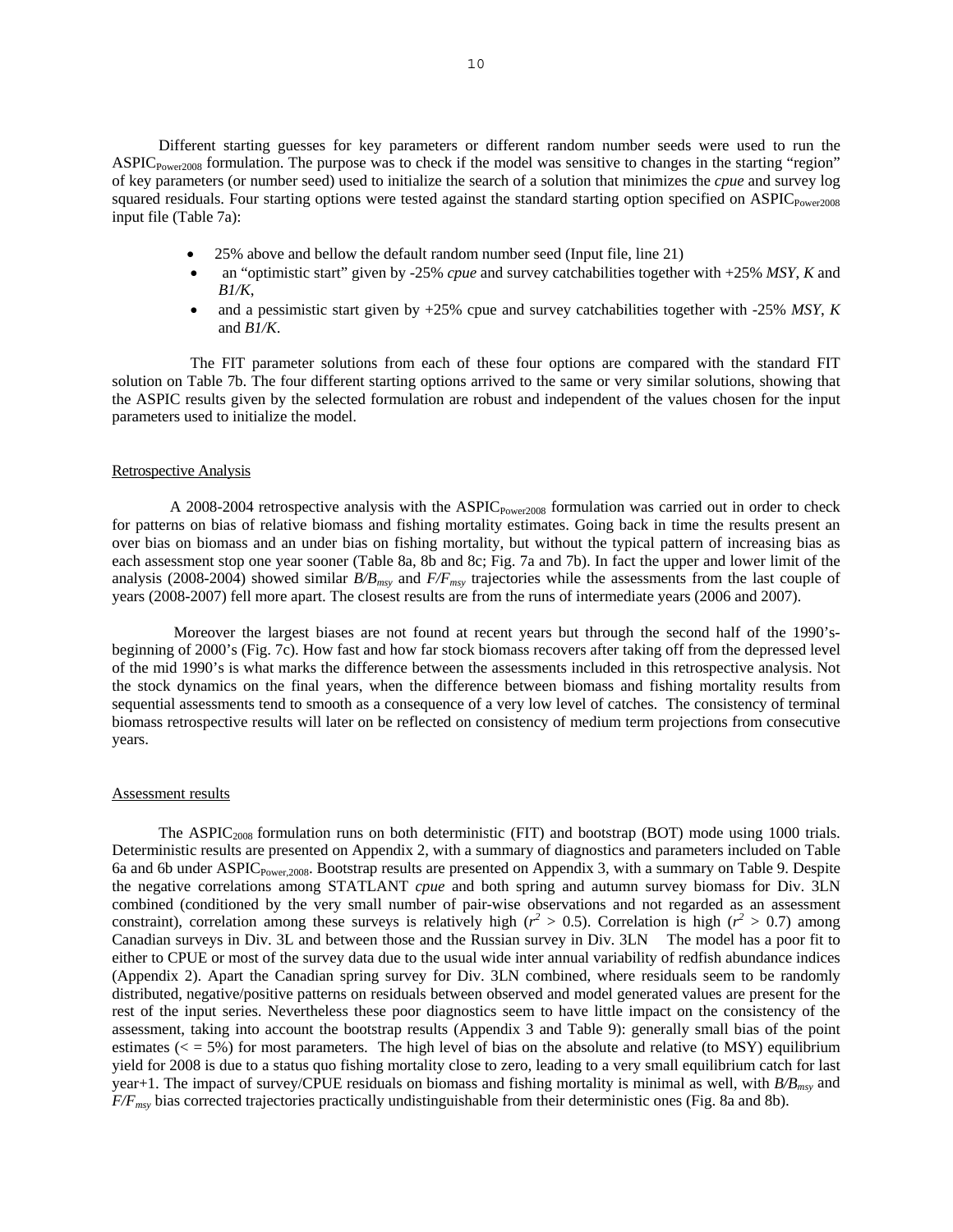The model results suggest a maximum sustainable yield (*MSY*) of 25000 ton (80% CL = 21800, 26600 ton) that can be produced with a fishing mortality of 0.18 (80% CL = 0.12, 0.23) when stock biomass is at  $B_{msy}$  level. This magnitude of *Fmsy* is consistent with the results of the yield per recruit analysis for redfish in Div. 3LN presented on the 1999 assessment of this resource  $(F_{0,I} = 0.12, F_{max} = 0.22)$  (Power and Parsons, 1999). Relative biomass oscillated 13-30% above *Bmsy* for most of the former years up to 1987, supporting an average level of catches just bellow MSY (1960-1985 average level of catch at 21000 ton). Apart the 1971-1973 interval, when fishing mortality was at (or slightly above) *Fmsy*, fishing mortality oscillated within bounds bellow *Fmsy* (35-80%) until 1985. Between 1986 and 1990 catches were higher than *MSY* (29000-79000 ton), pushing fishing mortality to well above *Fmsy* from 1986 till 1993. Those eight years of heavy over-fishing determine the fall of biomass from 26% above *Bmsy* in 1987 to 35% bellow in 1994, when a minimum stock size is recorded. Long living/slow growing species such as redfish can not sustain over-fishing but for short periods of time: the quick decline of stock biomass through the second half of the 1980's – first half of the 1990's was followed by a drop on catch and fishing mortality. Since 1996 both were kept at low to very low levels. Over the moratorium years biomass was allowed to increase and is now (2007) well above  $B_{msv}$  (80% CL = 1.55, 1.96  $B_{msv}$ ) (Table 9, Fig. 8a and 8b).

Catch versus surplus production (Appendix 2, ESTIMATED POPULATION TRAJECTORY NON BOOTSTRAPPED, 8<sup>th</sup> column from the left) trajectories are presented on Fig. 9. From 1960 till 1985 catches form a scattered cloud of points up and down surplus production curve but always within its vicinity. On 1986-1987 catches rise well above the surplus production and though declining continuously since then were still above equilibrium yield in 1993. Estimated catch has been well bellow surplus production levels since 1994.

## **ASPIC projections**

Regardless the input formulations, the starting guess scenario or the mode of the model runs, the main conclusion of this assessment is that at present the biomass of redfish in Div. 3LN is well above *Bmsy* , while fishing mortality is well bellow  $F_{msv}$ . From ASPIC results the status of the stock allows its exploitation, but this is a first attempt to pursue an analytical assessment of this stock. Therefore these results should be treated with caution.

#### Underlying assumptions for the low catch option

Redfish in Div. 3LN has been under moratorium over the past ten years. A stepwise approach to direct fishery should start by a low exploitation regime associated with a high probability of keeping the stock biomass within its present safe zone. From the ASPIC bootstrap results (Table 9 and Appendix 3, ESTIMATES FROM BOOTSTRAPPED ANALYSIS, Line 22) this safe zone can be defined as  $B/B_{msv}$  = > 1.55, the bias-corrected 80% lower confidence limit of relative biomass at the beginning of 2008.

An ASPIC medium term projection was carried out under constant catch instead of constant fishing mortality. The reason for this option relates to the proposed approach to reopen the fishery keeping the biomass well above *Bmsy,*, until future assessments confirms a positive answer of the stock to exploitation as suggested by the present assessment. This strategy turns the analysis of medium term projections under a range of *Fmsy* percentages useless, since the purpose is to keep a fishing mortality within a low level able to maintain the present stock size.

The catch options for medium term projections should include in principle MSY (25000 ton) and a catch of 21000 ton, a "real world" proxy of MSY corresponding to the average level of catches sustained by the stock over 25 years (1960 -1985). However the purpose of this exercise is not to compare the impact of different full exploitation regimes on the stock but to predict how biomass and fishing mortality react to the beginning of exploitation, just at the actual surplus production level. Therefore ASPIC projection was carried out with a constant catch of 5000 tons. This level of catch is a conservative proxy of the actual equilibrium yield (75% of the bias corrected equilibrium yield for 2008) (Table 9).

# The ASPICP program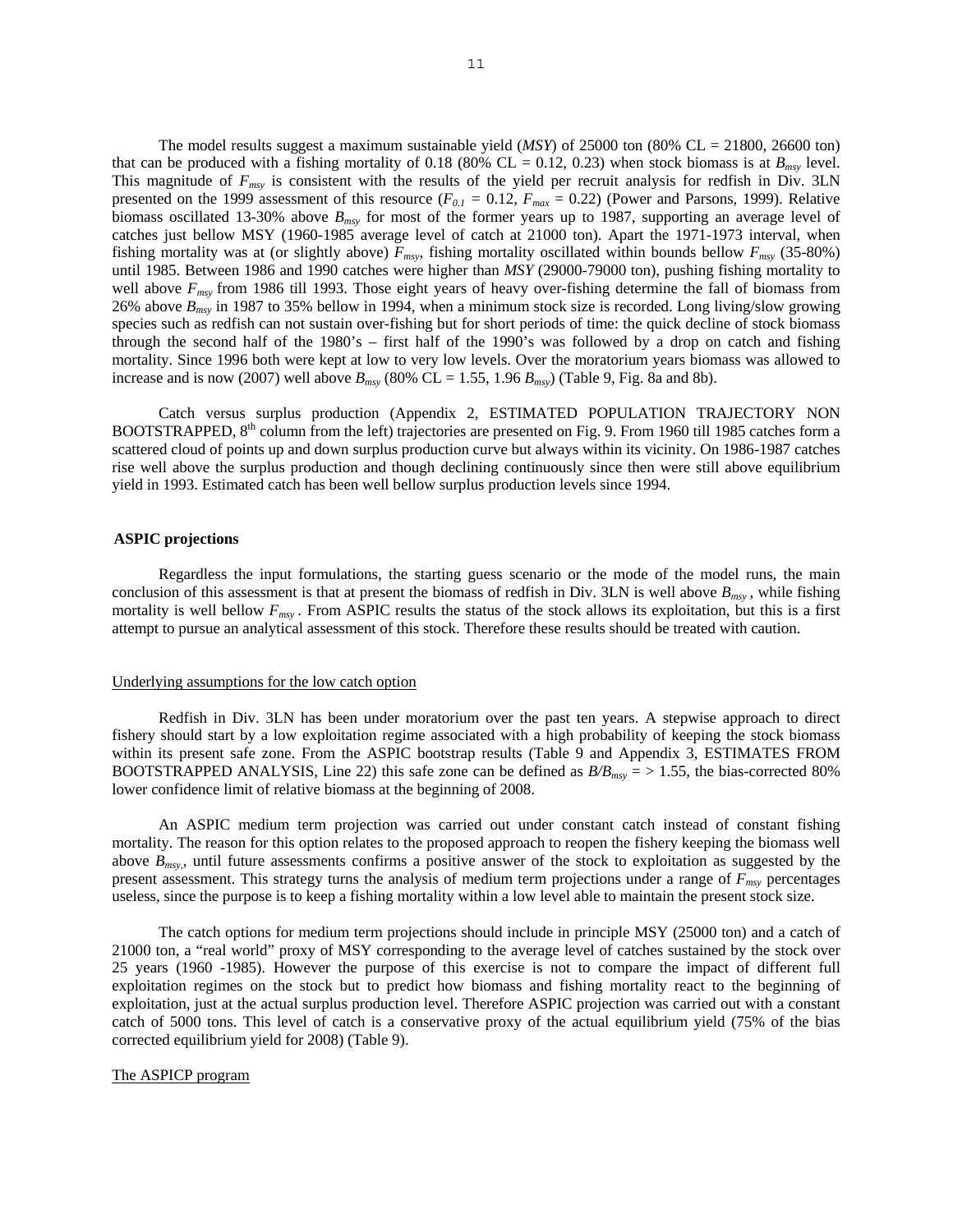ASPIC has an auxiliary program, ASPICP, to provide not only bias corrected estimates of biomass and fishing mortality on an annual basis for the assessment time interval (with associated 50% and 80% confidence limits) but also provides projections of these trajectories to the future. ASPICP reads information from the 1000 trials of the BOOTSRAP results kept in a .BIO file and project each of these trials a number of years ahead, under an annual *Fstatus quo* multiplier or yield. These constraints are specified by the user in a .CTL file (Appendix 4) that controls the projection.

The ASPICP run with a 2008 *status quo* catch (2007 level of 1700 ton) and an annual catch of 5000 ton for the rest of the years (2009-2012). Results are stored in a .PRJ file presented in Appendix 5.

#### Projection results

The bias corrected 1959–2012/ 2013 trajectories of biomass and fishing mortality rate (relative to *Bmsy* and *Fmsy*.), with associated 80% lower and upper CL's are presented in Table 10a and 10b, Appendix 5 and Fig. 10a and 10b. From the ASPICP results a low exploitation regime of 5000 ton will keep biomass at the same high level, between 1.84 *Bmsy* at the beginning of 2008 and 1.87 *Bmsy* at the beginning of 2013 (80% CL's, 1.74 -1.91*Bmsy*). , Meanwhile fishing mortality will increase from 0.04*Fmsy* in 2008 to 0.11 *Fmsy* in 2012 (80% CL's, 0.10-0.13 *Fmsy*). In other words, a constant catch level of 5000 ton will keep the stock size of redfish in Div. 3LN in its present safe zone, with the lower 80% CL of relative biomass well above the *Bmsy* level. At the same time fishing mortality rate will remain at a (very) low level, with an upper 80% CL well bellow  $F_{msv}$ .

In order to test if these projection results are robust or if they might be affected by differences on results from previous assessment, the same projection exercise was performed till the same year of 2013, but starting one year earlier (2007). The ASPICP run with the bootstrap results of the 2007 assessment using the same ASPIC<sub>Power</sub> formulation, but for the 1959-2006 interval. A *status quo* catch was adopted for 2007 (= 2006 level of 500 ton) followed by an annual catch of 5000 ton for the rest of the years (2008-2012). The bias corrected 2007-2013 *B/Bmsy* trajectories from the two consecutive  $ASPICP_{2008}$  and  $ASPICP_{2007}$  runs are very similar (Table 11, Fig. 11). Regardless the retrospective bias between the two last assessments both runs shown the stock at the same high level relative to *Bmsy* , five-six years after the reopening of a directed fishery at a small scale of 5000 ton.

#### **Reference Points under Precautionary Approach**

The ASPIC bias corrected results were input under the precautionary framework (Fig. 12). The stock trajectory presented under this precautionary approach framework shows a stock rapidly declining to bellow *Bmsy* when fishing mortality rate rises from just above to well above  $F_{msv}$  (1986-1987), and a stock rapidly returning to above *Bmsy* after fishing mortality drops to well bellow *Fmsy* (1993-1994)*.* 

The NAFO SC Study Group recommendations from the meeting in Lorient in 2004 (SCS Doc. 04/12), as regards Limit Reference Points (LRP's) for stocks evaluated with surplus production models, considered *Flim* at *Fmsy* and *Ftarget* at 2/3 *Fmsy*. The Study Group also considered that the biomass giving production of 50% *MSY* was a suitable *Blim.* Under the Schaeffer model used in the present ASPIC assessment this is 30% *Bmsy*. However the stock biomass decline of the late 1980's – early 1990's didn't reach such level, having a minimum at 35% *Bmsy*. Taking into account that bellow this level the dynamics of the stock is unknown, a *Blim=* 35% *Bmsy* can be regarded as first attempt to have a biomass LRP for redfish in Div. 3LN.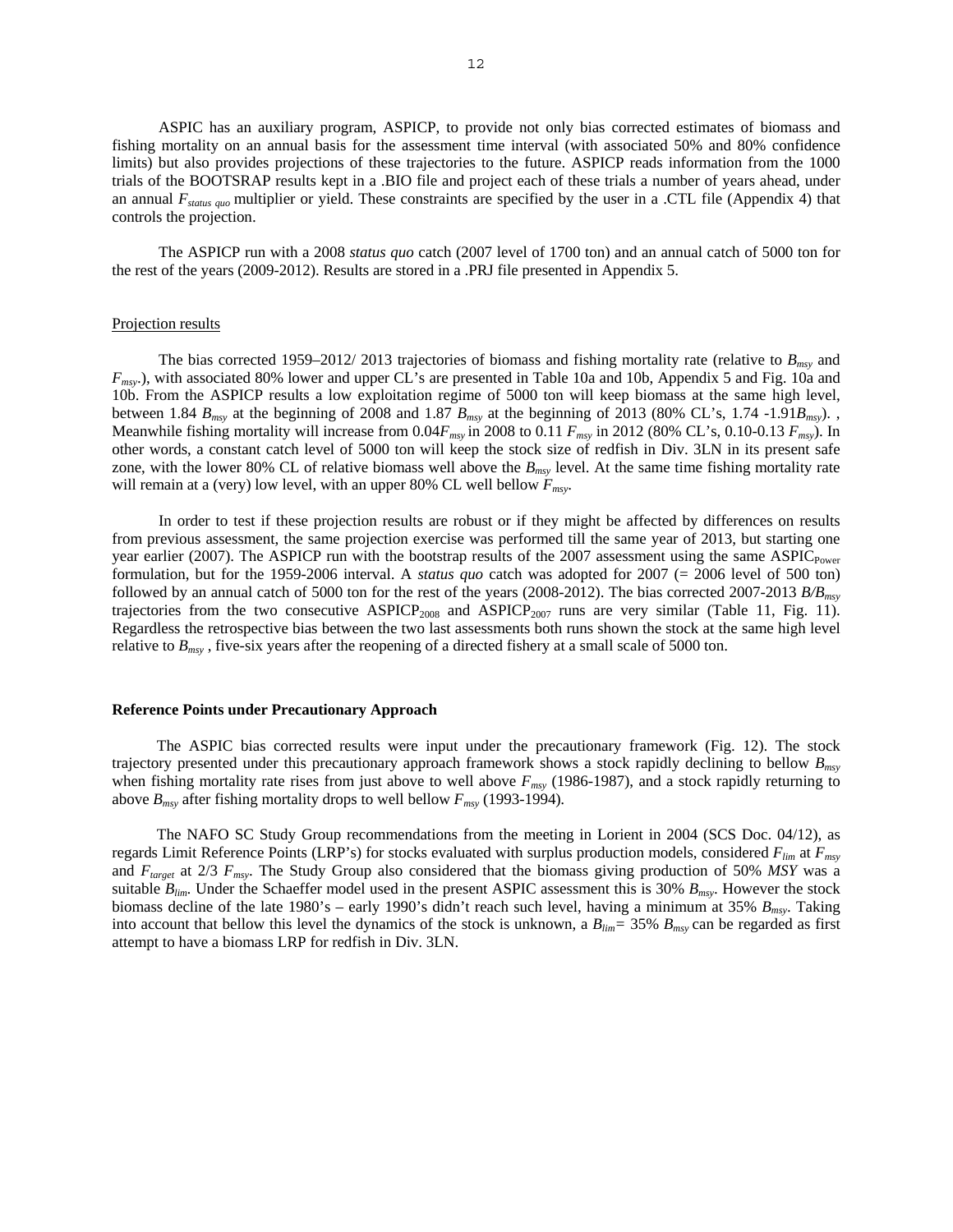#### REFERENCES

- Alpoim, R., and J. Vargas, 2004. Length-weight relationships of the Portuguese commercial catches in NAFO, 1998-2003. *NAFO SCR Doc.* 04/40 Ser. No N4991, 10pp.
- Ávila de Melo, A.M., R. Alpoim and F. Saborido-Rey, 2003. An assessment of beaked redfish (*S. mentella and S. fasciatus*) in NAFO Div. 3M. *NAFO SCR Doc.* 03/45 Ser. No N4863, 72p.
- Ávila de Melo, A. M., Power, D. And R. Alpoim, 2005. An assessment of the status of the redfish resource in NAFO Divisions 3LN. NAFO SCR Doc. 05/52, Serial No. N5138, 19 pp.
- Ávila de Melo, A. M., Duarte, R., Power, D. and R. Alpoim, 2007. An ASPIC Based Assessment of Redfish in NAFO Divisions 3LN. NAFO SCR Doc. 07/38, Serial No. N5390, 51 pp.
- Ávila de Melo, A., Saborido-Rey, F. and R. Alpoim, 2007. An XSA based assessment of beaked redfish (*S. mentella and S. fasciatus*) in NAFO Division 3M. NAFO SCR Doc. 07/47, Serial No. N5399, 43 pp.
- Bishop, C. A., 1994. Revisions and additions to stratification schemes used during research vessel surveys in NAFO Subareas 2 and 3. *NAFO SCR. Doc.* 94/43 (rev.). Ser. No N2413.
- Bulatova A. Yu., Vaskov A. A., Kiseleva and P. I. Savvatimsky 1997: Review of Russian Bottom Trawl Surveys in the NAFO Subareas 0, 2 and 3 for 1954-95. NAFO Sci. Coun. Studies, 30: 51-55.
- Doubleday, 1981. Manual of groundfish surveys in the Northwest Atlantic. . *NAFO Sci. Coun. Studies* 2, 55p.
- Gavaris, S., 1980. Use of a multiplicative model to estimate catch rate and effort from commercial data. *Canadian Journal of Fisheries and Aquatic Science* 37, 2272-2275.
- González, F., del Río, J. L., Murua, H., Román E., Casas, M. and G. Ramilo, 2006. Spanish research report for 2005. NAFO SCS Doc. 06/09, Serial Number N5232. 25 pp.
- González Troncoso, D., C. González and X. Paz, 2004. American plaice biomass and abundance from the surveys conducted by Spain in the NAFO Regulatory Area of Divisions 3NO, 1995-2003. NAFO SCR 04/9, Serial Number N4954, 22 pp.
- González Troncoso, D., E. Román and X. Paz, 2004. Results for Greenland halibut from the surveys conducted by Spain in the NAFO Regulatory Area of Divisions 3NO, 1996-2003. NAFO SCR 04/11, Serial No N4956, 16 pp.
- NAFO, 2007. Northwest Atlantic Fisheries Organization Scientific Council Reports 2007. Dartmouth, Nova Scotia, Canada, 279 pp.
- Power, D. and A. A Vaskov, 1992. Abundance and biomass estimates of redfish (*S. mentella*) in Div. 3LN from Russian groundfish surveys from 1984-91. NAFO SCR Doc. 92/59. Serial No. N2113. 9 pp.
- Power, D.,1997. Redfish in NAFO Divisions 3LN. NAFO SCR Doc. 97/64, Serial No. N2898.
- Power, D. and D. Maddock Parsons, 1998. Canadian research survey data conversions for redfish in Div. 3LN based on comparative fishing trials between an Engel 145 Otter Trawl and a Campelen 1800 shrimp trawl. NAFO SCR Doc. 98/71. Serial No. N3063. 21 pp.
- Power, D. and D. Maddock Parsons, 1999. The status of the redfish resource in NAFO Div. 3LN. SCR Doc. 99/65. Serial No. N4124. 27 pp.
- Power, D., 2001. An assessment of the status of the redfish resource in NAFO Divisions 3LN. NAFO SCR Doc. 01/62, Serial No. N4440, 22 pp.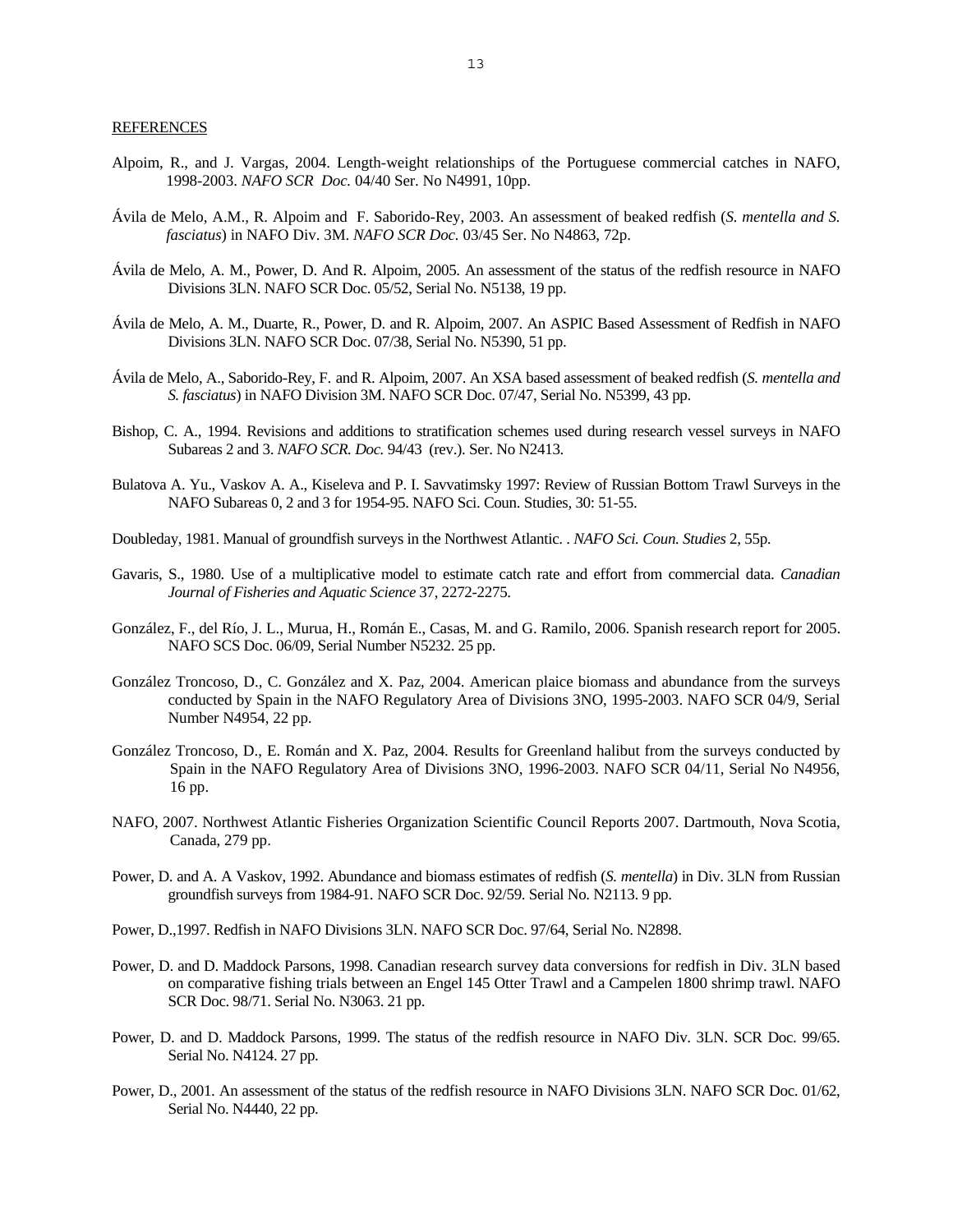- Power, D., 2003. An assessment of the status of the redfish resource in NAFO Divisions 3LN. NAFO SCR Doc. 03/55, Serial No. N4873, 21 pp.
- Praguer, M. H., 1994. A suite of extensions to no-equilibrium surplus-production model. *Fish. Bull. U.S.*, 90(4): 374-389.
- Praguer, M. H., 2004. User's manual for ASPIC: a stock production model incorporating covariates (ver. 5) and auxiliary programs. *NMFS Beaufort Laboratory Document* BL-2004-01, 25pp.
- Praguer, M. H., 2007. Quick reference to ASPIC Suite 5.x. http://www.sefsc.noaa.gov/mprager/index.html as consulted in 25/01/07.
- Vargas, J., Alpoim, R., E. Santos, and A.M. Ávila de Melo, 2008. Portuguese research report for 2007*. NAFO SCS Doc.* 08/5 Ser. No N5495, 47 pp.
- Vaskov, A.A., 1994. Assessment of redfish stocks in Divisions 3LN from trawl acoustic survey data, 1993. NAFO SCR Doc. 94/13, Serial No. N2376, 9 pp.
- Vaskov, A.A., Pochtar, M.V., Skryabin, I.A., Sigaev, I.K. and V.A. Rikhter, 2008. Russian research report for 2007. NAFO SCS Doc. 08/06, Serial No. N5496, 28 pp.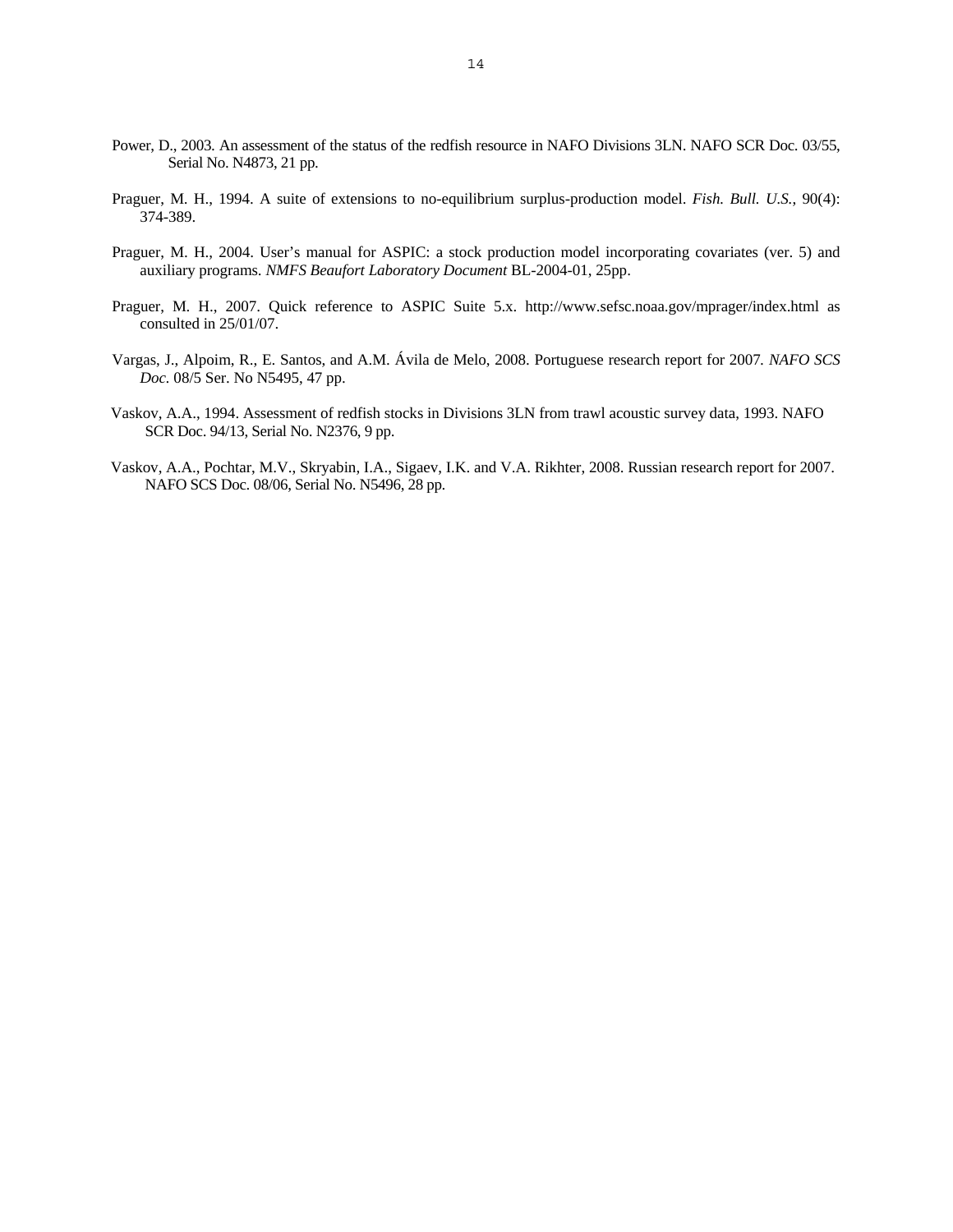| <b>YEAR</b>       | 3L    | 3N    | <b>TOTAL</b> | <b>TAC</b>     |
|-------------------|-------|-------|--------------|----------------|
| 1959              | 34107 | 10478 | 44585        |                |
| 1960              | 10015 | 16547 | 26562        |                |
| 1961              | 8349  | 14826 | 23175        |                |
| $1962^a$          | 3425  | 18009 | 21439        |                |
| $1963^a$          | 8191  | 12906 | 27362        |                |
| $1964^a$          | 3898  | 4206  | 10261        |                |
| 1965              | 18772 | 4694  | 23466        |                |
| 1966              | 6927  | 10047 | 16974        |                |
| 1967              | 7684  | 19504 | 27188        |                |
| $1968^a$          | 2378  | 15265 | 17660        |                |
| $1969^a$          | 2344  | 22356 | 24750        |                |
| $1970^a$          | 1029  | 13359 | 14419        |                |
| $1971^a$          | 10043 | 24310 | 34370        |                |
| 1972              | 3095  | 25838 | 28933        |                |
| 1973              | 4709  | 28588 | 33297        |                |
| 1974              | 11419 | 10867 | 22286        | 28000          |
| 1975              | 3838  | 14033 | 17871        | 20000          |
| 1976              | 15971 | 4541  | 20513        | 20000          |
| 1977              | 13452 | 3064  | 16516        | 16000          |
| 1978              | 6318  | 5725  | 12043        | 16000          |
| 1979              | 5584  | 8483  | 14067        | 18000          |
| 1980              | 4367  | 11663 | 16030        | 25000          |
| 1981              | 9407  | 14873 | 24280        | 25000          |
| 1982              | 7870  | 13677 | 21547        | 25000          |
| 1983              | 8657  | 11090 | 19747        | 25000          |
| 1984              | 2696  | 12065 | 14761        | 25000          |
| 1985              | 3677  | 16880 | 20557        | 25000          |
| 1986              | 27833 | 14972 | 42805        | 25000          |
| $1987^b$          | 30342 | 40949 | 79031        | 25000          |
| 1988 <sup>b</sup> | 22317 | 23049 | 53266        | 25000          |
| $1989^b$          | 18947 | 12902 | 33649        | 25000          |
| $1990^b$          | 15538 | 9217  | 29105        | 25000          |
| 1991 <sup>b</sup> | 8892  | 12723 | 25815        | 14000          |
| $1992^{b}$        | 4630  | 10153 | 27283        | 14000          |
| $1993^{b,c}$      | 5897  | 9077  | 21308        | 14000          |
| $1994^{b,c}$      | 379   | 2274  | 5741         | 14000          |
| 1995              | 292   | 1697  | 1989         | 14000          |
| 1996              | 112   | 339   | 451          | 11000          |
| 1997              | 151   | 479   | 630          | 11000          |
| 1998              | 494   | 405   | 899          | 0              |
| 1999 <sup>b</sup> | 518   | 1318  | 2318         | $\mathbf 0$    |
| $2000^{b,c}$      | 657   | 819   | 3141         | $\mathbf 0$    |
| 2001 <sup>b</sup> | 653   | 245   | 1442         | $\mathbf 0$    |
| $2002^b$          | 651   | 327   | 1216         | $\mathbf 0$    |
| 2003              | 584   | 751   | 1334         | $\mathbf 0$    |
| 2004              | 401   | 236   | 637          | $\mathbf 0$    |
| 2005              | 581   | 78    | 659          | $\mathbf 0$    |
| 2006              | 53    | 444   | 496          | $\overline{0}$ |
| 2007 <sup>b</sup> | 118   | 1546  | 1664         | $\mathbf 0$    |

Table 1: Summary of catch and TAC's of redfish in Div. 3LN estimated from various sources

a Includes catch that could not be identified by division

b includes estimates of unreported catches

c Catch could not be precisely estimate due to discrepancies in figures from available sources: average of the range of the different catch estimates.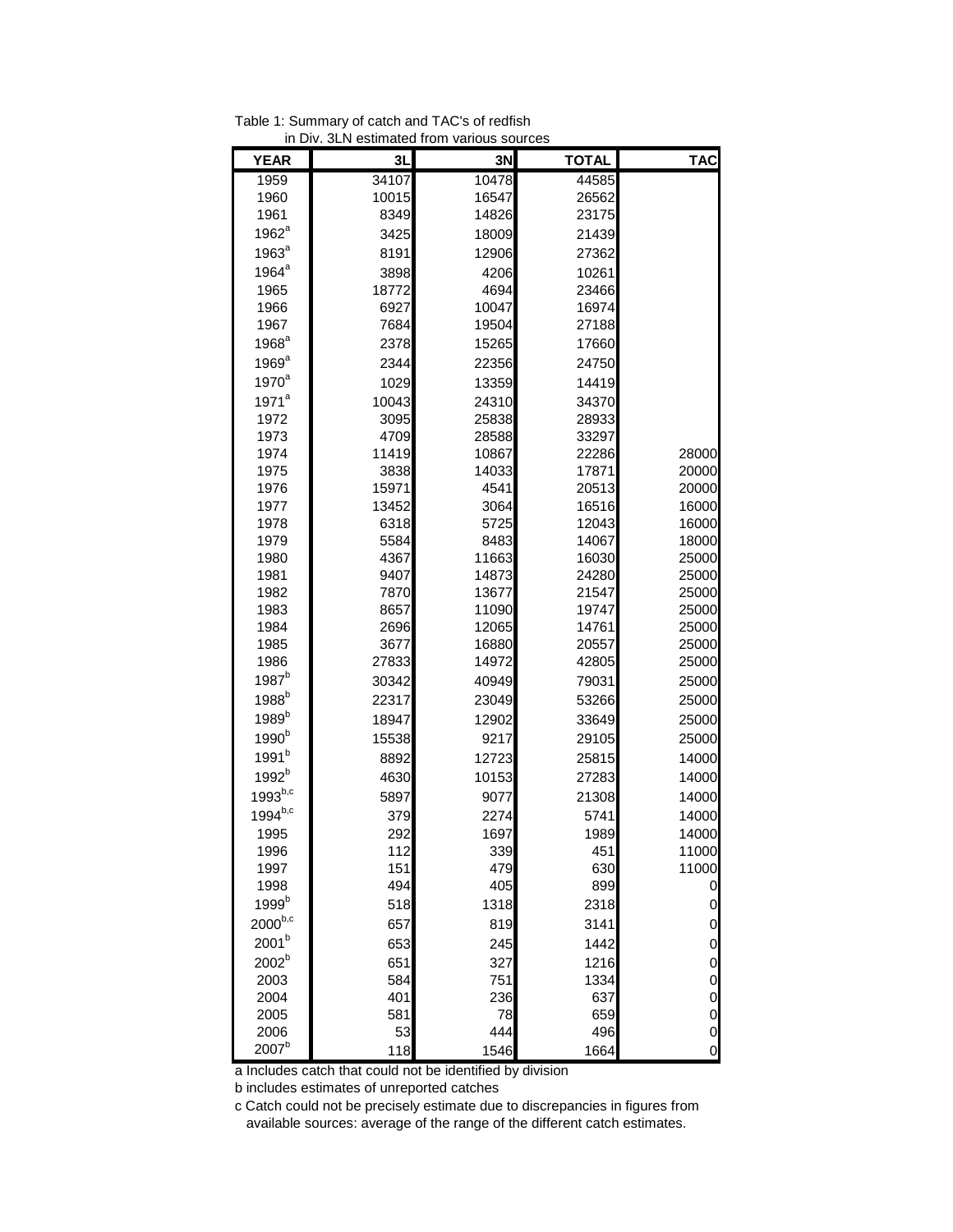|      | 3L              |               | 3N              |               |                 | 3LN           |             |  |
|------|-----------------|---------------|-----------------|---------------|-----------------|---------------|-------------|--|
| Year | <b>STATLANT</b> | Predicted     | <b>STATLANT</b> | Predicted     | <b>STATLANT</b> | Predicted     | <b>CPUE</b> |  |
|      | Catch           | <b>EFFORT</b> | Catch           | <b>EFFORT</b> | Catch           | <b>EFFORT</b> | annual      |  |
| 1959 | 34107           | 22604         | 10478           | 8659          | 44585           | 31263         | 1.426       |  |
| 1960 | 10015           | 5690          | 16547           | 10892         | 26562           | 16582         | 1.602       |  |
| 1961 | 8349            | 3610          | 14826           | 10049         | 23175           | 13659         | 1.697       |  |
| 1962 | 3425            | 2049          | 18009           | 11090         | 21434           | 13139         | 1.631       |  |
| 1963 | 8191            | 3973          | 12906           | 8958          | 21097           | 12931         | 1.632       |  |
| 1964 | 3898            | 1491          | 4206            | 2981          | 8104            | 4472          | 1.812       |  |
| 1965 | 18772           | 8190          | 4694            | 2551          | 23466           | 10741         | 2.185       |  |
| 1966 | 6927            | 4615          | 10047           | 4915          | 16974           | 9530          | 1.781       |  |
| 1967 | 7684            | 3793          | 19504           | 10569         | 27188           | 14362         | 1.893       |  |
| 1968 | 2378            | 1446          | 15265           | 17684         | 17643           | 19130         | 0.922       |  |
| 1969 | 2344            | 1354          | 22356           | 17109         | 24700           | 18463         | 1.338       |  |
| 1970 | 1029            | 499           | 13359           | 10026         | 14388           | 10525         | 1.367       |  |
| 1971 | 10043           | 5207          | 24310           | 20320         | 34353           | 25527         | 1.346       |  |
| 1972 | 3095            | 1877          | 25838           | 18982         | 28933           | 20859         | 1.387       |  |
| 1973 | 4709            | 2078          | 28588           | 18186         | 33297           | 20264         | 1.643       |  |
| 1974 | 11419           | 11907         | 10867           | 5374          | 22286           | 17281         | 1.290       |  |
| 1975 | 3838            | 2443          | 14033           | 8265          | 17871           | 10708         | 1.669       |  |
| 1976 | 15971           | 11335         | 4541            | 4537          | 20512           | 15872         | 1.292       |  |
| 1977 | 13452           | 10461         | 3064            | 2738          | 16516           | 13199         | 1.251       |  |
| 1978 | 6318            | 5961          | 5725            | 4925          | 12043           | 10886         | 1.106       |  |
| 1979 | 5584            | 3517          | 8483            | 6176          | 14067           | 9693          | 1.451       |  |
| 1980 | 4367            | 2873          | 11663           | 6229          | 16030           | 9102          | 1.761       |  |
| 1981 | 9407            | 6020          | 14873           | 9216          | 24280           | 15236         | 1.594       |  |
| 1982 | 7870            | 4812          | 13677           | 8160          | 21547           | 12972         | 1.661       |  |
| 1983 | 8657            | 4960          | 11090           | 7734          | 19747           | 12694         | 1.556       |  |
| 1984 | 2696            | 1804          | 12065           | 12263         | 14761           | 14067         | 1.049       |  |
| 1985 | 3677            | 2104          | 16880           | 16858         | 20557           | 18962         | 1.084       |  |
| 1986 | 27833           | 15247         | 14972           | 15057         | 42805           | 30304         | 1.413       |  |
| 1987 | 34212           | 22369         | 44819           | 29517         | 79031           | 51886         | 1.523       |  |
| 1988 | 26267           | 19629         | 26999           | 24453         | 53266           | 44082         | 1.208       |  |
| 1989 | 19847           | 10567         | 13802           | 14884         | 33649           | 25451         | 1.322       |  |
| 1990 | 17713           | 16774         | 11392           | 18513         | 29105           | 35287         | 0.825       |  |
| 1991 | 8892            | 12329         | 12723           | 20052         | 21615           | 32381         | 0.668       |  |
| 1992 | 4630            | 2452          | 10153           | 13755         | 14783           | 16207         | 0.912       |  |
| 1993 | 5897            | 1576          | 9077            | 17116         | 14974           | 18692         | 0.801       |  |
| 1994 | 379             | 410           | 2274            | 2900          | 2653            | 3310          | 0.802       |  |

Table 2: Redfish STATLANT catch and predicted effort for Div. 3L and Div. 3N, 1959-1994 (Power,1997). Annual catch rate for Div. 3LN, 1959-1994.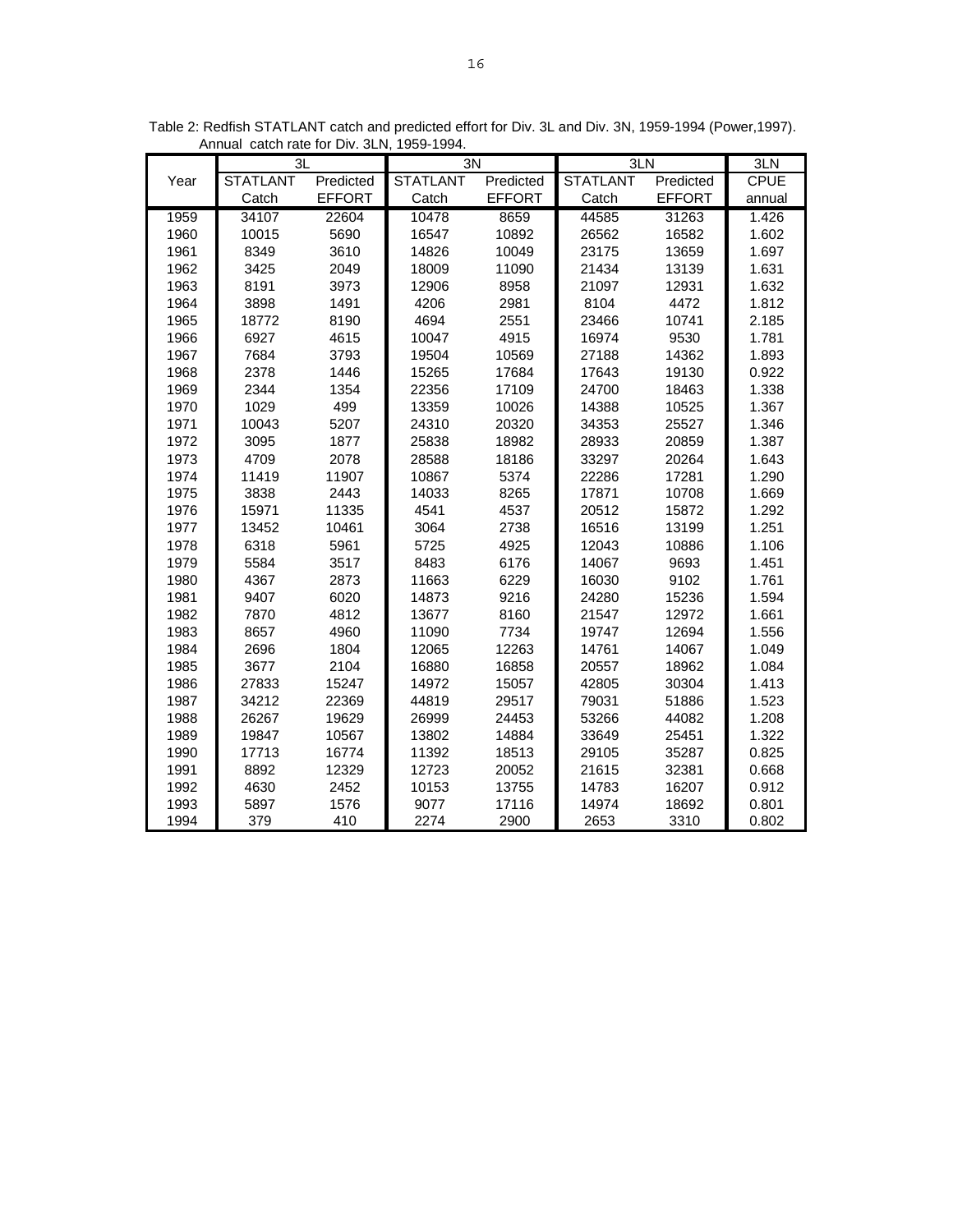| Length           | 1990           | 1991           | 1992           | 1993         | 1994        | 1995                    | 1996                    | 1997           | 1998                    |
|------------------|----------------|----------------|----------------|--------------|-------------|-------------------------|-------------------------|----------------|-------------------------|
| 10               |                |                |                |              |             |                         |                         |                |                         |
| 11               |                |                |                |              |             |                         |                         |                |                         |
| 12               | 12             |                |                |              |             |                         |                         |                |                         |
| 13               | 6              |                |                |              |             |                         |                         |                |                         |
| 14               | 21             |                |                |              |             |                         |                         |                |                         |
| 15               | 28             | 28             |                |              |             |                         |                         |                |                         |
| 16               | 73             | 103            | 9              |              |             |                         |                         |                |                         |
| 17               | 199            | 394            | 28             |              |             | 2                       |                         |                |                         |
| 18               | 286            | 1034           | 412            |              | 5           | $\overline{\mathbf{c}}$ |                         | 0              |                         |
| 19               | 445            | 2157           | 1291           | 5            | 6           | 3                       | 1                       | $\pmb{0}$      | 2                       |
| 20<br>21         | 720<br>1309    | 3313           | 2375           | 235          | 16          | 14<br>9                 | 4                       | $\overline{2}$ | 13<br>57                |
|                  |                | 3780<br>4922   | 2943<br>3600   | 714          | 287<br>683  | 65                      |                         | 11<br>17       | 151                     |
| 22               | 2081           |                |                |              |             |                         | 6                       |                |                         |
| 23               | 3212           | 7340           | 4358           | 1141         | 594         | 64                      | 17                      | 34             | 277                     |
| 24               | 4164           | 7575           | 5552           | 2565         | 708         | 99                      | 9                       | 64             | 296                     |
| 25               | 5216<br>5560   | 6944<br>5981   | 4981<br>5145   | 5237<br>5115 | 944<br>1297 | 100<br>277              | 9<br>12                 | 98<br>118      | 248<br>221              |
| 26<br>27         | 5410           | 6197           | 4579           | 5433         | 1404        | 330                     | 35                      | 144            | 218                     |
| 28               | 5217           | 5322           | 4063           | 5004         | 1182        | 300                     | 75                      | 114            | 173                     |
| 29               | 4712           | 3354           | 4637           | 4437         | 1188        | 263                     | 76                      | 114            | 154                     |
| 30               | 4751           | 4043           | 3911           | 3283         | 1011        | 310                     | 182                     | 114            | 120                     |
| 31               | 4551           | 2695           | 3711           | 2964         | 912         | 313                     | 197                     | 154            | 129                     |
| 32               | 3943           | 2478           | 2187           | 2313         | 944         | 309                     | 98                      | 146            | 119                     |
| 33               | 3082           | 1582           | 1355           | 2291         | 596         | 226                     | 67                      | 131            | 110                     |
| 34               | 2737           | 1179           | 1569           | 1527         | 526         | 189                     | 30                      | 71             | 66                      |
| 35               | 2100           | 928            | 1604           | 1059         | 363         | 182                     | 35                      | 24             | 19                      |
| 36               | 1681           | 831            | 1895           | 923          | 202         | 106                     | 23                      | 19             | 18                      |
| 37               | 1416           | 580            | 1571           | 766          | 196         | 160                     | 7                       | 14             | 11                      |
| 38               | 1128           | 482            | 1303           | 807          | 158         | 171                     | 5                       | 10             | $\bf8$                  |
| 39               | 729            | 363            | 1114           | 489          | 124         | 100                     | 11                      | 3              | 3                       |
| 40               | 458            | 292            | 790            | 505          | 69          | 144                     | $\overline{2}$          | 4              | 3                       |
| 41               | 321            | 188            | 558            | 320          | 49          | 63                      | 3                       | 1              | $\overline{\mathbf{c}}$ |
| 42               | 255            | 117            | 420            | 306          | 23          | 1                       | 1                       | 1              | 0.09                    |
| 43               | 227            | 68             | 203            | 137          | 15          | 3                       | $\overline{\mathbf{c}}$ | $\overline{2}$ | 0.10                    |
| 44               | 157            | 83             | 85             | 175          | 7           | 3                       | $\overline{\mathbf{c}}$ | 1              | 1                       |
| 45               | 84             | 33             | 76             | 107          | 1           | 3                       | $\overline{2}$          | 0.07           |                         |
| 46               | 58             | 8              | 32             | 9            | 3           |                         |                         | 0.10           | 0.02                    |
| 47               | 24             |                | 9              | 47           | 0.22        |                         |                         |                |                         |
| 48               | 11             | 2              | 8              | 5            |             | 3                       |                         | 0.15           |                         |
| 49               | 6              |                | 1              |              | 0.07        |                         |                         |                |                         |
| 50               |                |                |                |              |             |                         |                         |                |                         |
| 51               | 1              | 25             |                |              | $\mathbf 2$ |                         |                         |                |                         |
| 52               | $\overline{2}$ |                |                |              |             |                         |                         |                |                         |
| 53               | 1              |                |                |              |             |                         |                         |                |                         |
| 54               | 2              |                |                |              |             |                         |                         |                |                         |
| no ('000)        | 66410          | 74421          | 66375          | 47918        | 13517       | 3815                    | $\overline{910}$        | 1411           | 2422                    |
| weight (tons)    | 29105          | 25815          | 27283          | 21308        | 5741        | 1989                    | 451                     | 630            | 899                     |
| mean weight (g)  | 438            | 347            | 411            | 445          | 425         | 521                     | 496                     | 446            | 371                     |
| mean length      | 29.3           | 26.6           | 28.4           | 29.6         | 29.1        | 31.6                    | 31.2                    | 29.8           | 27.4                    |
| length anomalies | 0.23<br>1.6%   | $-2.5$<br>5.0% | $-0.7$<br>2.6% | 0.5<br>0.0%  | 0.0<br>0.1% | 2.5<br>0.2%             | 2.1<br>0.1%             | 0.7<br>0.0%    | $-1.7$                  |

Table 3a: Length composition (absolute frequencies in '000s) of the 3LN redfish commercial catch, 1990-2007.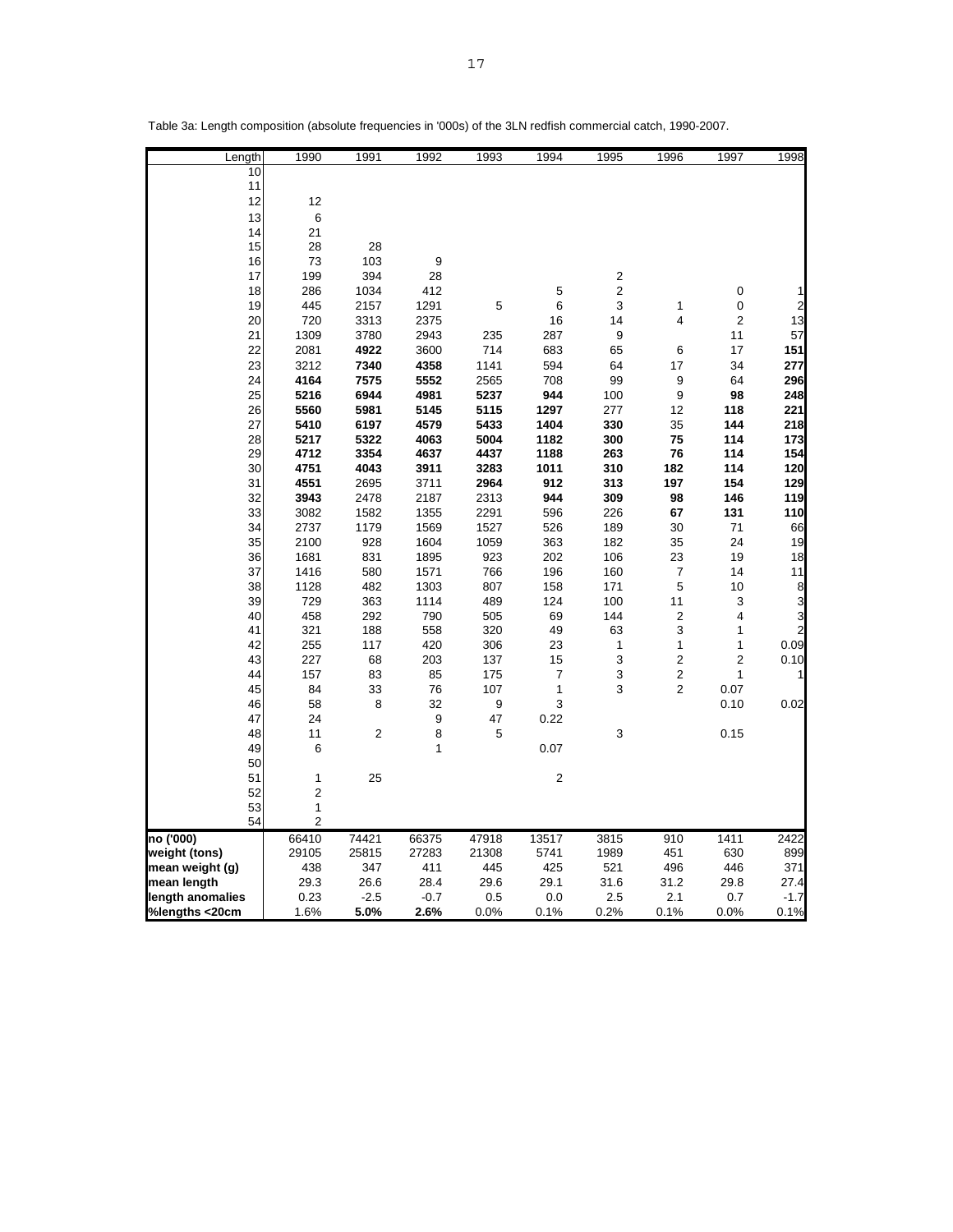Table 3a: cont.

| Length           | 1999     | 2000                           | 2001           | 2002           | 2003                  | 2004                | 2005    | 2006                    | 2007               |
|------------------|----------|--------------------------------|----------------|----------------|-----------------------|---------------------|---------|-------------------------|--------------------|
| 10               |          |                                |                |                |                       |                     |         |                         |                    |
| 11               |          |                                |                |                | 0.03                  |                     |         |                         |                    |
| 12               |          |                                |                |                | 0.03                  |                     |         |                         |                    |
| 13               |          |                                |                |                | 1                     |                     |         |                         |                    |
| 14               |          |                                |                |                | 1                     |                     |         | 0.00                    |                    |
| 15               |          |                                |                |                | 5                     |                     |         | 10                      |                    |
| 16               |          |                                | 1              | $\mathbf 0$    | 8                     |                     |         | 24                      |                    |
| 17               | 0        | 1                              | $\overline{2}$ | $\mathbf{1}$   | 21                    | 1                   | 2       | 34                      |                    |
| 18               |          | 1                              | 1              | 1              | 44                    | $\overline{2}$      | 4       | 65                      |                    |
| 19               | 16       | 4                              | 4              | 3              | 90                    | 6                   | 9       | 99                      | 47                 |
| 20               | 47       | 6                              | 18             | 14             | 151                   | 15                  | 11      | 182                     | 157                |
| 21               | 80       | 10                             | 52             | 41             | 218                   | 28                  | 13      | 300                     | 84                 |
| 22               | 150      | 26                             | 102            | 81             | 269                   | 35                  | 11      | 347                     | 163                |
| 23               | 128      | 46                             | 118            | 101            | 277                   | 41                  | 16      | 340                     | 232                |
| 24               | 120      | 85                             | 114            | 132            | 258                   | 54                  | 35      | 210                     | 182                |
| 25               | 178      | 195                            | 114            | 154            | 261                   | 85                  | 61      | 147                     | 232                |
| 26               | 318      | 364                            | 126            | 204            | 309                   | 157                 | 138     | 111                     | 216                |
| 27               | 555      | 546                            | 170            | 248            | 324                   | 190                 | 181     | 99                      | 129                |
| 28               | 712      | 943                            | 188            | 289            | 286                   | 184                 | 201     | 88                      | 557                |
| 29               | 673      | 1003                           | 179            | 289            | 245                   | 184                 | 223     | 62                      | 450                |
| 30               | 520      | 1027                           | 236            | 294            | 225                   | 178                 | 176     | 60                      | 387                |
| 31               | 413      | 564                            | 289            | 295            | 204                   | 107                 | 109     | 35                      | 348                |
| 32               | 434      | 315                            | 303            | 276            | 189                   | 108                 | 91      | 28                      | 637                |
| 33               | 383      | 237                            | 298            | 216            | 196                   | 95                  | 83      | 19                      | 335                |
| 34               | 268      | 217                            | 218            | 132            | 149                   | 73                  | 71      | 17                      | 268                |
| 35               | 141      | 129                            | 212            | 83             | 112                   | 51                  | 63      | 10                      | 133                |
| 36               | 89       | 60                             | 121            | 37             | 62                    | 36                  | 56      | 5                       | 120                |
| 37               | 82       | 78                             | 82             | 18             | 41                    | 17                  | 31      | $\overline{\mathbf{c}}$ | 4                  |
| 38               | 51       |                                | 55             | 11             | 22                    | 10                  |         | 1                       |                    |
| 39               | 37       | 50<br>47                       | 30             | 3              | 14                    | 9                   | 15<br>8 | 0.01                    | 3<br>25            |
|                  |          |                                |                | $\overline{2}$ |                       |                     |         |                         |                    |
| 40<br>41         | 23<br>19 | 23<br>12                       | 18<br>10       | $\mathbf{1}$   | 7<br>$\overline{c}$   | 5<br>$\overline{2}$ | 8<br>4  | 0.32                    | 25<br>$\mathbf{1}$ |
| 42               | 13       |                                | 7              | $\overline{2}$ | 3                     | 1                   | 2       | 0.00                    |                    |
|                  |          | 15                             |                |                |                       |                     |         | 0.00                    |                    |
| 43               | 3        | 9                              | 4              | $\overline{2}$ | $\overline{2}$        | $\overline{2}$      | 6       |                         | 0.1                |
| 44<br>45         | 3        | 1                              | 3              | $\mathbf{1}$   | $\overline{c}$<br>0.1 | $\mathbf{1}$        | 3       |                         | 0.1                |
| 46               | 0.24     | $\overline{2}$<br>$\mathbf{1}$ | 1<br>1         |                | $\overline{2}$        | 1<br>0.2            | 1<br>0  |                         | 0.1                |
| 47               |          | 0.48                           | 0.20           |                | 0.04                  | 0.80                | 2       |                         |                    |
|                  |          |                                |                |                |                       |                     |         |                         |                    |
| 48               |          |                                |                |                |                       |                     | 0.04    |                         |                    |
| 49               |          |                                |                |                |                       |                     |         |                         |                    |
| 50<br>51         |          |                                |                |                |                       |                     |         |                         |                    |
|                  |          |                                |                |                | 0.26                  |                     |         |                         |                    |
| 52               |          |                                |                |                |                       |                     |         |                         |                    |
| 53               |          |                                |                |                |                       |                     |         |                         |                    |
| 54               |          |                                |                |                | 0.31                  |                     |         |                         |                    |
| no ('000)        | 5457     | 6020                           | 3075           | 2929           | 3999                  | 1681                | 1632    | 2295                    | 4734               |
| weight (tons)    | 2318     | 2617                           | 1442           | 1216           | 1334                  | 637                 | 659     | 497                     | 1729               |
| mean weight (g)  | 425      | 435                            | 469            | 415            | 334                   | 379                 | 404     | 217                     | 365                |
| mean length      | 29.9     | 30.1                           | 30.8           | 29.5           | 27.5                  | 29.5                | 30.1    | 23.9                    | 29.4               |
| length anomalies | 0.8      | 1.0                            | 1.7            | 0.4            | $-1.6$                | 0.4                 | 1.0     | $-5.2$                  | 0.3                |
| %lengths <20cm   | 0.3%     | 0.1%                           | 0.2%           | 0.2%           | 4.2%                  | 0.5%                | 0.9%    | 10.1%                   | 1.0%               |

Table 3b: Length weight relationships from 3LN Sebastes sp. commercial sampling data used in the computation of 3LN catch parameters. (Alpoim and Vargas, 2004; Vargas et al., 2005-2008)

| $\cdot$ $\cdot$ | ັ      | $\mathbf{z}$ |
|-----------------|--------|--------------|
| Year            | a      | b            |
| 1990-1998       | 0.1115 | 2.4353       |
| 1999            | 0.0689 | 2.5588       |
| 2000            | 0.0979 | 2.4602       |
| 2001            | 0.0769 | 2.5298       |
| 2002            | 0.0447 | 2.6885       |
| 2003            | 0.0095 | 3.1279       |
| 2004            | 0.0208 | 2.8851       |
| 2005            | 0.0208 | 2.8851       |
| 2006            | 0.0611 | 2.5597       |
| 2007            | 0.0207 | 2.8946       |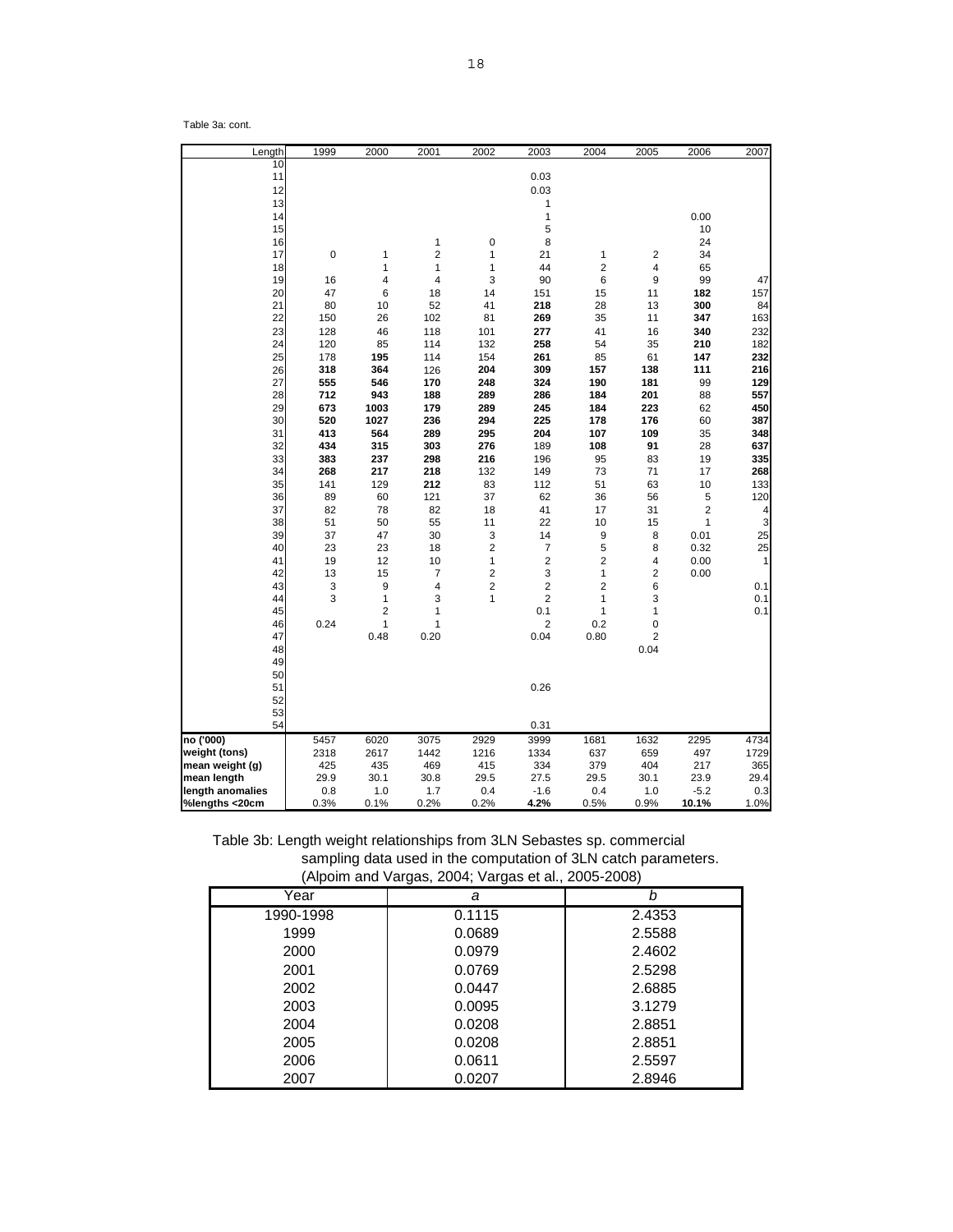|              | Canadian      |                                 | Russian      |                                 |                   |                             |                      | Canadian      |                      |                       |                       |            | Canadian                  |
|--------------|---------------|---------------------------------|--------------|---------------------------------|-------------------|-----------------------------|----------------------|---------------|----------------------|-----------------------|-----------------------|------------|---------------------------|
|              |               | Div. 3LN Div. 3LN               |              | Div. 3LN Div. 3LN               | Div. 3L           | Div. 3L                     | Div. 3L              | Div. 3L       | Div. 3N              | Div. 3N               | Div. 3N               | Div. 3LN   | Div. 3LN                  |
|              | $12_{spring}$ | $\textsf{I3}_{\textsf{autumn}}$ | $14_{Power}$ | $\mathsf{I4}_{\mathsf{Vaskov}}$ | $15_{\rm winter}$ | $\text{I6}_{\text{summer}}$ | $17_{\text{autumn}}$ | $18_{spring}$ | 19 <sub>spring</sub> | $110_{\text{autumn}}$ | 111 <sub>summer</sub> |            | $12springsSB 13autumnSSB$ |
| 1978         |               |                                 |              |                                 |                   | 311.2                       |                      |               |                      |                       |                       |            |                           |
| 1979         |               |                                 |              |                                 |                   | 227.8                       |                      |               |                      |                       |                       |            |                           |
| 1980         |               |                                 |              |                                 |                   |                             |                      | 40.3          |                      |                       |                       |            |                           |
| 1981         |               |                                 |              |                                 |                   | 261.4                       |                      |               |                      |                       |                       |            |                           |
| 1982         |               |                                 |              |                                 |                   |                             |                      |               |                      |                       |                       |            |                           |
| 1983         |               |                                 |              |                                 |                   |                             |                      |               |                      |                       |                       |            |                           |
| 1984         |               |                                 | 215.9        | 199.4                           |                   | 277.7                       |                      |               |                      |                       |                       |            |                           |
| 1985         |               |                                 | 94.0         | 85.9                            | 90.2              | 161.0                       | 98.2                 | 105.3         |                      |                       |                       |            |                           |
| 1986         |               |                                 | 63.0         | 46.8                            | 36.6              |                             | 17.1                 |               |                      |                       |                       |            |                           |
| 1987         |               |                                 | 70.3         | 60.8                            |                   |                             |                      |               |                      |                       |                       |            |                           |
| 1988         |               |                                 | 44.9         | 40                              |                   |                             |                      |               |                      |                       |                       |            |                           |
| 1989         |               |                                 | 12.3         | 10.9                            |                   |                             |                      |               |                      |                       |                       |            |                           |
| 1990<br>1991 | 10.6          | 37.9                            | 8.4<br>18.7  | 7.1                             | 18.2              | 92.8<br>37.6                | 20.7<br>13.7         |               |                      | 24.2                  |                       |            |                           |
| 1992         | 10.1          | (136.4)                         |              | 14.5                            |                   |                             | 13.4                 | 6.3<br>7.4    | 4.4<br>2.7           | (123.0)               | 47.6                  | 1.5<br>2.3 | 5.2                       |
| 1993         | 22.6          | 19.2                            |              | 30.3                            |                   | 20.8                        | 6.0                  | 6.5           | 16.1                 | 13.2                  | 129.8                 | 5.8        | 4.3                       |
| 1994         | 4.2           | 31.8                            |              |                                 |                   |                             | 7.2                  | 2.3           | 1.9                  | 24.6                  |                       | 0.7        | 5.4                       |
| 1995         | 5.9           | (90.7)                          |              |                                 |                   |                             | (50.1)               | 3.3           | 2.6                  | 40.7                  |                       | 1.0        |                           |
| 1996         | 22.8          | 16.0                            |              |                                 |                   |                             | 4.7                  | 16.8          | 6.0                  | 11.3                  |                       | 2.9        | 3.1                       |
| 1997         | 14.9          | 70.7                            |              |                                 |                   |                             | 19.5                 | 9.3           | 5.7                  | 51.1                  |                       | 2.1        | 8.6                       |
| 1998         | 59.4          | 112.2                           |              |                                 |                   |                             | 18.5                 | 27.6          | 31.8                 | 93.7                  |                       | 10.9       | 15.6                      |
| 1999         | 61.5          | 72.0                            |              |                                 |                   |                             | 38.9                 | 21.3          | 40.2                 | 33.1                  |                       | 10.2       | 14.1                      |
| 2000         | 87.8          | 100.5                           |              |                                 |                   |                             | 24.9                 | 36.2          | 51.7                 | 75.5                  |                       | 17.6       | 15.7                      |
| 2001         | 41.6          | 132.6                           |              |                                 |                   |                             | 28.6                 | 26.2          | 15.4                 | 104.0                 |                       | 9.2        | 16.2                      |
| 2002         | 31.0          | 50.1                            |              |                                 |                   |                             | 11.9                 | 9.1           | 21.8                 | 38.2                  |                       | 4.9        | 9.0                       |
| 2003         | 27.7          | 71.9                            |              |                                 |                   |                             | 15.0                 | 10.5          | 17.2                 | 56.9                  |                       | 3.8        | 9.4                       |
| 2004         | 79.6          | 49.9                            |              |                                 |                   |                             | 9.3                  | 14.4          | 65.3                 | 40.6                  |                       | 18.2       | 12.1                      |
| 2005         | 66.5          | 58.6                            |              |                                 |                   |                             | 16.7                 | 36.5          | 29.9                 | 41.9                  |                       | 9.0        | 11.9                      |
| 2006         |               | 91.9                            |              |                                 |                   |                             | 27.2                 | 35.3          |                      | 64.7                  |                       |            | 13.2                      |
| 2007         | 218.8         | 124.8                           |              |                                 |                   |                             | 57.5                 | 174.1         | 44.7                 | 67.2                  |                       | 40.9       | 14.2                      |

Table 4: Survey biomass from all stratified bottom trawl surveys on Div. 3L and Div.3N, 1978-2007(shaded observations included in the ASPIC assessment suite, observations in brackets excluded). Survey female SSB from spring and autumn Canadian surveys on Div. 3LN, 1991-2007 (two last columns on the right)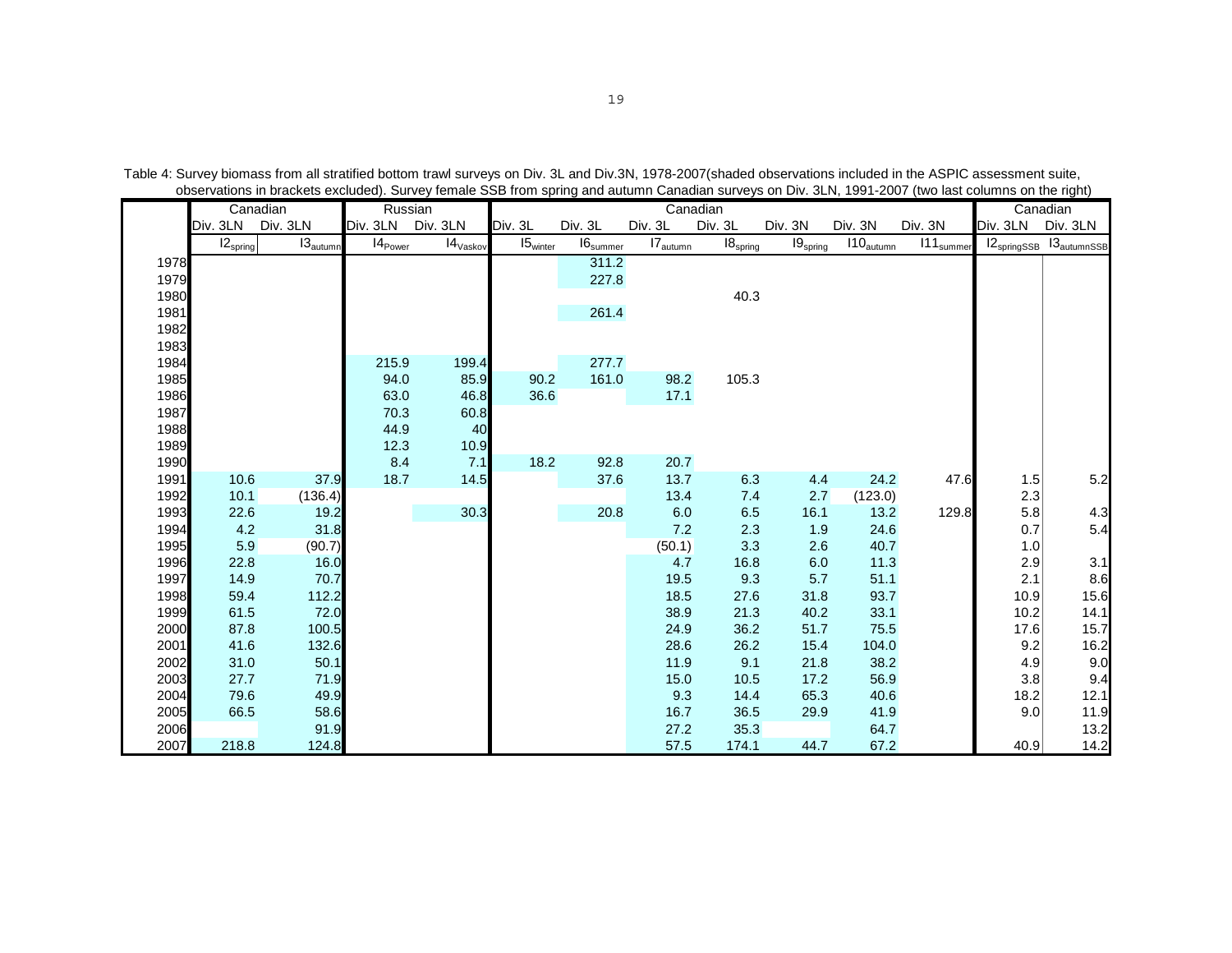| I able 5a:<br>3LN spring survey abundance at length, |            |            | 1991-2007    | (thousands)      |            |                         |           |              |
|------------------------------------------------------|------------|------------|--------------|------------------|------------|-------------------------|-----------|--------------|
| Length                                               | 1991       | 1992       | 1993         | 1994             | 1995       | 1996                    | 1997      | 1998         |
| 4                                                    |            |            |              |                  |            |                         |           |              |
| 5                                                    |            |            |              |                  |            |                         |           |              |
| 6                                                    |            |            |              |                  |            | 466                     |           | 20           |
| $\overline{7}$                                       |            |            |              |                  |            | 228                     |           | 39           |
| 8                                                    |            |            |              |                  |            | 149                     | 685       | $\bf8$       |
| 9                                                    | 849        |            |              |                  |            | 298                     | 360       | 39           |
| 10                                                   | 1149       |            |              | 500              |            | 296                     | 251       | 113          |
| 11                                                   | 798        | 381        | 122          | 316              |            | 478                     | 730       | 533          |
| 12                                                   | 558        | 2988       | 1304         | 501              |            | 806                     | 722       | 455          |
| 13                                                   | 2523       | 7925       | 2397         | 462              | 108        | 919                     | 540       | 172          |
| 14                                                   | 321        | 5192       | 5646         | 494              | 272        | 408                     | 1871      | 561          |
| 15                                                   | 698        | 2862       | 11061        | 1228             | 278        | 712                     | 1859      | 895          |
| 16                                                   | 2249       | 382        | 13648        | 1611             | 967        | 846                     | 1129      | 1505         |
| 17                                                   | 3864       | 419        | 8798         | 2831             | 2852       | 1592                    | 1201      | 2045         |
| 18                                                   | 6225       | 1111       | 2720         | 2801             | 4295       | 4354                    | 1860      | 2124         |
| 19                                                   | 7747       | 2480       | 2475         | 1266             | 5026       | 9475                    | 3280      | 2848         |
| 20                                                   | 4521       | 2574       | 3841         | 763              | 2708       | 10903                   | 4711      | 9468         |
| 21                                                   | 3481       | 3559       | 5756         | 853              | 1818       | 12106                   | 6367      | 24836        |
| 22                                                   | 5146       | 1690       | 5304         | 717              | 1337       | 13832                   | 7008      | 34249        |
| 23                                                   | 7250       | 1732       | 5713         | 1132             | 1259       | 16619                   | 8191      | 31104        |
| 24                                                   | 6185       | 2721       | 4761         | 1439             | 1361       | 12491                   | 10669     | 28361        |
| 25                                                   | 3365       | 2865       | 3400         | 1700             | 1005       | 8315                    | 9469      | 21270        |
| 26                                                   | 1963       | 3250       | 3703         | 1522             | 1601       | 5648                    | 7757      | 19508        |
| 27                                                   | 1426       | 2411       | 4481         | 1014             | 1694       | 5102                    | 4047      | 16076        |
| 28                                                   | 952        | 1834       | 3286         | 775              | 1437       | 4897                    | 2760      | 12714        |
| 29                                                   | 1037       | 1506       | 2877         | 699              | 1154       | 4260                    | 1871      | 9626         |
| 30                                                   | 607        | 1048       | 2607         | 461              | 722        | 3320                    | 1801      | 6118         |
| 31                                                   | 534        | 1014       | 2970         | 304              | 474        | 2229                    | 1354      | 6512         |
| 32<br>33                                             | 417        | 810        | 3088         | 234              | 548        | 1563<br>757             | 995       | 6155<br>5685 |
| 34                                                   | 369<br>399 | 825<br>540 | 2621<br>2161 | 132<br>146       | 265<br>144 | 337                     | 637       | 3286         |
| 35                                                   | 251        | 544        | 1503         | 102              | 105        | 167                     | 438       | 970          |
| 36                                                   | 190        | 366        | 880          | 132              | 113        | 105                     | 160<br>77 | 659          |
| 37                                                   | 222        | 216        | 696          | 121              | 151        | 117                     | 42        | 402          |
| 38                                                   | 159        | 219        | 669          | 78               | 101        | 32                      | 88        | 82           |
| 39                                                   | 130        | 300        | 726          | 28               | 70         | 59                      | 4         | 82           |
| 40                                                   | 118        | 220        | 483          | 46               | 62         | 28                      |           | 216          |
| 41                                                   | 45         | 77         | 371          | $\boldsymbol{0}$ | 15         | 15                      |           | 15           |
| 42                                                   | 88         | 85         | 216          | 8                | 46         | $\overline{\mathbf{4}}$ |           | 20           |
| 43                                                   | 69         | 85         | 83           | 47               | 27         | 35                      | 15        | 201          |
| 44                                                   | 45         | 77         | 189          | 27               | 31         |                         | 31        | 12           |
| 45                                                   | 57         | 62         |              |                  |            | 15                      | 15        | 15           |
| 46                                                   |            | 46         | 51           |                  |            | 15                      | 46        |              |
| 47                                                   |            | 4          | 20           |                  | 15         |                         | 15        |              |
| 48                                                   | 11         | 31         | 31           |                  |            |                         |           |              |
| 49                                                   |            | 31         |              |                  |            |                         |           |              |
| 50                                                   |            |            |              |                  |            |                         |           |              |
| abundance (millions)                                 | 66.0       | 54.5       | 110.7        | 24.5             | 32.1       | 124.0                   | 83.1      | 249.0        |
| biomass ('000 tons)                                  | 10.6       | 10.1       | 22.6         | 4.2              | 5.9        | 22.8                    | 14.9      | 59.4         |
| mean length (cm)                                     | 21.6       | 21.6       | 22.6         | 21.6             | 22.7       | 23.4                    | 23.5      | 25.1         |
| length anomalies (cm)                                | $-1.7$     | $-1.7$     | $-0.7$       | $-1.7$           | $-0.6$     | 0.1                     | 0.2       | 1.8          |

Table 5a: 3LN spring survey abundance at length, 1991-2007 (thousands).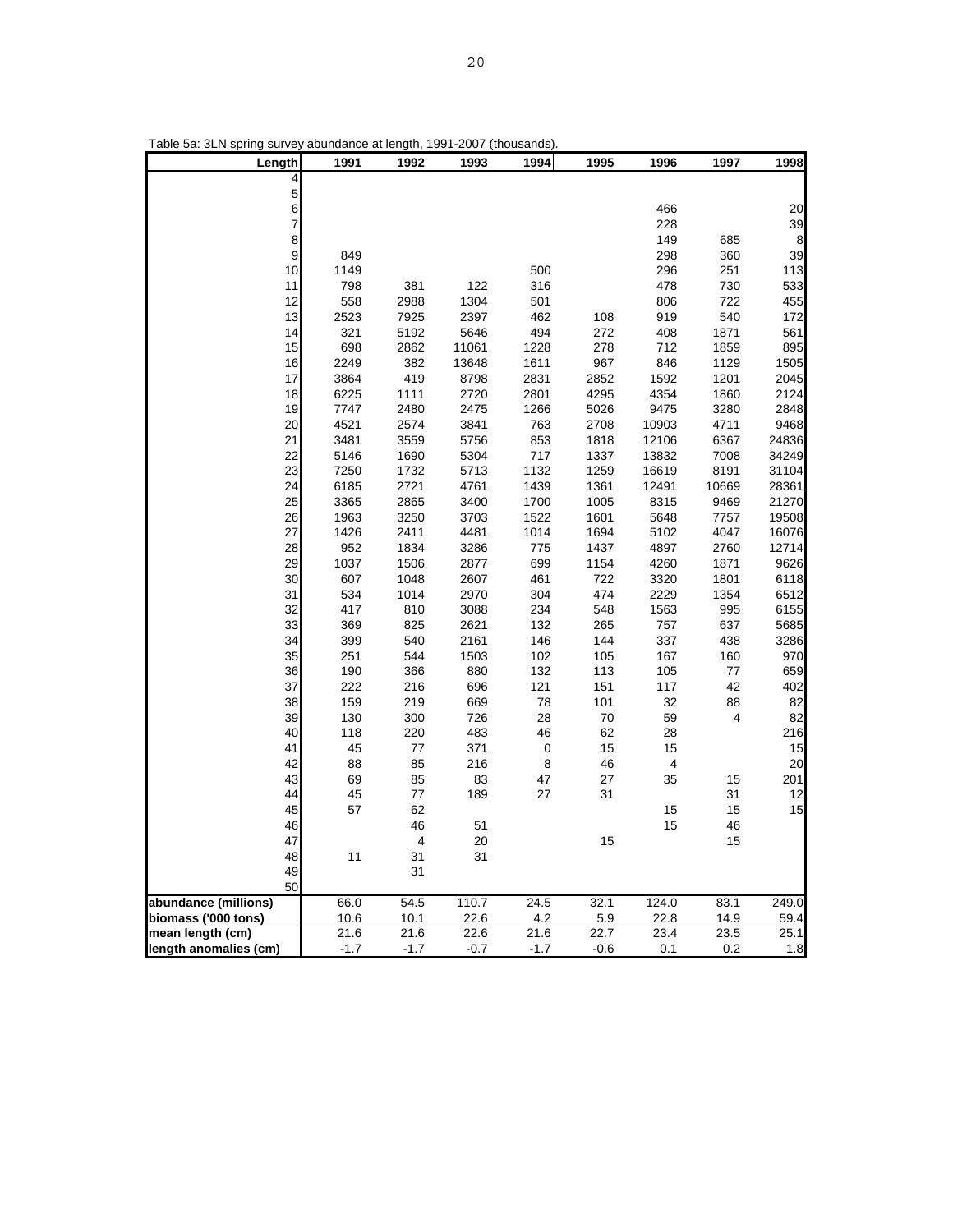| Table 5a: cont.       |             |       |             |       |        |       |            |              |         |
|-----------------------|-------------|-------|-------------|-------|--------|-------|------------|--------------|---------|
| Length                | 1999        | 2000  | 2001        | 2002  | 2003   | 2004  | 2005<br>40 | $2006^{(1)}$ | 2007    |
|                       | 4<br>5      |       |             | 62    |        | 31    |            |              |         |
|                       | 6<br>16     | 185   | 109         | 170   | 293    | 804   | 108        |              | 154     |
| $\overline{7}$        | 656         | 795   | 1512        | 472   | 2059   | 2399  | 540        | 309          | 3452    |
| 8                     | 3280        | 378   | 1302        | 1072  | 1684   | 1236  | 950        | 602          | 9327    |
| 9                     | 5878        | 89    | 484         | 1525  | 1525   | 2208  | 2891       | 494          | 2625    |
| 10                    | 1343        | 166   | 240         | 2517  | 1202   | 4106  | 4893       | 633          | 886     |
| 11                    | 309         | 402   | 116         | 1085  | 418    | 2910  | 7296       | 1235         | 1683    |
| 12                    | 430         | 191   | 451         | 1645  | 1449   | 1653  | 8756       | 1343         | 2296    |
| 13                    | 517         | 412   | 346         | 853   | 1102   | 1330  | 9684       | 1575         | 1908    |
| 14                    | 369         | 353   | 1073        | 533   | 1279   | 639   | 7710       | 2903         | 1928    |
| 15                    | 179         | 1207  | 1741        | 766   | 2631   | 1235  | 7437       | 5775         | 3631    |
| 16                    | 774         | 2063  | 1666        | 1371  | 3567   | 1335  | 7357       | 8060         | 5993    |
| 17                    | 703         | 2651  | 3337        | 2595  | 6196   | 2764  | 8647       | 10731        | 14187   |
| 18                    | 3440        | 2954  | 5241        | 6444  | 8659   | 3668  | 16473      | 12769        | 24588   |
| 19                    | 2989        | 6491  | 8252        | 8160  | 15503  | 8994  | 31508      | 14607        | 26944   |
| 20                    | 5395        | 11472 | 9589        | 11325 | 21130  | 11904 | 33704      | 19192        | 26004   |
| 21                    | 16819       | 22819 | 14394       | 13957 | 23795  | 16955 | 33184      | 26681        | 43667   |
| 22                    | 31066       | 42444 | 15553       | 14930 | 19308  | 16583 | 30969      | 30001        | 68146   |
| 23                    | 38231       | 52730 | 15592       | 15596 | 15146  | 20421 | 30647      | 23763        | 87379   |
| 24                    | 45397       | 54039 | 14842       | 16048 | 10830  | 17002 | 28563      | 19146        | 96979   |
| 25                    | 21478       | 34955 | 10153       | 12608 | 8066   | 14655 | 24308      | 10685        | 78850   |
| 26                    | 30238       | 27243 | 10044       | 11223 | 6898   | 24394 | 18439      | 5466         | 90999   |
| 27                    | 21651       | 21635 | 11334       | 8886  | 5109   | 38931 | 20028      | 6300         | 81120   |
| 28                    | 15676       | 14299 | 10225       | 7495  | 3557   | 43212 | 15249      | 2764         | 36970   |
| 29                    | 14330       | 15399 | 10373       | 6418  | 2782   | 24423 | 11907      | 3258         | 38024   |
| 30                    | 6697        | 13924 | 9530        | 3736  | 2705   | 18143 | 8832       | 2640         | 30267   |
| 31                    | 5727        | 13111 | 10453       | 3588  | 2199   | 13712 | 5769       | 2038         | 30138   |
| 32                    | 4310        | 13224 | 8903        | 2238  | 2360   | 9705  | 3036       | 1868         | 21975   |
| 33                    | 3259        | 6491  | 5180        | 1378  | 1979   | 3487  | 2012       | 1328         | 9163    |
| 34                    | 2039        | 5984  | 3032        | 980   | 1015   | 5390  | 1618       | 371          | 8158    |
| 35                    | 877         | 3590  | 975         | 455   | 642    | 2248  | 832        | 262          | 7223    |
| 36                    | 537         | 1019  | 300         | 212   | 228    | 476   | 592        | 139          | 9422    |
| 37                    | 269         | 663   | 382         | 93    | 82     | 877   | 222        | 31           | 1894    |
| 38                    | 102         | 504   | 101         | 43    | 35     | 75    | 112        | 46           | 1945    |
| 39                    | 67          | 186   | 140         | 59    | 32     | 43    | 86         | 0            | 193     |
| 40                    | 79          | 199   | 23          |       | 94     | 23    | 12         | $\pmb{0}$    | 115     |
| 41                    | 51          | 16    | $\mathbf 0$ | 15    |        | 4     | 15         | 46           | 59      |
| 42                    | 66          | 31    | 63          | 15    |        | 15    | 8          | 31           | 24      |
| 43                    | $\mathbf 0$ | 31    | 28          |       | 15     | 15    |            | 46           | 8<br>23 |
| 44                    | 27          | 31    | 28          |       |        |       | 15         |              |         |
| 45                    |             | 31    | 15          |       |        | 8     |            |              |         |
| 46<br>47              | 31          | 15    |             |       |        |       |            |              |         |
| 48                    |             |       |             |       |        |       |            |              |         |
| 49                    |             |       |             |       |        |       |            |              |         |
| 50                    |             |       |             |       |        |       |            |              |         |
| abundance (millions)  | 285.3       | 374.4 | 187.1       | 160.6 | 175.6  | 318.0 | 384.4      | 217.1        | 868.3   |
| biomass ('000 tons)   | 61.5        | 87.8  | 41.6        | 31.0  | 27.7   | 79.6  | 66.5       | 35.3         | 228.6   |
| mean length (cm)      | 24.7        | 25.5  | 25.2        | 23.5  | 22.0   | 25.7  | 22.2       | 21.9         | 25.1    |
| length anomalies (cm) | 1.4         | 2.2   | 1.9         | 0.2   | $-1.3$ | 2.4   | $-1.1$     | $-1.4$       | 1.7     |

(1) Survey data only from Division 3L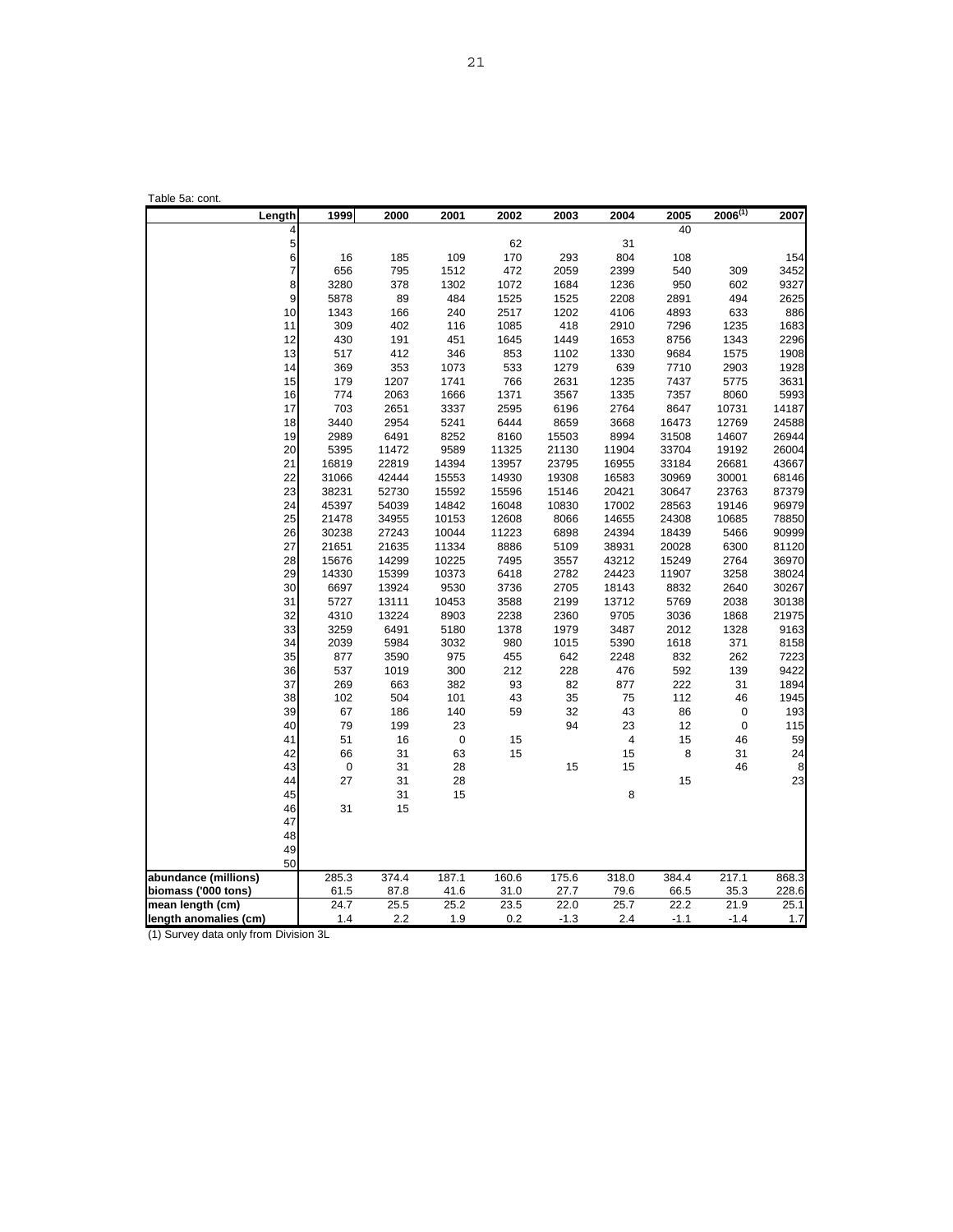| Length                                     | 1991                   | $1992^{(2)}$ | 1993       | 1994       | 1995       | 1996            | 1997       | 1998       |
|--------------------------------------------|------------------------|--------------|------------|------------|------------|-----------------|------------|------------|
|                                            | 4                      |              |            |            |            |                 |            |            |
|                                            | 5                      |              |            | 15         | 243        | 66              | 75         | 17         |
|                                            | $6\overline{6}$        |              |            |            | 259        | 419             | 626        |            |
|                                            | 7<br>203               |              |            |            | 139        | 103             | 16         | 39         |
|                                            | 8<br>1299              |              |            |            | 111        | 76              | 227        | 47         |
|                                            | 9<br>1237              |              |            |            | 241        | 168             | 918        | 251        |
|                                            | 10<br>7273             |              | 92         | 31         | 293        | 291             | 1613       | 214        |
|                                            | 22263<br>11            | 371          | 64         | 31         | 214        | 406             | 1070       | 203        |
|                                            | 12<br>62498            | 62           | 371        | 0          | 242        | 118             | 373        | 275        |
|                                            | 13<br>109476           | 3189         | 456        | 335        | 305        | 293             | 768        | 595        |
|                                            | 14<br>33919            | 27936        | 1768       | 551        | 515        | 1434            | 1017       | 894        |
|                                            | 14047<br>15            | 104299       | 1332       | 2362       | 969        | 739             | 926        | 1736       |
|                                            | 7819<br>16             | 113967       | 3258       | 3697       | 1617       | 969             | 1037       | 1377       |
|                                            | 7870<br>17             | 106449       | 5285       | 12985      | 9655       | 863             | 1386       | 7058       |
|                                            | 16212<br>18            | 95897        | 8711       | 28686      | 37959      | 2335            | 1767       | 12588      |
|                                            | 32254<br>19            | 71578        | 6427       | 29297      | 72230      | 5280            | 8721       | 10094      |
|                                            | 20<br>27223            | 113848       | 3908       | 15293      | 78338      | 6758            | 23419      | 40553      |
|                                            | 15830<br>21            | 148631       | 5308       | 7702       | 43446      | 6878            | 49398      | 75450      |
|                                            | 22<br>7924             | 153399       | 6377       | 5120       | 27694      | 6418            | 52015      | 103747     |
|                                            | 6144<br>23             | 89709        | 6578       | 6494       | 20177      | 6963            | 46245      | 103927     |
|                                            | 24<br>8384             | 28664        | 5161       | 5456       | 10338      | 5086            | 37485      | 71785      |
|                                            | 25<br>8951             | 14231        | 3944       | 6807       | 12971      | 4598            | 35505      | 42836      |
|                                            | 26<br>6607             | 13420        | 4115       | 8670       | 8576       | 4519            | 33288      | 23682      |
|                                            | 27<br>4025             | 14708        | 4357       | 7830       | 17498      | 2987            | 26053      | 23132      |
|                                            | 28<br>3779             | 8777         | 4235       | 8402       | 17645      | 2829            | 13431      | 21289      |
|                                            | 29<br>2528             | 4861         | 3500       | 7625       | 16465      | 2807            | 5507       | 15372      |
|                                            | 30<br>2112             | 3344         | 2760       | 6195       | 12821      | 2379            | 4260       | 9646       |
|                                            | 31<br>1961             | 3232         | 1945       | 4553       | 16433      | 3516            | 2886       | 6359       |
|                                            | 32<br>1315             | 2391         | 1897       | 2710       | 10724      | 2300            | 2434       | 5377       |
|                                            | 33<br>1213             | 3301         | 1668       | 1603       | 7330       | 1280            | 1310       | 4524       |
|                                            | 34<br>1117             | 1433         | 1283       | 916        | 3477       | 583             | 636        | 4940       |
|                                            | 1288<br>35             | 717          | 1042       | 610        | 1985       | 230             | 346        | 2537       |
|                                            | 36<br>1185             | 596          | 799        | 297        | 1180       | 135             | 382        | 1097       |
|                                            | 37<br>1005<br>1167     | 386<br>401   | 459<br>427 | 211<br>257 | 338<br>401 | 74<br>16        | 320<br>120 | 606        |
|                                            | 38                     |              |            | 274        |            | 24              |            | 199<br>112 |
|                                            | 39<br>787<br>663<br>40 | 228<br>93    | 308<br>237 | 119        | 576<br>75  | 24              | 142<br>97  | 35         |
|                                            | 221<br>41              | 124          | 154        | 0          | 20         | 24              | 163        | 40         |
|                                            | 42<br>135              | 77           | 132        | 15         | 20         |                 |            |            |
|                                            | 102<br>43              | 31           | 37         | 32         | 32         |                 |            | 35         |
|                                            | 129<br>44              | 46           | 99         |            |            | 49              | 67         | 17         |
|                                            | 46<br>45               | 15           | 69         | 15         | 36         | 33              | 34         | 17         |
|                                            | 24<br>46               | 46           |            |            | 12         | 16              | 17         |            |
|                                            | 47<br>15               | 15           | 15         | 8          |            | 12              |            |            |
|                                            | 48                     |              |            |            |            |                 |            |            |
|                                            | 49                     | 15           |            |            |            |                 |            |            |
|                                            | 50<br>15               |              |            |            |            |                 |            |            |
| abundance (millions)                       | 422                    | 1130         | 89         | 175        | 434        | $\overline{74}$ | 356        | 593        |
| biomass ('000 tons)                        | 37.9                   | 136.4        | 19.2       | 31.8       | 90.7       | 16.0            | 70.7       | 112.2      |
| mean length (cm)                           | 16.4                   | 19.7         | 23.4       | 22.2       | 22.7       | 23.5            | 23.5       | 23.5       |
| length anomalies (cm)                      | $-6.1$                 | $-2.8$       | 0.9        | $-0.3$     | 0.2        | 1.0             | 1.0        | 1.0        |
| (2) Including original Div. 3N survey data |                        |              |            |            |            |                 |            |            |

Table 5b: 3LN autumn survey abundance at length, 1991-2007 (thousands).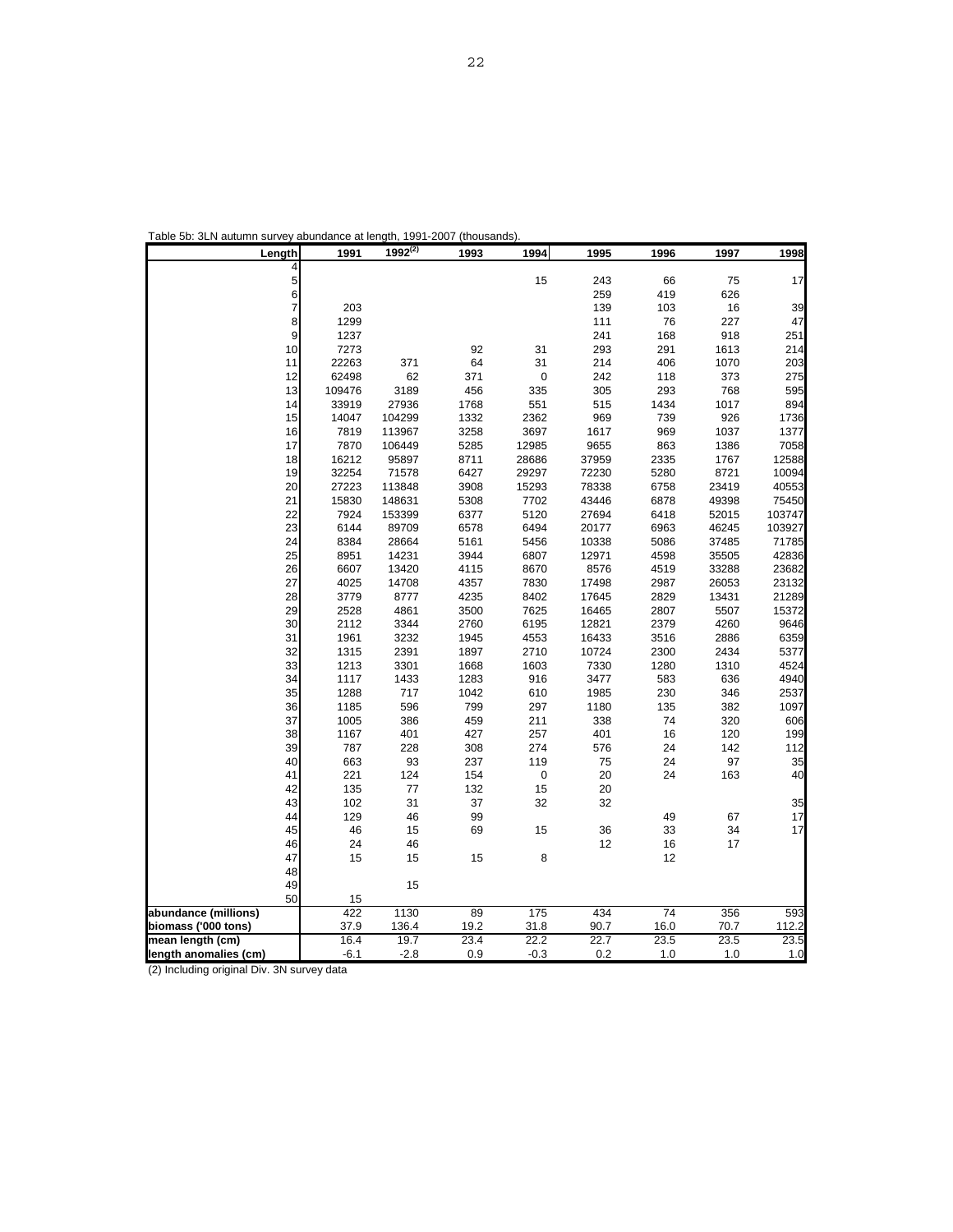| Length                                      | 1999                  | 2000          | 2001                    | 2002         | 2003         | 2004         | 2005         | 2006         | 2007          |
|---------------------------------------------|-----------------------|---------------|-------------------------|--------------|--------------|--------------|--------------|--------------|---------------|
|                                             | 4                     |               |                         |              |              |              |              |              |               |
| $\frac{5}{6}$                               |                       | 118           | 440                     | 233          | 1090         | 34           |              | 84           | 234           |
|                                             | 251<br>$\overline{7}$ | 482           | 937                     | 932          | 2428         | 85           | 133          | 1418         | 512           |
|                                             | 50<br>$\bf{8}$<br>37  | 675           | 755                     | 868          | 2185         | 61           | 162<br>908   | 1831         | 2222<br>2914  |
| 9                                           |                       | 603           | 2114                    | 1624         | 2715         | 620          |              | 466          |               |
| 10                                          | 438                   | 622           | 3147                    | 1292         | 2096         | 1281         | 2236         | 829          | 8312          |
|                                             | 171                   | 389           | 4324                    | 1131         | 2863         | 1720         | 1574         | 1457         | 8497          |
| 11<br>12                                    | 402<br>786            | 232<br>202    | 2846                    | 2846         | 1838<br>1124 | 1047<br>1132 | 3957<br>9943 | 1709         | 7526          |
|                                             |                       |               | 1283                    | 2257         |              |              |              | 3083         | 6351          |
| 13                                          | 868                   | 321           | 1056                    | 2086         | 1497         | 1437         | 11091        | 3970         | 5871          |
| 14                                          | 2472                  | 589           | 445                     | 2560         | 1457         | 1015         | 10310        | 8256         | 9045          |
| 15                                          | 1548                  | 3653          | 407                     | 1896         | 1950         | 538          | 8462         | 13285        | 21881         |
| 16                                          | 717                   | 4668          | 11014                   | 2146         | 8394         | 880          | 6084         | 20910        | 40242         |
| 17                                          | 1143                  | 5483          | 31422                   | 4703         | 15466        | 1985         | 5713         | 27174        | 51163         |
| 18                                          | 3183                  | 7038          | 57684                   | 9077         | 26300        | 5471         | 7249         | 23007        | 43357         |
| 19                                          | 6551                  | 11929         | 74240                   | 13656        | 39434        | 8226         | 10930        | 24341        | 35091         |
| 20                                          | 9087                  | 31700         | 80546                   | 12557        | 46149        | 9796         | 15984        | 26792        | 45869         |
| 21                                          | 15328                 | 50192         | 65583                   | 16499        | 43651        | 13141        | 25649        | 36447        | 55969         |
| 22                                          | 23115                 | 66827         | 130049                  | 20161        | 40404        | 13640        | 23902        | 49628        | 61547         |
| 23                                          | 28995                 | 60122         | 118401                  | 23556        | 40085        | 16741        | 29789        | 71776        | 84208         |
| 24                                          | 26962                 | 53001         | 85166                   | 25378        | 32339        | 15467        | 20365        | 67363        | 81982         |
| 25                                          | 29823                 | 50556         | 64492                   | 21327        | 21740        | 13073        | 15826        | 34947        | 57414         |
| 26                                          | 27500                 | 40214         | 39712                   | 19867        | 18303        | 10438        | 12714        | 32335        | 39978         |
| 27                                          | 25590                 | 21893         | 33741                   | 16414        | 17872        | 9402         | 10858        | 19109        | 26126         |
| 28                                          | 24786                 | 17449         | 20399                   | 10516        | 14177        | 12141        | 12472        | 11650        | 19085         |
| 29                                          | 16315                 | 16404         | 14954                   | 7233         | 7874         | 13958        | 12661        | 10147        | 13205         |
| 30                                          | 11341                 | 12158         | 11078                   | 5064         | 4974         | 12274        | 9866         | 7475         | 7643          |
| 31                                          | 7621                  | 10211         | 9148                    | 5083         | 3803         | 9071         | 7348         | 9530         | 6404          |
| 32                                          | 6313                  | 7170          | 5257                    | 4618         | 3559         | 6791         | 5215         | 7469         | 4179          |
| 33                                          | 5641                  | 5032          | 4337                    | 3830         | 3377         | 4639         | 4906         | 4870         | 3623          |
| 34                                          | 4544                  | 3391          | 2777                    | 2678         | 2199         | 2961         | 3943         | 2096         | 2183          |
| 35                                          | 3255                  | 1306          | 1662                    | 1440         | 1183         | 1761         | 2721         | 1118         | 1067          |
| 36                                          | 1538                  | 1111          | 675                     | 581          | 508          | 1260         | 1456         | 537          | 416           |
| 37                                          | 339                   | 516           | 631                     | 334          | 200          | 765          | 1298         | 444          | 847           |
| 38                                          | 184                   | 330           | 282                     | 82           | 113          | 392          | 385          | 136          | 275           |
| 39                                          | 272                   | 228           | 215                     | 62           | 116          | 666          | 228          | 55           | 40            |
| 40                                          | 67                    | 151           | 180                     | 129          |              | 308          | 60           | 116          | 17            |
| 41                                          | 82                    | 67            | 85                      |              |              | 76<br>232    | 85           | 61           | 103           |
| 42                                          |                       | 67            | 0                       | 16           |              |              | 60           |              | 0             |
| 43<br>44                                    | 50                    |               | $\overline{\mathbf{4}}$ | 19           |              | 99           |              |              | 0             |
|                                             | 50                    | 4             |                         | 16           |              |              |              |              | 0             |
| 45                                          | 50                    | 76            |                         | 16           |              |              |              |              | 63            |
| 46                                          |                       | 18            | 17                      |              |              |              |              | 16           |               |
| 47                                          | 17                    |               |                         |              |              |              |              |              |               |
| 48                                          | 17                    |               |                         |              |              |              |              |              |               |
| 49                                          |                       |               |                         |              |              |              |              |              |               |
| 50                                          | 288                   | 487           | 882                     | 245          | 413          | 195          | 297          | 526          | 755           |
| abundance (millions)<br>biomass ('000 tons) | 72.0                  |               |                         |              |              | 49.9         | 58.6         |              |               |
| mean length (cm)                            | 25.3                  | 100.5<br>23.9 | 132.6<br>22.3           | 50.1<br>23.3 | 71.9<br>21.8 | 24.9         | 22.5         | 91.9<br>22.3 | 124.8<br>21.4 |
| length anomalies (cm)                       | 2.8                   | 1.4           | $-0.2$                  | 0.8          | $-0.7$       | 2.4          | 0.0          | $-0.2$       | $-1.1$        |
|                                             |                       |               |                         |              |              |              |              |              |               |

Table 5b: cont.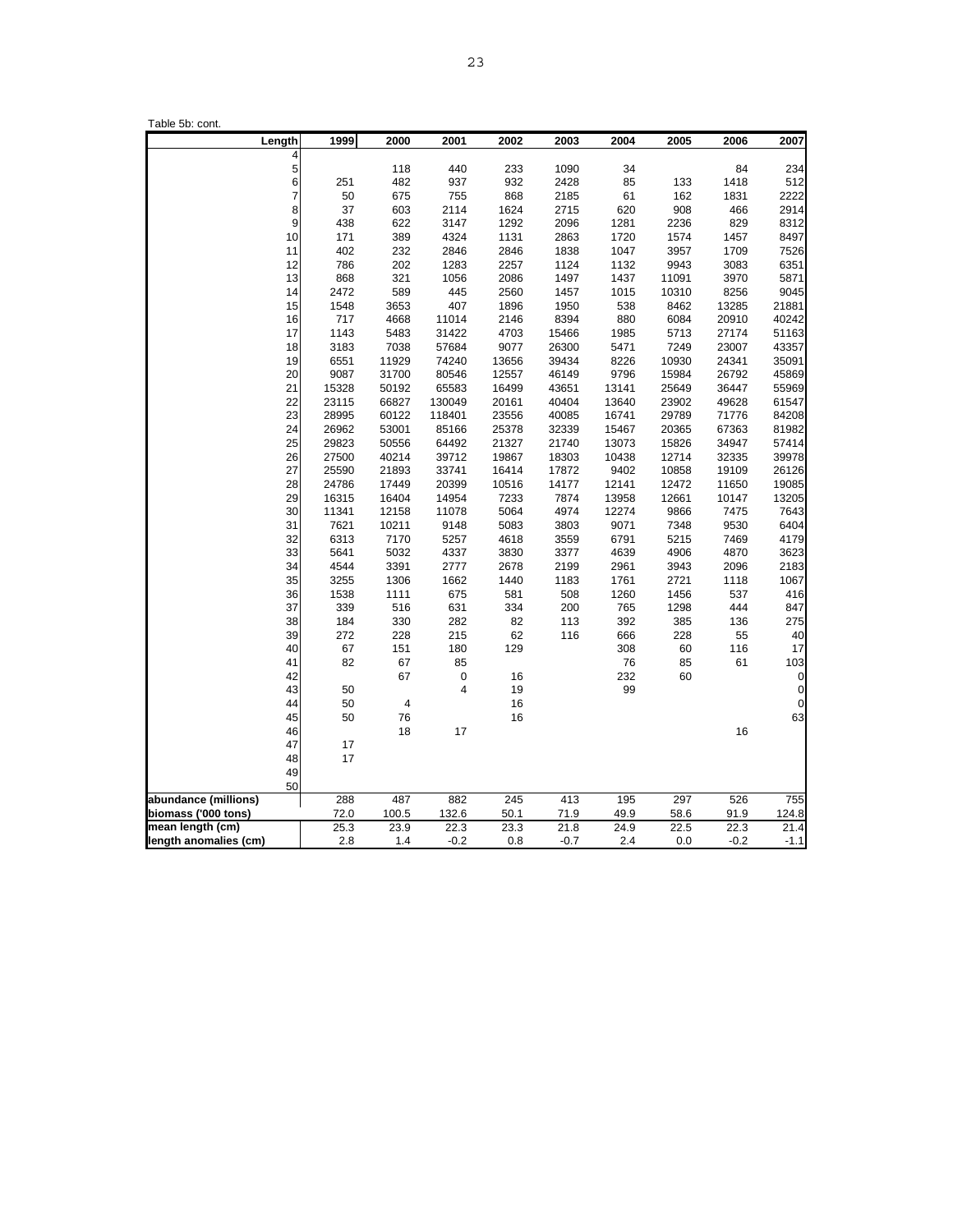# Table: 6a: Diagnostics for three ASPIC<sub>2008</sub> formulations.

|                                        |       | correlation among input series |       |       |       |  |  |  |
|----------------------------------------|-------|--------------------------------|-------|-------|-------|--|--|--|
|                                        | 14/11 | 16/11                          |       |       |       |  |  |  |
| ASPIC <sub>Power,2008</sub>            | 0.108 | 0.908                          | 0.840 | 0.794 | 0.885 |  |  |  |
| ASPIC <sub>Power,fullsummer,2008</sub> |       |                                | 0.964 |       | 0.733 |  |  |  |
| ASPIC <sub>Vaskov,2008</sub>           | 0.133 | 0.961                          | 0.726 | 0.845 |       |  |  |  |

|                                        |                                  | R squared in CPUE |       |       |       |       |       |  |  |
|----------------------------------------|----------------------------------|-------------------|-------|-------|-------|-------|-------|--|--|
|                                        | 17<br>12<br>16<br>ıз<br>14<br>15 |                   |       |       |       |       |       |  |  |
| ASPIC <sub>Power,2008</sub>            | 0.097                            | 0.274             | 0.239 | 0.231 | 0.402 | 0.787 | 0.124 |  |  |
| ASPIC <sub>Power,fullsummer,2008</sub> | 0.039                            | 0.278             | 0.254 | 0.250 | 0.416 | 0.640 | 0.119 |  |  |
| ASPIC <sub>Vaskov,2008</sub>           | 0.133                            | 0.261             | 0.262 | 0.252 | 0.398 | 0.768 | 0.119 |  |  |

|                                        | N restarts | contrast la |       | nearness Total obj. |
|----------------------------------------|------------|-------------|-------|---------------------|
|                                        |            | index       | index | function            |
| ASPIC <sub>Power,2008</sub>            | 47         | 0.766       | 1.000 | 25.24               |
| ASPIC <sub>Power,fullsummer,2008</sub> | 33         | 0.793       | 1.000 | 26.28               |
| ASPIC <sub>Vaskov,2008</sub>           | 16         | 0.758       | 1.000 | 25.99               |

# Table 6b: Deterministic estimates of ASPIC parameters for three  $ASPIC_{2008}$  formulations

|                                        | κ      | B1/K |       | <b>MSY</b> | Fmsv  | F <sub>lastvear/</sub> Fmsy | $B_{\text{lastyear}+1}$<br><sub>1/</sub> Bmsy |
|----------------------------------------|--------|------|-------|------------|-------|-----------------------------|-----------------------------------------------|
| ASPIC <sub>Power.2008</sub>            | 283800 | 0.70 | 0.344 | 24440      | 0.172 | 0.0379                      | .880                                          |
| ASPIC <sub>Power,fullsummer,2008</sub> | 262600 | 0.73 | 0.385 | 25290      | 0.193 | 0.0358                      | 917.ء                                         |
| ASPIC <sub>Vaskov.2008</sub>           | 285200 | 0.72 | 0.343 | 24480      | 0.172 | 0.0377                      | .886                                          |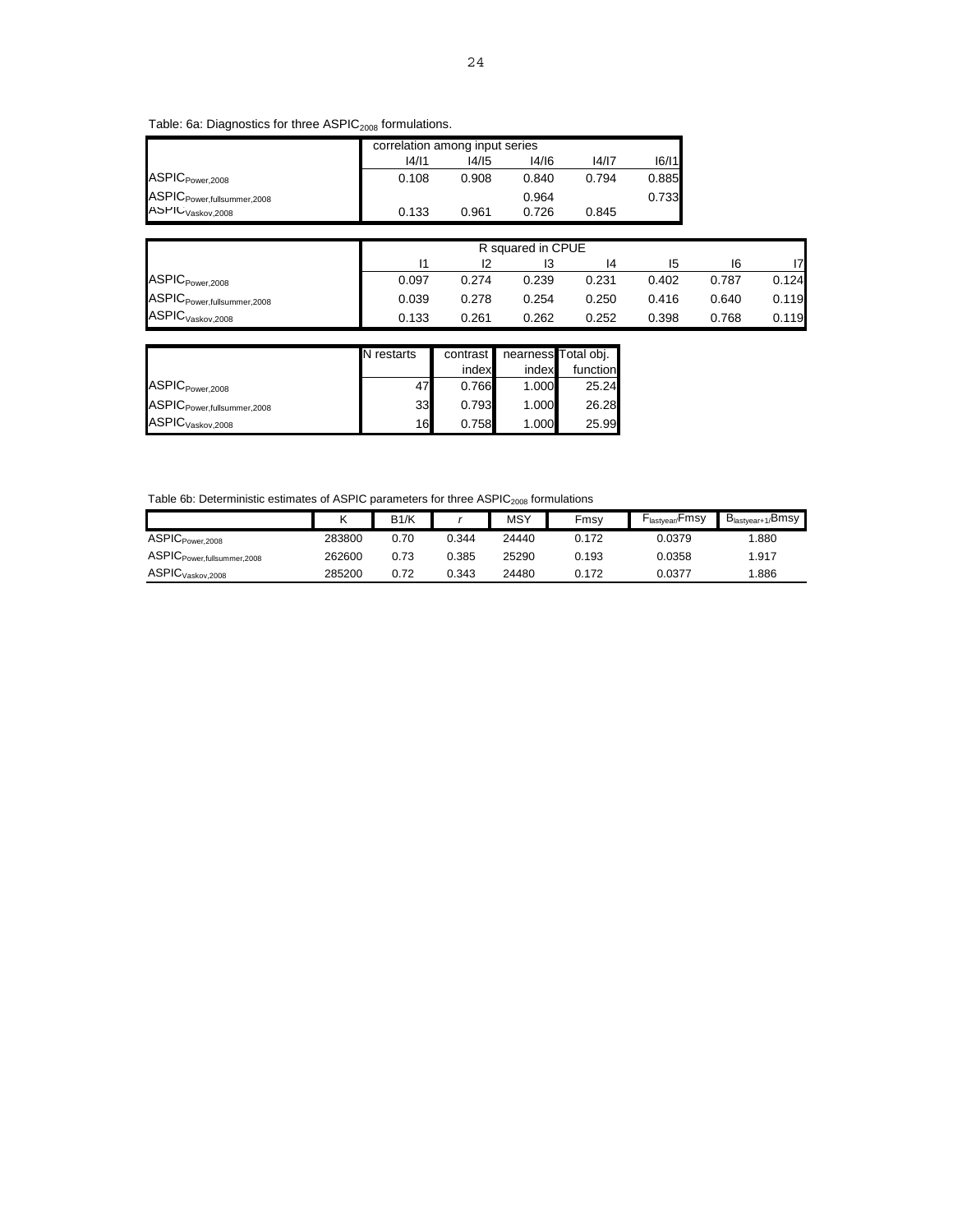|                              | Standard     | $-25%$ seed  | +25%seed          | Pessimistic  | <b>Optimistic</b> |
|------------------------------|--------------|--------------|-------------------|--------------|-------------------|
| B1/K                         | 0.5d0        | 0.5d0        | 0.5d0             | 0.375        | 0.625             |
| <b>MSY</b>                   | 2.0d4        | 2.0d4        | 2.0 <sub>d4</sub> | 15000        | 25000             |
| Κ                            | $2.00E + 05$ | $2.00E + 05$ | $2.00E + 05$      | $1.50E + 05$ | $2.50E + 05$      |
| <b>C</b> <sub>cpue</sub>     | $9.01E-06$   | $9.01E - 06$ | $9.01E - 06$      | 1.13E-05     | 6.76E-06          |
| <b>C</b> 3LNspring           | 0.658        | 0.658        | 0.658             | 0.823        | 0.494             |
| <b>G3LNautumn</b>            |              |              |                   | 1.250        | 0.750             |
| <b>G</b> 3LNRussia           | 0.658        | 0.658        | 0.658             | 0.823        | 0.494             |
| <b>C</b> <sub>3Lwinter</sub> | 0.322        | 0.322        | 0.322             | 0.403        | 0.242             |
| <b>q</b> <sub>3Lsummer</sub> | 0.275        | 0.275        | 0.275             | 0.344        | 0.206             |
| <b>Q</b> 3Lautumn            | 0.275        | 0.275        | 0.275             | 0.344        | 0.206             |
| Random seed                  | 3941285      | 2955964      | 4926606           | 3941285      | 3941285           |

Table7a: Parameter seeds of sensitivity analysis for  $ASPIC_{2008}$ 

Table 7b: Key parameter results from sensitivity analysis of  $ASPIC<sub>2008</sub>$ 

|                               | Standard | $-25%$ seed | $+25%$ seed | Pessimistic | Optimistic |
|-------------------------------|----------|-------------|-------------|-------------|------------|
|                               | 283800   | 283800      | 284300      | 284100      | 284100     |
| B1/K                          | 0.70     | 0.70        | 0.70        | 0.7024      | 0.70       |
|                               | 0.344    | 0.344       | 0.344       | 0.3438      | 0.344      |
| <b>MSY</b>                    | 24440    | 24440       | 24420       | 24430       | 24430      |
| Fmsy                          | 0.172    | 0.1722      | 0.172       | 0.1719      | 0.1719     |
| $F_{\text{lastyear}}$ Fmsy    | 0.0379   | 0.0379      | 0.0380      | 0.03795     | 0.0379     |
| $B_{\text{lastyear}+1}/B$ msy | 1.880    | 1.880       | 1.879       | 1.879       | 1.879      |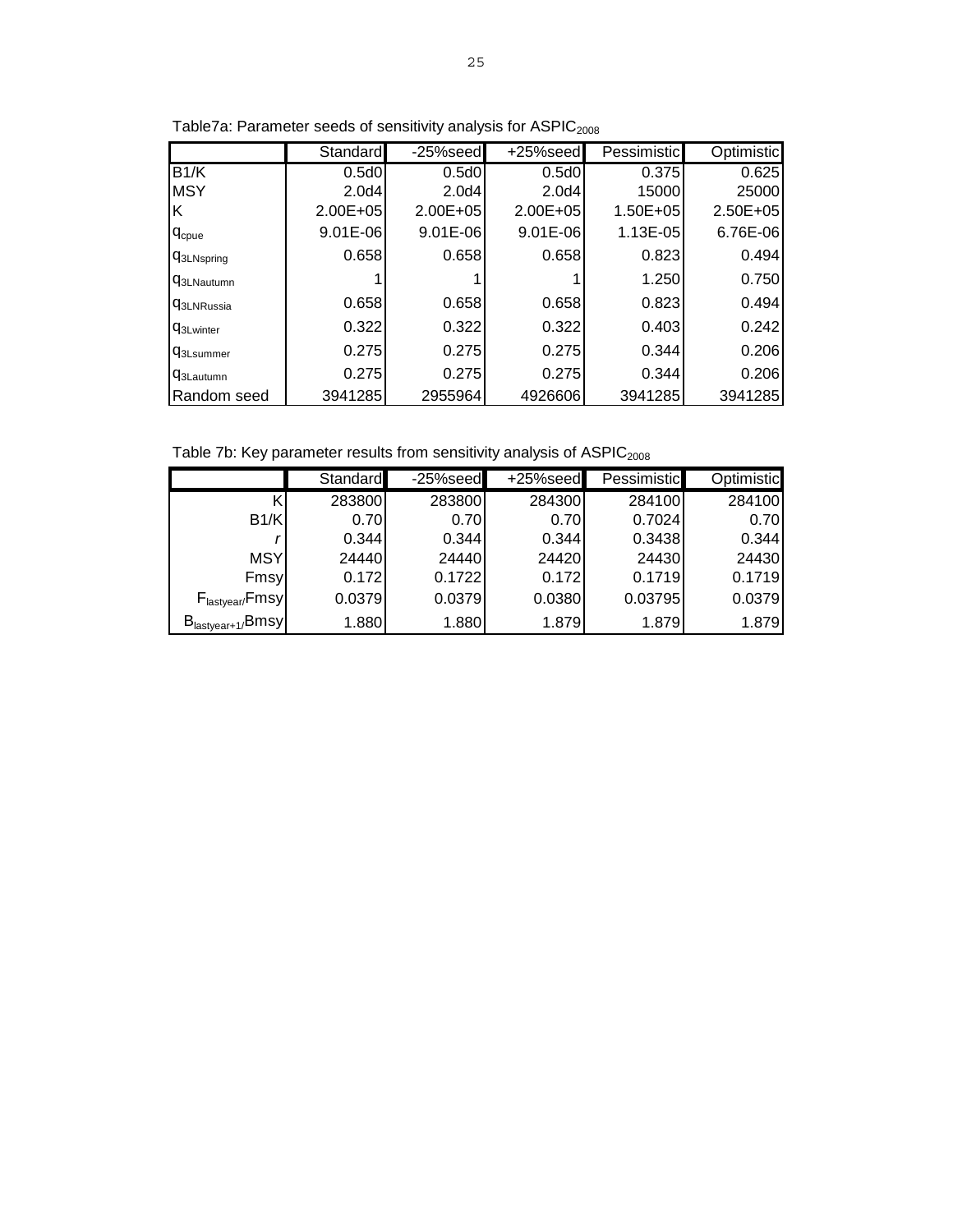|      | ASPIC <sub>2007</sub> | ASPIC <sub>2006</sub> | ASPIC <sub>2005</sub> | ASPIC <sub>2004</sub> |
|------|-----------------------|-----------------------|-----------------------|-----------------------|
| 1959 | 10%                   | 10%                   | 7%                    | 2%                    |
| 1960 | 9%                    | 9%                    | 7%                    | 2%                    |
| 1961 | 9%                    | 9%                    | 7%                    | 2%                    |
| 1962 | 9%                    | 9%                    | 7%                    | 2%                    |
| 1963 | 9%                    | 9%                    | 7%                    | 2%                    |
| 1964 | 9%                    | 9%                    | 7%                    | 2%                    |
| 1965 | 9%                    | 9%                    | 7%                    | 2%                    |
| 1966 | 9%                    | 8%                    | 7%                    | 2%                    |
| 1967 | 8%                    | 8%                    | 6%                    | 3%                    |
| 1968 | 8%                    | 8%                    | 6%                    | 2%                    |
| 1969 | 8%                    | 8%                    | 6%                    | 3%                    |
| 1970 | 8%                    | 7%                    | 6%                    | 3%                    |
| 1971 | 7%                    | 7%                    | 6%                    | 3%                    |
| 1972 | 7%                    | 7%                    | 5%                    | 2%                    |
| 1973 | 7%                    | 7%                    | 5%                    | 2%                    |
| 1974 | 7%                    | 7%                    | 5%                    | 2%                    |
| 1975 | 8%                    | 7%                    | 6%                    | 3%                    |
| 1976 | 8%                    | 8%                    | 6%                    | 3%                    |
| 1977 | 8%                    | 8%                    | 6%                    | 3%                    |
| 1978 | 8%                    | 8%                    | 6%                    | 3%                    |
| 1979 | 8%                    | 8%                    | 6%                    | 3%                    |
| 1980 | 8%                    | 8%                    | 6%                    | 3%                    |
| 1981 | 7%                    | 7%                    | 5%                    | 3%                    |
| 1982 | 7%                    | 6%                    | 5%                    | 3%                    |
| 1983 | 6%                    | 6%                    | 5%                    | 3%                    |
| 1984 | 6%                    | 6%                    | 5%                    | 2%                    |
| 1985 | 6%                    | 6%                    | 4%                    | 2%                    |
| 1986 | 5%                    | 5%                    | 4%                    | 2%                    |
| 1987 | 5%                    | 5%                    | 4%                    | 2%                    |
| 1988 | 3%                    | 3%                    | 2%                    | 1%                    |
| 1989 | 2%                    | 2%                    | 2%                    | 0%                    |
| 1990 | 3%                    | 3%                    | 2%                    | 0%                    |
| 1991 | 5%                    | 5%                    | 4%                    | 0%                    |
| 1992 | 8%                    | 8%                    | 5%                    | 0%                    |
| 1993 | 12%                   | 12%                   | 8%                    | 0%                    |
| 1994 | 18%                   | 18%                   | 12%                   | 0%                    |
| 1995 | 24%                   | 23%                   | 16%                   | 2%                    |
| 1996 | 27%                   | 26%                   | 18%                   | 4%                    |
| 1997 | 29%                   | 28%                   | 20%                   | 5%                    |
| 1998 | 29%                   | 28%                   | 20%                   | 6%                    |
| 1999 | 27%                   | 26%                   | 19%                   | 7%                    |
| 2000 | 24%                   | 23%                   | 17%                   | 7%                    |
| 2001 | 21%                   | 20%                   | 15%                   | 6%                    |
| 2002 | 17%                   | 17%                   | 13%                   | 5%                    |
| 2003 | 14%                   | 13%                   | 10%                   | 5%                    |
| 2004 | 11%                   | 10%                   | 8%                    | 4%                    |
| 2005 | 8%                    | 8%                    | 7%                    |                       |
| 2006 | 6%                    | 6%                    |                       |                       |
| 2007 | 5%                    |                       |                       |                       |

Table 8a:  $ASPIC_{2007\text{-}2004}$  over bias of  $B/B_{\rm msy}$  referred to  $Aspic_{2008}$  results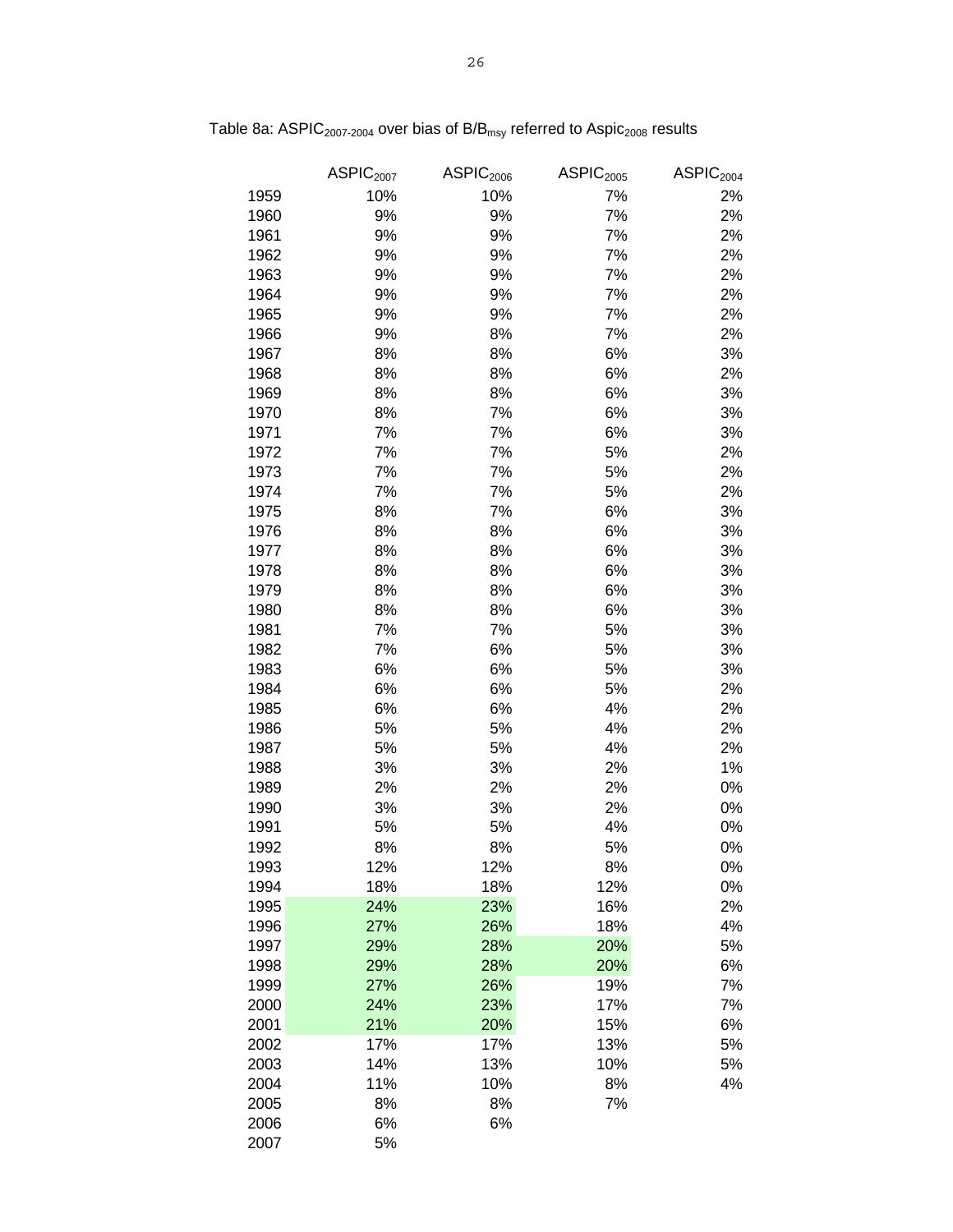|      | ASPIC <sub>2007</sub> | ASPIC <sub>2006</sub> | ASPIC <sub>2005</sub> | ASPIC <sub>2004</sub> |
|------|-----------------------|-----------------------|-----------------------|-----------------------|
| 1959 | $-15%$                | $-14%$                | $-11%$                | $-4%$                 |
| 1960 | $-14%$                | $-14%$                | $-11%$                | $-4%$                 |
| 1961 | $-14%$                | $-14%$                | $-11%$                | $-4%$                 |
| 1962 | $-14%$                | $-14%$                | $-11%$                | $-4%$                 |
| 1963 | $-14%$                | $-14%$                | $-11%$                | $-4%$                 |
| 1964 | $-14%$                | $-14%$                | $-11%$                | $-5%$                 |
| 1965 | $-14%$                | $-14%$                | $-11%$                | $-5%$                 |
| 1966 | $-14%$                | $-13%$                | $-10%$                | $-5%$                 |
| 1967 | $-13%$                | $-13%$                | $-10%$                | $-5%$                 |
| 1968 | $-13%$                | $-13%$                | $-10%$                | $-5%$                 |
| 1969 | $-13%$                | $-13%$                | $-10%$                | $-5%$                 |
| 1970 | $-13%$                | $-13%$                | $-10%$                | $-5%$                 |
| 1971 | $-13%$                | $-12%$                | $-10%$                | $-5%$                 |
| 1972 | $-12%$                | $-12%$                | $-9%$                 | $-5%$                 |
| 1973 | $-12%$                | $-12%$                | $-10%$                | $-5%$                 |
| 1974 | $-13%$                | $-12%$                | $-10%$                | $-5%$                 |
| 1975 | $-13%$                | $-13%$                | $-10%$                | $-5%$                 |
| 1976 | $-13%$                |                       |                       | $-5%$                 |
| 1977 |                       | $-13%$<br>$-13%$      | $-10%$<br>$-10%$      |                       |
|      | $-14%$                |                       |                       | $-5%$                 |
| 1978 | $-13%$                | $-13%$                | $-10%$                | $-5%$                 |
| 1979 | $-13%$                | $-13%$                | $-10%$                | $-5%$                 |
| 1980 | $-13%$                | $-12%$                | $-10%$                | $-5%$                 |
| 1981 | $-12%$                | $-12%$                | $-9%$                 | $-5%$                 |
| 1982 | $-12%$                | $-12%$                | $-9%$                 | $-5%$                 |
| 1983 | $-12%$                | $-11%$                | $-9%$                 | $-5%$                 |
| 1984 | $-12%$                | $-11%$                | $-9%$                 | $-5%$                 |
| 1985 | $-11%$                | $-11%$                | $-9%$                 | $-5%$                 |
| 1986 | $-11%$                | $-11%$                | $-8%$                 | $-4%$                 |
| 1987 | $-10%$                | $-9%$                 | $-7%$                 | $-4%$                 |
| 1988 | $-9%$                 | $-9%$                 | $-6%$                 | $-3%$                 |
| 1989 | $-9%$                 | $-9%$                 | $-7%$                 | $-2%$                 |
| 1990 | $-10%$                | $-10%$                | $-7%$                 | $-2%$                 |
| 1991 | $-12%$                | $-12%$                | $-9%$                 | $-3%$                 |
| 1992 | $-15%$                | $-14%$                | $-10%$                | -3%                   |
| 1993 | $-19%$                | $-18%$                | $-13%$                | $-3%$                 |
| 1994 | $-23%$                | $-22%$                | $-16%$                | $-3%$                 |
| 1995 | $-26%$                | $-25%$                | $-19%$                | $-5%$                 |
| 1996 | $-27%$                | $-26%$                | $-20%$                | $-7%$                 |
| 1997 | $-27%$                | $-27%$                | $-20%$                | $-8%$                 |
| 1998 | $-27%$                | $-26%$                | $-20%$                | $-8%$                 |
| 1999 | $-25%$                | $-25%$                | $-19%$                | $-8%$                 |
| 2000 | $-23%$                | $-23%$                | $-18%$                | $-8%$                 |
| 2001 | $-21%$                | $-21%$                | $-16%$                | $-8%$                 |
| 2002 | $-19%$                | $-18%$                | $-15%$                | $-7%$                 |
| 2003 | $-16%$                | $-16%$                | $-13%$                | $-6%$                 |
| 2004 | -14%                  | $-14%$                | $-11%$                |                       |
| 2005 | $-13%$                | $-12%$                |                       |                       |
| 2006 | $-11%$                |                       |                       |                       |

Table 8b: ASPIC<sub>2007-2004</sub> under bias of  $F/F_{\text{msy}}$  referred to Aspic<sub>2008</sub> results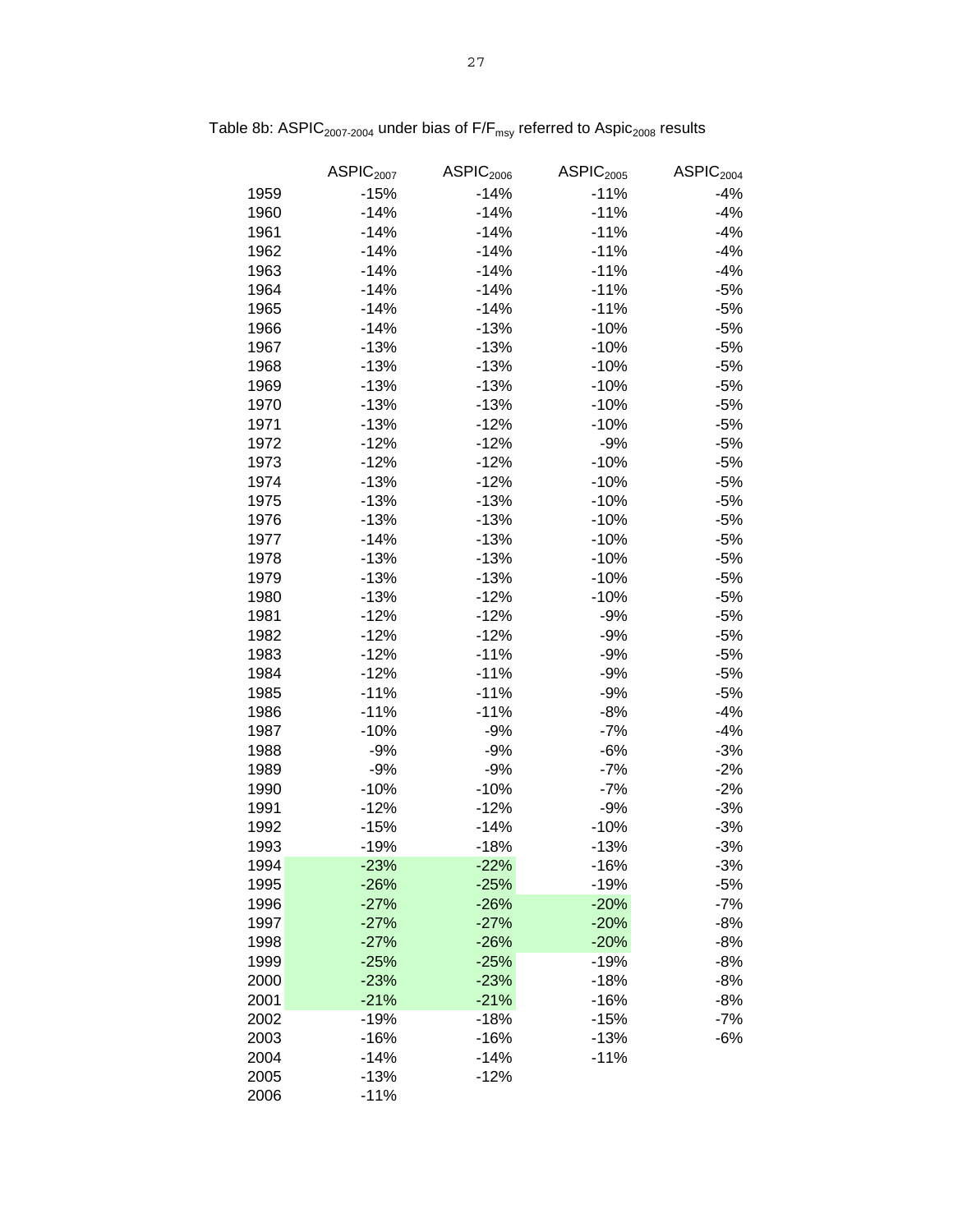|  |  | Table 8c: Retrospective estimates of ASPIC parameters, 2008-2004 |
|--|--|------------------------------------------------------------------|
|--|--|------------------------------------------------------------------|

|                       |        | B1/K |       | MSY   | Fmsv  | $F_{2003}/F$ msy | $B_{2003+1}/B$ msy |
|-----------------------|--------|------|-------|-------|-------|------------------|--------------------|
| ASPIC <sub>2008</sub> | 283800 | 0.70 | 0.344 | 24440 | 0.172 | 0.0342           | 1.645              |
| ASPIC <sub>2007</sub> | 254600 | 0.77 | 0.410 | 26100 | 0.205 | 0.0286           | 1.820              |
| ASPIC <sub>2006</sub> | 255400 | 0.77 | 0.408 | 26040 | 0.204 | 0.0287           | 1.816              |
| ASPIC <sub>2005</sub> | 261300 | 0.75 | 0.392 | 25630 | 0.196 | 0.0298           | 1.781              |
| ASPIC <sub>2004</sub> | 269700 | 0.72 | 0.371 | 25040 | 0.186 | 0.0320           | 1.710              |

Table 9: Summary of the ASPIC $_{2008}$  results from bootstrapped analysis

|             |          |           |            |          |                | Estimated Estimated Bias-corrected approximate confidence limits |        | Inter-              |          |          |
|-------------|----------|-----------|------------|----------|----------------|------------------------------------------------------------------|--------|---------------------|----------|----------|
| Param       | Point    | Bias      | bias in pt | relative |                |                                                                  |        |                     | quartile | Relative |
| name        | estimate | corrected | estimate   |          | bias 80% lower | 80% upper                                                        |        | 50% lower 50% upper | range    | IQ range |
| B1/K        | 0.7033   | 0.770     | 0.067      | 9.5%     | 0.502          | 1.216                                                            | 0.585  | 0.906               | 0.322    | 0.458    |
| Ιĸ          | 283800   | 289451    | 5651       | 2.0%     | 236600         | 383900                                                           | 259300 | 329500              | 70220    | 0.247    |
| <b>MSY</b>  | 24440    | 25051     | 611        | 2.5%     | 21780          | 26600                                                            | 22850  | 25330               | 2484     | 0.102    |
| Ye(2008)    | 5519     | 6606      | 1087       | 19.7%    | 2178           | 15670                                                            | 3295   | 9964                | 6669     | 1.208    |
| Y.@Fmsy     | 45950    | 46200     | 250        | 0.5%     | 33400          | 52700                                                            | 40480  | 49300               | 8821     | 0.192    |
| <b>Bmsy</b> | 141900   | 144725    | 2825       | 2.0%     | 118300         | 192000                                                           | 129600 | 164800              | 35110    | 0.247    |
| Fmsy        | 0.172    | 0.181     | 0.009      | 5.0%     | 0.117          | 0.225                                                            | 0.139  | 0.196               | 0.058    | 0.334    |
| B./Bmsy     | 1.880    | 1.836     | $-0.044$   | $-2.4%$  | 1.552          | 1.959                                                            | 1.756  | 1.933               | 0.177    | 0.094    |
| F./Fmsy     | 0.038    | 0.039     | 0.001      | 2.4%     | 0.033          | 0.053                                                            | 0.035  | 0.043               | 0.008    | 0.215    |
| Ye./MSY     | 0.226    | 0.276     | 0.051      | 22.4%    | 0.080          | 0.694                                                            | 0.129  | 0.428               | 0.299    | 1.322    |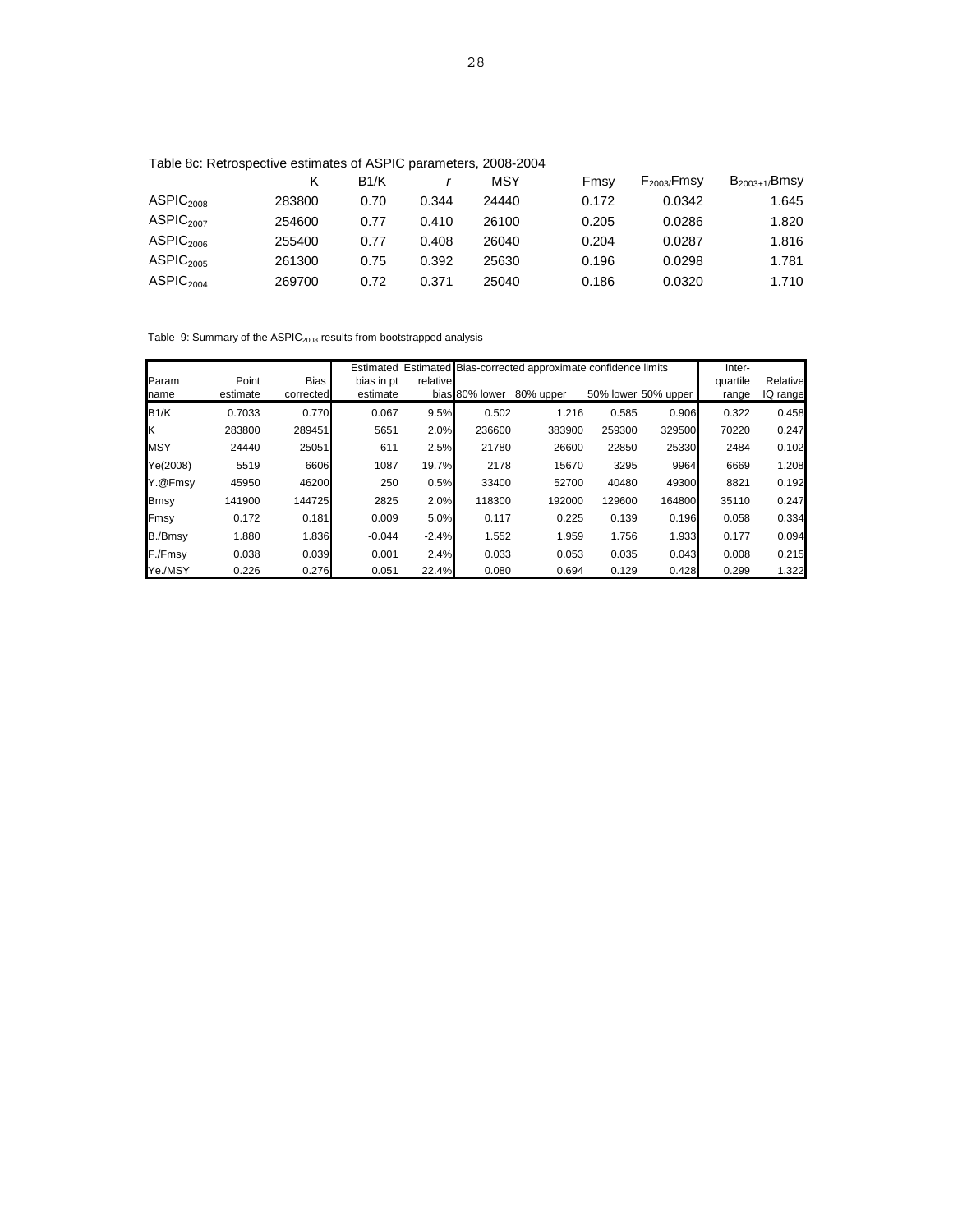| 1.407<br>0.134<br>1.541<br>1.003<br>2.431<br>1959<br>1960<br>1.246<br>0.066<br>1.312<br>0.867<br>1.995<br>1961<br>1.222<br>1.257<br>0.856<br>1.830<br>0.035<br>1962<br>1.222<br>0.015<br>1.237<br>1.714<br>0.858<br>1963<br>1.235<br>1.237<br>1.641<br>0.002<br>0.866<br>1964<br>1.206<br>1.198<br>$-0.008$<br>0.841<br>1.554<br>1965<br>1.295<br>1.281<br>1.596<br>-0.014<br>0.923<br>1966<br>1.287<br>1.268<br>0.913<br>1.542<br>$-0.019$<br>1967<br>1.323<br>1.301<br>0.954<br>1.552<br>$-0.022$<br>1968<br>1.288<br>1.263<br>0.935<br>1.486<br>-0.025<br>1969<br>1.320<br>1.294<br>0.973<br>1.502<br>-0.026<br>1970<br>1.301<br>1.275<br>0.958<br>1.461<br>-0.026<br>1971<br>1.353<br>1.327<br>1.502<br>$-0.026$<br>1.008<br>1972<br>1.267<br>1.241<br>0.944<br>1.395<br>$-0.026$<br>1.344<br>1973<br>1.225<br>1.200<br>0.908<br>$-0.025$<br>1974<br>1.156<br>1.132<br>1.269<br>$-0.024$<br>0.856<br>1975<br>1.167<br>1.145<br>0.861<br>1.288<br>$-0.022$<br>1976<br>1.207<br>$-0.020$<br>1.187<br>0.903<br>1.340<br>1977<br>1.227<br>$-0.019$<br>1.208<br>0.928<br>1.365<br>1978<br>1.272<br>1.254<br>0.966<br>1.419<br>$-0.018$<br>1979<br>1.343<br>1.325<br>1.034<br>1.495<br>-0.018<br>1980<br>1.392<br>1.373<br>1.099<br>1.546<br>-0.019<br>1981<br>1.423<br>1.402<br>1.131<br>1.569<br>-0.021<br>1982<br>1.395<br>1.374<br>1.124<br>1.524<br>$-0.021$<br>1983<br>1.389<br>$-0.021$<br>1.368<br>1.134<br>1.509<br>1984<br>1.396<br>$-0.020$<br>1.376<br>1.145<br>1.509<br>1985<br>1.434<br>$-0.019$<br>1.415<br>1.183<br>1.549<br>1986<br>1.429<br>1.411<br>1.189<br>1.536<br>$-0.018$<br>1987<br>1.279<br>1.262<br>1.358<br>-0.017<br>1.084<br>1988<br>0.891<br>-0.017<br>0.874<br>0.810<br>0.920<br>1989<br>0.679<br>0.664<br>0.737<br>$-0.015$<br>0.659 | Approx 80%<br>upper CL |
|---------------------------------------------------------------------------------------------------------------------------------------------------------------------------------------------------------------------------------------------------------------------------------------------------------------------------------------------------------------------------------------------------------------------------------------------------------------------------------------------------------------------------------------------------------------------------------------------------------------------------------------------------------------------------------------------------------------------------------------------------------------------------------------------------------------------------------------------------------------------------------------------------------------------------------------------------------------------------------------------------------------------------------------------------------------------------------------------------------------------------------------------------------------------------------------------------------------------------------------------------------------------------------------------------------------------------------------------------------------------------------------------------------------------------------------------------------------------------------------------------------------------------------------------------------------------------------------------------------------------------------------------------------------------------------------------------------------------------------------------------------------------|------------------------|
|                                                                                                                                                                                                                                                                                                                                                                                                                                                                                                                                                                                                                                                                                                                                                                                                                                                                                                                                                                                                                                                                                                                                                                                                                                                                                                                                                                                                                                                                                                                                                                                                                                                                                                                                                                     |                        |
|                                                                                                                                                                                                                                                                                                                                                                                                                                                                                                                                                                                                                                                                                                                                                                                                                                                                                                                                                                                                                                                                                                                                                                                                                                                                                                                                                                                                                                                                                                                                                                                                                                                                                                                                                                     |                        |
|                                                                                                                                                                                                                                                                                                                                                                                                                                                                                                                                                                                                                                                                                                                                                                                                                                                                                                                                                                                                                                                                                                                                                                                                                                                                                                                                                                                                                                                                                                                                                                                                                                                                                                                                                                     |                        |
|                                                                                                                                                                                                                                                                                                                                                                                                                                                                                                                                                                                                                                                                                                                                                                                                                                                                                                                                                                                                                                                                                                                                                                                                                                                                                                                                                                                                                                                                                                                                                                                                                                                                                                                                                                     |                        |
|                                                                                                                                                                                                                                                                                                                                                                                                                                                                                                                                                                                                                                                                                                                                                                                                                                                                                                                                                                                                                                                                                                                                                                                                                                                                                                                                                                                                                                                                                                                                                                                                                                                                                                                                                                     |                        |
|                                                                                                                                                                                                                                                                                                                                                                                                                                                                                                                                                                                                                                                                                                                                                                                                                                                                                                                                                                                                                                                                                                                                                                                                                                                                                                                                                                                                                                                                                                                                                                                                                                                                                                                                                                     |                        |
|                                                                                                                                                                                                                                                                                                                                                                                                                                                                                                                                                                                                                                                                                                                                                                                                                                                                                                                                                                                                                                                                                                                                                                                                                                                                                                                                                                                                                                                                                                                                                                                                                                                                                                                                                                     |                        |
|                                                                                                                                                                                                                                                                                                                                                                                                                                                                                                                                                                                                                                                                                                                                                                                                                                                                                                                                                                                                                                                                                                                                                                                                                                                                                                                                                                                                                                                                                                                                                                                                                                                                                                                                                                     |                        |
|                                                                                                                                                                                                                                                                                                                                                                                                                                                                                                                                                                                                                                                                                                                                                                                                                                                                                                                                                                                                                                                                                                                                                                                                                                                                                                                                                                                                                                                                                                                                                                                                                                                                                                                                                                     |                        |
|                                                                                                                                                                                                                                                                                                                                                                                                                                                                                                                                                                                                                                                                                                                                                                                                                                                                                                                                                                                                                                                                                                                                                                                                                                                                                                                                                                                                                                                                                                                                                                                                                                                                                                                                                                     |                        |
|                                                                                                                                                                                                                                                                                                                                                                                                                                                                                                                                                                                                                                                                                                                                                                                                                                                                                                                                                                                                                                                                                                                                                                                                                                                                                                                                                                                                                                                                                                                                                                                                                                                                                                                                                                     |                        |
|                                                                                                                                                                                                                                                                                                                                                                                                                                                                                                                                                                                                                                                                                                                                                                                                                                                                                                                                                                                                                                                                                                                                                                                                                                                                                                                                                                                                                                                                                                                                                                                                                                                                                                                                                                     |                        |
|                                                                                                                                                                                                                                                                                                                                                                                                                                                                                                                                                                                                                                                                                                                                                                                                                                                                                                                                                                                                                                                                                                                                                                                                                                                                                                                                                                                                                                                                                                                                                                                                                                                                                                                                                                     |                        |
|                                                                                                                                                                                                                                                                                                                                                                                                                                                                                                                                                                                                                                                                                                                                                                                                                                                                                                                                                                                                                                                                                                                                                                                                                                                                                                                                                                                                                                                                                                                                                                                                                                                                                                                                                                     |                        |
|                                                                                                                                                                                                                                                                                                                                                                                                                                                                                                                                                                                                                                                                                                                                                                                                                                                                                                                                                                                                                                                                                                                                                                                                                                                                                                                                                                                                                                                                                                                                                                                                                                                                                                                                                                     |                        |
|                                                                                                                                                                                                                                                                                                                                                                                                                                                                                                                                                                                                                                                                                                                                                                                                                                                                                                                                                                                                                                                                                                                                                                                                                                                                                                                                                                                                                                                                                                                                                                                                                                                                                                                                                                     |                        |
|                                                                                                                                                                                                                                                                                                                                                                                                                                                                                                                                                                                                                                                                                                                                                                                                                                                                                                                                                                                                                                                                                                                                                                                                                                                                                                                                                                                                                                                                                                                                                                                                                                                                                                                                                                     |                        |
|                                                                                                                                                                                                                                                                                                                                                                                                                                                                                                                                                                                                                                                                                                                                                                                                                                                                                                                                                                                                                                                                                                                                                                                                                                                                                                                                                                                                                                                                                                                                                                                                                                                                                                                                                                     |                        |
|                                                                                                                                                                                                                                                                                                                                                                                                                                                                                                                                                                                                                                                                                                                                                                                                                                                                                                                                                                                                                                                                                                                                                                                                                                                                                                                                                                                                                                                                                                                                                                                                                                                                                                                                                                     |                        |
|                                                                                                                                                                                                                                                                                                                                                                                                                                                                                                                                                                                                                                                                                                                                                                                                                                                                                                                                                                                                                                                                                                                                                                                                                                                                                                                                                                                                                                                                                                                                                                                                                                                                                                                                                                     |                        |
|                                                                                                                                                                                                                                                                                                                                                                                                                                                                                                                                                                                                                                                                                                                                                                                                                                                                                                                                                                                                                                                                                                                                                                                                                                                                                                                                                                                                                                                                                                                                                                                                                                                                                                                                                                     |                        |
|                                                                                                                                                                                                                                                                                                                                                                                                                                                                                                                                                                                                                                                                                                                                                                                                                                                                                                                                                                                                                                                                                                                                                                                                                                                                                                                                                                                                                                                                                                                                                                                                                                                                                                                                                                     |                        |
|                                                                                                                                                                                                                                                                                                                                                                                                                                                                                                                                                                                                                                                                                                                                                                                                                                                                                                                                                                                                                                                                                                                                                                                                                                                                                                                                                                                                                                                                                                                                                                                                                                                                                                                                                                     |                        |
|                                                                                                                                                                                                                                                                                                                                                                                                                                                                                                                                                                                                                                                                                                                                                                                                                                                                                                                                                                                                                                                                                                                                                                                                                                                                                                                                                                                                                                                                                                                                                                                                                                                                                                                                                                     |                        |
|                                                                                                                                                                                                                                                                                                                                                                                                                                                                                                                                                                                                                                                                                                                                                                                                                                                                                                                                                                                                                                                                                                                                                                                                                                                                                                                                                                                                                                                                                                                                                                                                                                                                                                                                                                     |                        |
|                                                                                                                                                                                                                                                                                                                                                                                                                                                                                                                                                                                                                                                                                                                                                                                                                                                                                                                                                                                                                                                                                                                                                                                                                                                                                                                                                                                                                                                                                                                                                                                                                                                                                                                                                                     |                        |
|                                                                                                                                                                                                                                                                                                                                                                                                                                                                                                                                                                                                                                                                                                                                                                                                                                                                                                                                                                                                                                                                                                                                                                                                                                                                                                                                                                                                                                                                                                                                                                                                                                                                                                                                                                     |                        |
|                                                                                                                                                                                                                                                                                                                                                                                                                                                                                                                                                                                                                                                                                                                                                                                                                                                                                                                                                                                                                                                                                                                                                                                                                                                                                                                                                                                                                                                                                                                                                                                                                                                                                                                                                                     |                        |
|                                                                                                                                                                                                                                                                                                                                                                                                                                                                                                                                                                                                                                                                                                                                                                                                                                                                                                                                                                                                                                                                                                                                                                                                                                                                                                                                                                                                                                                                                                                                                                                                                                                                                                                                                                     |                        |
|                                                                                                                                                                                                                                                                                                                                                                                                                                                                                                                                                                                                                                                                                                                                                                                                                                                                                                                                                                                                                                                                                                                                                                                                                                                                                                                                                                                                                                                                                                                                                                                                                                                                                                                                                                     |                        |
| 1990<br>0.591<br>0.578<br>0.657<br>$-0.012$<br>0.565                                                                                                                                                                                                                                                                                                                                                                                                                                                                                                                                                                                                                                                                                                                                                                                                                                                                                                                                                                                                                                                                                                                                                                                                                                                                                                                                                                                                                                                                                                                                                                                                                                                                                                                |                        |
| 1991<br>0.524<br>0.514<br>0.490<br>0.601<br>$-0.010$                                                                                                                                                                                                                                                                                                                                                                                                                                                                                                                                                                                                                                                                                                                                                                                                                                                                                                                                                                                                                                                                                                                                                                                                                                                                                                                                                                                                                                                                                                                                                                                                                                                                                                                |                        |
| 1992<br>0.470<br>$-0.007$<br>0.463<br>0.421<br>0.551                                                                                                                                                                                                                                                                                                                                                                                                                                                                                                                                                                                                                                                                                                                                                                                                                                                                                                                                                                                                                                                                                                                                                                                                                                                                                                                                                                                                                                                                                                                                                                                                                                                                                                                |                        |
| 1993<br>0.394<br>$-0.005$<br>0.389<br>0.333<br>0.489<br>0.348<br>0.345                                                                                                                                                                                                                                                                                                                                                                                                                                                                                                                                                                                                                                                                                                                                                                                                                                                                                                                                                                                                                                                                                                                                                                                                                                                                                                                                                                                                                                                                                                                                                                                                                                                                                              |                        |
| 1994<br>$-0.002$<br>0.470<br>0.269<br>1995<br>0.413<br>0.002<br>0.416<br>0.304<br>0.572                                                                                                                                                                                                                                                                                                                                                                                                                                                                                                                                                                                                                                                                                                                                                                                                                                                                                                                                                                                                                                                                                                                                                                                                                                                                                                                                                                                                                                                                                                                                                                                                                                                                             |                        |
| 1996<br>0.522<br>0.009<br>0.532<br>0.710<br>0.371                                                                                                                                                                                                                                                                                                                                                                                                                                                                                                                                                                                                                                                                                                                                                                                                                                                                                                                                                                                                                                                                                                                                                                                                                                                                                                                                                                                                                                                                                                                                                                                                                                                                                                                   |                        |
| 1997<br>0.662<br>0.017<br>0.679<br>0.906<br>0.465                                                                                                                                                                                                                                                                                                                                                                                                                                                                                                                                                                                                                                                                                                                                                                                                                                                                                                                                                                                                                                                                                                                                                                                                                                                                                                                                                                                                                                                                                                                                                                                                                                                                                                                   |                        |
| 1998<br>0.818<br>0.022<br>0.840<br>0.559<br>1.112                                                                                                                                                                                                                                                                                                                                                                                                                                                                                                                                                                                                                                                                                                                                                                                                                                                                                                                                                                                                                                                                                                                                                                                                                                                                                                                                                                                                                                                                                                                                                                                                                                                                                                                   |                        |
| 1999<br>0.982<br>0.021<br>1.321<br>1.003<br>0.664                                                                                                                                                                                                                                                                                                                                                                                                                                                                                                                                                                                                                                                                                                                                                                                                                                                                                                                                                                                                                                                                                                                                                                                                                                                                                                                                                                                                                                                                                                                                                                                                                                                                                                                   |                        |
| 2000<br>1.137<br>0.014<br>1.151<br>0.760<br>1.482                                                                                                                                                                                                                                                                                                                                                                                                                                                                                                                                                                                                                                                                                                                                                                                                                                                                                                                                                                                                                                                                                                                                                                                                                                                                                                                                                                                                                                                                                                                                                                                                                                                                                                                   |                        |
| 2001<br>1.279<br>1.281<br>0.854<br>1.611<br>0.002                                                                                                                                                                                                                                                                                                                                                                                                                                                                                                                                                                                                                                                                                                                                                                                                                                                                                                                                                                                                                                                                                                                                                                                                                                                                                                                                                                                                                                                                                                                                                                                                                                                                                                                   |                        |
| 2002<br>1.420<br>$-0.011$<br>1.409<br>0.961<br>1.719                                                                                                                                                                                                                                                                                                                                                                                                                                                                                                                                                                                                                                                                                                                                                                                                                                                                                                                                                                                                                                                                                                                                                                                                                                                                                                                                                                                                                                                                                                                                                                                                                                                                                                                |                        |
| 2003<br>1.543<br>$-0.025$<br>1.518<br>1.083<br>1.805                                                                                                                                                                                                                                                                                                                                                                                                                                                                                                                                                                                                                                                                                                                                                                                                                                                                                                                                                                                                                                                                                                                                                                                                                                                                                                                                                                                                                                                                                                                                                                                                                                                                                                                |                        |
| 2004<br>1.645<br>1.610<br>1.172<br>$-0.035$<br>1.860                                                                                                                                                                                                                                                                                                                                                                                                                                                                                                                                                                                                                                                                                                                                                                                                                                                                                                                                                                                                                                                                                                                                                                                                                                                                                                                                                                                                                                                                                                                                                                                                                                                                                                                |                        |
| 2005<br>1.730<br>1.283<br>1.905<br>-0.042<br>1.688                                                                                                                                                                                                                                                                                                                                                                                                                                                                                                                                                                                                                                                                                                                                                                                                                                                                                                                                                                                                                                                                                                                                                                                                                                                                                                                                                                                                                                                                                                                                                                                                                                                                                                                  |                        |
| 2006<br>1.797<br>$-0.046$<br>1.751<br>1.380<br>1.934                                                                                                                                                                                                                                                                                                                                                                                                                                                                                                                                                                                                                                                                                                                                                                                                                                                                                                                                                                                                                                                                                                                                                                                                                                                                                                                                                                                                                                                                                                                                                                                                                                                                                                                |                        |
| 2007<br>$-0.046$<br>1.803<br>1.477<br>1.849<br>1.955                                                                                                                                                                                                                                                                                                                                                                                                                                                                                                                                                                                                                                                                                                                                                                                                                                                                                                                                                                                                                                                                                                                                                                                                                                                                                                                                                                                                                                                                                                                                                                                                                                                                                                                |                        |
| 2008<br>$-0.044$<br>1.836<br>1.552<br>1.959<br>1.880                                                                                                                                                                                                                                                                                                                                                                                                                                                                                                                                                                                                                                                                                                                                                                                                                                                                                                                                                                                                                                                                                                                                                                                                                                                                                                                                                                                                                                                                                                                                                                                                                                                                                                                |                        |
| 2009<br>1.903<br>1.862<br>1.615<br>1.962<br>$-0.041$                                                                                                                                                                                                                                                                                                                                                                                                                                                                                                                                                                                                                                                                                                                                                                                                                                                                                                                                                                                                                                                                                                                                                                                                                                                                                                                                                                                                                                                                                                                                                                                                                                                                                                                |                        |
| 2010<br>1.900<br>1.863<br>1.659<br>1.941<br>$-0.037$                                                                                                                                                                                                                                                                                                                                                                                                                                                                                                                                                                                                                                                                                                                                                                                                                                                                                                                                                                                                                                                                                                                                                                                                                                                                                                                                                                                                                                                                                                                                                                                                                                                                                                                |                        |
| 2011<br>1.898<br>$-0.032$<br>1.866<br>1.696<br>1.928<br>2012<br>1.896<br>$-0.028$<br>1.869<br>1.714<br>1.919                                                                                                                                                                                                                                                                                                                                                                                                                                                                                                                                                                                                                                                                                                                                                                                                                                                                                                                                                                                                                                                                                                                                                                                                                                                                                                                                                                                                                                                                                                                                                                                                                                                        |                        |
| 2013<br>1.895<br>1.872<br>1.913<br>$-0.023$<br>1.740                                                                                                                                                                                                                                                                                                                                                                                                                                                                                                                                                                                                                                                                                                                                                                                                                                                                                                                                                                                                                                                                                                                                                                                                                                                                                                                                                                                                                                                                                                                                                                                                                                                                                                                |                        |

Table 10a: B/Bmsy bias corrected trajectory 1959-2013 from ASPIC <sub>2008</sub> bootstrap results, with associated 80% CL's.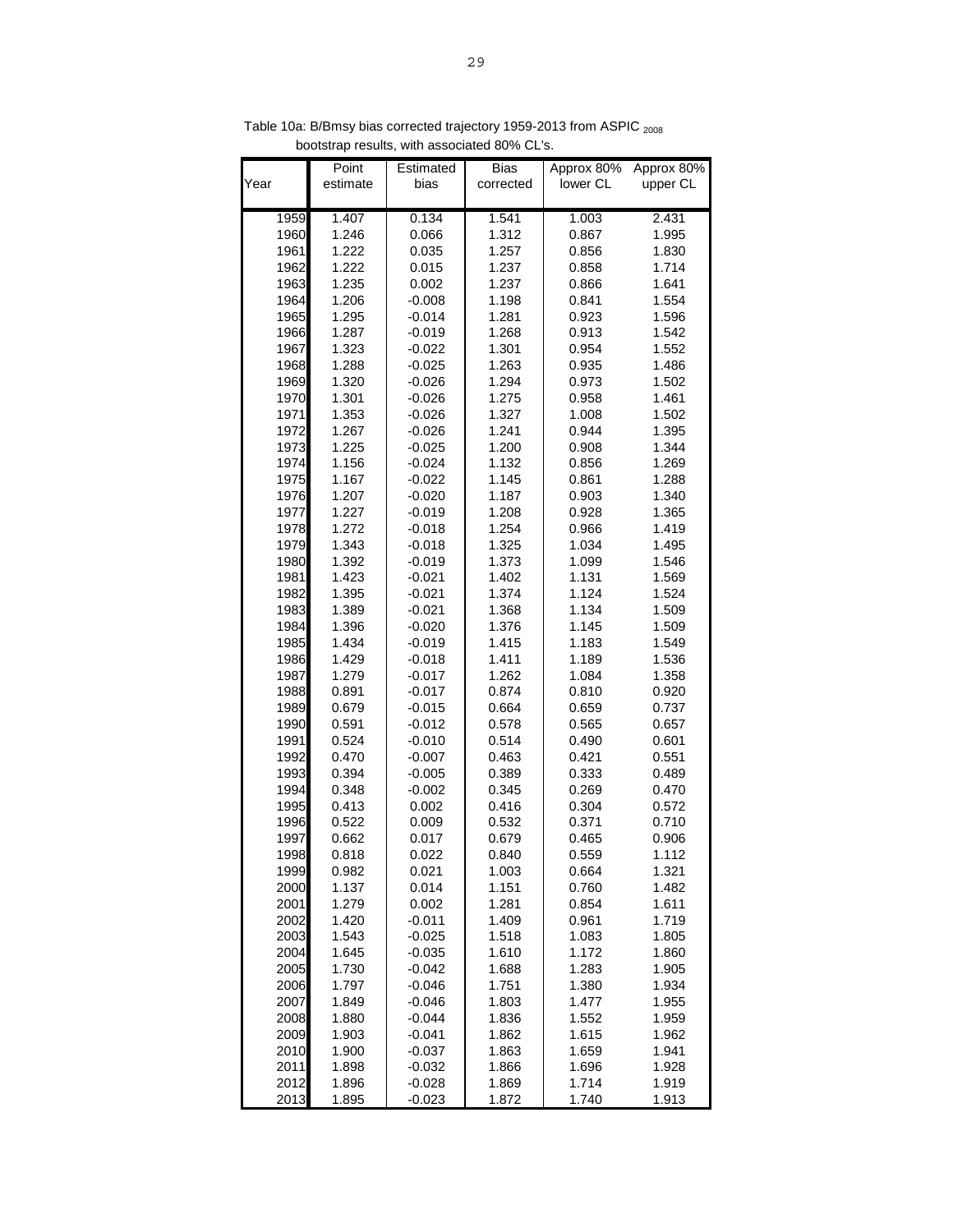| Year         | Point<br>estimate | Estimated<br>bias | <b>Bias</b><br>corrected | Approx 80%<br>lower CL | Approx 80%<br>upper CL |
|--------------|-------------------|-------------------|--------------------------|------------------------|------------------------|
| 1959         | 1.380             | 0.032             | 1.412                    | 0.843                  | 1.973                  |
| 1960         | 0.881             | 0.032             | 0.913                    | 0.571                  | 1.278                  |
| 1961         | 0.776             | 0.032             | 0.808                    | 0.534                  | 1.127                  |
| 1962         | 0.714             | 0.031             | 0.745                    | 0.514                  | 1.038                  |
| 1963         | 0.918             | 0.043             | 0.961                    | 0.681                  | 1.321                  |
| 1964         | 0.336             | 0.015             | 0.351                    | 0.255                  | 0.481                  |
| 1965         | 0.744             | 0.031             | 0.775                    | 0.580                  | 1.058                  |
| 1966         | 0.532             | 0.021             | 0.553                    | 0.421                  | 0.754                  |
| 1967         | 0.852             | 0.032             | 0.885                    | 0.684                  | 1.205                  |
| 1968         | 0.554             | 0.020             | 0.574                    | 0.449                  | 0.772                  |
| 1969         | 0.773             | 0.026             | 0.799                    | 0.629                  | 1.069                  |
| 1970         | 0.444             | 0.014             | 0.458                    | 0.363                  | 0.604                  |
| 1971         | 1.075             | 0.031             | 1.106                    | 0.884                  | 1.455                  |
| 1972         | 0.951             | 0.028             | 0.979                    | 0.786                  | 1.283                  |
| 1973         | 1.146             | 0.034             | 1.180                    | 0.949                  | 1.544                  |
| 1974         | 0.785             | 0.023             | 0.808                    | 0.647                  | 1.060                  |
| 1975         | 0.616             | 0.017             | 0.633                    | 0.503                  | 0.833                  |
| 1976         | 0.690             | 0.019             | 0.708                    | 0.558                  | 0.933                  |
| 1977         | 0.541             | 0.014             | 0.555                    | 0.438                  | 0.737                  |
| 1978         | 0.377             | 0.009             | 0.386                    | 0.305                  | 0.517                  |
| 1979         | 0.421             | 0.009             | 0.430                    | 0.343                  | 0.572                  |
| 1980         | 0.466             | 0.009             | 0.475                    | 0.382                  | 0.631                  |
| 1981         | 0.705             | 0.013             | 0.718                    | 0.582                  | 0.942                  |
| 1982         | 0.633             | 0.010             | 0.644                    | 0.525                  | 0.841                  |
| 1983         | 0.580             | 0.008             | 0.588                    | 0.485                  | 0.769                  |
| 1984         | 0.427             | 0.005             | 0.432                    | 0.358                  | 0.564                  |
| 1985         | 0.588             | 0.006             | 0.593                    | 0.496                  | 0.773                  |
| 1986         | 1.298             | 0.010             | 1.308                    | 1.105                  | 1.682                  |
| 1987         | 3.030             | 0.022             | 3.052                    | 2.650                  | 3.827                  |
| 1988         | 2.802             | 0.022             | 2.824                    | 2.514                  | 3.409                  |
| 1989<br>1990 | 2.176<br>2.142    | 0.018<br>0.019    | 2.194<br>2.161           | 1.950<br>1.891         | 2.586<br>2.543         |
| 1991         | 2.130             | 0.021             | 2.151                    | 1.824                  | 2.552                  |
| 1992         | 2.593             | 0.039             | 2.632                    | 2.126                  | 3.204                  |
| 1993         | 2.355             | 0.068             | 2.423                    | 1.753                  | 3.039                  |
| 1994         | 0.618             | 0.025             | 0.644                    | 0.443                  | 0.865                  |
| 1995         | 0.174             | 0.008             | 0.182                    | 0.122                  | 0.254                  |
| 1996         | 0.031             | 0.001             | 0.033                    | 0.021                  | 0.047                  |
| 1997         | 0.035             | 0.002             | 0.037                    | 0.023                  | 0.054                  |
| 1998         | 0.041             | 0.002             | 0.043                    | 0.028                  | 0.066                  |
| 1999         | 0.089             | 0.005             | 0.094                    | 0.062                  | 0.146                  |
| 2000         | 0.106             | 0.006             | 0.112                    | 0.076                  | 0.176                  |
| 2001         | 0.044             | 0.003             | 0.046                    | 0.032                  | 0.072                  |
| 2002         | 0.034             | 0.002             | 0.035                    | 0.026                  | 0.055                  |
| 2003         | 0.034             | 0.002             | 0.036                    | 0.027                  | 0.055                  |
| 2004         | 0.015             | 0.001             | 0.016                    | 0.013                  | 0.024                  |
| 2005         | 0.015             | 0.001             | 0.016                    | 0.013                  | 0.023                  |
| 2006         | 0.011             | 0.000             | 0.011                    | 0.010                  | 0.016                  |
| 2007         | 0.038             | 0.001             | 0.039                    | 0.033                  | 0.053                  |
| 2008         | 0.037             | 0.001             | 0.037                    | 0.032                  | 0.050                  |
| 2009         | 0.108             | 0.001             | 0.109                    | 0.095                  | 0.141                  |
| 2010         | 0.108             | 0.001             | 0.108                    | 0.096                  | 0.138                  |
| 2011         | 0.108             | 0.000             | 0.108                    | 0.097                  | 0.135                  |
| 2012         | 0.108             | 0.000             | 0.108                    | 0.098                  | 0.133                  |

Table 10b: F/Fmsy bias corrected trajectory 1959-2012 from ASPIC <sub>2008</sub> bootstrap results, with associated 80% CL's.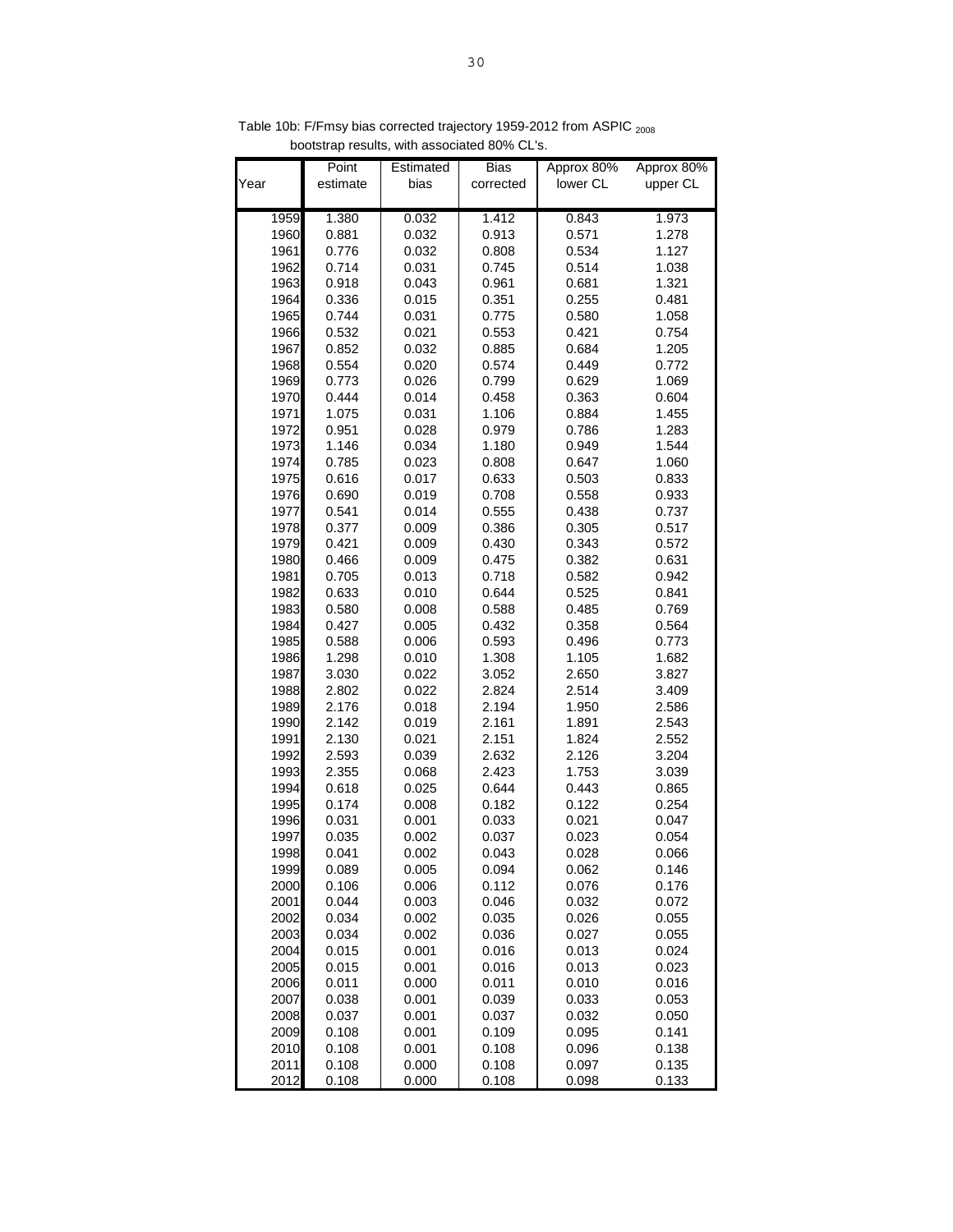| Year |      | ASPICP <sub>2008</sub> ASPICP <sub>2007</sub> |       |
|------|------|-----------------------------------------------|-------|
|      | 2007 | 1.803                                         | 1.894 |
|      | 2008 | 1.836                                         | 1.918 |
|      | 2009 | 1.862                                         | 1.906 |
|      | 2010 | 1.863                                         | 1.901 |
|      | 2011 | 1.866                                         | 1.897 |
|      | 2012 | 1.869                                         | 1.895 |
|      | 2013 | 1.872                                         | 1.896 |



Table 11: Bias corrected B/Bmsy trajectories from two consecutive ASPIC projections under a constant catch of 5000 ton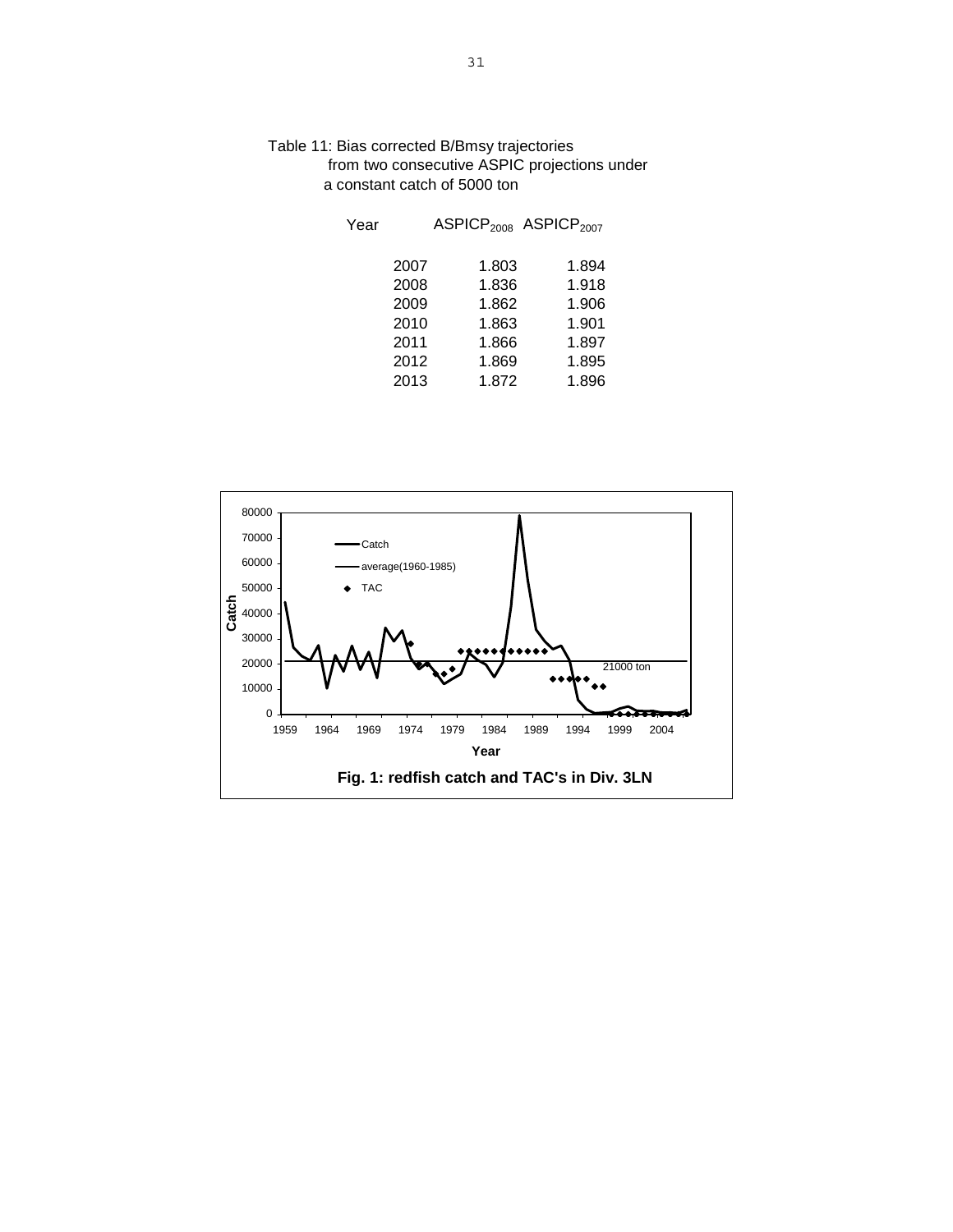

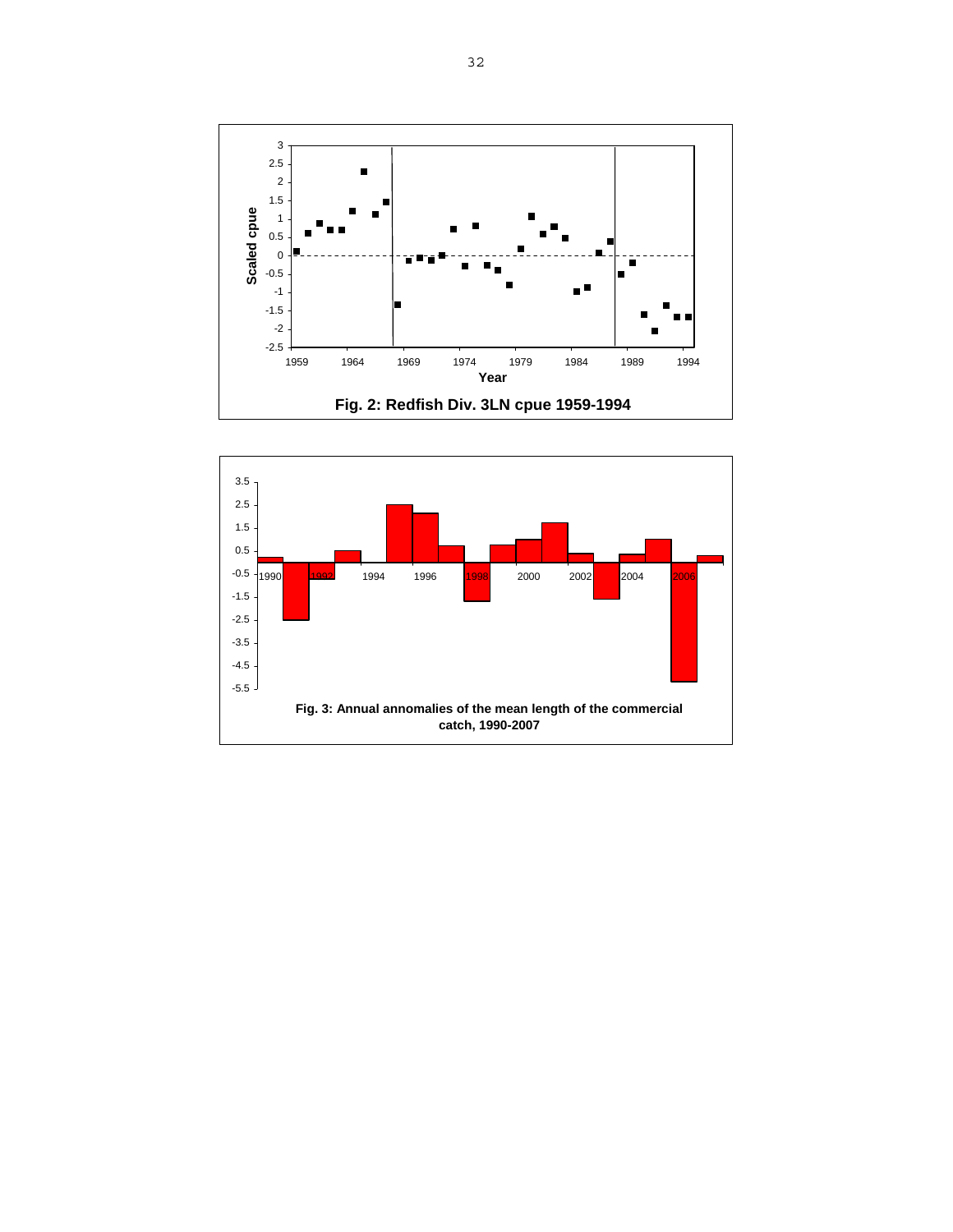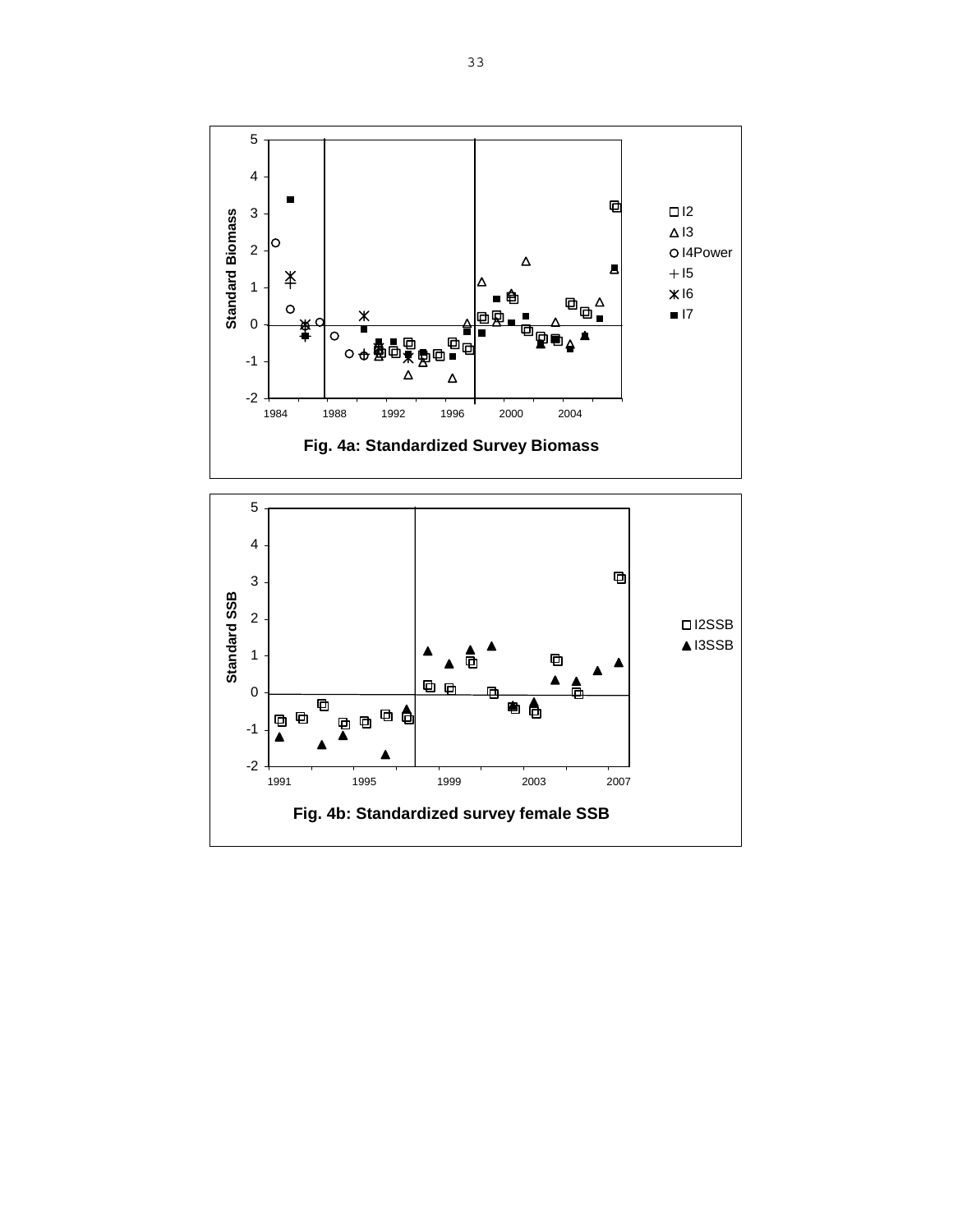

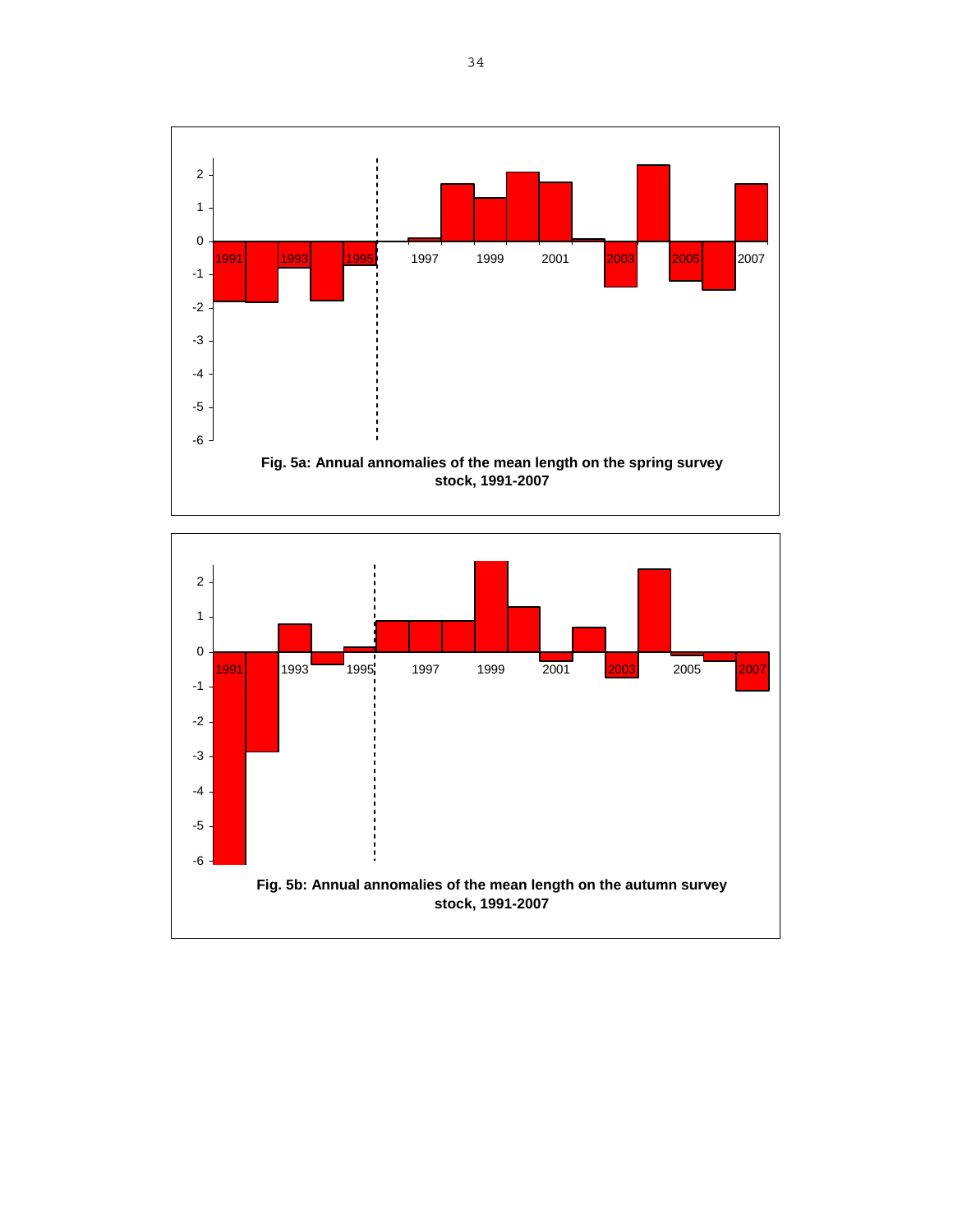

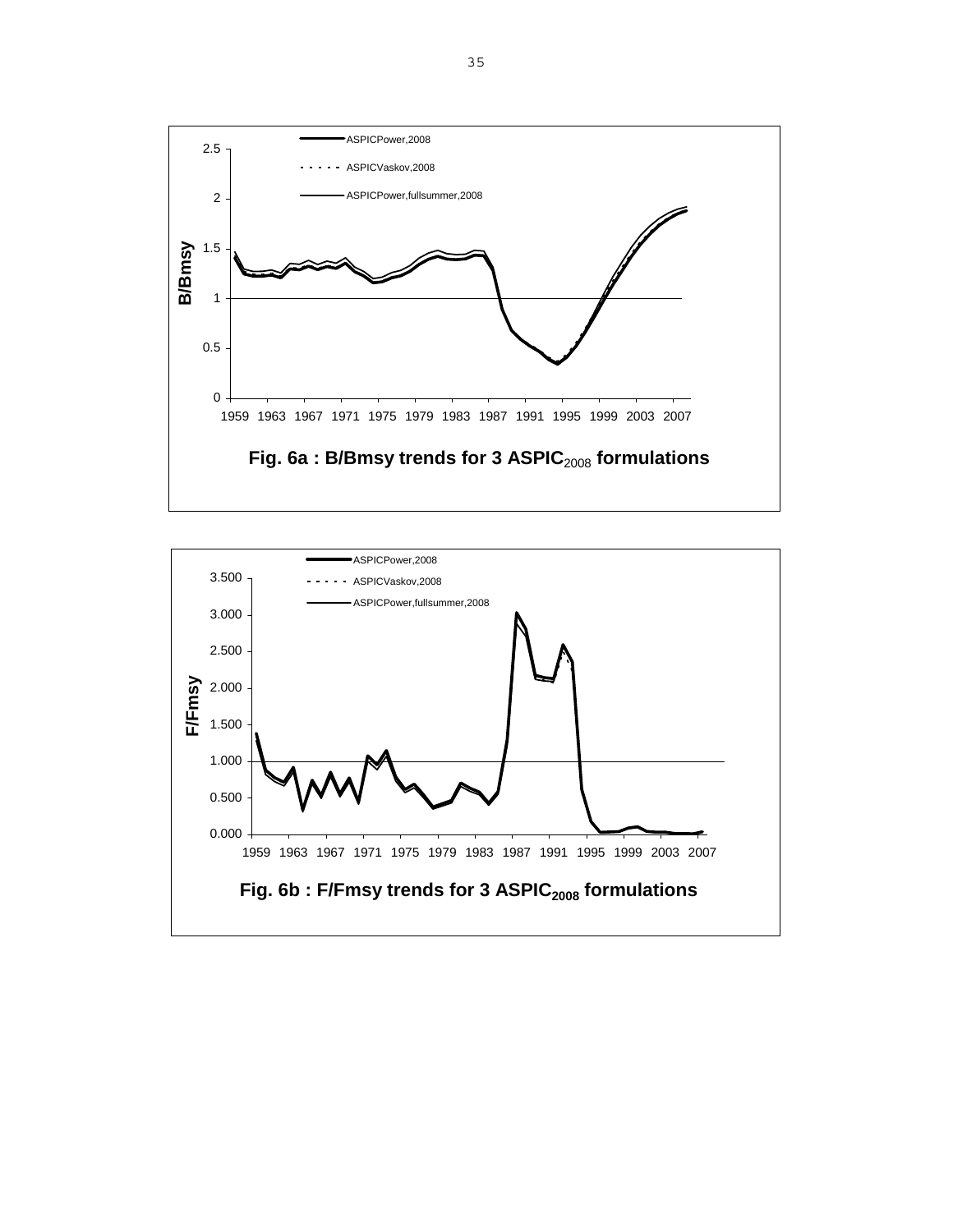



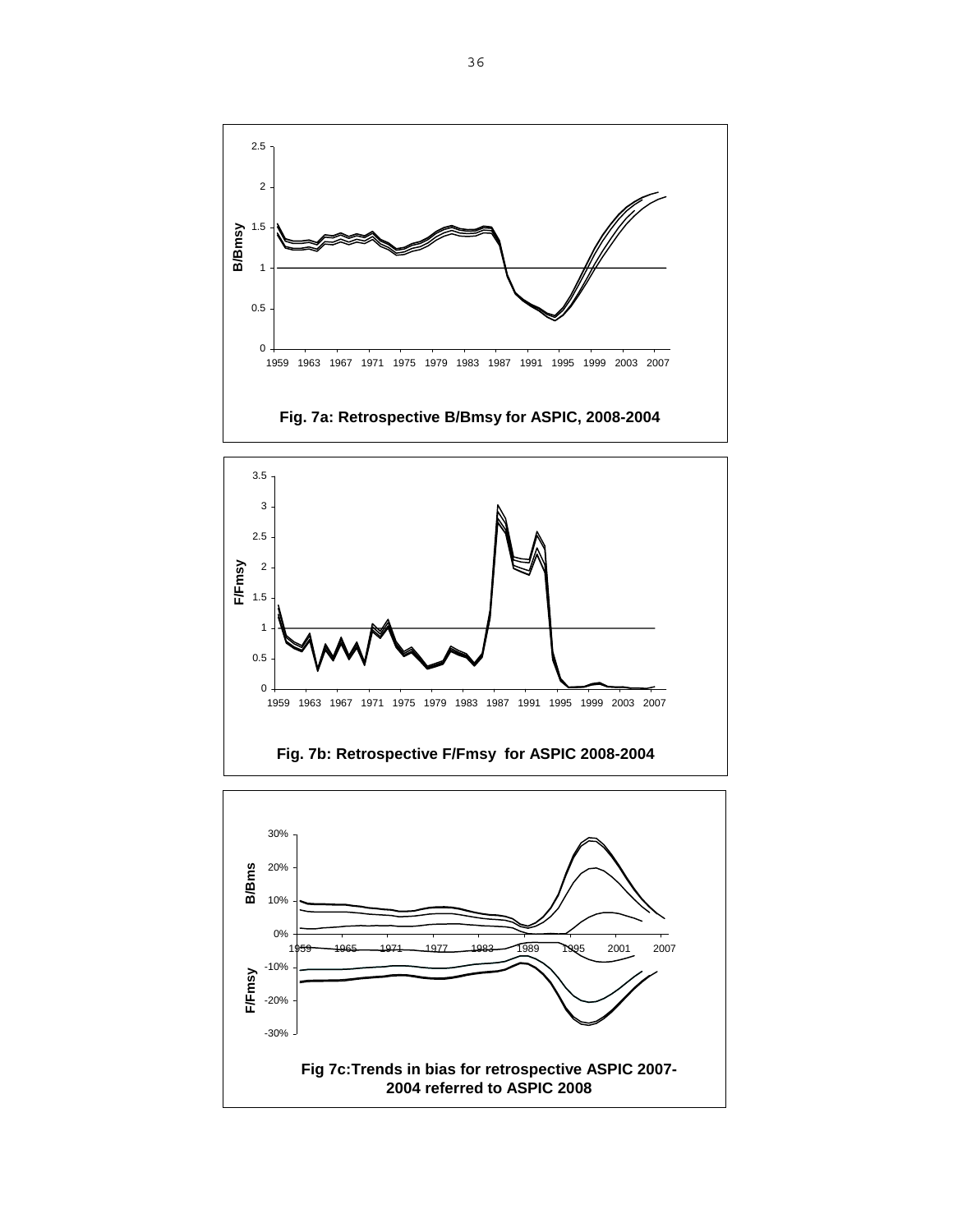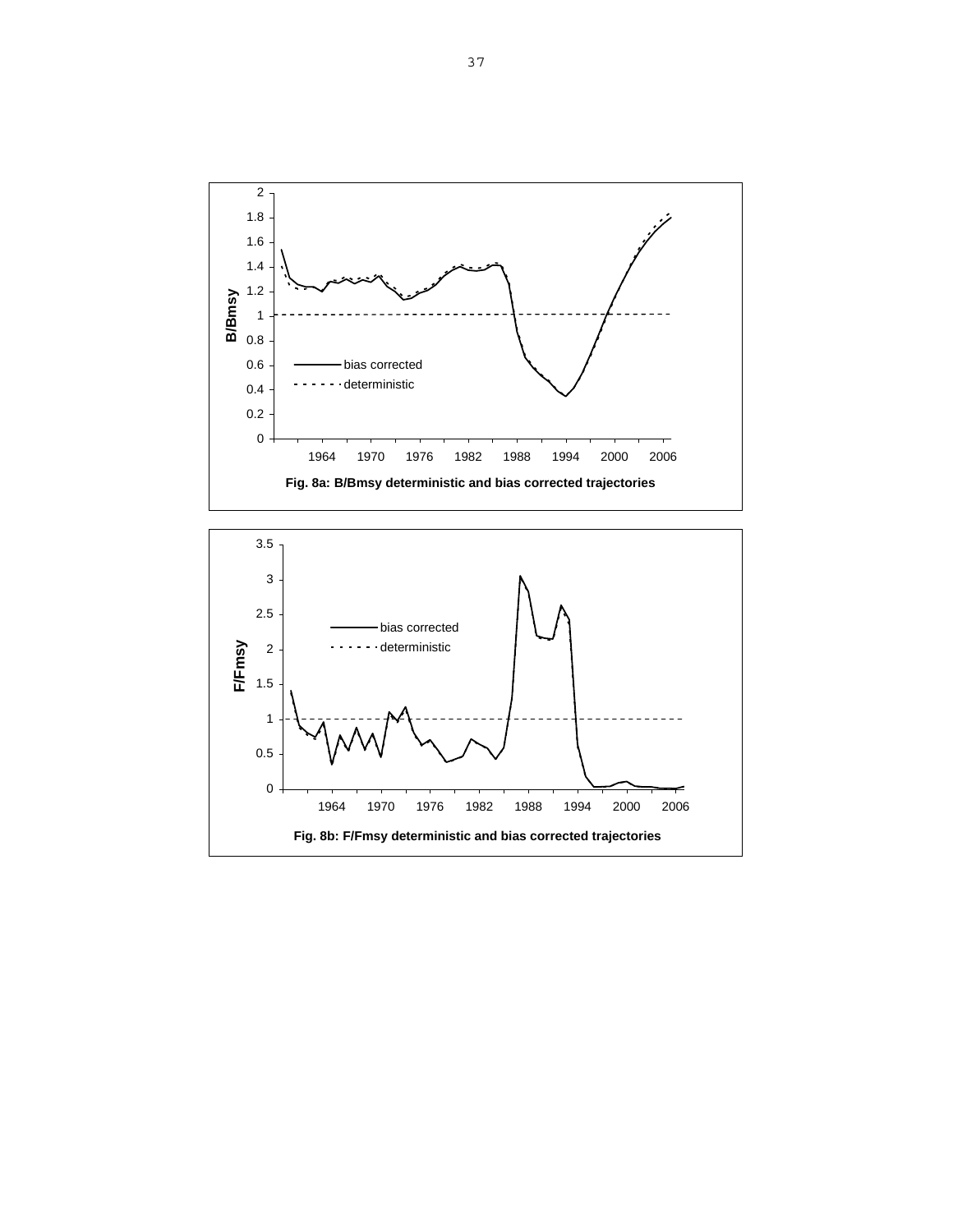



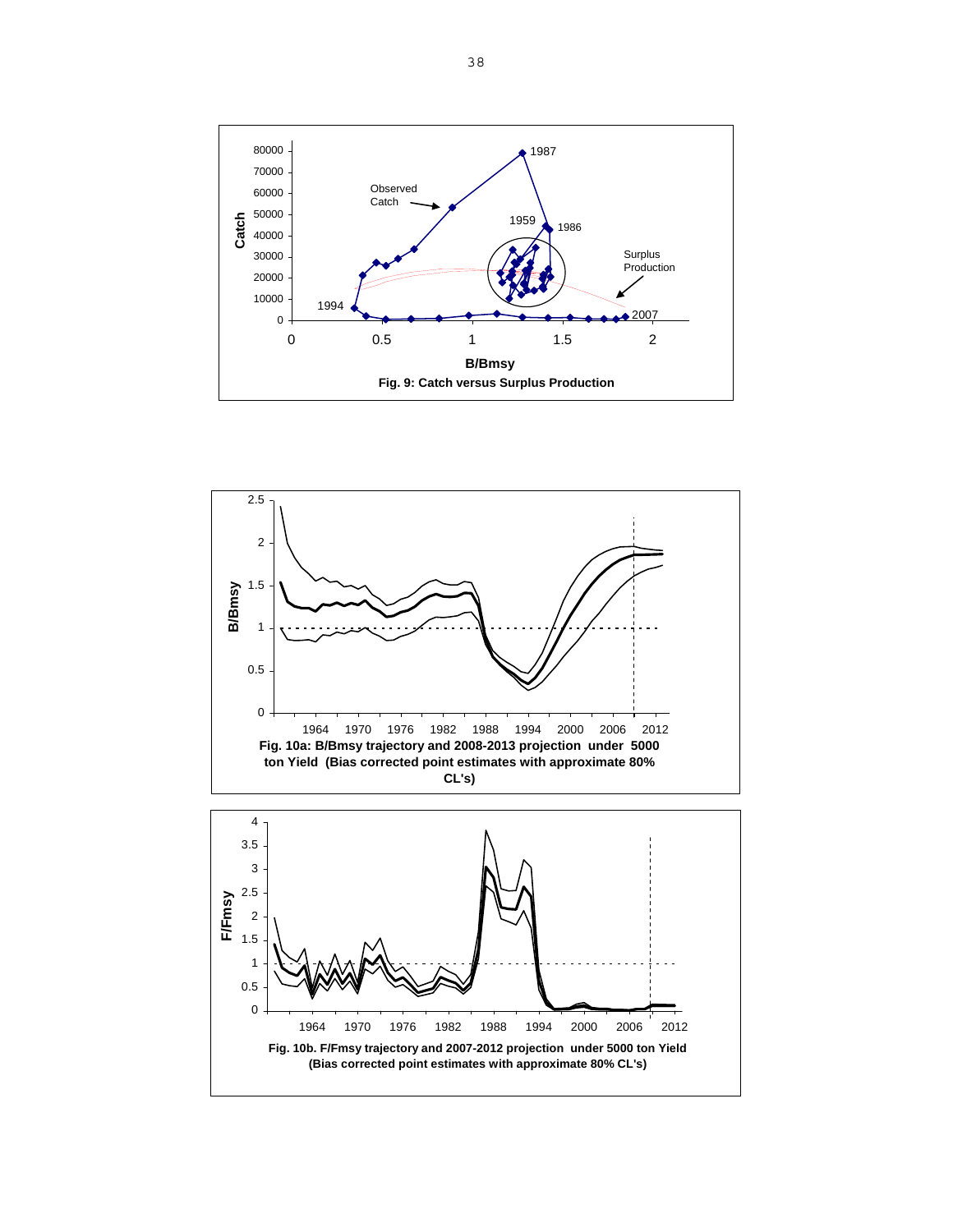

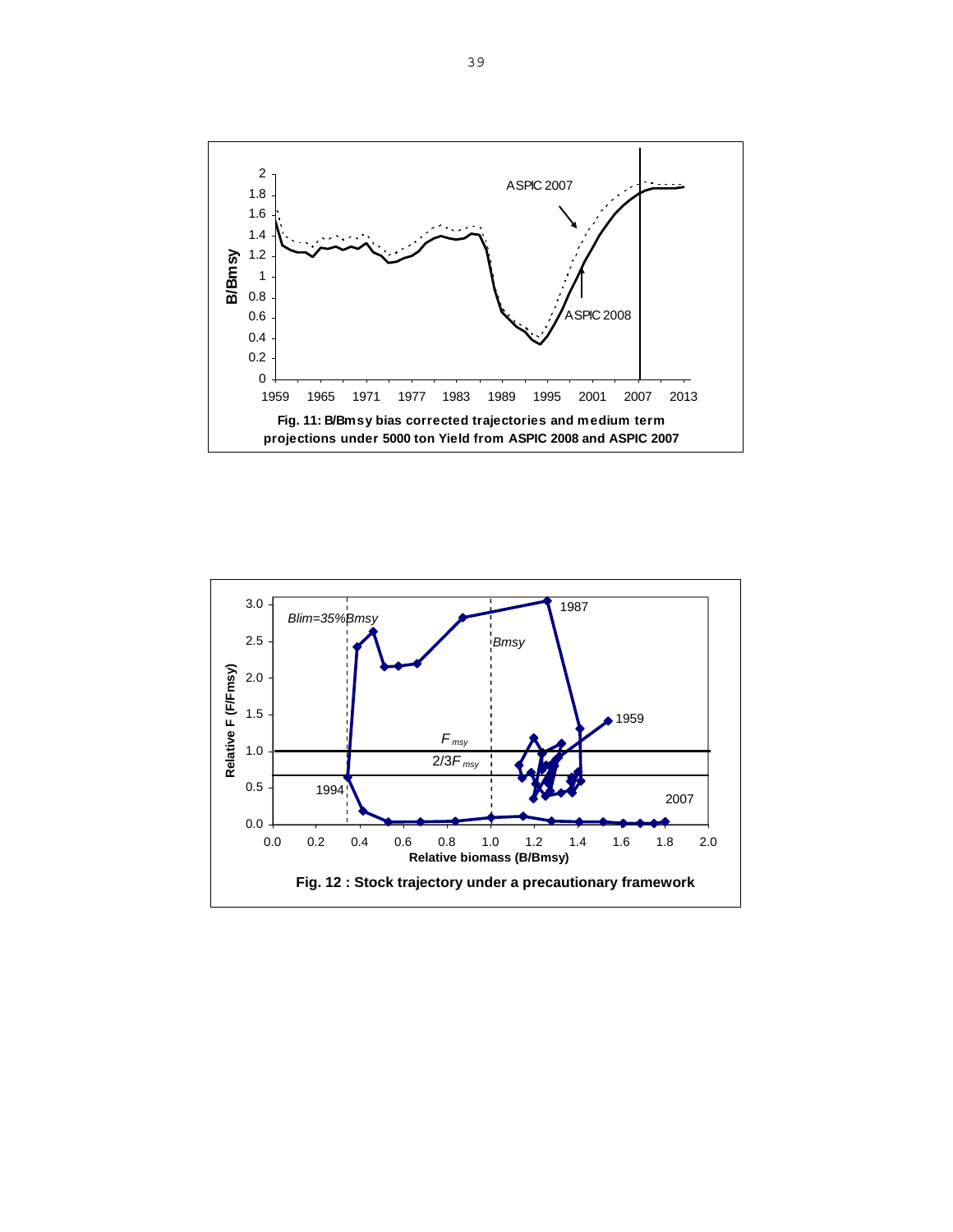## **Appendix 1:**

 $-0.001$ 

ASPIC input file for the ASPICPower2008 formulation, including the complete series of each biomass index.

BOT BOT A RUN TERM IS A RUN TO THE RUN TERM OF THE RUN TERM IS A RUN TO THE RUN TERM OF THE RUN TERM IS A RUN TERM IS A RUN TERM IS A RUN TERM IS A RUN TERM IS A RUN TERM IS A RUN TERM IS A RUN TERM IS A RUN TERM IS A RUN "<br>"3LN redfish"<br>LOGISTIC YLD SSE ## See notes at end of this file 2 ## Verbosity on screen (0-3); add 10 for SUM & PRN files 1000 ## Number of bootstrap trials, <= 1000 0 20000 ## 0=no MC search, 1=search, 2=repeated srch; N trials 1d-8 ## Convergence crit. for simplex 3d-8 6 ## Convergence crit. for restarts, N restarts 1d-4 24 ## Conv. crit. for F; N steps/yr for gen. model 6d0 ## Maximum F when cond. on yield 0d0 ## Stat weight for B1>K as residual (usually 0 or 1) 7 ## Number of fisheries (data series) 1d0 1d0 1.d0 1.d0 1.d0 1.d0 1.d0 ## Statistical weights for data series 0.5d0 ## B1/K (starting guess, usually 0 to 1) %2.002<br>
2.004 ## MSY (starting guess)<br>
2.002E+05 <br>
2.007E-06 0.658d0 1.0d0 0.658d0 0.322d0 0.275d0 0.275d0 ## K (carrying capacity) (starting guesses -- 1 per data series)<br>
2.007E-06 0.658d0 1.0d0 0.658d0 0.322d0 0.275d0 0 49 ## Number of years of data 'Statlant CPUE' ## Title for first series 'CC'<br>1959 1959 1.426 44585 1960 1.602 26562 1961 1.697 23175<br>1962 1.631 21439  $\begin{array}{cccc} 1962 & \quad & 1.631 & \quad & 21439 \\ 1963 & \quad & 1.632 & \quad & 27362 \\ 1964 & \quad & 1.812 & \quad & 10261 \end{array}$ 1963 1.632 27362 1964 1.812 10261 1965 2.185 23466 1966 1.781 16974 1967 1.893 27188 1968 0.922 17660<br>1969 1.338 24750 1969 1.338 24750 1970 1.367<br>1971 1.346 1971 1.346 34370<br>1972 1.387 28933  $\begin{array}{cccc} 1972 & \quad & 1.387 & \quad & 28933 \\ 1973 & \quad & 1.643 & \quad & 33297 \\ 1974 & \quad & 1.290 & \quad & 22286 \end{array}$  $1.643$ <br> $1.290$ 1974 1.290 22286 1.669 1976 1.292 20513 1977 1.251<br>1978 1.106 1978 1.106 12043 1979 1.451 14067 1980 1.761 16030 1981 1.594 24280 1982 1.661 21547 1983 1.556 19747 1984 1.049 14761 1985 1.084 20557<br>1986 1.413 42805 1986 1.413 42805 1987 1.113 1.1265<br>1988 1.208 53266 1988 1.208 53266 1989 1.322<br>1990 0.825 1990 0.825 29105<br>1991 0.668 25815 1991 0.668 25815 1992 0.912<br>1993 0.801 1993 0.801 21308<br>
1994 0.802 5741<br>
1995 -0.001 1989 1994 0.802 5741 1995 -0.001 1989 1996 -0.001 451 1997 -0.001 630 1998 -0.001 899 1999 -0.001 2318  $\begin{array}{cccc} 2000 & \quad & -0.001 & \quad & 3141 \\ 2001 & \quad & -0.001 & \quad & 1442 \\ 2002 & \quad & -0.001 & \quad & 1216 \end{array}$ 2001 -0.001 1442 2002 -0.001 1216  $\begin{array}{cccc} 2003 & \phantom{-} -0.001 & \phantom{-}1334 \\ 2004 & \phantom{-} -0.001 & \phantom{-}637 \end{array}$ 2004 -0.001 133<br>2004 -0.001 637<br>2005 -0.001 659 2005 -0.001 659 2006 -0.001 496<br>2007 -0.001 1728  $-0.001$ '3LN spring survey' 'I1'  $1959 -0.001$ <br>1960 -0.001 1960 -0.001 1961 -0.001 1962 -0.001 1963 -0.001<br>1964 -0.001 1964 -0.001<br>1965 -0.001  $1965 -0.001$ <br>1966 - 0.001 1966 -0.001<br>1967 -0.001  $1967$   $-0.001$ <br>1968  $-0.001$ 1968 -0.001<br>1969 -0.001 1969 -0.001 1970 -0.001 1971 -0.001<br>1972 -0.001 1972 -0.001<br>1973 -0.001 1973 -0.001<br>1974 -0.001 1974 -0.001<br>1975 -0.001  $1975 -0.001$ <br>1976 -0.001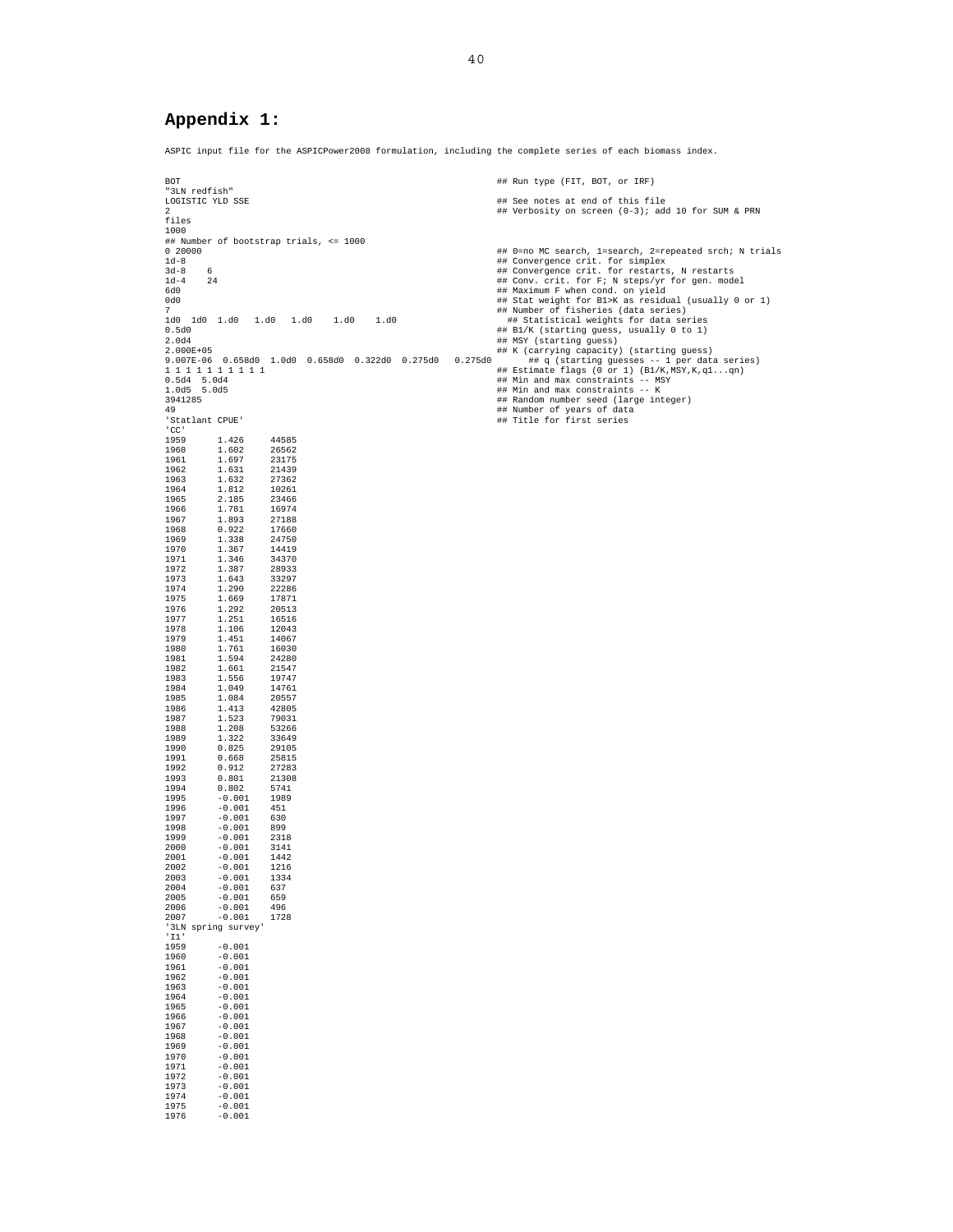| 1977<br>1978                | $-0.001$<br>$-0.001$                |
|-----------------------------|-------------------------------------|
| 1979                        | $-0.001$                            |
| 1980                        | $-0.001$                            |
| 1981                        | $-0.001$                            |
| 1982                        | $-0.001$                            |
| 1983                        | $-0.001$                            |
| 1984                        | $-0.001$                            |
| 1985<br>1986                | $-0.001$<br>$-0.001$                |
| 1987                        | $-0.001$                            |
| 1988                        | $-0.001$                            |
| 1989                        | $-0.001$                            |
| 1990                        | $-0.001$                            |
| 1991                        | 10642.0                             |
| 1992                        | 10066.0                             |
| 1993                        | 22573.0                             |
| 1994<br>1995                | 4162.0<br>5856.0                    |
| 1996                        | 22812.0                             |
| 1997                        | 14928.0                             |
| 1998                        | 59402.0                             |
| 1999                        | 61496.0                             |
| 2000                        | 87842.0                             |
| 2001                        | 41573.2                             |
| 2002<br>2003                | 30958.9<br>27700.0                  |
| 2004                        | 79631.0                             |
| 2005                        | 66462.0                             |
| 2006                        | $-0.001$                            |
| 2007                        | 218847.0                            |
| '3LN                        | autumn survey'                      |
| '12'                        |                                     |
| 1959<br>1960                | $-0.001$<br>$-0.001$                |
| 1961                        | $-0.001$                            |
| 1962                        | $-0.001$                            |
| 1963                        | $-0.001$                            |
| 1964                        | $-0.001$                            |
| 1965                        | $-0.001$                            |
| 1966                        | $-0.001$                            |
| 1967<br>1968                | $-0.001$<br>$-0.001$                |
| 1969                        | $-0.001$                            |
| 1970                        | $-0.001$                            |
| 1971                        | $-0.001$                            |
| 1972                        | $-0.001$                            |
| 1973                        | $-0.001$                            |
| 1974                        | $-0.001$                            |
| 1975                        | $-0.001$                            |
| 1976<br>1977                | $-0.001$<br>$-0.001$                |
| 1978                        | $-0.001$                            |
| 1979                        | $-0.001$                            |
| 1980                        | $-0.001$                            |
| 1981                        | $-0.001$                            |
| 1982                        | $-0.001$                            |
| 1983<br>1984                | $-0.001$<br>$-0.001$                |
| 1985                        | $-0.001$                            |
| 1986                        | $-0.001$                            |
| 1987                        | $-0.001$                            |
| 1988                        | $-0.001$                            |
| 1989                        | $-0.001$                            |
| 1990                        | $-0.001$                            |
| 1991<br>1992                | 37886.0                             |
| 1993                        | $-0.001$<br>19233.0                 |
| 1994                        | 31<br>757.<br>. 0                   |
| 1995                        | $-0.001$                            |
| 1996                        | 15968.0                             |
| 1997                        | 70660.0                             |
| 1998<br>1999                | 112225.0<br>71986.0                 |
| 2000                        | 100461.0                            |
| 2001                        | 132565.7                            |
| 2002                        | 50122.6                             |
| 2003                        | 71889.0                             |
| 2004                        | 49907.0                             |
| 2005                        | 58561.0                             |
| 2006<br>2007                | 91883.4                             |
| '3LN                        | 124758.0<br>russian survey<br>Power |
| $^{\prime}$ I l $^{\prime}$ |                                     |
| 1959                        | $-0.001$                            |
| 1960                        | $-0.001$                            |
| 1961                        | $-0.001$                            |
| 1962                        | $-0.001$                            |
| 1963                        | -0.001                              |
| 1964                        | $-0.001$                            |
| 1965<br>1966                | $-0.001$<br>$-0.001$                |
| 1967                        | $-0.001$                            |
| 1968                        | $-0.001$                            |
| 1969                        | $-0.001$                            |
| 1970                        | $-0.001$                            |
|                             |                                     |
| 1971                        | $-0.001$                            |
| 1972                        | $-0.001$                            |
| 1973                        | $-0.001$                            |
| 1974<br>1975                | $-0.001$<br>$-0.001$                |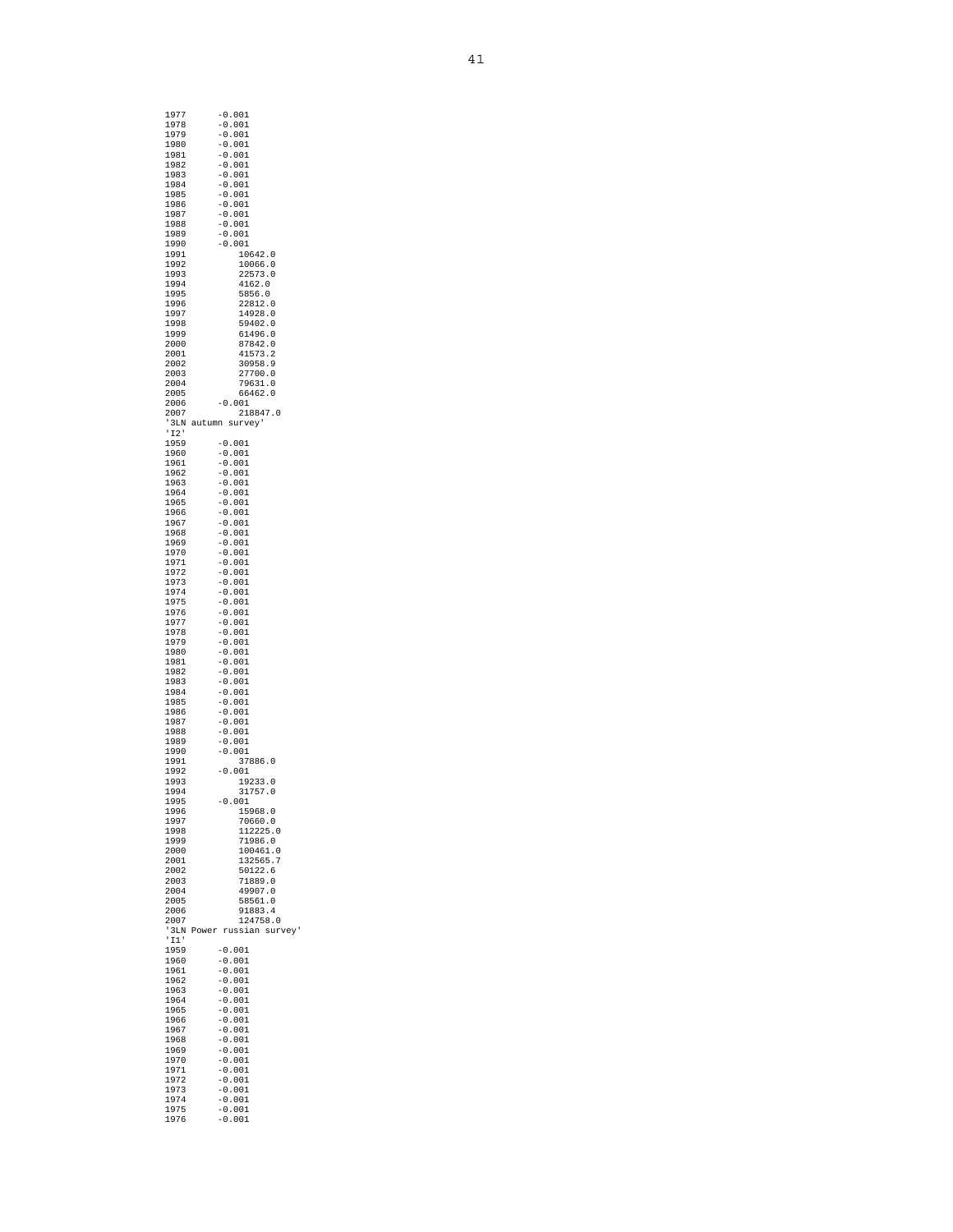| 1977                    | -0.001                           |
|-------------------------|----------------------------------|
| 1978                    | $-0.001$                         |
| 1979                    | $-0.001$                         |
| 1980<br>1981            | -0.001<br>$-0.001$               |
| 1982                    | $-0.001$                         |
| 1983                    | -0.001                           |
| 1984                    | 215883.0                         |
| 1985<br>1986            | 93996.0<br>62975.0               |
| 1987                    | 70298.0                          |
| 1988                    | 44884.0                          |
| 1989                    | 12268.0                          |
| 1990<br>1991            | 8365.0<br>18680.0                |
| 1992                    | $-0.001$                         |
| 1993                    | $-0.001$                         |
| 1994                    | $-0.001$                         |
| 1995<br>1996            | $-0.001$<br>$-0.001$             |
| 1997                    | $-0.001$                         |
| 1998                    | $-0.001$                         |
| 1999<br>2000            | $-0.001$<br>$-0.001$             |
| 2001                    | $-0.001$                         |
| 2002                    | $-0.001$                         |
| 2003                    | $-0.001$                         |
| 2004<br>2005            | $-0.001$                         |
| 2006                    | $-0.001$<br>$-0.001$             |
| 2007                    | $-0.001$                         |
| '3L winter survey'      |                                  |
| $\overline{10}$<br>1959 | $-0.001$                         |
| 1960                    | $-0.001$                         |
| 1961                    | $-0.001$                         |
| 1962                    | $-0.001$                         |
| 1963<br>1964            | $-0.001$<br>$-0.001$             |
| 1965                    | $-0.001$                         |
| 1966                    | $-0.001$                         |
| 1967                    | $-0.001$                         |
| 1968<br>1969            | $-0.001$<br>$-0.001$             |
| 1970                    | $-0.001$                         |
| 1971                    | $-0.001$                         |
| 1972<br>1973            | $-0.001$                         |
| 1974                    | $-0.001$<br>$-0.001$             |
| 1975                    | $-0.001$                         |
| 1976                    | $-0.001$                         |
| 1977<br>1978            | $-0.001$<br>$-0.001$             |
| 1979                    | $-0.001$                         |
| 1980                    | $-0.001$                         |
| 1981                    | $-0.001$                         |
| 1982<br>1983            | $-0.001$<br>$-0.001$             |
| 1984                    | $-0.001$                         |
| 1985                    | 90245.0                          |
| 1986<br>1987            | 36568.0<br>$-0.001$              |
| 1988                    | $-0.001$                         |
| 1989                    | $-0.001$                         |
| 1990                    | 18202.0                          |
| 1991<br>1992            | $-0.001$<br>$-0.001$             |
| 1993                    | $-0.001$                         |
| 1994                    | 0<br>001<br>$\ddot{\phantom{0}}$ |
| 1995                    | $-0.001$                         |
| 1996<br>1997            | $-0.001$<br>$-0.001$             |
| 1998                    | $-0.001$                         |
| 1999                    | $-0.001$                         |
| 2000<br>2001            | $-0.001$<br>$-0.001$             |
| 2002                    | $-0.001$                         |
| 2003                    | $-0.001$                         |
| 2004                    | $-0.001$                         |
| 2005<br>2006            | $-0.001$<br>$-0.001$             |
| 2007                    | $-0.001$                         |
| '3L summer              | survey'                          |
| '11'                    |                                  |
| 1959<br>1960            | $-0.001$                         |
| 1961                    | $-0.001$<br>$-0.001$             |
| 1962                    | $-0.001$                         |
| 1963                    | $-0.001$                         |
| 1964<br>1965            | $-0.001$<br>$-0.001$             |
| 1966                    | $-0.001$                         |
| 1967                    | $-0.001$                         |
| 1968                    | $-0.001$                         |
| 1969<br>1970            | $-0.001$<br>$-0.001$             |
| 1971                    | $-0.001$                         |
| 1972                    | $-0.001$                         |
| 1973                    | $-0.001$                         |
| 1974<br>1975            | $-0.001$<br>$-0.001$             |
| 1976                    | $-0.001$                         |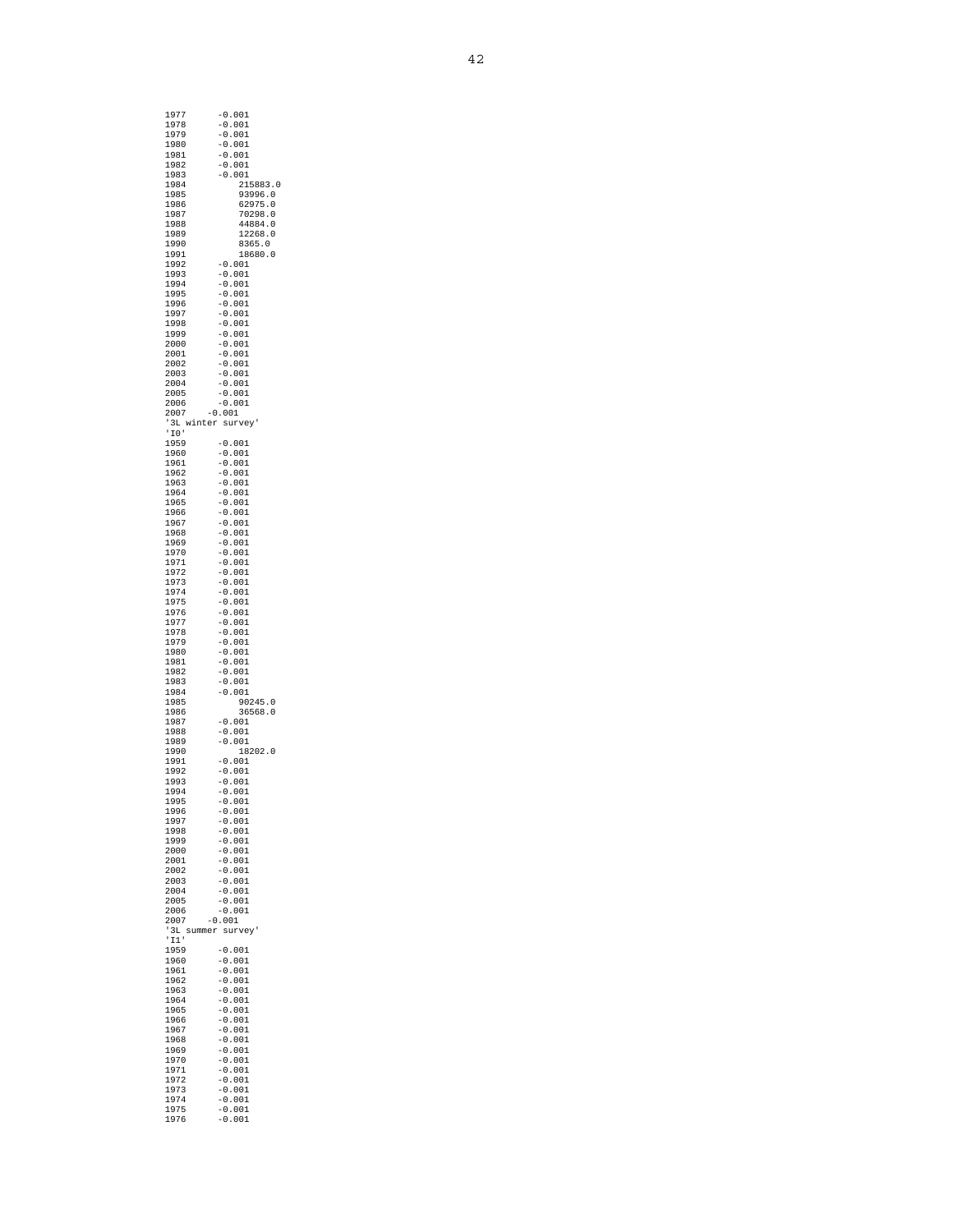| 1977               | -0.001   |
|--------------------|----------|
|                    |          |
| 1978               | $-0.001$ |
| 1979               | $-0.001$ |
| 1980               | $-0.001$ |
| 1981               | $-0.001$ |
|                    |          |
| 1982               | $-0.001$ |
| 1983               | $-0.001$ |
| 1984               | $-0.001$ |
| 1985               | 161038.0 |
|                    |          |
| 1986               | $-0.001$ |
| 1987               | $-0.001$ |
| 1988               | $-0.001$ |
| 1989               | $-0.001$ |
|                    |          |
| 1990               | 92840.0  |
| 1991               | 37572.0  |
| 1992               | $-0.001$ |
| 1993               | 20838.0  |
| 1994               |          |
|                    | $-0.001$ |
| 1995               | $-0.001$ |
| 1996               | $-0.001$ |
| 1997               | $-0.001$ |
| 1998               | $-0.001$ |
|                    |          |
| 1999               | $-0.001$ |
| 2000               | $-0.001$ |
| 2001               | $-0.001$ |
| 2002               | $-0.001$ |
|                    |          |
| 2003               | $-0.001$ |
| 2004               | $-0.001$ |
| 2005               | $-0.001$ |
| 2006               | $-0.001$ |
|                    |          |
| 2007               | $-0.001$ |
| '3L autumn survey' |          |
| 11'                |          |
| 1959               | $-0.001$ |
| 1960               | $-0.001$ |
|                    |          |
| 1961               | $-0.001$ |
| 1962               | $-0.001$ |
| 1963               | $-0.001$ |
| 1964               | $-0.001$ |
| 1965               | $-0.001$ |
| 1966               |          |
|                    | $-0.001$ |
| 1967               | $-0.001$ |
| 1968               | $-0.001$ |
| 1969               | $-0.001$ |
| 1970               | $-0.001$ |
|                    |          |
| 1971               | $-0.001$ |
| 1972               | $-0.001$ |
| 1973               | $-0.001$ |
| 1974               | $-0.001$ |
| 1975               | $-0.001$ |
|                    |          |
| 1976               | $-0.001$ |
| 1977               | $-0.001$ |
| 1978               | $-0.001$ |
| 1979               | $-0.001$ |
|                    |          |
| 1980               | $-0.001$ |
| 1981               | $-0.001$ |
| 1982               | $-0.001$ |
| 1983               | $-0.001$ |
|                    |          |
| 1984               | $-0.001$ |
| 1985               | 98233.0  |
| 1986               | 17119.0  |
| 1987               | $-0.001$ |
| 1988               | $-0.001$ |
|                    |          |
| 1989               | $-0.001$ |
| 1990               | 20743.0  |
| 1991               | 13665.0  |
| 1992               |          |
| 1993               |          |
|                    | 13424.0  |
|                    | 6011.0   |
| 1994               | 7173.0   |
| 1995               | 0.001    |
|                    |          |
| 1996               | 4691.0   |
| 1997               | 19544.0  |
| 1998               | 18522.0  |
| 1999               | 38861.0  |
| 2000               | 24917.0  |
| 2001               | 28568.7  |
|                    |          |
| 2002               | 11888.0  |
| 2003               | 15007.0  |
| 2004               | 9293.0   |
| 2005               | 16650.0  |
| 2006               | 27218.4  |
| 2007               | 57546.0  |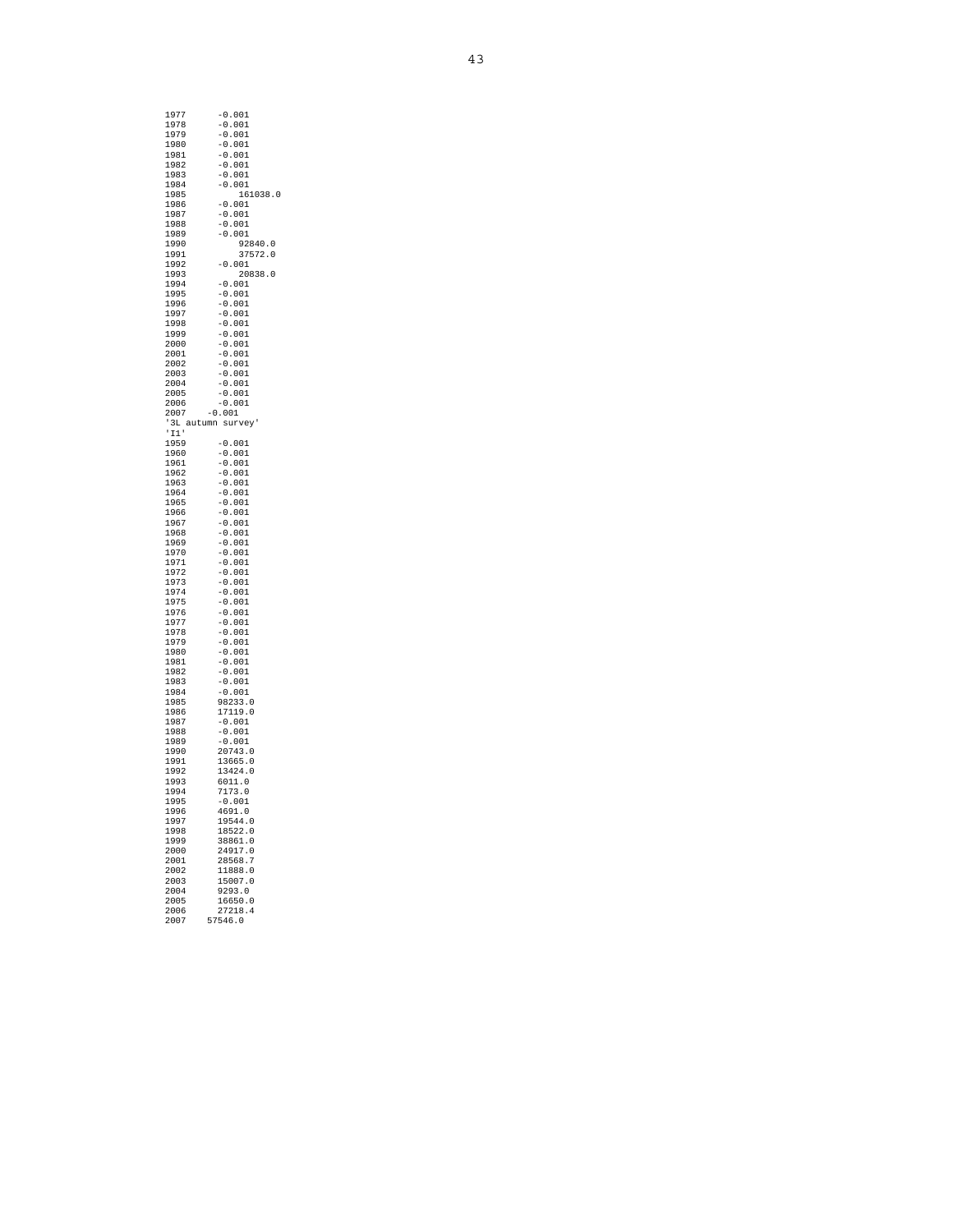## **Appendix 2:**

ASPIC2008 results on FIT mode

| 3LN redfish            |                                                                                    |                                                                           |                                                                                 |                                 | Page 1       |  |
|------------------------|------------------------------------------------------------------------------------|---------------------------------------------------------------------------|---------------------------------------------------------------------------------|---------------------------------|--------------|--|
|                        | ASPIC -- A Surplus-Production Model Including Covariates (Ver. 5.16)               |                                                                           |                                                                                 | Monday, 05 May 2008 at 17:09:11 |              |  |
| Author:                | 101 Pivers Island Road; Beaufort, North Carolina 28516 USA<br>Mike.Prager@noaa.gov | Michael H. Prager; NOAA Center for Coastal Fisheries and Habitat Research | FIT program mode<br>LOGISTIC model mode<br>YLD conditioning<br>SSE optimization |                                 |              |  |
|                        | surplus-production model. Fishery Bulletin 92: 374-389.                            | Reference: Prager, M. H. 1994. A suite of extensions to a nonequilibrium  | ASPIC User's Manual is available<br>gratis from the author.                     |                                 |              |  |
|                        | CONTROL PARAMETERS (FROM INPUT FILE)                                               |                                                                           |                                                                                 | Input file: aspic.inp           |              |  |
|                        | Operation of ASPIC: Fit logistic (Schaefer) model by direct optimization.          |                                                                           |                                                                                 |                                 |              |  |
|                        | Number of years analyzed:                                                          | 49                                                                        | Number of bootstrap trials:                                                     |                                 | $\sim$ 0     |  |
| Number of data series: |                                                                                    |                                                                           | Bounds on MSY (min, $max$ ): $5.000E+03$                                        |                                 | 5.000E+04    |  |
| Objective function:    |                                                                                    | Least squares                                                             | Bounds on $K$ (min, max): $1.000E+05$                                           |                                 | 5.000E+05    |  |
|                        | Relative conv. criterion (simplex): 1.000E-08                                      |                                                                           | Monte Carlo search mode, trials: 0 20000                                        |                                 |              |  |
|                        | Relative conv. criterion (restart): 3.000E-08                                      |                                                                           | Random number seed:                                                             |                                 | 3941285      |  |
|                        | Relative conv. criterion (effort): 1.000E-04                                       |                                                                           | Identical convergences required in fitting:                                     |                                 | -6           |  |
|                        | Maximum F allowed in fitting: 6.000                                                |                                                                           |                                                                                 |                                 |              |  |
|                        | PROGRAM STATUS INFORMATION (NON-BOOTSTRAPPED ANALYSIS)                             |                                                                           |                                                                                 |                                 | error code 0 |  |
| Normal convergence     |                                                                                    |                                                                           |                                                                                 |                                 |              |  |

WARNING: Negative correlations detected between some indices. A fundamental assumption of ASPIC is that all indices<br>represent the abundance of the stock. That assumption appears to be violated.<br>Number of restarts required

CORRELATION AMONG INPUT SERIES EXPRESSED AS CPUE (NUMBER OF PAIRWISE OBSERVATIONS BELOW) ------------------------------------------------------------------------------------------------------------------------

|             | 1 Statlant CPUE            | 1,000<br>36                |                                  |                               |                      |                               |            |             |  |
|-------------|----------------------------|----------------------------|----------------------------------|-------------------------------|----------------------|-------------------------------|------------|-------------|--|
|             | 2 3LN spring survey        | $-0.019$<br>$\overline{4}$ | 1,000<br>16                      |                               |                      |                               |            |             |  |
|             | 3 3LN autumn survey        | 3                          | $-0.748$ 0.593<br>14             | 1,000<br>15                   |                      |                               |            |             |  |
|             | 4 3LN Power russian survey | 0.108<br>8                 | 0.000<br>1                       | $\mathbf{1}$                  | 0.000 1.000<br>8     |                               |            |             |  |
|             | 5 3L winter survey         | 0.178<br>3                 | 0.000<br>$^{\circ}$              | $\Omega$                      | 0.000 0.908<br>3     | 1,000<br>3                    |            |             |  |
| 6           | 3L summer survey           | 4                          | $0.885 -1.000$<br>$\overline{2}$ | 1.000 0.840<br>$\mathfrak{D}$ | 3                    | 1.000 1.000<br>$\mathfrak{D}$ | 4          |             |  |
| $7^{\circ}$ | 3L autumn survey           | 0.326<br>7                 | 0.806<br>15                      | 15                            | $0.759$ $0.794$<br>4 | 0.959<br>3                    | 0.930<br>4 | 1.000<br>19 |  |
|             |                            | 1                          | 2                                | 3                             | $\overline{4}$       | 5                             | 6          | 7           |  |

GOODNESS-OF-FIT AND WEIGHTING (NON-BOOTSTRAPPED ANALYSIS)

|            | Loss component number and title            | Weighted<br><b>SSE</b> | N   | Weighted<br>MSE               | Current<br>weight | Inv. var.<br>weight | R-squared<br>in CPUE |  |  |  |  |
|------------|--------------------------------------------|------------------------|-----|-------------------------------|-------------------|---------------------|----------------------|--|--|--|--|
| $Loss(-1)$ | SSE in vield                               | $0.000E + 00$          |     |                               |                   |                     |                      |  |  |  |  |
| Loss(0)    | Penalty for $B1 > K$                       | $0.000E + 00$          | -1. | N/A                           | $0.000E + 00$     | N/A                 |                      |  |  |  |  |
| Loss(1)    | Statlant CPUE                              | 2.732E+00              | 36  | 8.035E-02                     | $1.000E + 00$     | $2.040E + 00$       | 0.097                |  |  |  |  |
| Loss(2)    | 3LN spring survey                          | $6.901E+00$            | 16  | 4.929E-01                     | $1.000E + 00$     | 3.325E-01           | 0.274                |  |  |  |  |
| Loss(3)    | 3LN autumn survey                          | 3.165E+00              | 15  | 2.435E-01                     | $1.000E + 00$     | 6.732E-01           | 0.239                |  |  |  |  |
| Loss(4)    | 3LN Power russian survey                   | 3.778E+00              | 8   | $6.297E-01$                   | $1.000E + 00$     | 2.603E-01           | 0.231                |  |  |  |  |
| Loss(5)    | 3L winter survey                           | 4.514E-01              | 3   | 4.514E-01                     | 1.000E+00         | 3.631E-01           | 0.402                |  |  |  |  |
| Loss(6)    | 3L summer survey                           | 6.723E-01              | 4   | 3.362E-01                     | $1.000E + 00$     | 4.876E-01           | 0.787                |  |  |  |  |
| Loss(7)    | 3L autumn survey                           | 7.542E+00              | 19  | 4.437E-01                     | $1.000E + 00$     | 3.694E-01           | 0.124                |  |  |  |  |
|            |                                            |                        |     |                               |                   |                     |                      |  |  |  |  |
|            | TOTAL OBJECTIVE FUNCTION, MSE, RMSE:       | 2.52420119E+01         |     | $2.774E - 01$                 | $5.267E - 01$     |                     |                      |  |  |  |  |
|            | Estimated contrast index (ideal = $1.0$ ): | 0.7660                 |     | $C^* = (Bmax-Bmin)/K$         |                   |                     |                      |  |  |  |  |
|            | Estimated nearness index (ideal = $1.0$ ): | 1,0000                 |     | $N^* = 1 -  min(B-Bmsv)  / K$ |                   |                     |                      |  |  |  |  |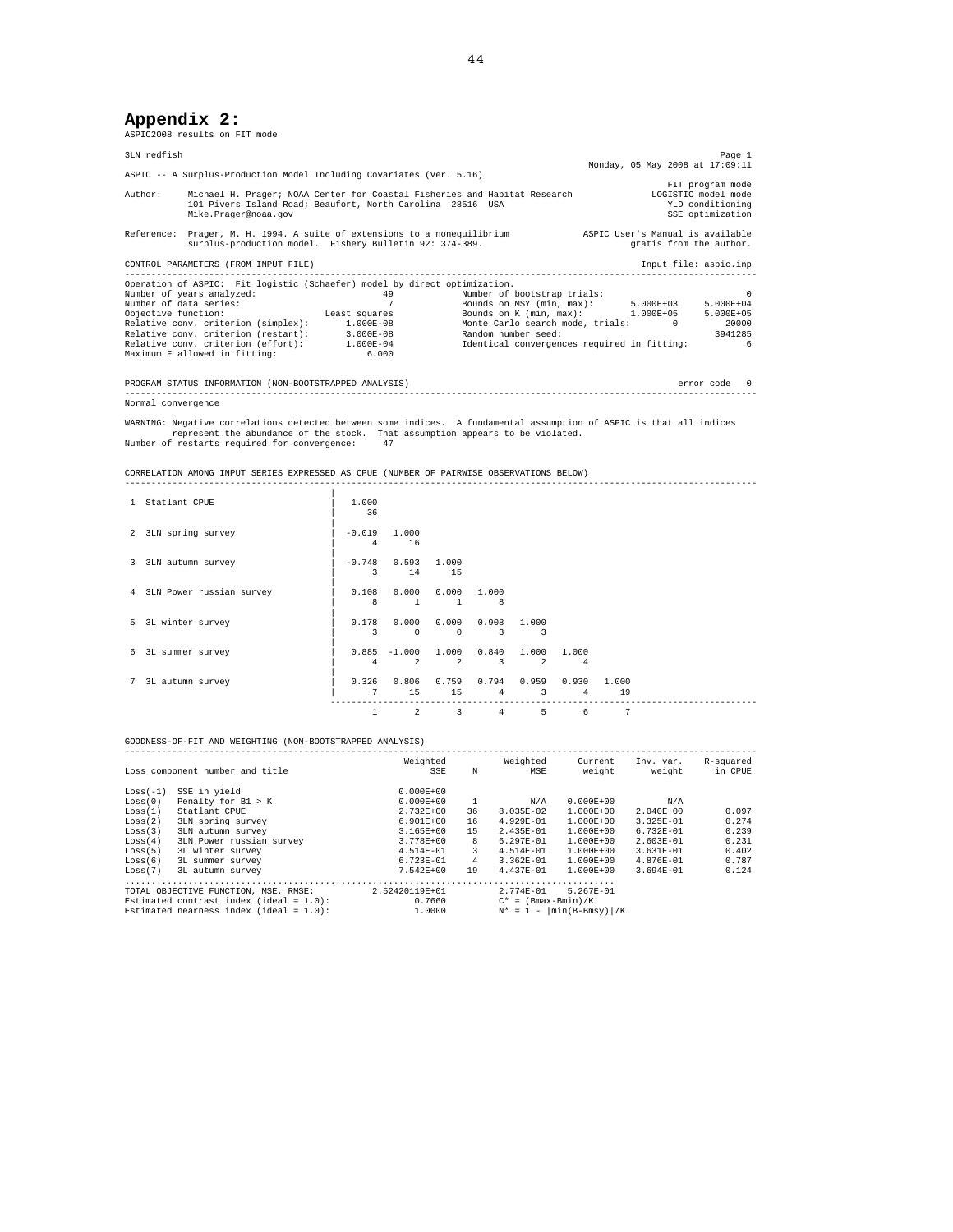| Parameter |                                                                               | Estimate      | User/pqm quess |                                  | 2nd quess Estimated User quess                          |                        |
|-----------|-------------------------------------------------------------------------------|---------------|----------------|----------------------------------|---------------------------------------------------------|------------------------|
| B1/K      | Starting relative biomass (in 1959)                                           | 7.033E-01     | 5.000E-01      | 6.568E-01                        | $\mathbf{1}$                                            | $\mathbf{1}$           |
| MSY       | Maximum sustainable yield                                                     | $2.444E+04$   | 2.000E+04      | 1.613E+04                        | $\mathbf{1}$                                            | $\mathbf{1}$           |
| K         | Maximum population size                                                       | 2.838E+05     | $2.000E + 05$  | $1.800E + 05$                    | $\mathbf{1}$                                            | $\mathbf{1}$           |
| phi       | Shape of production curve (Bmsy/K)                                            | 0.5000        | 0.5000         | $- - - - -$                      | $\Omega$                                                | $\mathbf{1}$           |
|           | --------- Catchability Coefficients by Data Series --------------             |               |                |                                  |                                                         |                        |
| q(1)      | Statlant CPUE                                                                 | 8.795E-06     | $9.007E-06$    | 8.557E-04                        | $\mathbf{1}$                                            | 1                      |
| q(2)      | 3LN spring survey                                                             | 2.336E-01     | 6.580E-01      | $1.012E+00$                      | $\mathbf{1}$                                            | 1                      |
| q(3)      | 3LN autumn survey                                                             | 3.946E-01     | $1.000E + 00$  | 6.978E-01                        | $\mathbf{1}$                                            | $\mathbf{1}$           |
| q(4)      | 3LN Power russian survey                                                      | 3.231E-01     | $6.580E-01$    | 7.339E-01                        | $\mathbf{1}$                                            | $\mathbf{1}$           |
| q(5)      | 3L winter survey                                                              | 2.590E-01     | 3.220E-01      | 1.001E+00                        | $\mathbf{1}$                                            | $\mathbf{1}$           |
| q(6)      | 3L summer survey                                                              | 6.668E-01     | 2.750E-01      | $6.196E-01$                      | $\mathbf{1}$                                            | $\mathbf{1}$           |
| q(7)      | 3L autumn survey                                                              | $1.296E-01$   | 2.750E-01      | 1.140E+00                        | $\mathbf{1}$                                            | $\mathbf{1}$           |
|           | MANAGEMENT and DERIVED PARAMETER ESTIMATES (NON-BOOTSTRAPPED)                 |               |                |                                  |                                                         |                        |
| Parameter |                                                                               | Estimate      |                | Logistic formula General formula |                                                         |                        |
| MSY       | Maximum sustainable yield                                                     | 2.444E+04     |                | $- - - - -$                      |                                                         |                        |
| Bmsy      | Stock biomass giving MSY                                                      | 1.419E+05     |                | K/2                              |                                                         | $K*n**(1/(1-n))$       |
| Fmsy      | Fishing mortality rate at MSY                                                 | 1.722E-01     |                | MSY/Bmsv                         |                                                         | MSY/Bmsv               |
| n         | Exponent in production function                                               | 2.0000        |                | $- - - -$                        |                                                         | $- - - -$              |
| q         | Fletcher's gamma                                                              | $4.000E + 00$ |                | $- - - - -$                      | $\lceil n^* \cdot (n/(n-1)) \rceil / \lceil n-1 \rceil$ |                        |
| B./Bmsy   | Ratio: B(2008)/Bmsy                                                           | 1.880E+00     |                | $- - - -$                        |                                                         |                        |
| F./Fmsy   | Ratio: F(2007)/Fmsy                                                           | 3.791E-02     |                | $---$                            |                                                         |                        |
| Fmsy/F.   | Ratio: Fmsy/F(2007)                                                           | 2.638E+01     |                | $- - - - -$                      |                                                         | $- - - -$              |
| Y. (Fmsy) | Approx. yield available at Fmsy in 2008                                       | 4.595E+04     |                | MSY*B./Bmsy                      |                                                         | MSY*B./Bmsy            |
|           | as proportion of MSY                                                          | 1.880E+00     |                | $- - - -$                        |                                                         | $- - - -$              |
| Ye.       | Equilibrium yield available in 2008                                           | 5.519E+03     |                | $4*MSY*(B/K-(B/K)**2)$           |                                                         | $q*MSY*(B/K-(B/K)**n)$ |
|           | as proportion of MSY                                                          | 2.258E-01     |                | $- - - -$                        |                                                         | $- - - -$              |
|           | -------- Fishing effort rate at MSY in units of each CE or CC series -------- |               |                |                                  |                                                         |                        |
| fmsy(1)   | Statlant CPUE                                                                 | $1.958E + 04$ |                | Fmsy/q(1)                        |                                                         | Fmsy/q(1)              |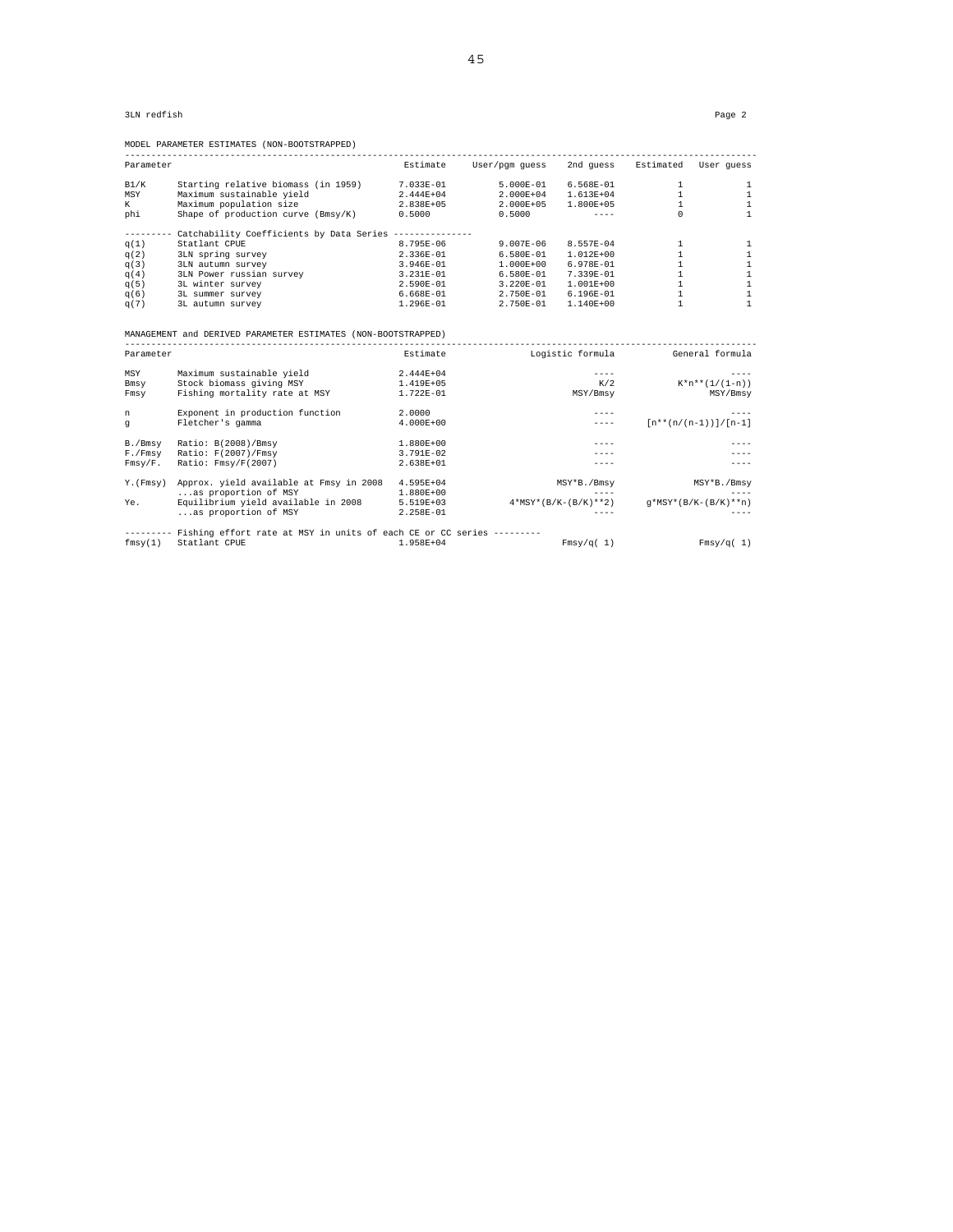------------------------------------------------------------------------------------------------------------------------

ESTIMATED POPULATION TRAJECTORY (NON-BOOTSTRAPPED)

|                |       | Estimated | Estimated     | Estimated     | Observed      | Model         | Estimated     | Ratio of      | Ratio of      |  |
|----------------|-------|-----------|---------------|---------------|---------------|---------------|---------------|---------------|---------------|--|
|                | Year  | total     | starting      | average       | total         | total         | surplus       | F mort        | biomass       |  |
| Obs            | or ID | F mort    | biomass       | biomass       | yield         | yield         | production    | to Fmsy       | to Bmsy       |  |
|                |       |           |               |               |               |               |               |               |               |  |
| 1              | 1959  | 0.238     | 1.996E+05     | 1.876E+05     | 4.458E+04     | 4.458E+04     | 2.186E+04     | $1.380E+00$   | $1.407E + 00$ |  |
| 2              | 1960  | 0.152     | 1.769E+05     | 1.751E+05     | 2.656E+04     | 2.656E+04     | 2.310E+04     | 8.809E-01     | $1.246E+00$   |  |
| 3              | 1961  | 0.134     | 1.734E+05     | 1.734E+05     | 2.318E+04     | 2.318E+04     | 2.323E+04     | 7.758E-01     | $1.222E+00$   |  |
| $\overline{4}$ | 1962  | 0.123     | 1.735E+05     | $1.744E + 05$ | 2.144E+04     | 2.144E+04     | 2.316E+04     | 7.139E-01     | $1.222E+00$   |  |
| 5              | 1963  | 0.158     | $1.752E + 05$ | 1.731E+05     | 2.736E+04     | 2.736E+04     | 2.326E+04     | $9.180E-01$   | $1.235E+00$   |  |
| 6              | 1964  | 0.058     | 1.711E+05     | 1.776E+05     | $1.026E + 04$ | 1.026E+04     | 2.288E+04     | 3.355E-01     | $1.206E + 00$ |  |
| 7              | 1965  | 0.128     | 1.837E+05     | 1.832E+05     | 2.347E+04     | 2.347E+04     | 2.238E+04     | 7.439E-01     | $1.295E+00$   |  |
| 8              | 1966  | 0.092     | $1.826E + 05$ | $1.853E+05$   | 1.697E+04     | 1.697E+04     | 2.215E+04     | 5.319E-01     | $1.287E+00$   |  |
| 9              | 1967  | 0.147     | 1.878E+05     | $1.852E + 05$ | 2.719E+04     | 2.719E+04     | 2.216E+04     | 8.524E-01     | $1.323E+00$   |  |
| 10             | 1968  | 0.095     | 1.828E+05     | 1.851E+05     | 1.766E+04     | 1.766E+04     | 2.217E+04     | 5.539E-01     | 1.288E+00     |  |
| 11             | 1969  | 0.133     | 1.873E+05     | 1.859E+05     | 2.475E+04     | 2.475E+04     | 2.209E+04     | 7.730E-01     | $1.320E+00$   |  |
| 12             | 1970  | 0.077     | 1.846E+05     | 1.884E+05     | $1.442E + 04$ | $1.442E + 04$ | 2.181E+04     | 4.443E-01     | $1.301E+00$   |  |
| 13             | 1971  | 0.185     | $1.920E + 05$ | 1.856E+05     | 3.437E+04     | 3.437E+04     | 2.211E+04     | $1.075E + 00$ | $1.353E+00$   |  |
| 14             | 1972  | 0.164     | 1.798E+05     | 1.767E+05     | 2.893E+04     | 2.893E+04     | 2.297E+04     | 9.510E-01     | $1.267E+00$   |  |
| 15             | 1973  | 0.197     | 1.738E+05     | 1.687E+05     | 3.330E+04     | 3.330E+04     | 2.356E+04     | $1.146E+00$   | $1.225E+00$   |  |
| 16             | 1974  | 0.135     | 1.641E+05     | 1.648E+05     | 2.229E+04     | 2.229E+04     | 2.380E+04     | 7.850E-01     | 1.156E+00     |  |
| 17             | 1975  | 0.106     | 1.656E+05     | 1.685E+05     | 1.787E+04     | 1.787E+04     | 2.358E+04     | 6.158E-01     | $1.167E + 00$ |  |
| 18             | 1976  | 0.119     | 1.713E+05     | 1.727E+05     | 2.051E+04     | 2.051E+04     | 2.329E+04     | 6.896E-01     | 1.207E+00     |  |
| 19             | 1977  | 0.093     | 1.741E+05     | 1.774E+05     | $1.652E + 04$ | $1.652E + 04$ | 2.291E+04     | 5.407E-01     | $1.227E+00$   |  |
| 20             | 1978  | 0.065     | 1.805E+05     | 1.856E+05     | 1.204E+04     | $1.204E + 04$ | 2.211E+04     | 3.767E-01     | $1.272E+00$   |  |
| 21             | 1979  | 0.072     | $1.905E + 05$ | 1.942E+05     | 1.407E+04     | 1.407E+04     | 2.112E+04     | 4.207E-01     | $1.343E+00$   |  |
| 22             | 1980  | 0.080     | 1.976E+05     | 1.998E+05     | 1.603E+04     | 1.603E+04     | 2.037E+04     | 4.658E-01     | $1.392E + 00$ |  |
| 23             | 1981  | 0.121     | 2.019E+05     | 1.999E+05     | 2.428E+04     | 2.428E+04     | 2.036E+04     | $7.053E-01$   | $1.423E+00$   |  |
| 2.4            | 1982  | 0.109     | 1.980E+05     | 1.975E+05     | 2.155E+04     | 2.155E+04     | 2.068E+04     | $6.333E-01$   | $1.395E+00$   |  |
| 25             | 1983  | 0.100     | 1.971E+05     | 1.976E+05     | 1.975E+04     | 1.975E+04     | 2.067E+04     | 5.802E-01     | $1.389E+00$   |  |
| 26             | 1984  | 0.073     | 1.981E+05     | 2.009E+05     | 1.476E+04     | 1.476E+04     | 2.022E+04     | 4.266E-01     | $1.396E+00$   |  |
| 27             | 1985  | 0.101     | $2.035E + 05$ | $2.032E + 05$ | 2.056E+04     | 2.056E+04     | 1.989E+04     | 5.875E-01     | $1.434E+00$   |  |
| 28             | 1986  | 0.223     | 2.028E+05     | 1.915E+05     | 4.280E+04     | 4.280E+04     | 2.141E+04     | $1.298E+00$   | $1.429E+00$   |  |
| 29             | 1987  | 0.522     | $1.814E+05$   | 1.515E+05     | 7.903E+04     | 7.903E+04     | 2.403E+04     | $3.030E + 00$ | $1.279E + 00$ |  |
| 30             | 1988  | 0.483     | $1.264E + 05$ | 1.104E+05     | 5.327E+04     | 5.327E+04     | 2.314E+04     | $2.802E + 00$ | 8.910E-01     |  |
| 31             | 1989  | 0.375     | $9.632E + 04$ | 8.980E+04     | 3.365E+04     | 3.365E+04     | 2.113E+04     | 2.176E+00     | 6.787E-01     |  |
| 32             | 1990  | 0.369     | 8.380E+04     | 7.888E+04     | 2.910E+04     | 2.910E+04     | 1.961E+04     | $2.142E + 00$ | 5.905E-01     |  |
| 33             | 1991  | 0.367     | 7.430E+04     | 7.038E+04     | 2.582E+04     | 2.582E+04     | 1.823E+04     | 2.130E+00     | 5.236E-01     |  |
| 34             | 1992  | 0.447     | 6.671E+04     | 6.110E+04     | 2.728E+04     | 2.728E+04     | 1.650E+04     | $2.593E+00$   | 4.701E-01     |  |
| 35             | 1993  | 0.406     | 5.593E+04     | 5.255E+04     | 2.131E+04     | 2.131E+04     | 1.474E+04     | $2.355E+00$   | 3.941E-01     |  |
| 36             | 1994  | 0.106     | 4.937E+04     | 5.393E+04     | 5.741E+03     | 5.741E+03     | $1.504E + 04$ | 6.181E-01     | 3.479E-01     |  |
| 37             | 1995  | 0.030     | 5.867E+04     | $6.620E+04$   | 1.989E+03     | 1.989E+03     | 1.746E+04     | 1.744E-01     | 4.134E-01     |  |
| 38             | 1996  | 0.005     | 7.414E+04     | 8.384E+04     | 4.510E+02     | 4.510E+02     | 2.031E+04     | 3.123E-02     | $5.224E-01$   |  |
| 39             | 1997  | 0.006     | 9.400E+04     | 1.049E+05     | 6.300E+02     | 6.300E+02     | 2.273E+04     | 3.487E-02     | $6.624E-01$   |  |
| 40             | 1998  | 0.007     | 1.161E+05     | 1.277E+05     | 8.990E+02     | 8.990E+02     | 2.414E+04     | 4.089E-02     | 8.181E-01     |  |
| 41             | 1999  | 0.015     | $1.393E + 05$ | $1.504E + 05$ | 2.318E+03     | 2.318E+03     | 2.430E+04     | 8.949E-02     | 9.819E-01     |  |
| 42             | 2000  | 0.018     | 1.613E+05     | 1.716E+05     | 3.141E+03     | 3.141E+03     | 2.333E+04     | 1.063E-01     | 1.137E+00     |  |
| 43             | 2001  | 0.008     | 1.815E+05     | 1.917E+05     | $1.442E + 03$ | $1.442E + 03$ | 2.139E+04     | 4.368E-02     | 1.279E+00     |  |
| 44             | 2002  | 0.006     | 2.015E+05     | 2.105E+05     | 1.216E+03     | 1.216E+03     | 1.871E+04     | 3.355E-02     | $1.420E+00$   |  |
| 45             | 2003  | 0.006     | 2.190E+05     | $2.264E+05$   | 1.334E+03     | 1.334E+03     | 1.575E+04     | $3.421E-02$   | $1.543E+00$   |  |
| 46             | 2004  | 0.003     | 2.334E+05     | 2.397E+05     | 6.370E+02     | 6.370E+02     | 1.282E+04     | 1.543E-02     | $1.645E+00$   |  |
| 47             | 2005  | 0.003     | 2.456E+05     | $2.505E+05$   | 6.590E+02     | 6.590E+02     | 1.012E+04     | 1.528E-02     | 1.730E+00     |  |
| 48             | 2006  | 0.002     | 2.550E+05     | 2.589E+05     | 4.960E+02     | 4.960E+02     | 7.835E+03     | 1.113E-02     | $1.797E + 00$ |  |
| 49             | 2007  | 0.007     | $2.624E + 05$ | 2.647E+05     | 1.728E+03     | 1.728E+03     | 6.147E+03     | 3.791E-02     | 1.849E+00     |  |
| 50             | 2008  |           | $2.668E + 05$ |               |               |               |               |               | $1.880E+00$   |  |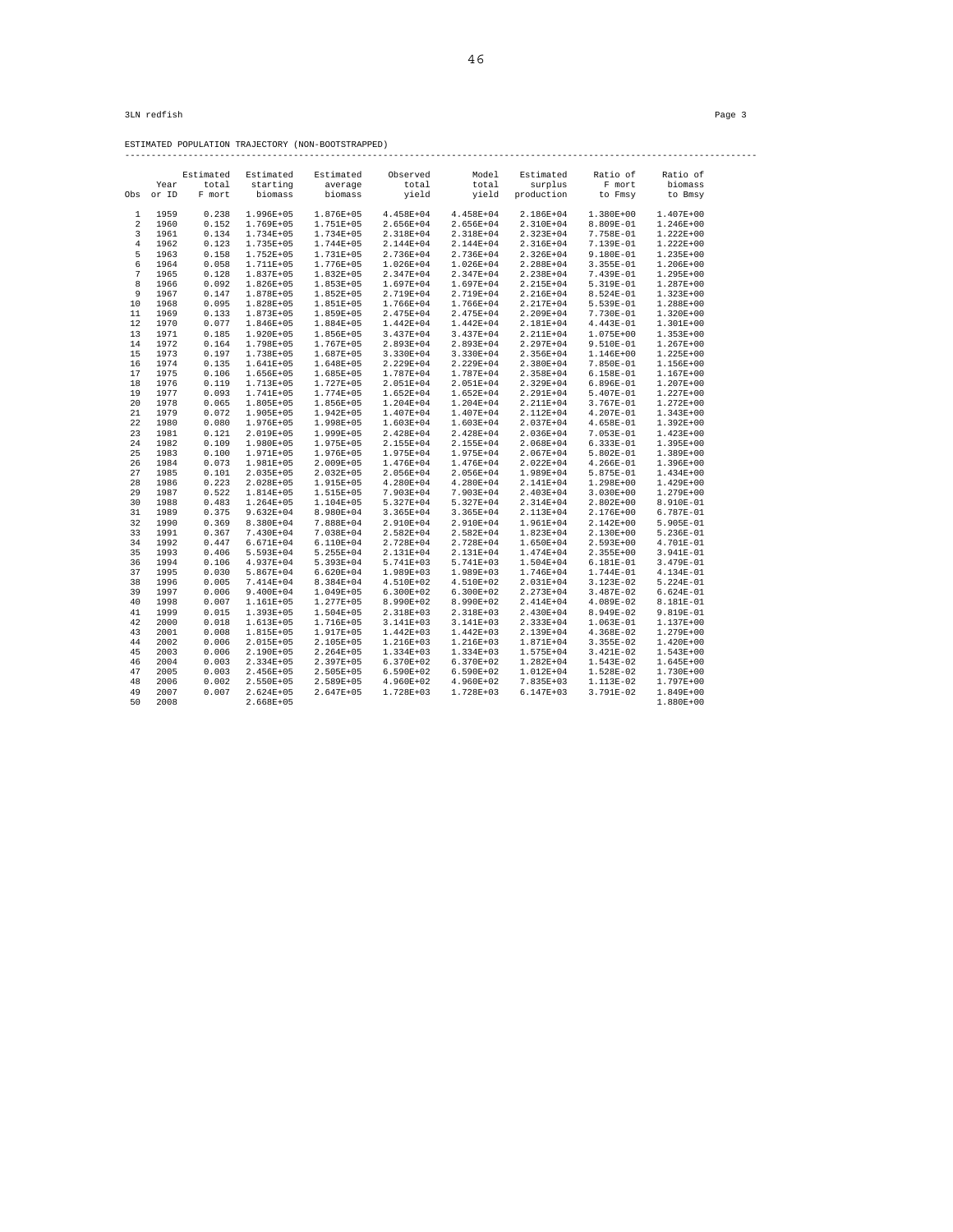RESULTS FOR DATA SERIES # 1 (NON-BOOTSTRAPPED) Statlant CPUE ------------------------------------------------------------------------------------------------------------------------ Data type CC: CPUE-catch series Series weight: 1.000

| rata type | cc.  | CLOP-Caren per tep |               |            |               |               |            |               |  |
|-----------|------|--------------------|---------------|------------|---------------|---------------|------------|---------------|--|
|           |      | Observed           | Estimated     | Estim      | Observed      | Model         | Resid in   | Statist       |  |
| Obs       | Year | CPUE               | CPUE          | $_{\rm F}$ | yield         | yield         | log scale  | weight        |  |
| 1         | 1959 | $1.426E+00$        | 1.650E+00     | 0.2377     | 4.458E+04     | 4.458E+04     | 0.14576    | $1.000E+00$   |  |
| 2         | 1960 | $1.602E+00$        | 1.540E+00     | 0.1517     | 2.656E+04     | 2.656E+04     | $-0.03958$ | $1.000E+00$   |  |
| 3         | 1961 | $1.697E + 00$      | $1.525E+00$   | 0.1336     | 2.318E+04     | 2.318E+04     | $-0.10656$ | 1.000E+00     |  |
| $\,4$     | 1962 | $1.631E+00$        | $1.534E+00$   | 0.1230     | 2.144E+04     | 2.144E+04     | $-0.06161$ | $1.000E+00$   |  |
| 5         | 1963 | $1.632E+00$        | $1.522E+00$   | 0.1581     | 2.736E+04     | 2.736E+04     | $-0.06969$ | $1.000E+00$   |  |
| 6         | 1964 | $1.812E+00$        | $1.562E+00$   | 0.0578     | $1.026E + 04$ | 1.026E+04     | $-0.14869$ | $1.000E+00$   |  |
| 7         | 1965 | 2.185E+00          | 1.611E+00     | 0.1281     | 2.347E+04     | 2.347E+04     | $-0.30486$ | 1.000E+00     |  |
| 8         | 1966 | 1.781E+00          | $1.630E+00$   | 0.0916     | 1.697E+04     | 1.697E+04     | $-0.08875$ | $1.000E+00$   |  |
| 9         | 1967 | $1.893E+00$        | $1.629E+00$   | 0.1468     | 2.719E+04     | 2.719E+04     | $-0.15035$ | $1.000E+00$   |  |
| 10        | 1968 | $9.220E-01$        | 1.628E+00     | 0.0954     | 1.766E+04     | 1.766E+04     | 0.56862    | $1.000E+00$   |  |
| 11        | 1969 | 1.338E+00          | $1.635E+00$   | 0.1331     | 2.475E+04     | 2.475E+04     | 0.20053    | $1.000E+00$   |  |
| 12        | 1970 | $1.367E+00$        | $1.657E+00$   | 0.0765     | $1.442E+04$   | 1.442E+04     | 0.19263    | $1.000E + 00$ |  |
| 13        | 1971 | 1.346E+00          | $1.632E+00$   | 0.1852     | 3.437E+04     | $3.437E + 04$ | 0.19287    | $1.000E + 00$ |  |
| 14        | 1972 | 1.387E+00          | $1.554E+00$   | 0.1638     | 2.893E+04     | 2.893E+04     | 0.11351    | $1.000E + 00$ |  |
| 15        | 1973 | $1.643E+00$        | $1.484E+00$   | 0.1973     | 3.330E+04     | 3.330E+04     | $-0.10185$ | 1.000E+00     |  |
| 16        | 1974 | 1.290E+00          | 1.450E+00     | 0.1352     | 2.229E+04     | 2.229E+04     | 0.11680    | $1.000E + 00$ |  |
| 17        | 1975 | 1.669E+00          | 1.482E+00     | 0.1061     | 1.787E+04     | 1.787E+04     | $-0.11877$ | 1.000E+00     |  |
| 18        | 1976 | $1.292E + 00$      | 1.519E+00     | 0.1188     | $2.051E+04$   | 2.051E+04     | 0.16190    | $1.000E + 00$ |  |
| 19        | 1977 | $1.251E+00$        | $1.560E+00$   | 0.0931     | $1.652E+04$   | $1.652E+04$   | 0.22064    | $1.000E + 00$ |  |
| 20        | 1978 | 1.106E+00          | $1.633E+00$   | 0.0649     | $1.204E + 04$ | 1.204E+04     | 0.38946    | $1.000E + 00$ |  |
| 21        | 1979 | $1.451E+00$        | 1.708E+00     | 0.0724     | 1.407E+04     | 1.407E+04     | 0.16290    | $1.000E + 00$ |  |
| 22        | 1980 | 1.761E+00          | 1.757E+00     | 0.0802     | $1.603E + 04$ | 1.603E+04     | $-0.00200$ | $1.000E + 00$ |  |
| 23        | 1981 | $1.594E+00$        | 1.758E+00     | 0.1215     | 2.428E+04     | 2.428E+04     | 0.09786    | $1.000E + 00$ |  |
| 24        | 1982 | $1.661E+00$        | 1.737E+00     | 0.1091     | 2.155E+04     | 2.155E+04     | 0.04499    | $1.000E + 00$ |  |
| 25        | 1983 | 1.556E+00          | 1.738E+00     | 0.0999     | 1.975E+04     | 1.975E+04     | 0.11064    | $1.000E + 00$ |  |
| 26        | 1984 | 1.049E+00          | $1.767E + 00$ | 0.0735     | 1.476E+04     | 1.476E+04     | 0.52134    | 1.000E+00     |  |
| 27        | 1985 | $1.084E + 00$      | 1.787E+00     | 0.1012     | 2.056E+04     | 2.056E+04     | 0.49980    | $1.000E + 00$ |  |
| 28        | 1986 | $1.413E+00$        | $1.685E+00$   | 0.2235     | 4.280E+04     | 4.280E+04     | 0.17577    | $1.000E + 00$ |  |
| 29        | 1987 | $1.523E+00$        | 1.332E+00     | 0.5218     | 7.903E+04     | 7.903E+04     | $-0.13399$ | $1.000E + 00$ |  |
| 30        | 1988 | $1.208E+00$        | 9.706E-01     | 0.4827     | 5.327E+04     | 5.327E+04     | $-0.21879$ | $1.000E + 00$ |  |
| 31        | 1989 | $1.322E+00$        | 7.898E-01     | 0.3747     | $3.365E + 04$ | $3.365E+04$   | $-0.51517$ | $1.000E + 00$ |  |
| 32        | 1990 | 8.250E-01          | 6.937E-01     | 0.3690     | 2.910E+04     | 2.910E+04     | $-0.17330$ | $1.000E+00$   |  |
| 33        | 1991 | 6.680E-01          | 6.190E-01     | 0.3668     | 2.582E+04     | 2.582E+04     | $-0.07614$ | $1.000E+00$   |  |
| 34        | 1992 | 9.120E-01          | 5.373E-01     | 0.4466     | 2.728E+04     | 2.728E+04     | $-0.52900$ | 1.000E+00     |  |
| 35        | 1993 | 8.010E-01          | $4.622E-01$   | 0.4055     | 2.131E+04     | 2.131E+04     | $-0.54997$ | $1.000E+00$   |  |
| 36        | 1994 | 8.020E-01          | 4.744E-01     | 0.1064     | 5.741E+03     | 5.741E+03     | $-0.52515$ | $1.000E+00$   |  |
| 37        | 1995 | $\star$            | 5.823E-01     | 0.0300     | 1.989E+03     | 1.989E+03     | 0.00000    | $1.000E + 00$ |  |
| 38        | 1996 | $\star$            | 7.374E-01     | 0.0054     | 4.510E+02     | 4.510E+02     | 0.00000    | $1.000E + 00$ |  |
| 39        | 1997 | $\star$            | 9.225E-01     | 0.0060     | $6.300E + 02$ | $6.300E+02$   | 0.00000    | $1.000E + 00$ |  |
| 40        | 1998 | $\star$            | 1.123E+00     | 0.0070     | 8.990E+02     | 8.990E+02     | 0.00000    | $1.000E + 00$ |  |
| 41        | 1999 | $\star$            | 1.323E+00     | 0.0154     | 2.318E+03     | 2.318E+03     | 0.00000    | 1.000E+00     |  |
| 42        | 2000 | $\star$            | 1.509E+00     | 0.0183     | 3.141E+03     | 3.141E+03     | 0.00000    | 1.000E+00     |  |
| 43        | 2001 | $\star$            | 1.686E+00     | 0.0075     | $1.442E+03$   | 1.442E+03     | 0.00000    | $1.000E + 00$ |  |
| 44        | 2002 | $\star$            | 1.851E+00     | 0.0058     | 1.216E+03     | 1.216E+03     | 0.00000    | $1.000E + 00$ |  |
| 45        | 2003 | $\star$            | 1.991E+00     | 0.0059     | $1.334E+03$   | 1.334E+03     | 0.00000    | 1.000E+00     |  |
| 46        | 2004 | $\star$            | 2.108E+00     | 0.0027     | 6.370E+02     | 6.370E+02     | 0.00000    | $1.000E + 00$ |  |
| 47        | 2005 | ÷                  | $2.203E+00$   | 0.0026     | 6.590E+02     | 6.590E+02     | 0.00000    | $1.000E + 00$ |  |
| 48        | 2006 | $\star$            | 2.277E+00     | 0.0019     | 4.960E+02     | 4.960E+02     | 0.00000    | $1.000E + 00$ |  |
| 49        | 2007 | $\star$            | 2.328E+00     | 0.0065     | 1.728E+03     | 1.728E+03     | 0.00000    | $1.000E+00$   |  |
|           |      |                    |               |            |               |               |            |               |  |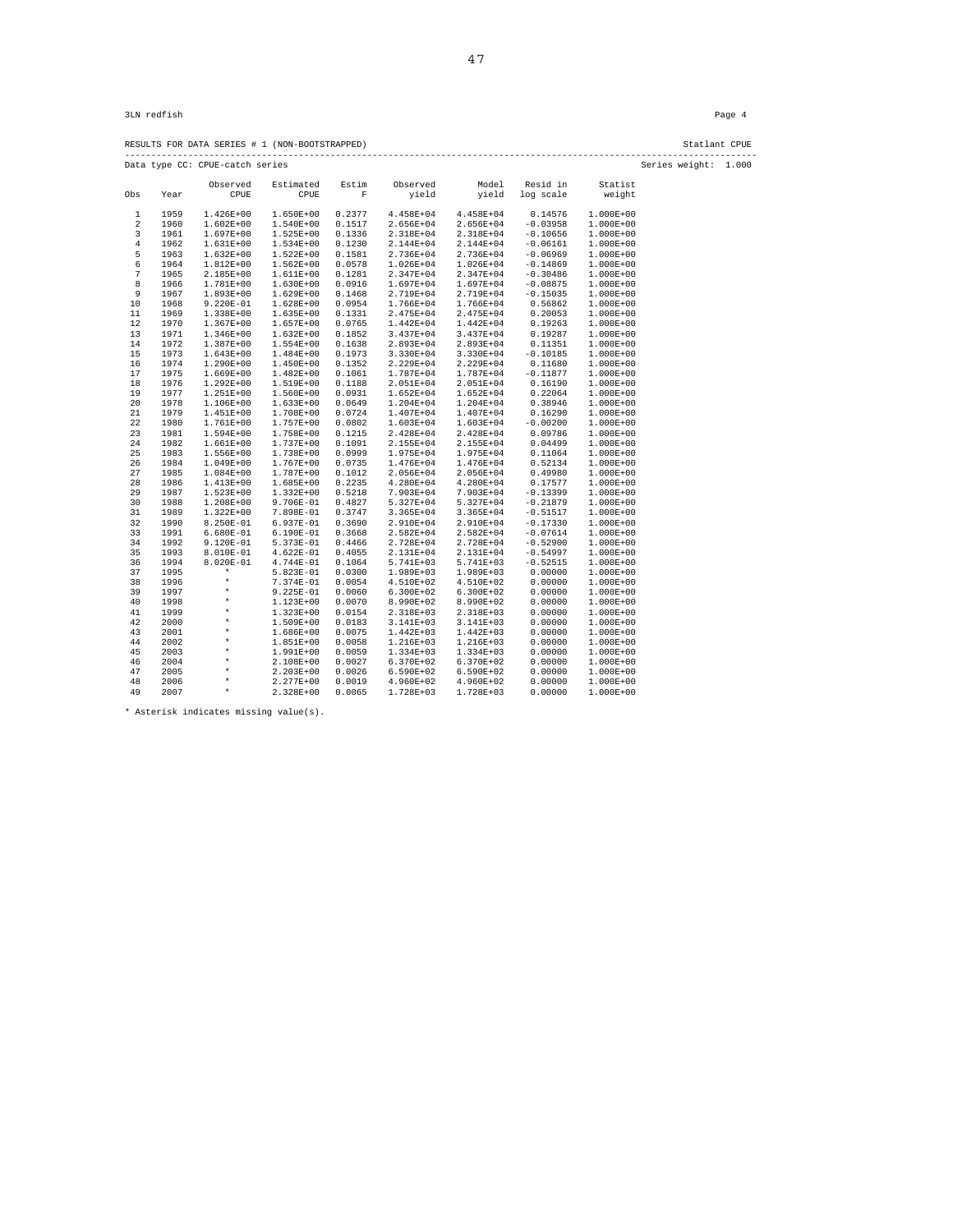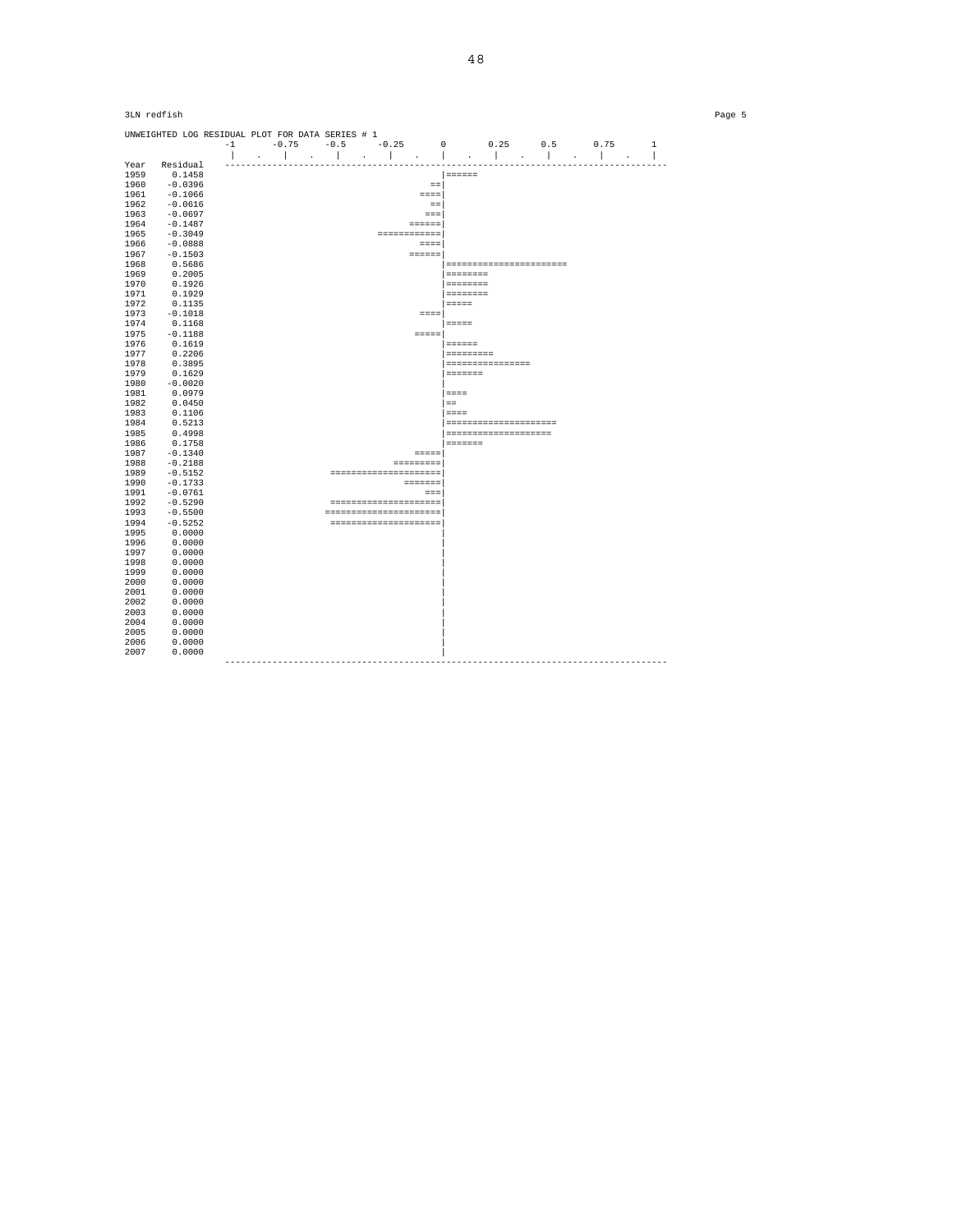RESULTS FOR DATA SERIES # 2 (NON-BOOTSTRAPPED) 3LN spring survey ------------------------------------------------------------------------------------------------------------------------ Data type I1: Abundance index (annual average) Series weight: 1.000

| baca cype               |      |               | mundance mack (annual averag |        |               |               |            |               |
|-------------------------|------|---------------|------------------------------|--------|---------------|---------------|------------|---------------|
|                         |      | Observed      | Estimated                    | Estim  | Observed      | Model         | Resid in   | Statist       |
| Obs                     | Year | effort        | effort                       | F      | index         | index         | log index  | weight        |
| $\mathbf{1}$            | 1959 | $0.000E + 00$ | $0.000E + 00$                | $-$    | $\star$       | 4.381E+04     | 0.00000    | $1.000E+00$   |
| $\overline{\mathbf{c}}$ | 1960 | $0.000E + 00$ | $0.000E + 00$                | $-$    | $\star$       | 4.089E+04     | 0.00000    | $1.000E+00$   |
| 3                       | 1961 | $0.000E + 00$ | $0.000E + 00$                | $- -$  | $\star$       | $4.051E + 04$ | 0.00000    | $1.000E+00$   |
| $\,4$                   | 1962 | $0.000E + 00$ | $0.000E + 00$                | $-$    | $\star$       | 4.072E+04     | 0.00000    | $1.000E + 00$ |
| 5                       | 1963 | $0.000E + 00$ | $0.000E + 00$                | $-$    | $\star$       | $4.042E + 04$ | 0.00000    | 1.000E+00     |
| 6                       | 1964 | $0.000E + 00$ | $0.000E + 00$                | $- -$  | $\star$       | 4.147E+04     | 0.00000    | 1.000E+00     |
| 7                       | 1965 | $0.000E + 00$ | $0.000E + 00$                | $-$    | $\star$       | 4.278E+04     | 0.00000    | $1.000E + 00$ |
| 8                       | 1966 | $0.000E + 00$ | $0.000E + 00$                | $-$    | $\star$       | 4.328E+04     | 0.00000    | $1.000E + 00$ |
| 9                       | 1967 | $0.000E + 00$ | $0.000E + 00$                | $-$    | $\star$       | 4.325E+04     | 0.00000    | 1.000E+00     |
| 10                      | 1968 | $0.000E + 00$ | $0.000E + 00$                | $-$    | $\star$       | 4.323E+04     | 0.00000    | 1.000E+00     |
| 11                      | 1969 | $0.000E + 00$ | $0.000E + 00$                | $-$    | $\star$       | 4.342E+04     | 0.00000    | $1.000E + 00$ |
| 12                      | 1970 | $0.000E + 00$ | $0.000E + 00$                | $- -$  | $\star$       | 4.401E+04     | 0.00000    | $1.000E + 00$ |
| 13                      | 1971 | $0.000E + 00$ | $0.000E + 00$                | $-$    | $^\ast$       | 4.335E+04     | 0.00000    | $1.000E + 00$ |
| 14                      | 1972 | $0.000E + 00$ | $0.000E + 00$                | $-$    | $\star$       | 4.126E+04     | 0.00000    | 1.000E+00     |
| 15                      | 1973 | $0.000E + 00$ | $0.000E + 00$                | $-$    | $\star$       | 3.940E+04     | 0.00000    | $1.000E + 00$ |
| 16                      | 1974 | $0.000E + 00$ | $0.000E + 00$                | $-$    | $\star$       | 3.850E+04     | 0.00000    | $1.000E + 00$ |
| 17                      | 1975 | $0.000E + 00$ | $0.000E + 00$                | $-$    | $\star$       | 3.936E+04     | 0.00000    | $1.000E + 00$ |
| 18                      | 1976 | $0.000E + 00$ | $0.000E + 00$                | $-$    | $\star$       | 4.034E+04     | 0.00000    | 1.000E+00     |
| 19                      | 1977 | $0.000E + 00$ | $0.000E + 00$                | $-$    | $\star$       | 4.142E+04     | 0.00000    | $1.000E + 00$ |
| 20                      | 1978 | $0.000E + 00$ | $0.000E + 00$                | $-$    | $\star$       | 4.335E+04     | 0.00000    | $1.000E + 00$ |
| 21                      | 1979 | $0.000E + 00$ | $0.000E + 00$                | $-$    | $\star$       | 4.535E+04     | 0.00000    | 1.000E+00     |
| 22                      | 1980 | $0.000E + 00$ | $0.000E + 00$                | $-$    | $\star$       | 4.667E+04     | 0.00000    | $1.000E + 00$ |
| 23                      | 1981 | $0.000E + 00$ | $0.000E + 00$                | $-$    | $\star$       | 4.668E+04     | 0.00000    | $1.000E + 00$ |
| 24                      | 1982 | $0.000E + 00$ | $0.000E + 00$                | $-$    | $\star$       | 4.614E+04     | 0.00000    | $1.000E + 00$ |
| 25                      | 1983 | $0.000E + 00$ | $0.000E + 00$                | $-$    | $\star$       | 4.615E+04     | 0.00000    | $1.000E + 00$ |
| 26                      | 1984 | $0.000E + 00$ | $0.000E + 00$                | $-$    | $\star$       | 4.692E+04     | 0.00000    | 1.000E+00     |
| 27                      | 1985 | $0.000E + 00$ | $0.000E + 00$                | $-$    | $\star$       | 4.745E+04     | 0.00000    | $1.000E + 00$ |
| 28                      | 1986 | $0.000E + 00$ | $0.000E + 00$                | $-$    | $\star$       | 4.473E+04     | 0.00000    | $1.000E + 00$ |
| 29                      | 1987 | $0.000E + 00$ | $0.000E + 00$                | $-$    | $\star$       | 3.537E+04     | 0.00000    | $1.000E + 00$ |
| 30                      | 1988 | $0.000E + 00$ | $0.000E + 00$                | $-$    | $\star$       | 2.577E+04     | 0.00000    | $1.000E + 00$ |
| 31                      | 1989 | $0.000E + 00$ | $0.000E + 00$                | $-$    | $\star$       | 2.097E+04     | 0.00000    | 1.000E+00     |
| 32                      | 1990 | $0.000E + 00$ | $0.000E + 00$                | $-$    | $\star$       | 1.842E+04     | 0.00000    | $1.000E + 00$ |
| 33                      | 1991 | $1.000E + 00$ | $1.000E + 00$                | $- -$  | 1.064E+04     | 1.644E+04     | $-0.43479$ | $1.000E + 00$ |
| 34                      | 1992 | $1.000E+00$   | $1.000E+00$                  | $- -$  | 1.007E+04     | 1.427E+04     | $-0.34893$ | $1.000E + 00$ |
| 35                      | 1993 | $1.000E+00$   | $1.000E+00$                  | $-$    | 2.257E+04     | 1.227E+04     | 0.60941    | $1.000E + 00$ |
| 36                      | 1994 | $1.000E+00$   | $1.000E+00$                  | $- -$  | $4.162E + 03$ | 1.260E+04     | $-1.10741$ | $1.000E + 00$ |
| 37                      | 1995 | $1.000E+00$   | $1.000E+00$                  | $-$    | $5.856E+03$   | 1.546E+04     | $-0.97092$ | $1.000E + 00$ |
| 38                      | 1996 | $1.000E+00$   | $1.000E+00$                  | $-$    | 2.281E+04     | 1.958E+04     | 0.15270    | 1.000E+00     |
| 39                      | 1997 | $1.000E+00$   | $1.000E+00$                  | $- -$  | 1.493E+04     | 2.450E+04     | $-0.49532$ | 1.000E+00     |
| 40                      | 1998 | 1.000E+00     | $1.000E+00$                  | $-$    | 5.940E+04     | 2.982E+04     | 0.68931    | $1.000E + 00$ |
| 41                      | 1999 | $1.000E+00$   | $1.000E+00$                  | $- -$  | 6.150E+04     | 3.512E+04     | 0.56008    | $1.000E + 00$ |
| 42                      | 2000 | 1.000E+00     | $1.000E+00$                  | $-$    | 8.784E+04     | 4.007E+04     | 0.78492    | $1.000E + 00$ |
| 43                      | 2001 | $1.000E+00$   | $1.000E+00$                  | $- -$  | 4.157E+04     | 4.477E+04     | $-0.07411$ | 1.000E+00     |
| 44                      | 2002 | $1.000E+00$   | $1.000E+00$                  | $- -$  | $3.096E + 04$ | 4.915E+04     | $-0.46226$ | $1.000E + 00$ |
| 45                      | 2003 | $1.000E+00$   | $1.000E + 00$                | $- -$  | 2.770E+04     | 5.288E+04     | $-0.64657$ | $1.000E + 00$ |
| 46                      | 2004 | $1.000E+00$   | 1.000E+00                    | $-\,-$ | 7.963E+04     | 5.598E+04     | 0.35236    | $1.000E + 00$ |
| 47                      | 2005 | 1.000E+00     | $1.000E+00$                  | $-$    | 6.646E+04     | 5.850E+04     | 0.12756    | 1.000E+00     |
| 48                      | 2006 | $0.000E + 00$ | $0.000E + 00$                | $-$    | $\star$       | 6.046E+04     | 0.00000    | $1.000E + 00$ |
| 49                      | 2007 | 1.000E+00     | 1.000E+00                    | $- -$  | 2.188E+05     | 6.181E+04     | 1.26423    | $1.000E + 00$ |
|                         |      |               |                              |        |               |               |            |               |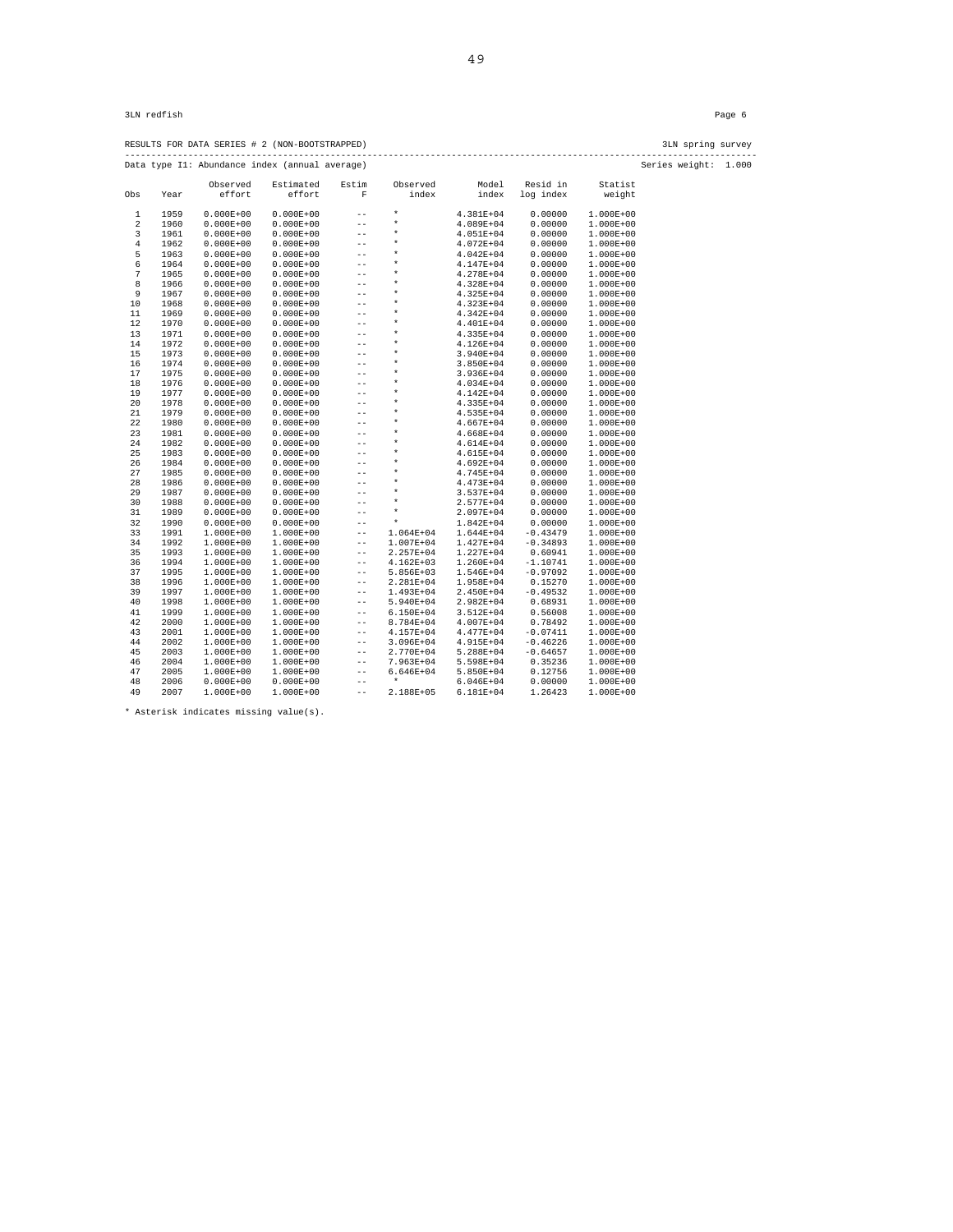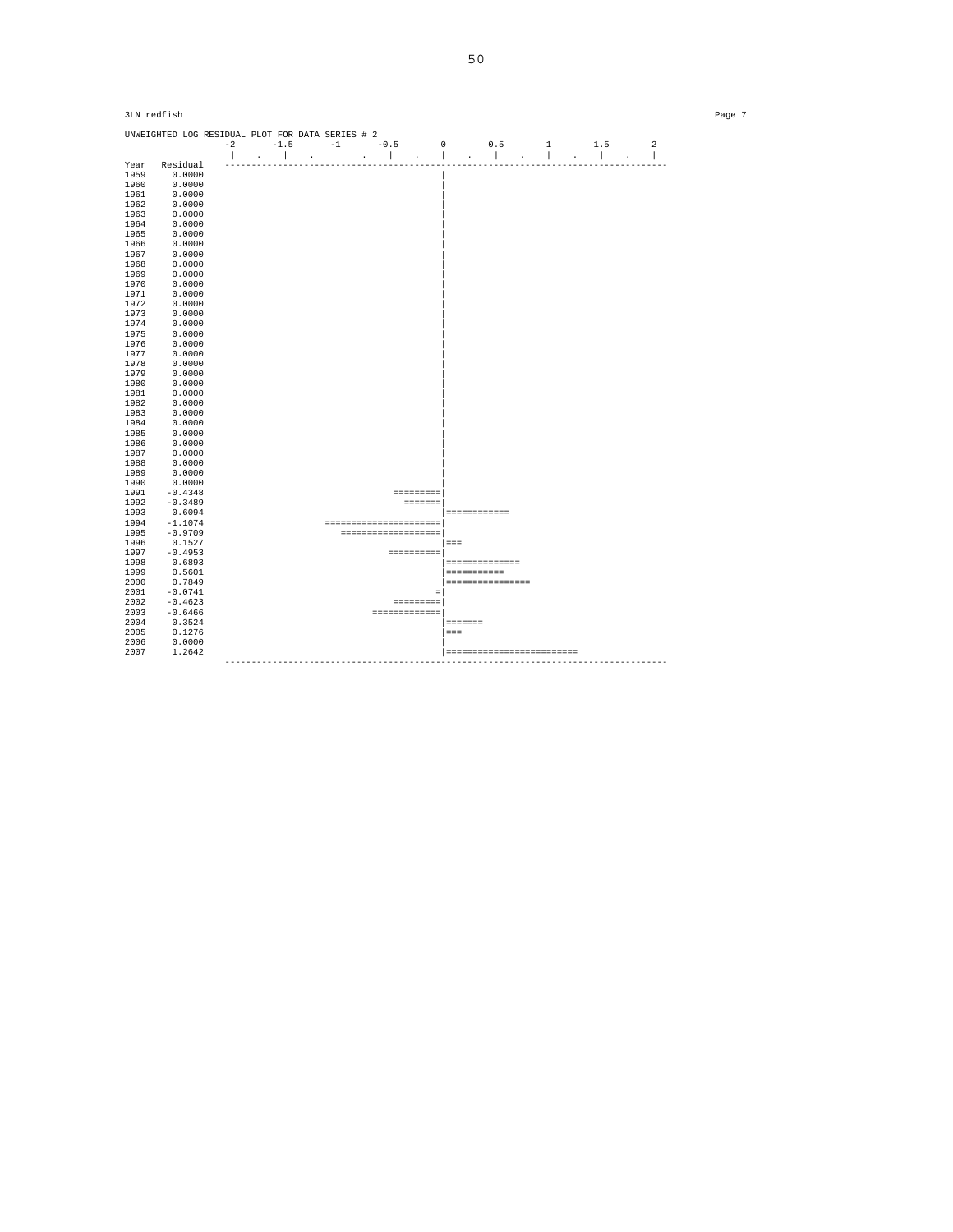|                                                                     |      | RESULTS FOR DATA SERIES # 3 (NON-BOOTSTRAPPED) |                     |       |                   |                |                       |                   | 3LN autumn survey |  |
|---------------------------------------------------------------------|------|------------------------------------------------|---------------------|-------|-------------------|----------------|-----------------------|-------------------|-------------------|--|
| Series weight: 1.000<br>Data type I2: Abundance index (end of year) |      |                                                |                     |       |                   |                |                       |                   |                   |  |
| Obs                                                                 | Year | Observed<br>effort                             | Estimated<br>effort | Estim | Observed<br>index | Model<br>index | Resid in<br>log index | Statist<br>weight |                   |  |

| 1                       | 1959 | $0.000E + 00$ | $0.000E + 00$ | $-$   | $\star$       | 6.978E+04     | 0.00000    | 1.000E+00     |
|-------------------------|------|---------------|---------------|-------|---------------|---------------|------------|---------------|
| $\overline{\mathbf{c}}$ | 1960 | $0.000E + 00$ | $0.000E + 00$ | $- -$ | $\star$       | 6.842E+04     | 0.00000    | $1.000E + 00$ |
| 3                       | 1961 | $0.000E + 00$ | $0.000E + 00$ | $- -$ | $\star$       | 6.844E+04     | 0.00000    | $1.000E + 00$ |
| $\,4$                   | 1962 | $0.000E + 00$ | $0.000E + 00$ | $- -$ | $\star$       | 6.912E+04     | 0.00000    | $1.000E + 00$ |
| 5                       | 1963 | $0.000E + 00$ | $0.000E + 00$ | $-$   | $\star$       | 6.750E+04     | 0.00000    | $1.000E + 00$ |
| 6                       | 1964 | $0.000E + 00$ | $0.000E + 00$ | $-$   | $\star$       | 7.248E+04     | 0.00000    | $1.000E + 00$ |
| 7                       | 1965 | $0.000E + 00$ | $0.000E + 00$ | $-$   | $\star$       | 7.205E+04     | 0.00000    | $1.000E + 00$ |
| 8                       | 1966 | $0.000E + 00$ | $0.000E + 00$ | $-$   | $\star$       | 7.410E+04     | 0.00000    | $1.000E + 00$ |
| 9                       | 1967 | $0.000E + 00$ | $0.000E + 00$ | $-$   | $\star$       | 7.211E+04     | 0.00000    | $1.000E + 00$ |
| 10                      | 1968 | $0.000E + 00$ | $0.000E + 00$ | $-$   | $\star$       | 7.389E+04     | 0.00000    | $1.000E + 00$ |
| 11                      | 1969 | $0.000E + 00$ | $0.000E + 00$ | $-$   | $\star$       | 7.284E+04     | 0.00000    | $1.000E + 00$ |
| 12                      | 1970 | $0.000E + 00$ | $0.000E + 00$ | $-$   | $\star$       | 7.576E+04     | 0.00000    | $1.000E + 00$ |
| 13                      | 1971 | $0.000E + 00$ | $0.000E + 00$ | $-$   | $\star$       | 7.092E+04     | 0.00000    | $1.000E + 00$ |
| 14                      | 1972 | $0.000E + 00$ | $0.000E + 00$ | $-$   | $\star$       | $6.857E + 04$ | 0.00000    | $1.000E + 00$ |
| 15                      | 1973 | $0.000E + 00$ | $0.000E + 00$ | $-$   | $\star$       | $6.473E + 04$ | 0.00000    | $1.000E + 00$ |
| 16                      | 1974 | $0.000E + 00$ | $0.000E + 00$ | $-$   | $\star$       | $6.533E+04$   | 0.00000    | $1.000E + 00$ |
| 17                      | 1975 | $0.000E + 00$ | $0.000E + 00$ | $- -$ | $\star$       | $6.758E + 04$ | 0.00000    | $1.000E + 00$ |
| 18                      | 1976 | $0.000E + 00$ | $0.000E + 00$ | $-$   | $\star$       | $6.867E + 04$ | 0.00000    | $1.000E + 00$ |
| 19                      | 1977 | $0.000E + 00$ | $0.000E + 00$ | $-$   | $\star$       | 7.120E+04     | 0.00000    | $1.000E + 00$ |
| 20                      | 1978 | $0.000E + 00$ | $0.000E + 00$ | $-$   | $\star$       | 7.517E+04     | 0.00000    | $1.000E + 00$ |
| 21                      | 1979 | $0.000E + 00$ | $0.000E + 00$ | $-$   | $\star$       | 7.795E+04     | 0.00000    | $1.000E + 00$ |
| 22                      | 1980 | $0.000E + 00$ | $0.000E + 00$ | $-$   | $\star$       | 7.966E+04     | 0.00000    | $1.000E + 00$ |
| 23                      | 1981 | $0.000E + 00$ | $0.000E + 00$ | $-$   | $\star$       | 7.812E+04     | 0.00000    | $1.000E + 00$ |
| 24                      | 1982 | $0.000E + 00$ | $0.000E + 00$ | $-$   | $\star$       | 7.778E+04     | 0.00000    | $1.000E + 00$ |
| 25                      | 1983 | $0.000E + 00$ | $0.000E + 00$ | $-$   | $\star$       | 7.814E+04     | 0.00000    | $1.000E + 00$ |
| 26                      | 1984 | $0.000E + 00$ | $0.000E + 00$ | $-$   | $\star$       | 8.029E+04     | 0.00000    | 1.000E+00     |
| 27                      | 1985 | $0.000E + 00$ | $0.000E + 00$ | $-$   | $\star$       | 8.003E+04     | 0.00000    | 1.000E+00     |
| 28                      | 1986 | $0.000E + 00$ | $0.000E + 00$ | $-$   | $\star$       | 7.159E+04     | 0.00000    | 1.000E+00     |
| 29                      | 1987 | $0.000E + 00$ | $0.000E + 00$ | $-$   | $\star$       | 4.989E+04     | 0.00000    | 1.000E+00     |
| 30                      | 1988 | $0.000E + 00$ | $0.000E + 00$ | $-$   | $\star$       | 3.800E+04     | 0.00000    | $1.000E + 00$ |
| 31                      | 1989 | $0.000E + 00$ | $0.000E + 00$ | $-$   | $\star$       | 3.306E+04     | 0.00000    | 1.000E+00     |
| 32                      | 1990 | $0.000E + 00$ | $0.000E + 00$ | $-$   | $\star$       | 2.931E+04     | 0.00000    | $1.000E + 00$ |
| 33                      | 1991 | $1.000E+00$   | $1.000E+00$   | $-$   | 3.789E+04     | 2.632E+04     | 0.36425    | $1.000E + 00$ |
| 34                      | 1992 | $0.000E + 00$ | $0.000E + 00$ | $-$   | $\star$       | 2.207E+04     | 0.00000    | $1.000E + 00$ |
| 35                      | 1993 | $1.000E+00$   | $1.000E+00$   | $- -$ | 1.923E+04     | 1.948E+04     | $-0.01263$ | $1.000E + 00$ |
| 36                      | 1994 | 1.000E+00     | $1.000E+00$   | $-$   | 3.176E+04     | 2.315E+04     | 0.31630    | $1.000E+00$   |
| 37                      | 1995 | $0.000E + 00$ | $0.000E + 00$ | $-$   | $\star$       | 2.925E+04     | 0.00000    | $1.000E + 00$ |
| 38                      | 1996 | $1.000E + 00$ | $1.000E + 00$ | $- -$ | 1.597E+04     | 3.708E+04     | $-0.84261$ | $1.000E + 00$ |
| 39                      | 1997 | $1.000E + 00$ | $1.000E + 00$ | $- -$ | 7.066E+04     | 4.580E+04     | 0.43353    | $1.000E + 00$ |
| 40                      | 1998 | 1.000E+00     | $1.000E + 00$ | $- -$ | 1.122E+05     | 5.497E+04     | 0.71368    | $1.000E + 00$ |
| 41                      | 1999 | 1.000E+00     | $1.000E + 00$ | $- -$ | 7.199E+04     | $6.365E+04$   | 0.12313    | $1.000E + 00$ |
| 42                      | 2000 | 1.000E+00     | $1.000E+00$   | $- -$ | $1.005E + 05$ | 7.161E+04     | 0.33850    | $1.000E + 00$ |
| 43                      | 2001 | 1.000E+00     | $1.000E+00$   | $- -$ | 1.326E+05     | 7.948E+04     | 0.51154    | $1.000E + 00$ |
| 44                      | 2002 | 1.000E+00     | $1.000E+00$   | $- -$ | 5.012E+04     | 8.638E+04     | $-0.54433$ | $1.000E + 00$ |
| 45                      | 2003 | 1.000E+00     | $1.000E+00$   | $- -$ | 7.189E+04     | 9.207E+04     | $-0.24745$ | $1.000E + 00$ |
| 46                      | 2004 | $1.000E+00$   | $1.000E+00$   | $- -$ | 4.991E+04     | 9.688E+04     | $-0.66329$ | $1.000E + 00$ |
| 47                      | 2005 | $1.000E+00$   | $1.000E+00$   | $- -$ | 5.856E+04     | 1.006E+05     | $-0.54120$ | $1.000E + 00$ |
| 48                      | 2006 | $1.000E+00$   | $1.000E+00$   | $- -$ | 9.188E+04     | $1.035E + 05$ | $-0.11912$ | $1.000E + 00$ |
| 49                      | 2007 | $1.000E+00$   | 1.000E+00     | $-$   | 1.248E+05     | $1.053E + 05$ | 0.17003    | $1.000E + 00$ |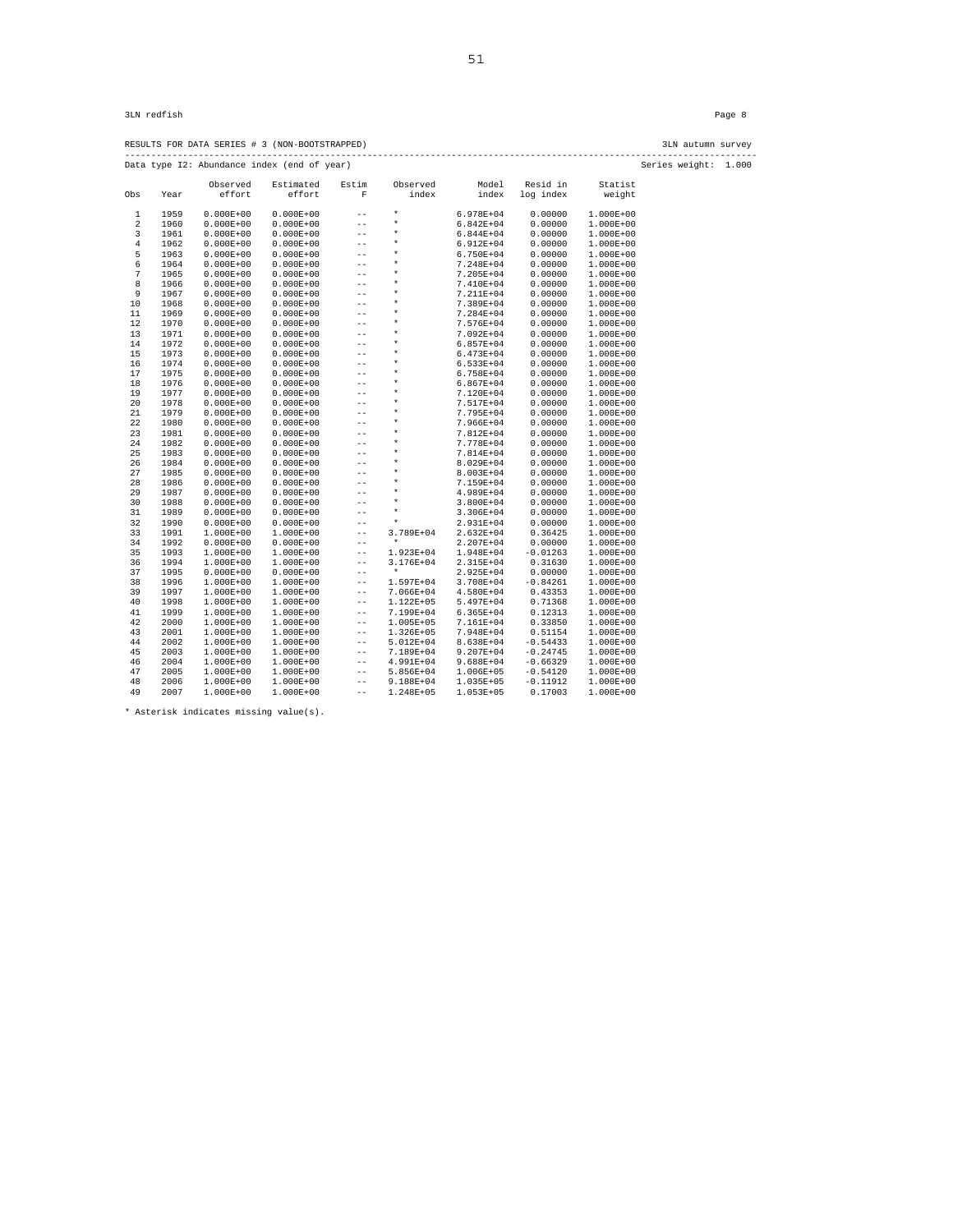| 3LN redfish<br>Page 9 |                                                  |  |  |  |  |  |  |                                   |  |           |                       |                                 |  |  |
|-----------------------|--------------------------------------------------|--|--|--|--|--|--|-----------------------------------|--|-----------|-----------------------|---------------------------------|--|--|
|                       | UNWEIGHTED LOG RESIDUAL PLOT FOR DATA SERIES # 3 |  |  |  |  |  |  |                                   |  |           |                       |                                 |  |  |
|                       |                                                  |  |  |  |  |  |  |                                   |  |           |                       |                                 |  |  |
| Year                  | Residual                                         |  |  |  |  |  |  |                                   |  |           |                       |                                 |  |  |
| 1959                  | 0.0000                                           |  |  |  |  |  |  |                                   |  |           |                       |                                 |  |  |
|                       | 0.0000                                           |  |  |  |  |  |  |                                   |  |           |                       |                                 |  |  |
| 1960                  |                                                  |  |  |  |  |  |  |                                   |  |           |                       |                                 |  |  |
| 1961                  | 0.0000                                           |  |  |  |  |  |  |                                   |  |           |                       |                                 |  |  |
| 1962                  | 0.0000                                           |  |  |  |  |  |  |                                   |  |           |                       |                                 |  |  |
| 1963                  | 0.0000                                           |  |  |  |  |  |  |                                   |  |           |                       |                                 |  |  |
| 1964                  | 0.0000                                           |  |  |  |  |  |  |                                   |  |           |                       |                                 |  |  |
| 1965                  | 0.0000                                           |  |  |  |  |  |  |                                   |  |           |                       |                                 |  |  |
| 1966                  | 0.0000                                           |  |  |  |  |  |  |                                   |  |           |                       |                                 |  |  |
| 1967                  | 0.0000                                           |  |  |  |  |  |  |                                   |  |           |                       |                                 |  |  |
| 1968                  | 0.0000                                           |  |  |  |  |  |  |                                   |  |           |                       |                                 |  |  |
| 1969                  | 0.0000                                           |  |  |  |  |  |  |                                   |  |           |                       |                                 |  |  |
| 1970                  | 0.0000                                           |  |  |  |  |  |  |                                   |  |           |                       |                                 |  |  |
| 1971                  | 0.0000                                           |  |  |  |  |  |  |                                   |  |           |                       |                                 |  |  |
| 1972                  | 0.0000                                           |  |  |  |  |  |  |                                   |  |           |                       |                                 |  |  |
| 1973                  | 0.0000                                           |  |  |  |  |  |  |                                   |  |           |                       |                                 |  |  |
|                       | 0.0000                                           |  |  |  |  |  |  |                                   |  |           |                       |                                 |  |  |
| 1974                  |                                                  |  |  |  |  |  |  |                                   |  |           |                       |                                 |  |  |
| 1975                  | 0.0000                                           |  |  |  |  |  |  |                                   |  |           |                       |                                 |  |  |
| 1976                  | 0.0000                                           |  |  |  |  |  |  |                                   |  |           |                       |                                 |  |  |
| 1977                  | 0.0000                                           |  |  |  |  |  |  |                                   |  |           |                       |                                 |  |  |
| 1978                  | 0.0000                                           |  |  |  |  |  |  |                                   |  |           |                       |                                 |  |  |
| 1979                  | 0.0000                                           |  |  |  |  |  |  |                                   |  |           |                       |                                 |  |  |
| 1980                  | 0.0000                                           |  |  |  |  |  |  |                                   |  |           |                       |                                 |  |  |
| 1981                  | 0.0000                                           |  |  |  |  |  |  |                                   |  |           |                       |                                 |  |  |
| 1982                  | 0.0000                                           |  |  |  |  |  |  |                                   |  |           |                       |                                 |  |  |
| 1983                  | 0.0000                                           |  |  |  |  |  |  |                                   |  |           |                       |                                 |  |  |
| 1984                  | 0.0000                                           |  |  |  |  |  |  |                                   |  |           |                       |                                 |  |  |
| 1985                  | 0.0000                                           |  |  |  |  |  |  |                                   |  |           |                       |                                 |  |  |
| 1986                  | 0.0000                                           |  |  |  |  |  |  |                                   |  |           |                       |                                 |  |  |
| 1987                  | 0.0000                                           |  |  |  |  |  |  |                                   |  |           |                       |                                 |  |  |
| 1988                  | 0.0000                                           |  |  |  |  |  |  |                                   |  |           |                       |                                 |  |  |
| 1989                  | 0.0000                                           |  |  |  |  |  |  |                                   |  |           |                       |                                 |  |  |
| 1990                  | 0.0000                                           |  |  |  |  |  |  |                                   |  |           |                       |                                 |  |  |
| 1991                  | 0.3643                                           |  |  |  |  |  |  |                                   |  |           | ================      |                                 |  |  |
| 1992                  | 0.0000                                           |  |  |  |  |  |  |                                   |  |           |                       |                                 |  |  |
|                       |                                                  |  |  |  |  |  |  |                                   |  |           |                       |                                 |  |  |
| 1993                  | $-0.0126$                                        |  |  |  |  |  |  |                                   |  |           |                       |                                 |  |  |
| 1994                  | 0.3163                                           |  |  |  |  |  |  |                                   |  |           | -------------         |                                 |  |  |
| 1995                  | 0.0000                                           |  |  |  |  |  |  |                                   |  |           |                       |                                 |  |  |
| 1996                  | $-0.8426$                                        |  |  |  |  |  |  |                                   |  |           |                       |                                 |  |  |
| 1997                  | 0.4335                                           |  |  |  |  |  |  |                                   |  |           | =================     |                                 |  |  |
| 1998                  | 0.7137                                           |  |  |  |  |  |  |                                   |  |           |                       | =============================== |  |  |
| 1999                  | 0.1231                                           |  |  |  |  |  |  |                                   |  | =====     |                       |                                 |  |  |
| 2000                  | 0.3385                                           |  |  |  |  |  |  |                                   |  |           | ==============        |                                 |  |  |
| 2001                  | 0.5115                                           |  |  |  |  |  |  |                                   |  |           | ===================== |                                 |  |  |
| 2002                  | $-0.5443$                                        |  |  |  |  |  |  | ----------------------            |  |           |                       |                                 |  |  |
| 2003                  | $-0.2474$                                        |  |  |  |  |  |  |                                   |  |           |                       |                                 |  |  |
| 2004                  | $-0.6633$                                        |  |  |  |  |  |  | -00000000000000000000000000000000 |  |           |                       |                                 |  |  |
| 2005                  | $-0.5412$                                        |  |  |  |  |  |  | =======================           |  |           |                       |                                 |  |  |
| 2006                  | $-0.1191$                                        |  |  |  |  |  |  | $=$ $=$ $=$ $=$ $\blacksquare$    |  |           |                       |                                 |  |  |
| 2007                  | 0.1700                                           |  |  |  |  |  |  |                                   |  | _________ |                       |                                 |  |  |
|                       |                                                  |  |  |  |  |  |  |                                   |  |           |                       |                                 |  |  |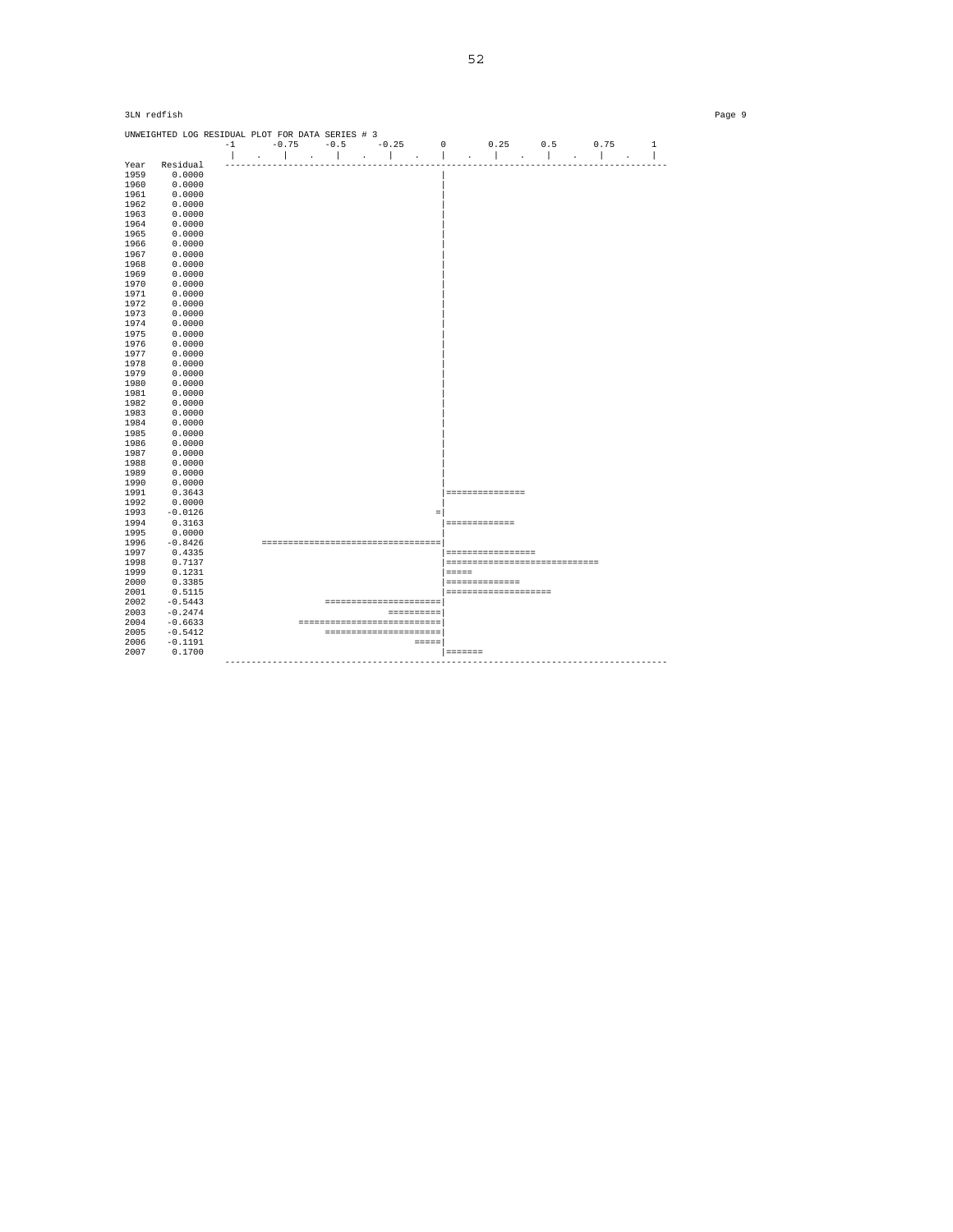RESULTS FOR DATA SERIES # 4 (NON-BOOTSTRAPPED) 3LN Power russian survey ------------------------------------------------------------------------------------------------------------------------ Data type I1: Abundance index (annual average) Series weight: 1.000

|                         |              |                                | mundance mack (annual average) |                   |               |                        |            |                                |
|-------------------------|--------------|--------------------------------|--------------------------------|-------------------|---------------|------------------------|------------|--------------------------------|
|                         |              | Observed                       | Estimated                      | Estim             | Observed      | Model                  | Resid in   | Statist                        |
| Obs                     | Year         | effort                         | effort                         | $\rm F$           | index         | index                  | log index  | weight                         |
| 1                       | 1959         | $0.000E + 00$                  | $0.000E + 00$                  | $-$               | $\star$       | $6.060E + 04$          | 0.00000    | $1.000E + 00$                  |
| $\overline{\mathbf{c}}$ | 1960         | $0.000E + 00$                  | $0.000E + 00$                  | $-$               | $\star$       | 5.656E+04              | 0.00000    | $1.000E + 00$                  |
| 3                       |              |                                |                                | $-$               | $\star$       |                        | 0.00000    |                                |
| $\overline{4}$          | 1961<br>1962 | $0.000E + 00$<br>$0.000E + 00$ | $0.000E + 00$<br>$0.000E + 00$ | $-$               | $\star$       | 5.604E+04<br>5.633E+04 | 0.00000    | $1.000E + 00$<br>$1.000E + 00$ |
|                         |              |                                |                                | $-$               | $\star$       |                        |            |                                |
| 5                       | 1963         | $0.000E + 00$                  | $0.000E + 00$                  |                   | $\star$       | 5.591E+04              | 0.00000    | $1.000E+00$                    |
| б                       | 1964         | $0.000E + 00$                  | $0.000E + 00$                  | $-$               | $\star$       | 5.736E+04              | 0.00000    | $1.000E + 00$                  |
| 7                       | 1965         | $0.000E + 00$                  | $0.000E + 00$                  | $-$               | $\star$       | 5.917E+04              | 0.00000    | $1.000E + 00$                  |
| 8                       | 1966         | $0.000E + 00$                  | $0.000E + 00$                  | $- -$             | $\star$       | 5.987E+04              | 0.00000    | $1.000E + 00$                  |
| 9                       | 1967         | $0.000E + 00$                  | $0.000E + 00$                  | $- -$             | $\star$       | 5.983E+04              | 0.00000    | $1.000E + 00$                  |
| 10                      | 1968         | $0.000E + 00$                  | $0.000E + 00$                  | $-$               | $\star$       | 5.981E+04              | 0.00000    | $1.000E + 00$                  |
| 11                      | 1969         | $0.000E + 00$                  | $0.000E + 00$                  | $-$               | $\star$       | 6.006E+04              | 0.00000    | $1.000E + 00$                  |
| 12                      | 1970         | $0.000E + 00$                  | $0.000E + 00$                  | $-$               | $\star$       | $6.088E + 04$          | 0.00000    | $1.000E + 00$                  |
| 13                      | 1971         | $0.000E + 00$                  | $0.000E + 00$                  | $- -$             | $\star$       | 5.996E+04              | 0.00000    | $1.000E + 00$                  |
| 14                      | 1972         | $0.000E + 00$                  | $0.000E + 00$                  | $- -$             | $\star$       | 5.707E+04              | 0.00000    | $1.000E + 00$                  |
| 15                      | 1973         | $0.000E + 00$                  | $0.000E + 00$                  | $-$               | $\star$       | 5.451E+04              | 0.00000    | $1.000E+00$                    |
| 16                      | 1974         | $0.000E + 00$                  | $0.000E + 00$                  | $-$               | $\star$       | 5.326E+04              | 0.00000    | $1.000E + 00$                  |
| 17                      | 1975         | $0.000E + 00$                  | $0.000E + 00$                  | $-$               | $\star$       | 5.444E+04              | 0.00000    | $1.000E + 00$                  |
| 18                      | 1976         | $0.000E + 00$                  | $0.000E + 00$                  | $-$               |               | 5.580E+04              | 0.00000    | $1.000E + 00$                  |
| 19                      | 1977         | $0.000E + 00$                  | $0.000E + 00$                  | $-$               | $\star$       | 5.730E+04              | 0.00000    | $1.000E + 00$                  |
| 20                      | 1978         | $0.000E + 00$                  | $0.000E + 00$                  | $-$               | $\star$       | 5.997E+04              | 0.00000    | $1.000E + 00$                  |
| 21                      | 1979         | $0.000E + 00$                  | $0.000E + 00$                  | $-$               | $\star$       | $6.273E + 04$          | 0.00000    | $1.000E + 00$                  |
| 22                      | 1980         | $0.000E + 00$                  | $0.000E + 00$                  | $- -$             | $\star$       | 6.456E+04              | 0.00000    | $1.000E+00$                    |
| 23                      | 1981         | $0.000E + 00$                  | $0.000E + 00$                  | $-$               | $\star$       | $6.457E + 04$          | 0.00000    | $1.000E + 00$                  |
| 24                      | 1982         | $0.000E + 00$                  | $0.000E + 00$                  | $-$               | $\star$       | $6.382E + 04$          | 0.00000    | $1.000E+00$                    |
| 25                      | 1983         | $0.000E + 00$                  | $0.000E + 00$                  | $- -$             | $\star$       | 6.384E+04              | 0.00000    | $1.000E+00$                    |
| 26                      | 1984         | $1.000E+00$                    | $1.000E+00$                    | $-$               | 2.159E+05     | 6.490E+04              | 1.20188    | $1.000E + 00$                  |
| 27                      | 1985         | $1.000E+00$                    | $1.000E+00$                    | $- -$             | $9.400E + 04$ | $6.564E + 04$          | 0.35911    | $1.000E+00$                    |
| 28                      | 1986         | $1.000E+00$                    | $1.000E+00$                    | $-$               | 6.298E+04     | 6.188E+04              | 0.01757    | $1.000E+00$                    |
| 29                      | 1987         | $1.000E+00$                    | $1.000E+00$                    | $- -$             | 7.030E+04     | 4.893E+04              | 0.36237    | $1.000E+00$                    |
| 30                      | 1988         | $1.000E+00$                    | 1.000E+00                      | $\qquad \qquad -$ | 4.488E+04     | 3.565E+04              | 0.23022    | $1.000E+00$                    |
| 31                      | 1989         | $1.000E+00$                    | $1.000E+00$                    | $- -$             | 1.227E+04     | 2.901E+04              | $-0.86066$ | $1.000E + 00$                  |
| 32                      | 1990         | $1.000E + 00$                  | $1.000E + 00$                  | $- -$             | 8.365E+03     | 2.548E+04              | $-1.11395$ | $1.000E+00$                    |
| 33                      | 1991         | $1.000E+00$                    | $1.000E+00$                    | $-$               | 1.868E+04     | 2.274E+04              | $-0.19662$ | $1.000E+00$                    |
| 34                      | 1992         | $0.000E + 00$                  | $0.000E + 00$                  | $- -$             | $\star$       | 1.974E+04              | 0.00000    | $1.000E+00$                    |
| 35                      | 1993         | $0.000E + 00$                  | $0.000E + 00$                  | $- -$             | $\star$       | 1.698E+04              | 0.00000    | $1.000E+00$                    |
| 36                      | 1994         | $0.000E + 00$                  | $0.000E + 00$                  | $-$               | $\star$       | 1.742E+04              | 0.00000    | 1.000E+00                      |
| 37                      | 1995         | $0.000E + 00$                  | $0.000E + 00$                  | $-$               | $\star$       | 2.139E+04              | 0.00000    | $1.000E + 00$                  |
| 38                      | 1996         | $0.000E + 00$                  | $0.000E + 00$                  | $-$               | $\star$       | 2.709E+04              | 0.00000    | $1.000E + 00$                  |
| 39                      | 1997         | $0.000E + 00$                  | $0.000E + 00$                  | $-$               | $\star$       | 3.389E+04              | 0.00000    | $1.000E + 00$                  |
| 40                      | 1998         | $0.000E + 00$                  | $0.000E + 00$                  | $-$               | $\star$       | 4.124E+04              | 0.00000    | $1.000E+00$                    |
| 41                      | 1999         | $0.000E + 00$                  | $0.000E + 00$                  | $-$               | $\star$       | 4.859E+04              | 0.00000    | $1.000E + 00$                  |
| 42                      | 2000         | $0.000E + 00$                  | $0.000E + 00$                  | $- -$             | $\star$       | 5.543E+04              | 0.00000    | $1.000E + 00$                  |
| 43                      | 2001         | $0.000E + 00$                  | $0.000E + 00$                  | $-$               | $\star$       | 6.193E+04              | 0.00000    | $1.000E + 00$                  |
| 44                      | 2002         | $0.000E + 00$                  | $0.000E + 00$                  | $- -$             | $\star$       | 6.799E+04              | 0.00000    | $1.000E + 00$                  |
| 45                      | 2003         | $0.000E + 00$                  | $0.000E + 00$                  | $-$               | $\star$       | 7.315E+04              | 0.00000    | $1.000E + 00$                  |
| 46                      | 2004         | $0.000E + 00$                  | $0.000E + 00$                  | $-$               | $\star$       | 7.744E+04              | 0.00000    | 1.000E+00                      |
| 47                      | 2005         | $0.000E + 00$                  | $0.000E + 00$                  | $- -$             | $\star$       | 8.093E+04              | 0.00000    | $1.000E + 00$                  |
| 48                      | 2006         | $0.000E + 00$                  | $0.000E + 00$                  | $-$               | $\star$       | 8.363E+04              | 0.00000    | $1.000E + 00$                  |
| 49                      | 2007         | $0.000E + 00$                  | $0.000E + 00$                  | $- -$             | $\star$       | 8.551E+04              | 0.00000    | $1.000E + 00$                  |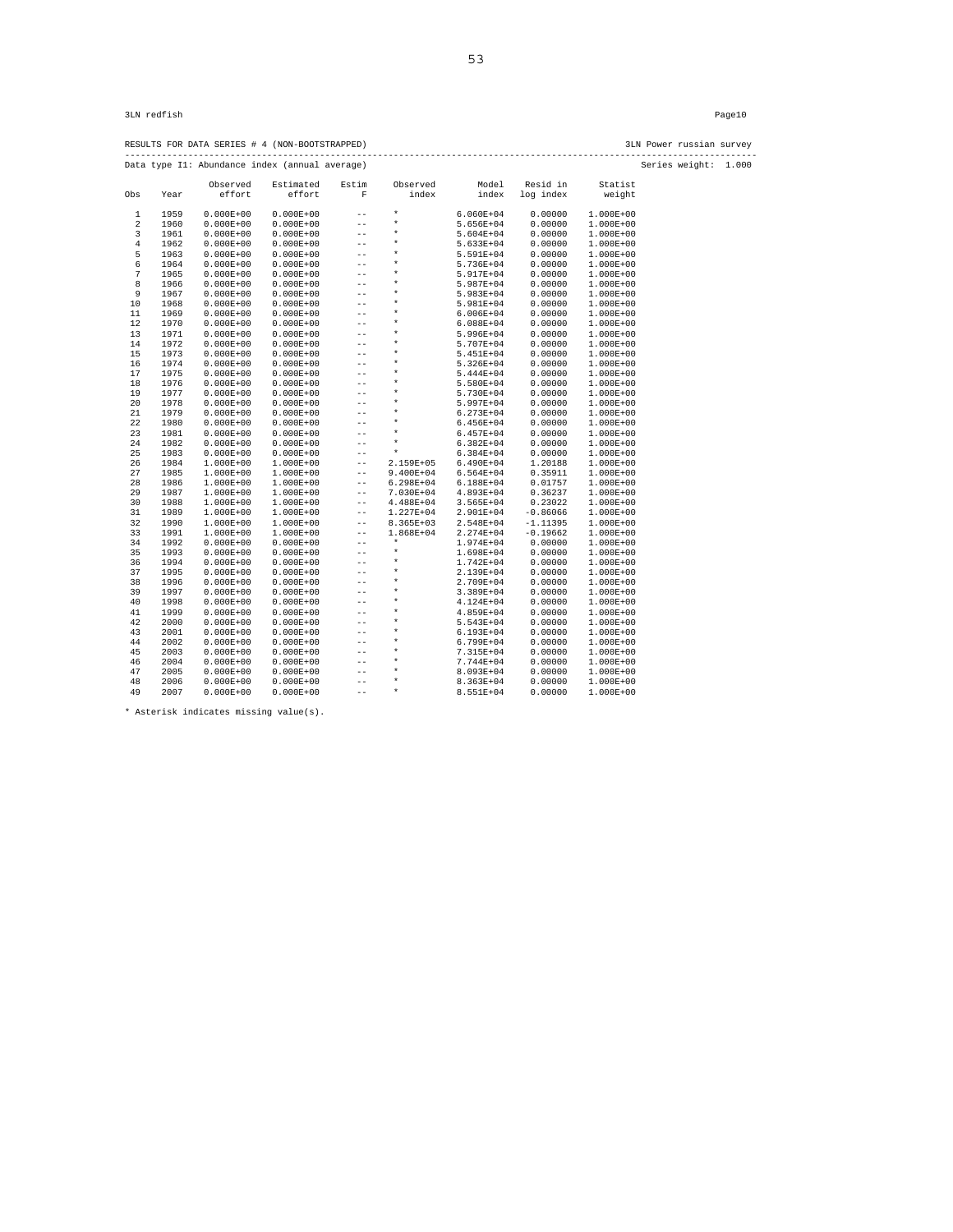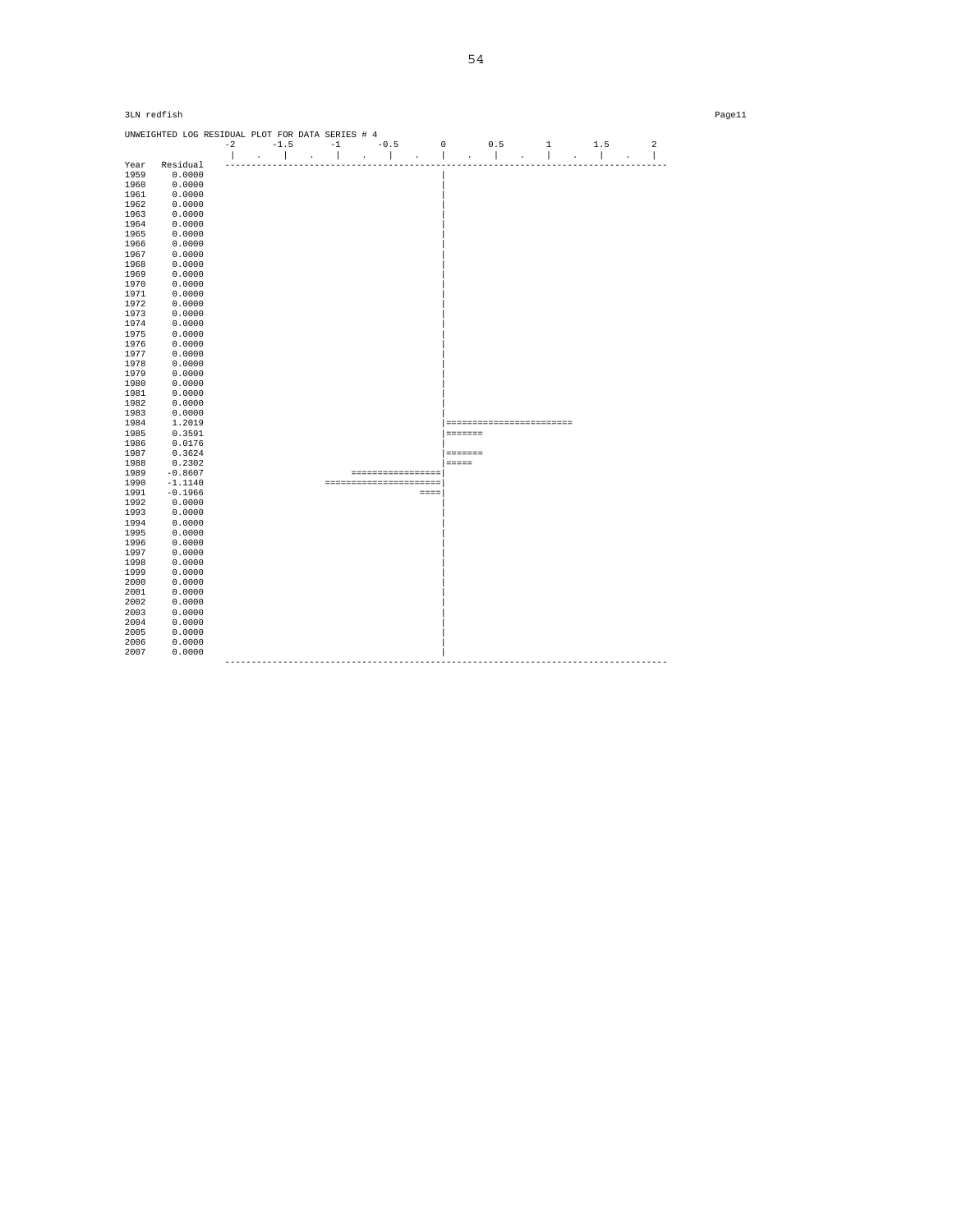RESULTS FOR DATA SERIES # 5 (NON-BOOTSTRAPPED) 3L winter survey ------------------------------------------------------------------------------------------------------------------------ Data type I0: Abundance index (start of year) Series weight: 1.000

|                  |      |               | Data type 10: Abundance index (start of year) |                   |           |               |            |               | se |
|------------------|------|---------------|-----------------------------------------------|-------------------|-----------|---------------|------------|---------------|----|
|                  |      | Observed      | Estimated                                     | Estim             | Observed  | Model         | Resid in   | Statist       |    |
| Obs              | Year | effort        | effort                                        | $\rm F$           | index     | index         | log index  | weight        |    |
| 1                | 1959 | $0.000E + 00$ | $0.000E + 00$                                 | $\qquad \qquad -$ | $\star$   | 5.169E+04     | 0.00000    | $1.000E + 00$ |    |
| $\boldsymbol{2}$ | 1960 | $0.000E + 00$ | $0.000E + 00$                                 | $- -$             | $\star$   | 4.580E+04     | 0.00000    | $1.000E + 00$ |    |
| 3                | 1961 | $0.000E + 00$ | $0.000E + 00$                                 | $- -$             | $\star$   | 4.491E+04     | 0.00000    | $1.000E + 00$ |    |
| $\overline{4}$   | 1962 | $0.000E + 00$ | $0.000E + 00$                                 | $- -$             | $\star$   | 4.492E+04     | 0.00000    | $1.000E + 00$ |    |
| 5                | 1963 | $0.000E + 00$ | $0.000E + 00$                                 | $ -$              | $\star$   | 4.537E+04     | 0.00000    | $1.000E + 00$ |    |
| б                | 1964 | $0.000E + 00$ | $0.000E + 00$                                 | $-$               | $\star$   | 4.431E+04     | 0.00000    | $1.000E + 00$ |    |
| 7                | 1965 | $0.000E + 00$ | $0.000E + 00$                                 | $- -$             | $\star$   | 4.757E+04     | 0.00000    | $1.000E + 00$ |    |
| 8                | 1966 | $0.000E + 00$ | $0.000E + 00$                                 | $-$               | $\star$   | 4.729E+04     | 0.00000    | $1.000E + 00$ |    |
| 9                | 1967 | $0.000E + 00$ | $0.000E + 00$                                 | $- -$             | $\star$   | 4.863E+04     | 0.00000    | $1.000E + 00$ |    |
| 10               | 1968 | $0.000E + 00$ | $0.000E + 00$                                 | $- -$             | $\star$   | 4.733E+04     | 0.00000    | $1.000E + 00$ |    |
| 11               | 1969 | $0.000E + 00$ | $0.000E + 00$                                 | $- -$             | $\star$   | 4.850E+04     | 0.00000    | $1.000E + 00$ |    |
| 12               | 1970 | $0.000E + 00$ | $0.000E + 00$                                 | $-$               | $\star$   | 4.781E+04     | 0.00000    | $1.000E + 00$ |    |
| 13               | 1971 | $0.000E + 00$ | $0.000E + 00$                                 | $-$               | $\star$   | 4.973E+04     | 0.00000    | $1.000E + 00$ |    |
| 14               | 1972 | $0.000E + 00$ | $0.000E + 00$                                 | $-$               | $\star$   | 4.655E+04     | 0.00000    | $1.000E + 00$ |    |
| 15               | 1973 | $0.000E + 00$ | $0.000E + 00$                                 | $- -$             | $\star$   | 4.501E+04     | 0.00000    | $1.000E + 00$ |    |
| 16               | 1974 | $0.000E + 00$ | $0.000E + 00$                                 | $- -$             | $\star$   | 4.248E+04     | 0.00000    | $1.000E + 00$ |    |
| 17               | 1975 | $0.000E + 00$ | $0.000E + 00$                                 | $- -$             | $^\ast$   | 4.288E+04     | 0.00000    | $1.000E + 00$ |    |
| 18               | 1976 | $0.000E + 00$ | $0.000E + 00$                                 | $-$               | $\star$   | 4.436E+04     | 0.00000    | $1.000E + 00$ |    |
| 19               | 1977 | $0.000E + 00$ | $0.000E + 00$                                 | $- -$             | $\star$   | 4.507E+04     | 0.00000    | $1.000E + 00$ |    |
| 20               | 1978 | $0.000E + 00$ | $0.000E + 00$                                 | $-$               | $\star$   | 4.673E+04     | 0.00000    | $1.000E + 00$ |    |
| 21               | 1979 | $0.000E + 00$ | $0.000E + 00$                                 | $-$               | $\star$   | 4.934E+04     | 0.00000    | $1.000E + 00$ |    |
| 22               | 1980 | $0.000E + 00$ | $0.000E + 00$                                 | $- -$             | $\star$   | 5.116E+04     | 0.00000    | $1.000E + 00$ |    |
| 23               | 1981 | $0.000E + 00$ | $0.000E + 00$                                 | $-$               | $\star$   | 5.229E+04     | 0.00000    | $1.000E + 00$ |    |
| 24               | 1982 | $0.000E + 00$ | $0.000E + 00$                                 | $-$               | $\star$   | 5.127E+04     | 0.00000    | $1.000E + 00$ |    |
| 25               | 1983 | $0.000E + 00$ | $0.000E + 00$                                 | $- -$             | $\star$   | 5.105E+04     | 0.00000    | 1.000E+00     |    |
| 26               | 1984 | $0.000E + 00$ | $0.000E + 00$                                 | $- -$             | $\star$   | 5.129E+04     | 0.00000    | $1.000E + 00$ |    |
| 27               | 1985 | 1.000E+00     | $1.000E+00$                                   | $\qquad \qquad -$ | 9.024E+04 | 5.270E+04     | 0.53789    | $1.000E + 00$ |    |
| 28               | 1986 | $1.000E+00$   | 1.000E+00                                     | $- -$             | 3.657E+04 | $5.253E+04$   | $-0.36216$ | $1.000E + 00$ |    |
| 29               | 1987 | $0.000E + 00$ | $0.000E + 00$                                 | $- -$             | $\star$   | 4.699E+04     | 0.00000    | $1.000E + 00$ |    |
| 30               | 1988 | $0.000E + 00$ | $0.000E + 00$                                 | $- -$             | $\star$   | 3.274E+04     | 0.00000    | $1.000E + 00$ |    |
| 31               | 1989 | $0.000E + 00$ | $0.000E + 00$                                 | $- -$             | $\star$   | 2.494E+04     | 0.00000    | $1.000E + 00$ |    |
| 32               | 1990 | $1.000E+00$   | $1.000E+00$                                   | $\qquad \qquad -$ | 1.820E+04 | 2.170E+04     | $-0.17574$ | $1.000E + 00$ |    |
| 33               | 1991 | $0.000E + 00$ | $0.000E + 00$                                 | $-$               | $\star$   | 1.924E+04     | 0.00000    | $1.000E + 00$ |    |
| 34               | 1992 | $0.000E + 00$ | $0.000E + 00$                                 | $- -$             | $\star$   | 1.728E+04     | 0.00000    | $1.000E + 00$ |    |
| 35               | 1993 | $0.000E + 00$ | $0.000E + 00$                                 | $-$               | $\star$   | 1.448E+04     | 0.00000    | 1.000E+00     |    |
| 36               | 1994 | $0.000E + 00$ | $0.000E + 00$                                 | $- -$             | $\star$   | 1.278E+04     | 0.00000    | $1.000E + 00$ |    |
| 37               | 1995 | $0.000E + 00$ | $0.000E + 00$                                 | $-$               | $\star$   | 1.519E+04     | 0.00000    | $1.000E + 00$ |    |
| 38               | 1996 | $0.000E + 00$ | $0.000E + 00$                                 | $-$               | $\star$   | 1.920E+04     | 0.00000    | $1.000E + 00$ |    |
| 39               | 1997 | $0.000E + 00$ | $0.000E + 00$                                 | $- -$             | $\star$   | 2.434E+04     | 0.00000    | $1.000E + 00$ |    |
| 40               | 1998 | $0.000E + 00$ | $0.000E + 00$                                 | $- -$             | $\star$   | 3.006E+04     | 0.00000    | $1.000E + 00$ |    |
| 41               | 1999 | $0.000E + 00$ | $0.000E + 00$                                 | $-$               | $\star$   | 3.608E+04     | 0.00000    | $1.000E + 00$ |    |
| 42               | 2000 | $0.000E + 00$ | $0.000E + 00$                                 | $- -$             | $^\ast$   | 4.177E+04     | 0.00000    | $1.000E + 00$ |    |
| 43               | 2001 | $0.000E + 00$ | $0.000E + 00$                                 | $-$               | $\star$   | 4.700E+04     | 0.00000    | $1.000E + 00$ |    |
| 44               | 2002 | $0.000E + 00$ | $0.000E + 00$                                 | $- -$             | $\star$   | 5.217E+04     | 0.00000    | $1.000E + 00$ |    |
| 45               | 2003 | $0.000E + 00$ | $0.000E + 00$                                 | $-$               | $\star$   | 5.670E+04     | 0.00000    | $1.000E + 00$ |    |
| 46               | 2004 | $0.000E + 00$ | $0.000E + 00$                                 | $ -$              | $\star$   | 6.043E+04     | 0.00000    | $1.000E + 00$ |    |
| 47               | 2005 | $0.000E + 00$ | $0.000E + 00$                                 | $- -$             | $\star$   | $6.359E + 04$ | 0.00000    | $1.000E + 00$ |    |
| 48               | 2006 | $0.000E + 00$ | $0.000E + 00$                                 | $- -$             | $\star$   | $6.604E + 04$ | 0.00000    | 1.000E+00     |    |
| 49               | 2007 | $0.000E + 00$ | $0.000E + 00$                                 | $- -$             | $\star$   | 6.794E+04     | 0.00000    | $1.000E + 00$ |    |
|                  |      |               |                                               |                   |           |               |            |               |    |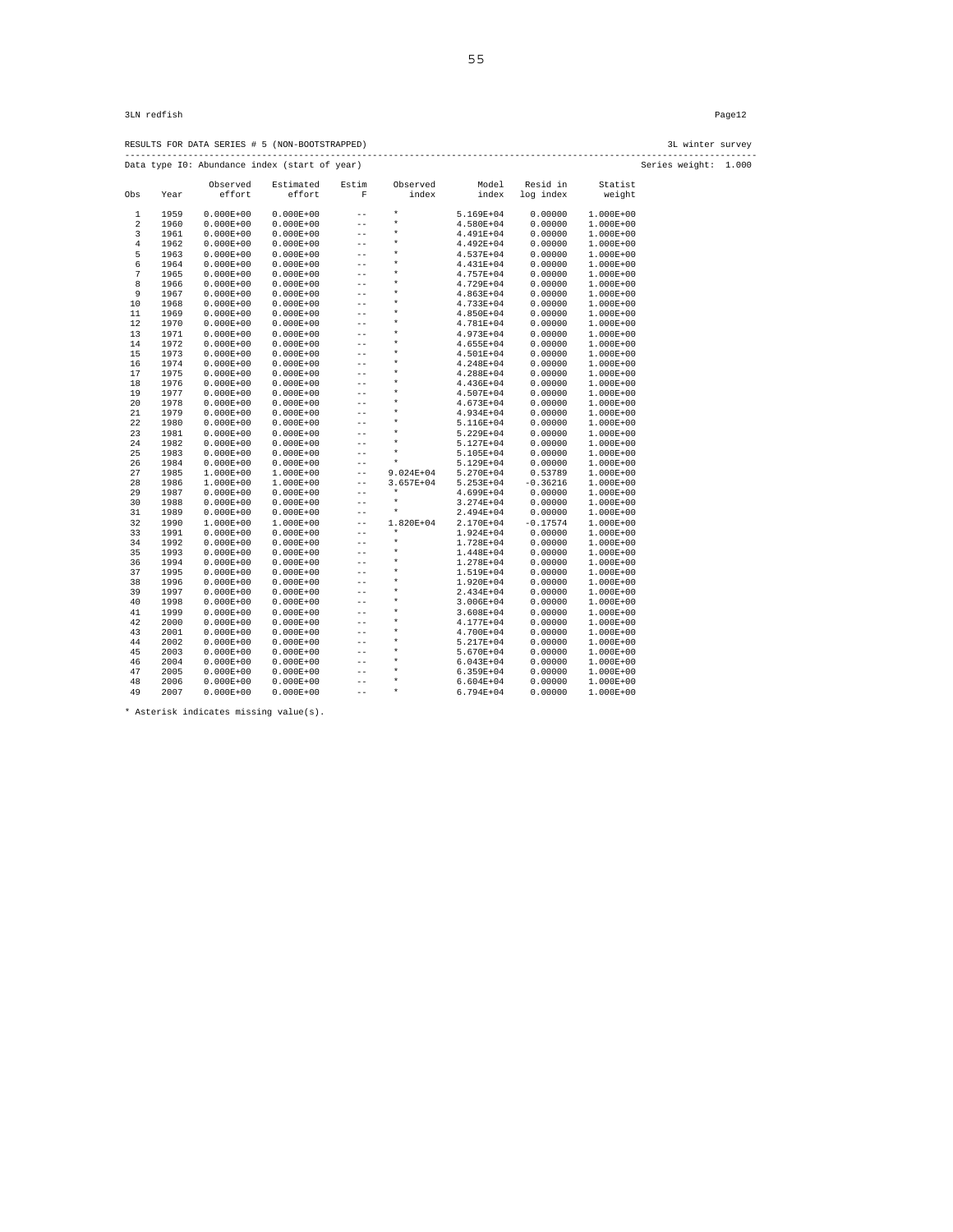|              | 3LN redfish<br>Page13                            |  |  |  |                                        |                |  |                         |  |      |                          |  |
|--------------|--------------------------------------------------|--|--|--|----------------------------------------|----------------|--|-------------------------|--|------|--------------------------|--|
|              | UNWEIGHTED LOG RESIDUAL PLOT FOR DATA SERIES # 5 |  |  |  | $-1$ $-0.75$ $-0.5$ $-0.25$ 0 0.25 0.5 |                |  |                         |  | 0.75 | $\mathbf{1}$             |  |
|              |                                                  |  |  |  |                                        |                |  |                         |  |      | $\overline{\phantom{a}}$ |  |
| Year         | Residual                                         |  |  |  |                                        |                |  |                         |  |      |                          |  |
| 1959         | 0.0000                                           |  |  |  |                                        |                |  |                         |  |      |                          |  |
| 1960         | 0.0000                                           |  |  |  |                                        |                |  |                         |  |      |                          |  |
| 1961         | 0.0000                                           |  |  |  |                                        |                |  |                         |  |      |                          |  |
| 1962         | 0.0000                                           |  |  |  |                                        |                |  |                         |  |      |                          |  |
| 1963         | 0.0000                                           |  |  |  |                                        |                |  |                         |  |      |                          |  |
| 1964         | 0.0000                                           |  |  |  |                                        |                |  |                         |  |      |                          |  |
| 1965         | 0.0000                                           |  |  |  |                                        |                |  |                         |  |      |                          |  |
| 1966         | 0.0000                                           |  |  |  |                                        |                |  |                         |  |      |                          |  |
| 1967         | 0.0000                                           |  |  |  |                                        |                |  |                         |  |      |                          |  |
| 1968         | 0.0000                                           |  |  |  |                                        |                |  |                         |  |      |                          |  |
| 1969         | 0.0000                                           |  |  |  |                                        |                |  |                         |  |      |                          |  |
| 1970         | 0.0000                                           |  |  |  |                                        |                |  |                         |  |      |                          |  |
| 1971         | 0.0000                                           |  |  |  |                                        |                |  |                         |  |      |                          |  |
| 1972         | 0.0000                                           |  |  |  |                                        |                |  |                         |  |      |                          |  |
| 1973         | 0.0000                                           |  |  |  |                                        |                |  |                         |  |      |                          |  |
| 1974         | 0.0000                                           |  |  |  |                                        |                |  |                         |  |      |                          |  |
| 1975         | 0.0000                                           |  |  |  |                                        |                |  |                         |  |      |                          |  |
| 1976         | 0.0000                                           |  |  |  |                                        |                |  |                         |  |      |                          |  |
| 1977         | 0.0000                                           |  |  |  |                                        |                |  |                         |  |      |                          |  |
| 1978         | 0.0000                                           |  |  |  |                                        |                |  |                         |  |      |                          |  |
| 1979         | 0.0000                                           |  |  |  |                                        |                |  |                         |  |      |                          |  |
| 1980         | 0.0000                                           |  |  |  |                                        |                |  |                         |  |      |                          |  |
| 1981         | 0.0000                                           |  |  |  |                                        |                |  |                         |  |      |                          |  |
| 1982         | 0.0000                                           |  |  |  |                                        |                |  |                         |  |      |                          |  |
| 1983         | 0.0000                                           |  |  |  |                                        |                |  |                         |  |      |                          |  |
| 1984<br>1985 | 0.0000<br>0.5379                                 |  |  |  |                                        |                |  |                         |  |      |                          |  |
| 1986         | $-0.3622$                                        |  |  |  | ---------------                        |                |  | ======================= |  |      |                          |  |
| 1987         | 0.0000                                           |  |  |  |                                        |                |  |                         |  |      |                          |  |
| 1988         | 0.0000                                           |  |  |  |                                        |                |  |                         |  |      |                          |  |
| 1989         | 0.0000                                           |  |  |  |                                        |                |  |                         |  |      |                          |  |
| 1990         | $-0.1757$                                        |  |  |  |                                        | <b>ESSESSE</b> |  |                         |  |      |                          |  |
| 1991         | 0.0000                                           |  |  |  |                                        |                |  |                         |  |      |                          |  |
| 1992         | 0.0000                                           |  |  |  |                                        |                |  |                         |  |      |                          |  |
| 1993         | 0.0000                                           |  |  |  |                                        |                |  |                         |  |      |                          |  |
| 1994         | 0.0000                                           |  |  |  |                                        |                |  |                         |  |      |                          |  |
| 1995         | 0.0000                                           |  |  |  |                                        |                |  |                         |  |      |                          |  |
| 1996         | 0.0000                                           |  |  |  |                                        |                |  |                         |  |      |                          |  |
| 1997         | 0.0000                                           |  |  |  |                                        |                |  |                         |  |      |                          |  |
| 1998         | 0.0000                                           |  |  |  |                                        |                |  |                         |  |      |                          |  |
| 1999         | 0.0000                                           |  |  |  |                                        |                |  |                         |  |      |                          |  |
| 2000         | 0.0000                                           |  |  |  |                                        |                |  |                         |  |      |                          |  |
| 2001         | 0.0000                                           |  |  |  |                                        |                |  |                         |  |      |                          |  |
| 2002         | 0.0000                                           |  |  |  |                                        |                |  |                         |  |      |                          |  |
| 2003         | 0.0000                                           |  |  |  |                                        |                |  |                         |  |      |                          |  |
| 2004         | 0.0000                                           |  |  |  |                                        |                |  |                         |  |      |                          |  |
| 2005         | 0.0000                                           |  |  |  |                                        |                |  |                         |  |      |                          |  |
| 2006         | 0.0000                                           |  |  |  |                                        |                |  |                         |  |      |                          |  |
| 2007         | 0.0000                                           |  |  |  |                                        |                |  |                         |  |      |                          |  |
|              |                                                  |  |  |  |                                        |                |  |                         |  |      |                          |  |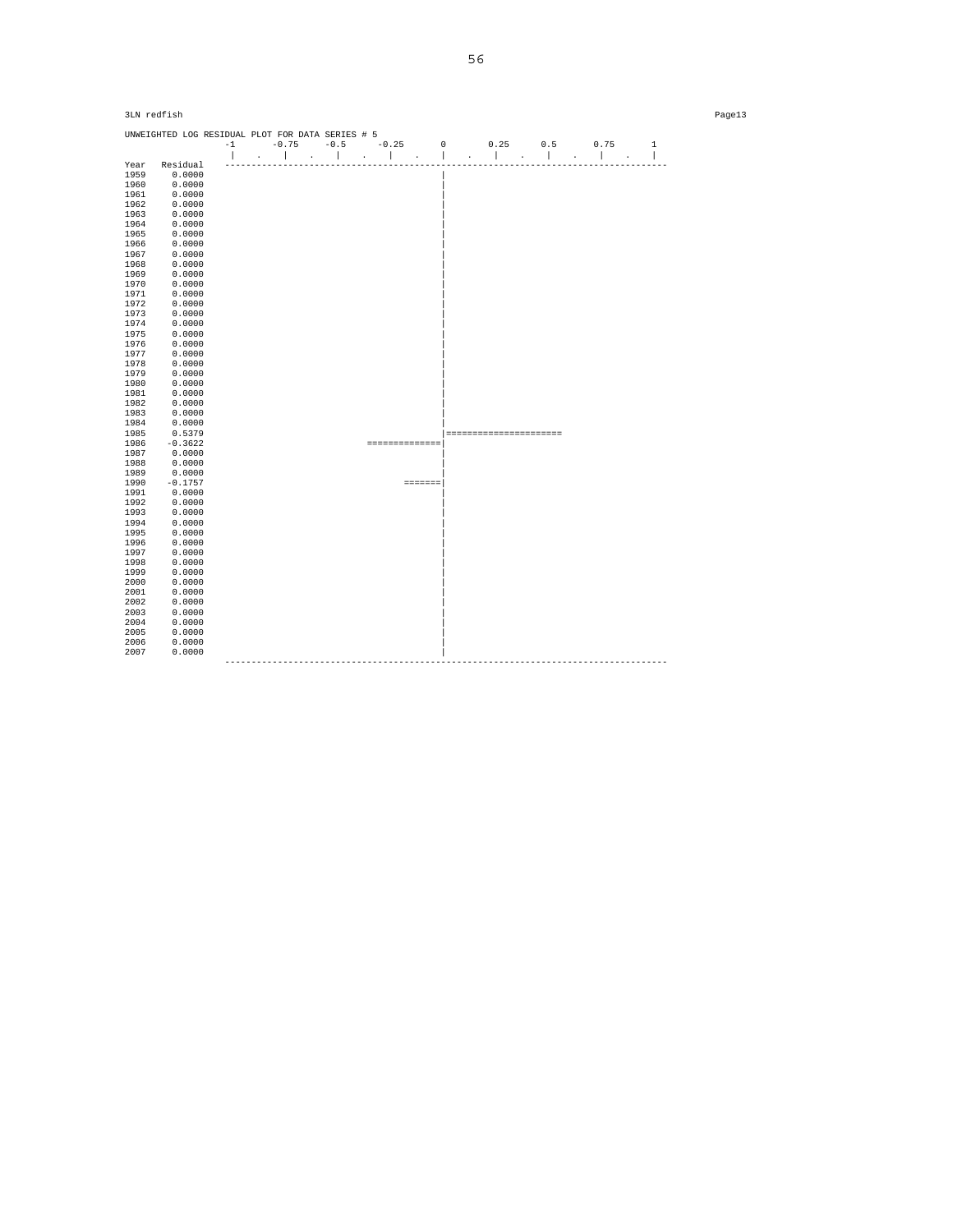RESULTS FOR DATA SERIES # 6 (NON-BOOTSTRAPPED) 3L summer survey ------------------------------------------------------------------------------------------------------------------------ Data type I1: Abundance index (annual average) Series weight: 1.000

| effort<br>effort<br>$\overline{F}$<br>index<br>index<br>Obs<br>Year<br>$\star$<br>$\mathbf 1$<br>1959<br>$0.000E + 00$<br>$0.000E + 00$<br>1.251E+05<br>$-$ | log index<br>0.00000<br>0.00000 | weight<br>$1.000E + 00$ |
|-------------------------------------------------------------------------------------------------------------------------------------------------------------|---------------------------------|-------------------------|
|                                                                                                                                                             |                                 |                         |
|                                                                                                                                                             |                                 |                         |
| $\star$<br>$-$                                                                                                                                              |                                 |                         |
| 2<br>1960<br>$0.000E + 00$<br>$0.000E + 00$<br>1.167E+05<br>$\star$                                                                                         |                                 | $1.000E + 00$           |
| 3<br>1961<br>$0.000E + 00$<br>$0.000E + 00$<br>1.156E+05<br>$-$<br>$\star$                                                                                  | 0.00000                         | $1.000E+00$             |
| $\overline{4}$<br>$0.000E + 00$<br>1962<br>$0.000E + 00$<br>1.163E+05<br>$- -$<br>$\star$                                                                   | 0.00000                         | $1.000E+00$             |
| 5<br>1963<br>$0.000E + 00$<br>$0.000E + 00$<br>1.154E+05<br>$-$<br>$\star$                                                                                  | 0.00000                         | $1.000E+00$             |
| 6<br>1964<br>$0.000E + 00$<br>$0.000E + 00$<br>1.184E+05<br>$-$<br>$\star$                                                                                  | 0.00000                         | $1.000E+00$             |
| $\sqrt{ }$<br>1965<br>$0.000E + 00$<br>$0.000E + 00$<br>1.221E+05<br>$-$<br>$\star$                                                                         | 0.00000                         | $1.000E+00$             |
| 8<br>1966<br>$0.000E + 00$<br>$0.000E + 00$<br>$-$<br>1.235E+05                                                                                             | 0.00000                         | $1.000E+00$             |
| 9<br>1967<br>$0.000E + 00$<br>$0.000E + 00$<br>$\star$<br>$-$<br>1.235E+05<br>$\star$                                                                       | 0.00000                         | $1.000E+00$             |
| 10<br>1968<br>$0.000E + 00$<br>$0.000E + 00$<br>1.234E+05<br>$-$                                                                                            | 0.00000                         | $1.000E + 00$           |
| 11<br>1969<br>$0.000E + 00$<br>$0.000E + 00$<br>$\star$<br>1.240E+05<br>$-$                                                                                 | 0.00000                         | $1.000E + 00$           |
| 12<br>1970<br>$0.000E + 00$<br>$0.000E + 00$<br>$\star$<br>1.256E+05<br>$-$                                                                                 | 0.00000                         | $1.000E+00$             |
| 13<br>1971<br>$\star$<br>$0.000E + 00$<br>$0.000E + 00$<br>$-$<br>1.237E+05                                                                                 | 0.00000                         | $1.000E + 00$           |
| $\star$<br>14<br>1972<br>$0.000E + 00$<br>$0.000E + 00$<br>1.178E+05<br>$-$                                                                                 | 0.00000                         | $1.000E + 00$           |
| $\star$<br>15<br>1973<br>$0.000E + 00$<br>$0.000E + 00$<br>1.125E+05<br>$- -$                                                                               | 0.00000                         | $1.000E+00$             |
| $\star$<br>16<br>1974<br>$0.000E + 00$<br>$0.000E + 00$<br>$1.099E + 05$<br>$-$                                                                             | 0.00000                         | $1.000E+00$             |
| $\star$<br>17<br>1975<br>$0.000E + 00$<br>$0.000E + 00$<br>1.124E+05<br>$-$                                                                                 | 0.00000                         | $1.000E + 00$           |
| 18<br>1976<br>$0.000E + 00$<br>$0.000E + 00$<br>$\star$<br>$-$<br>1.152E+05                                                                                 | 0.00000                         | $1.000E + 00$           |
| $\star$<br>19<br>1977<br>$0.000E + 00$<br>$0.000E + 00$<br>1.183E+05<br>$-$                                                                                 | 0.00000                         | 1.000E+00               |
| 20<br>1978<br>$0.000E + 00$<br>$0.000E + 00$<br>$\star$<br>1.238E+05<br>$-$                                                                                 | 0.00000                         | $1.000E+00$             |
| 21<br>1979<br>$0.000E + 00$<br>$0.000E + 00$<br>$\star$<br>$1.295E + 05$<br>$-$                                                                             | 0.00000                         | $1.000E+00$             |
| 22<br>1980<br>$0.000E + 00$<br>$0.000E + 00$<br>$\star$<br>$-$<br>1.332E+05                                                                                 | 0.00000                         | $1.000E + 00$           |
| $\star$<br>23<br>1981<br>$0.000E + 00$<br>$0.000E + 00$<br>1.333E+05<br>$- -$                                                                               | 0.00000                         | $1.000E+00$             |
| $\star$<br>24<br>1982<br>$0.000E + 00$<br>$0.000E + 00$<br>1.317E+05<br>$- -$                                                                               | 0.00000                         | $1.000E+00$             |
| $\star$<br>25<br>1983<br>$0.000E + 00$<br>$0.000E + 00$<br>1.318E+05<br>$-$                                                                                 | 0.00000                         | $1.000E+00$             |
| $\star$<br>26<br>1984<br>$0.000E + 00$<br>$0.000E + 00$<br>1.339E+05<br>$-$                                                                                 | 0.00000                         | $1.000E+00$             |
| 27<br>1985<br>1.000E+00<br>1.000E+00<br>1.610E+05<br>$1.355E+05$<br>$- -$                                                                                   | 0.17297                         | 1.000E+00               |
| $\star$<br>28<br>1986<br>$0.000E + 00$<br>$0.000E + 00$<br>1.277E+05<br>$- -$                                                                               | 0.00000                         | $1.000E + 00$           |
| $\star$<br>29<br>1987<br>$0.000E + 00$<br>$0.000E + 00$<br>1.010E+05<br>$-$                                                                                 | 0.00000                         | $1.000E+00$             |
| 1988<br>$\star$<br>30<br>$0.000E + 00$<br>$0.000E + 00$<br>7.358E+04<br>$-$                                                                                 | 0.00000                         | $1.000E+00$             |
| $\star$<br>31<br>1989<br>$0.000E + 00$<br>$0.000E + 00$<br>5.987E+04<br>$-$                                                                                 | 0.00000                         | $1.000E+00$             |
| 1990<br>32<br>1.000E+00<br>$1.000E+00$<br>9.284E+04<br>5.259E+04<br>$- -$                                                                                   | 0.56833                         | $1.000E+00$             |
| 3.757E+04<br>4.693E+04<br>33<br>1991<br>$1.000E+00$<br>$1.000E+00$<br>$-$                                                                                   | $-0.22236$                      | $1.000E+00$             |
| $\star$<br>34<br>1992<br>$0.000E + 00$<br>$0.000E + 00$<br>4.074E+04<br>$-$                                                                                 | 0.00000                         | $1.000E+00$             |
| 35<br>1993<br>$1.000E+00$<br>2.084E+04<br>3.504E+04<br>1.000E+00<br>$-$                                                                                     | $-0.51958$                      | 1.000E+00               |
| 1994<br>$0.000E + 00$<br>$\star$<br>36<br>$0.000E + 00$<br>3.596E+04<br>$- -$                                                                               | 0.00000                         | $1.000E + 00$           |
| 37<br>1995<br>$0.000E + 00$<br>$0.000E + 00$<br>$\star$<br>4.414E+04<br>$-$                                                                                 | 0.00000                         | $1.000E+00$             |
| $\star$<br>38<br>1996<br>$0.000E + 00$<br>$0.000E + 00$<br>5.590E+04<br>$-$                                                                                 | 0.00000                         | $1.000E+00$             |
| 1997<br>$\star$<br>39<br>$0.000E + 00$<br>$0.000E + 00$<br>6.994E+04<br>$-$                                                                                 | 0.00000                         | $1.000E+00$             |
| $\star$<br>40<br>1998<br>$0.000E + 00$<br>$0.000E + 00$<br>8.512E+04<br>$-$                                                                                 | 0.00000                         | $1.000E + 00$           |
| $\star$<br>1999<br>$0.000E + 00$<br>41<br>$0.000E + 00$<br>$-$<br>1.003E+05                                                                                 | 0.00000                         | $1.000E + 00$           |
| $\star$<br>42<br>2000<br>$0.000E + 00$<br>$0.000E + 00$<br>$-$<br>1.144E+05                                                                                 | 0.00000                         | $1.000E + 00$           |
| 43<br>2001<br>$0.000E + 00$<br>$\star$<br>$0.000E + 00$<br>1.278E+05<br>$-$                                                                                 | 0.00000                         | $1.000E + 00$           |
| $\star$<br>44<br>2002<br>$0.000E + 00$<br>$0.000E + 00$<br>1.403E+05<br>$-$                                                                                 | 0.00000                         | 1.000E+00               |
| 45<br>2003<br>$0.000E + 00$<br>$0.000E + 00$<br>$\star$<br>$-$<br>1.510E+05                                                                                 | 0.00000                         | $1.000E + 00$           |
| 46<br>2004<br>$\star$<br>$0.000E + 00$<br>$0.000E + 00$<br>1.598E+05<br>$- -$                                                                               | 0.00000                         | $1.000E + 00$           |
| $\star$<br>47<br>2005<br>$0.000E + 00$<br>$0.000E + 00$<br>1.670E+05<br>$-$                                                                                 | 0.00000                         | 1.000E+00               |
| $\star$<br>48<br>2006<br>$0.000E + 00$<br>$0.000E + 00$<br>1.726E+05<br>$- -$                                                                               | 0.00000                         | $1.000E+00$             |
| $\star$<br>49<br>2007<br>$0.000E + 00$<br>$0.000E + 00$<br>1.765E+05<br>$-$                                                                                 | 0.00000                         | 1.000E+00               |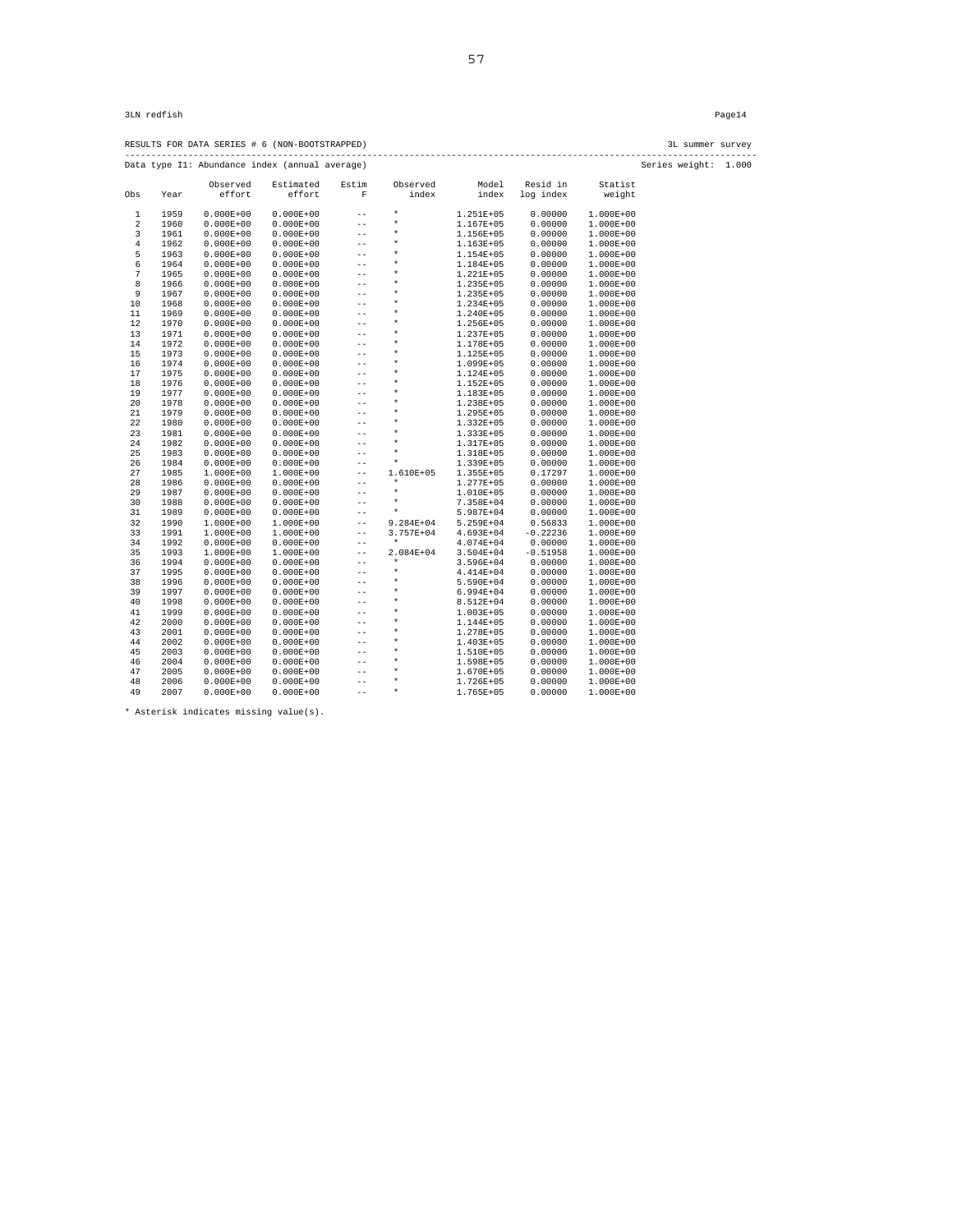| 3LN redfish  |                                                  |  |  |  |                                        |                          |  |  |      | Page15       |  |
|--------------|--------------------------------------------------|--|--|--|----------------------------------------|--------------------------|--|--|------|--------------|--|
|              | UNWEIGHTED LOG RESIDUAL PLOT FOR DATA SERIES # 6 |  |  |  | $-1$ $-0.75$ $-0.5$ $-0.25$ 0 0.25 0.5 |                          |  |  | 0.75 | $\mathbf{1}$ |  |
|              |                                                  |  |  |  |                                        |                          |  |  |      |              |  |
| Year         | Residual                                         |  |  |  |                                        |                          |  |  |      |              |  |
| 1959         | 0.0000                                           |  |  |  |                                        |                          |  |  |      |              |  |
| 1960         | 0.0000                                           |  |  |  |                                        |                          |  |  |      |              |  |
| 1961         | 0.0000                                           |  |  |  |                                        |                          |  |  |      |              |  |
| 1962         | 0.0000                                           |  |  |  |                                        |                          |  |  |      |              |  |
| 1963         | 0.0000                                           |  |  |  |                                        |                          |  |  |      |              |  |
| 1964         | 0.0000                                           |  |  |  |                                        |                          |  |  |      |              |  |
| 1965         | 0.0000                                           |  |  |  |                                        |                          |  |  |      |              |  |
| 1966         | 0.0000                                           |  |  |  |                                        |                          |  |  |      |              |  |
| 1967         | 0.0000                                           |  |  |  |                                        |                          |  |  |      |              |  |
| 1968         | 0.0000                                           |  |  |  |                                        |                          |  |  |      |              |  |
| 1969         | 0.0000                                           |  |  |  |                                        |                          |  |  |      |              |  |
| 1970<br>1971 | 0.0000<br>0.0000                                 |  |  |  |                                        |                          |  |  |      |              |  |
| 1972         | 0.0000                                           |  |  |  |                                        |                          |  |  |      |              |  |
| 1973         | 0.0000                                           |  |  |  |                                        |                          |  |  |      |              |  |
| 1974         | 0.0000                                           |  |  |  |                                        |                          |  |  |      |              |  |
| 1975         | 0.0000                                           |  |  |  |                                        |                          |  |  |      |              |  |
| 1976         | 0.0000                                           |  |  |  |                                        |                          |  |  |      |              |  |
| 1977         | 0.0000                                           |  |  |  |                                        |                          |  |  |      |              |  |
| 1978         | 0.0000                                           |  |  |  |                                        |                          |  |  |      |              |  |
| 1979         | 0.0000                                           |  |  |  |                                        |                          |  |  |      |              |  |
| 1980         | 0.0000                                           |  |  |  |                                        |                          |  |  |      |              |  |
| 1981         | 0.0000                                           |  |  |  |                                        |                          |  |  |      |              |  |
| 1982         | 0.0000                                           |  |  |  |                                        |                          |  |  |      |              |  |
| 1983         | 0.0000                                           |  |  |  |                                        |                          |  |  |      |              |  |
| 1984         | 0.0000                                           |  |  |  |                                        |                          |  |  |      |              |  |
| 1985         | 0.1730                                           |  |  |  |                                        | essaass                  |  |  |      |              |  |
| 1986         | 0.0000                                           |  |  |  |                                        |                          |  |  |      |              |  |
| 1987         | 0.0000                                           |  |  |  |                                        |                          |  |  |      |              |  |
| 1988<br>1989 | 0.0000<br>0.0000                                 |  |  |  |                                        |                          |  |  |      |              |  |
| 1990         | 0.5683                                           |  |  |  |                                        | ======================== |  |  |      |              |  |
| 1991         | $-0.2224$                                        |  |  |  | <b>SESSESSES</b>                       |                          |  |  |      |              |  |
| 1992         | 0.0000                                           |  |  |  |                                        |                          |  |  |      |              |  |
| 1993         | $-0.5196$                                        |  |  |  | ---------------------                  |                          |  |  |      |              |  |
| 1994         | 0.0000                                           |  |  |  |                                        |                          |  |  |      |              |  |
| 1995         | 0.0000                                           |  |  |  |                                        |                          |  |  |      |              |  |
| 1996         | 0.0000                                           |  |  |  |                                        |                          |  |  |      |              |  |
| 1997         | 0.0000                                           |  |  |  |                                        |                          |  |  |      |              |  |
| 1998         | 0.0000                                           |  |  |  |                                        |                          |  |  |      |              |  |
| 1999         | 0.0000                                           |  |  |  |                                        |                          |  |  |      |              |  |
| 2000         | 0.0000                                           |  |  |  |                                        |                          |  |  |      |              |  |
| 2001         | 0.0000                                           |  |  |  |                                        |                          |  |  |      |              |  |
| 2002         | 0.0000                                           |  |  |  |                                        |                          |  |  |      |              |  |
| 2003         | 0.0000                                           |  |  |  |                                        |                          |  |  |      |              |  |
| 2004         | 0.0000                                           |  |  |  |                                        |                          |  |  |      |              |  |
| 2005         | 0.0000                                           |  |  |  |                                        |                          |  |  |      |              |  |
| 2006<br>2007 | 0.0000<br>0.0000                                 |  |  |  |                                        |                          |  |  |      |              |  |
|              |                                                  |  |  |  |                                        |                          |  |  |      |              |  |
|              |                                                  |  |  |  |                                        |                          |  |  |      |              |  |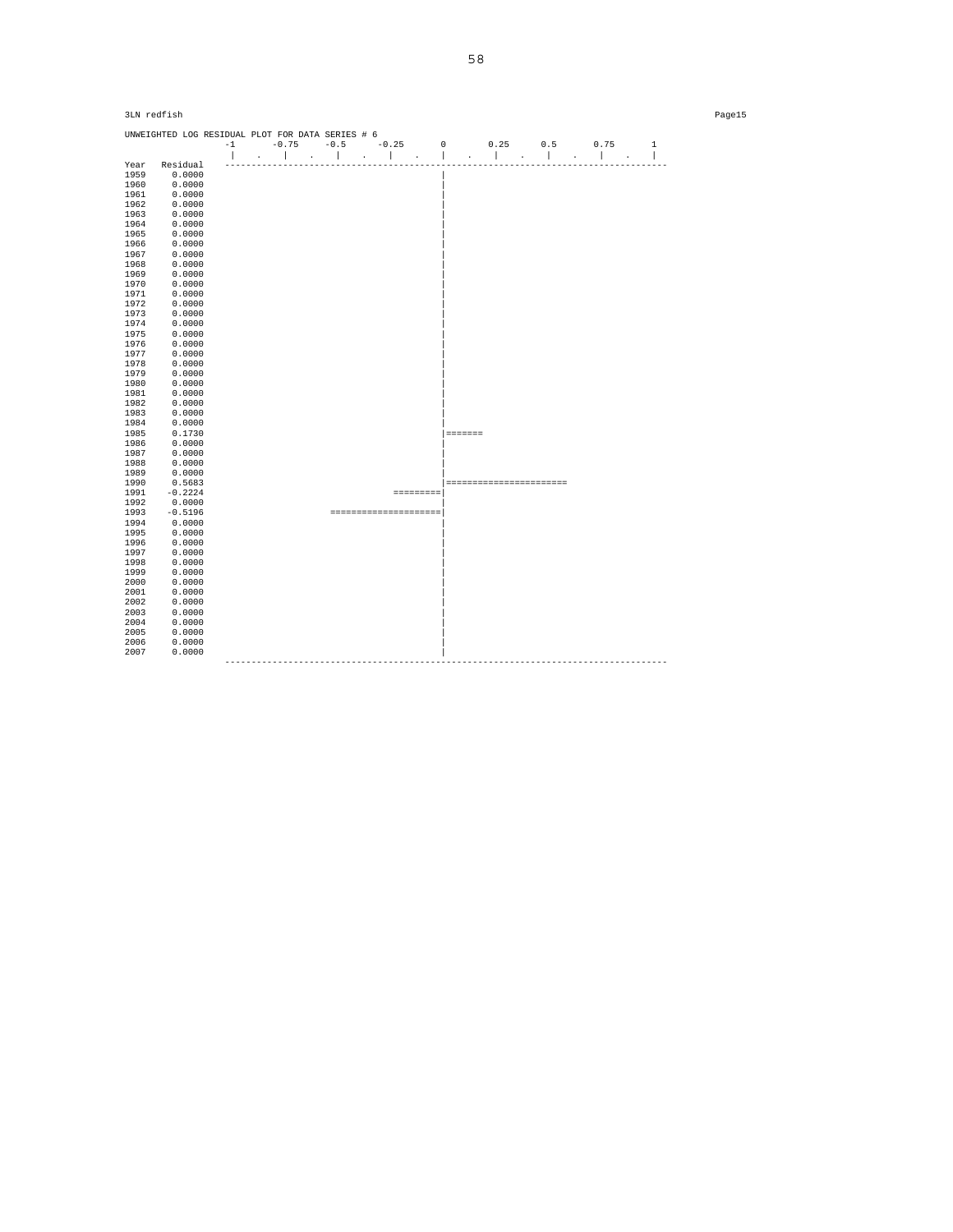RESULTS FOR DATA SERIES # 7 (NON-BOOTSTRAPPED) 3L autumn survey ------------------------------------------------------------------------------------------------------------------------ Data type I1: Abundance index (annual average) Series weight: 1.000

|                |      | Observed      | Estimated     | Estim             | Observed      | Model         | Resid in   | Statist       |
|----------------|------|---------------|---------------|-------------------|---------------|---------------|------------|---------------|
| Obs            | Year | effort        | effort        | $\mathbf F$       | index         | index         | log index  | weight        |
|                |      |               |               |                   |               |               |            |               |
| 1              | 1959 | $0.000E + 00$ | $0.000E + 00$ | $-$               | $\star$       | 2.431E+04     | 0.00000    | $1.000E + 00$ |
| $\overline{a}$ | 1960 | $0.000E + 00$ | $0.000E + 00$ | $-$               | $\star$       | 2.269E+04     | 0.00000    | $1.000E + 00$ |
| 3              | 1961 | $0.000E + 00$ | $0.000E + 00$ | $- -$             | $\star$       | 2.248E+04     | 0.00000    | $1.000E+00$   |
| $\,4$          | 1962 | $0.000E + 00$ | $0.000E + 00$ | $-$               | $\star$       | 2.259E+04     | 0.00000    | $1.000E + 00$ |
| 5              | 1963 | $0.000E + 00$ | $0.000E + 00$ | $- -$             | $\star$       | 2.243E+04     | 0.00000    | $1.000E + 00$ |
| 6              | 1964 | $0.000E + 00$ | $0.000E + 00$ | $-$               | $\star$       | 2.301E+04     | 0.00000    | $1.000E + 00$ |
| $\sqrt{ }$     | 1965 | $0.000E + 00$ | $0.000E + 00$ | $-$               | $\star$       | 2.373E+04     | 0.00000    | $1.000E + 00$ |
| 8              | 1966 | $0.000E + 00$ | $0.000E + 00$ | $-$               | $\star$       | 2.401E+04     | 0.00000    | $1.000E + 00$ |
| 9              | 1967 | $0.000E + 00$ | $0.000E + 00$ | $- -$             | $\star$       | 2.400E+04     | 0.00000    | $1.000E + 00$ |
| 10             | 1968 | $0.000E + 00$ | $0.000E + 00$ | $-$               | $\star$       | 2.399E+04     | 0.00000    | $1.000E + 00$ |
| 11             | 1969 | $0.000E + 00$ | $0.000E + 00$ | $-$               | $\star$       | 2.409E+04     | 0.00000    | $1.000E + 00$ |
| 12             | 1970 | $0.000E + 00$ | $0.000E + 00$ | $-$               | $\star$       | 2.442E+04     | 0.00000    | $1.000E+00$   |
| 13             | 1971 | $0.000E + 00$ | $0.000E + 00$ | $-$               | $\star$       | 2.405E+04     | 0.00000    | $1.000E+00$   |
| 14             | 1972 | $0.000E + 00$ | $0.000E + 00$ | $-$               | $\star$       | 2.289E+04     | 0.00000    | $1.000E + 00$ |
| 15             | 1973 | $0.000E + 00$ | $0.000E + 00$ | $-$               | $\star$       | 2.186E+04     | 0.00000    | $1.000E+00$   |
| 16             | 1974 | $0.000E + 00$ | $0.000E + 00$ | $-$               | $\star$       | 2.136E+04     | 0.00000    | $1.000E + 00$ |
| 17             | 1975 | $0.000E + 00$ | $0.000E + 00$ | $-$               | $\star$       | 2.184E+04     | 0.00000    | $1.000E + 00$ |
| 18             | 1976 | $0.000E + 00$ | $0.000E + 00$ | $-$               | $\star$       | 2.238E+04     | 0.00000    | $1.000E + 00$ |
| 19             | 1977 | $0.000E + 00$ | $0.000E + 00$ | $-$               | $\star$       | 2.298E+04     | 0.00000    | $1.000E + 00$ |
| 20             | 1978 | $0.000E + 00$ | $0.000E + 00$ | $-$               | $\star$       | 2.405E+04     | 0.00000    | $1.000E+00$   |
| 21             | 1979 | $0.000E + 00$ | $0.000E + 00$ | $-$               | $\star$       | 2.516E+04     | 0.00000    | $1.000E + 00$ |
| 22             | 1980 | $0.000E + 00$ | $0.000E + 00$ | $- -$             | $\star$       | 2.589E+04     | 0.00000    | $1.000E + 00$ |
| 23             | 1981 | $0.000E + 00$ | $0.000E + 00$ | $-$               | $\star$       | 2.590E+04     | 0.00000    | $1.000E + 00$ |
| 24             | 1982 | $0.000E + 00$ | $0.000E + 00$ | $-$               | $\star$       | 2.560E+04     | 0.00000    | $1.000E+00$   |
| 25             | 1983 | $0.000E + 00$ | $0.000E + 00$ | $-$               | $\star$       | 2.561E+04     | 0.00000    | $1.000E + 00$ |
| 26             | 1984 | $0.000E + 00$ | $0.000E + 00$ | $- -$             | $\star$       | $2.603E+04$   | 0.00000    | $1.000E + 00$ |
| 27             | 1985 | 1.000E+00     | $1.000E+00$   | $-$               | $9.823E + 04$ | 2.633E+04     | 1.31676    | $1.000E + 00$ |
| 28             | 1986 | 1.000E+00     | $1.000E+00$   | $- -$             | 1.712E+04     | 2.482E+04     | $-0.37143$ | $1.000E + 00$ |
| 29             | 1987 | $0.000E + 00$ | $0.000E + 00$ | $-$               | $\star$       | 1.963E+04     | 0.00000    | $1.000E+00$   |
| 30             | 1988 | $0.000E + 00$ | $0.000E + 00$ | $-$               | $\star$       | 1.430E+04     | 0.00000    | $1.000E+00$   |
| 31             | 1989 | $0.000E + 00$ | $0.000E + 00$ | $-$               | $\star$       | 1.164E+04     | 0.00000    | $1.000E + 00$ |
| 32             | 1990 | $1.000E+00$   | $1.000E+00$   | $-$               | 2.074E+04     | 1.022E+04     | 0.70776    | $1.000E + 00$ |
| 33             | 1991 | $1.000E+00$   | $1.000E + 00$ | $- -$             | 1.366E+04     | $9.120E + 03$ | 0.40432    | $1.000E + 00$ |
| 34             | 1992 | $1.000E+00$   | $1.000E+00$   | $- -$             | 1.342E+04     | 7.917E+03     | 0.52803    | $1.000E + 00$ |
| 35             | 1993 | $1.000E+00$   | $1.000E+00$   | $- -$             | 6.011E+03     | $6.809E + 03$ | $-0.12467$ | $1.000E + 00$ |
| 36             | 1994 | $1.000E+00$   | $1.000E+00$   | $- -$             | 7.173E+03     | 6.989E+03     | 0.02600    | $1.000E + 00$ |
| 37             | 1995 | $0.000E + 00$ | $0.000E + 00$ | $-$               | $\star$       | 8.579E+03     | 0.00000    | $1.000E + 00$ |
| 38             | 1996 | $1.000E+00$   | $1.000E+00$   | $-$               | 4.691E+03     | 1.086E+04     | $-0.83986$ | $1.000E + 00$ |
| 39             | 1997 | 1.000E+00     | $1.000E+00$   | $- -$             | $1.954E+04$   | 1.359E+04     | 0.36319    | $1.000E + 00$ |
| 40             | 1998 | 1.000E+00     | $1.000E+00$   | $- -$             | $1.852E+04$   | $1.654E+04$   | 0.11302    | $1.000E + 00$ |
| 41             | 1999 | $1.000E+00$   | $1.000E+00$   | $\qquad \qquad -$ | 3.886E+04     | 1.949E+04     | 0.69017    | $1.000E + 00$ |
| 42             | 2000 | $1.000E+00$   | $1.000E+00$   | $- -$             | 2.492E+04     | 2.223E+04     | 0.11401    | $1.000E + 00$ |
| 43             | 2001 | 1.000E+00     | $1.000E+00$   | $- -$             | 2.857E+04     | 2.484E+04     | 0.13982    | $1.000E + 00$ |
| 44             | 2002 | 1.000E+00     | $1.000E+00$   | $- -$             | 1.189E+04     | 2.727E+04     | $-0.83031$ | $1.000E+00$   |
| 45             | 2003 | $1.000E+00$   | $1.000E+00$   | $- -$             | 1.501E+04     | 2.934E+04     | $-0.67041$ | $1.000E + 00$ |
| 46             | 2004 | $1.000E+00$   | $1.000E+00$   | $- -$             | $9.293E + 03$ | 3.106E+04     | $-1.20670$ | $1.000E + 00$ |
| 47             | 2005 | $1.000E+00$   | $1.000E+00$   | $- -$             | 1.665E+04     | 3.246E+04     | $-0.66758$ | $1.000E + 00$ |
| 48             | 2006 | $1.000E+00$   | $1.000E+00$   | $- -$             | 2.722E+04     | 3.354E+04     | $-0.20895$ | $1.000E + 00$ |
| 49             | 2007 | $1.000E+00$   | 1.000E+00     | $-$               | 5.755E+04     | 3.430E+04     | 0.51752    | $1.000E + 00$ |
|                |      |               |               |                   |               |               |            |               |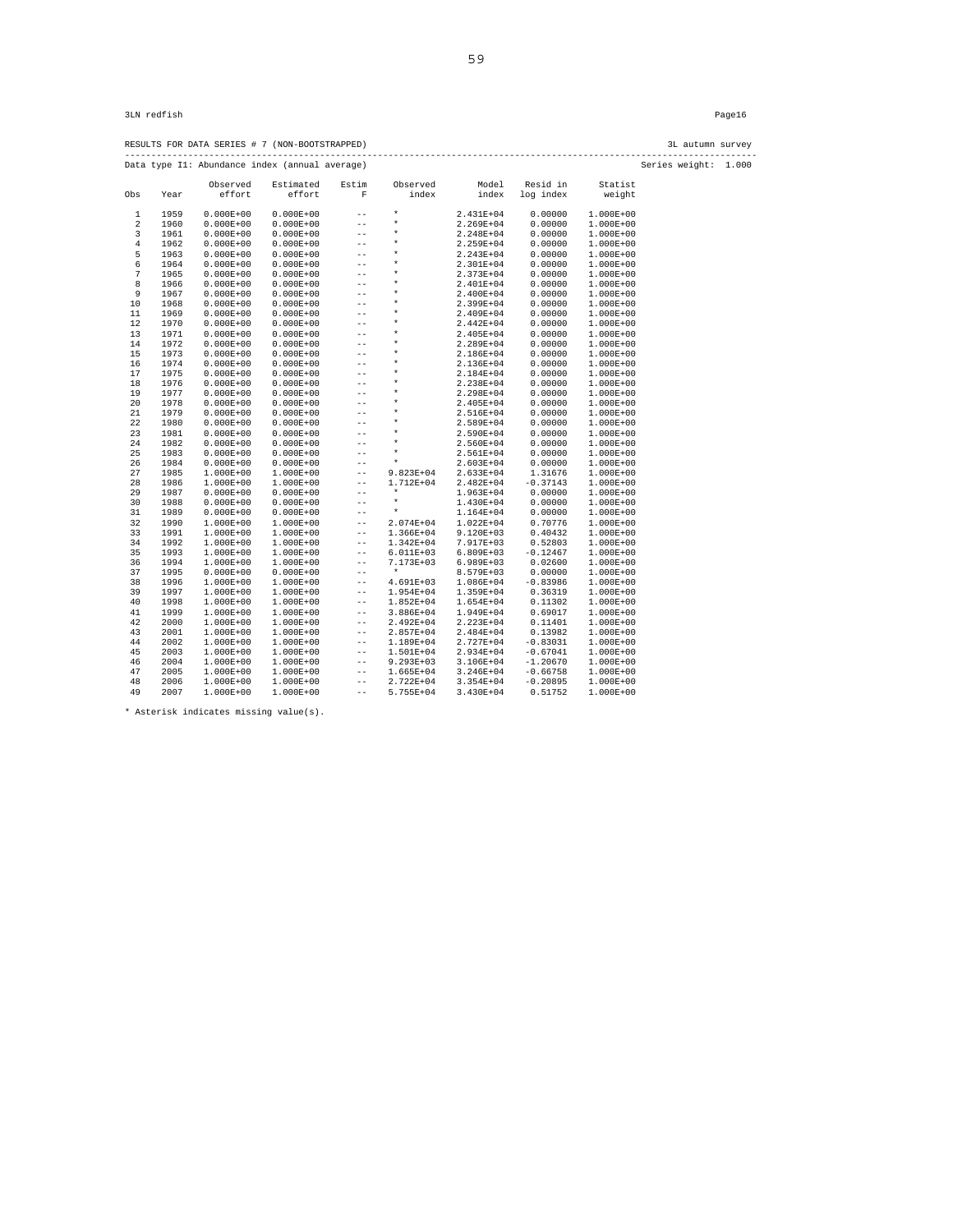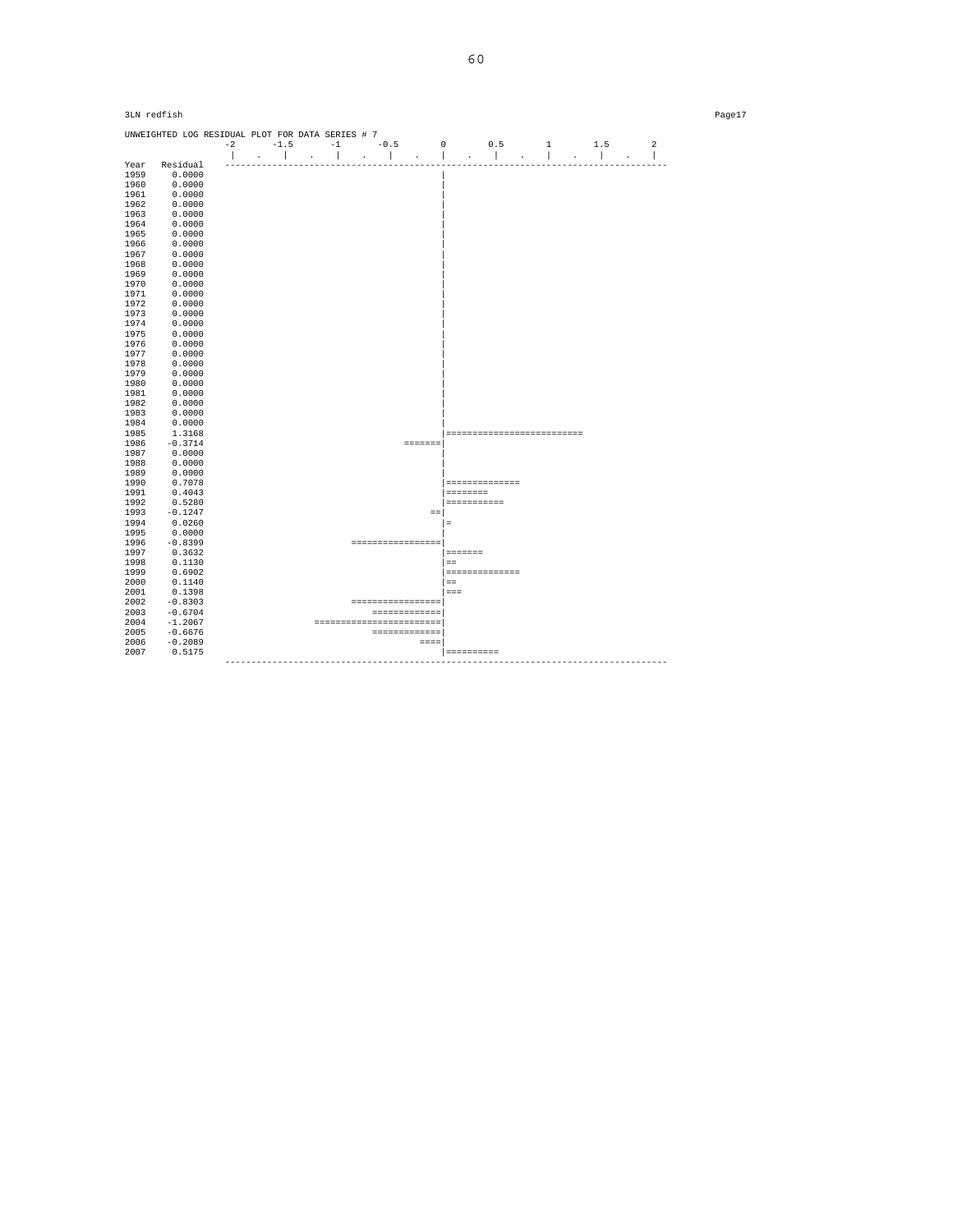

61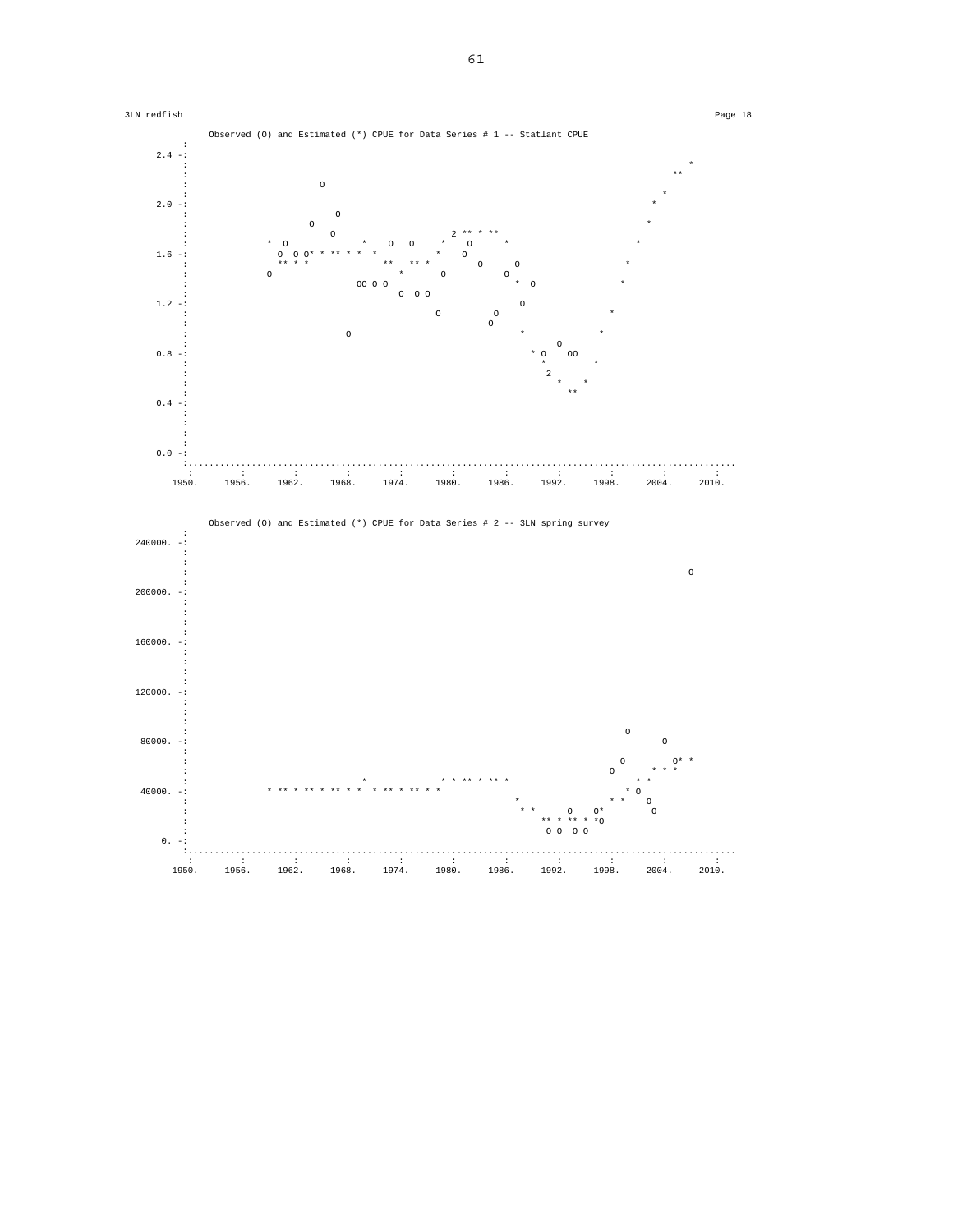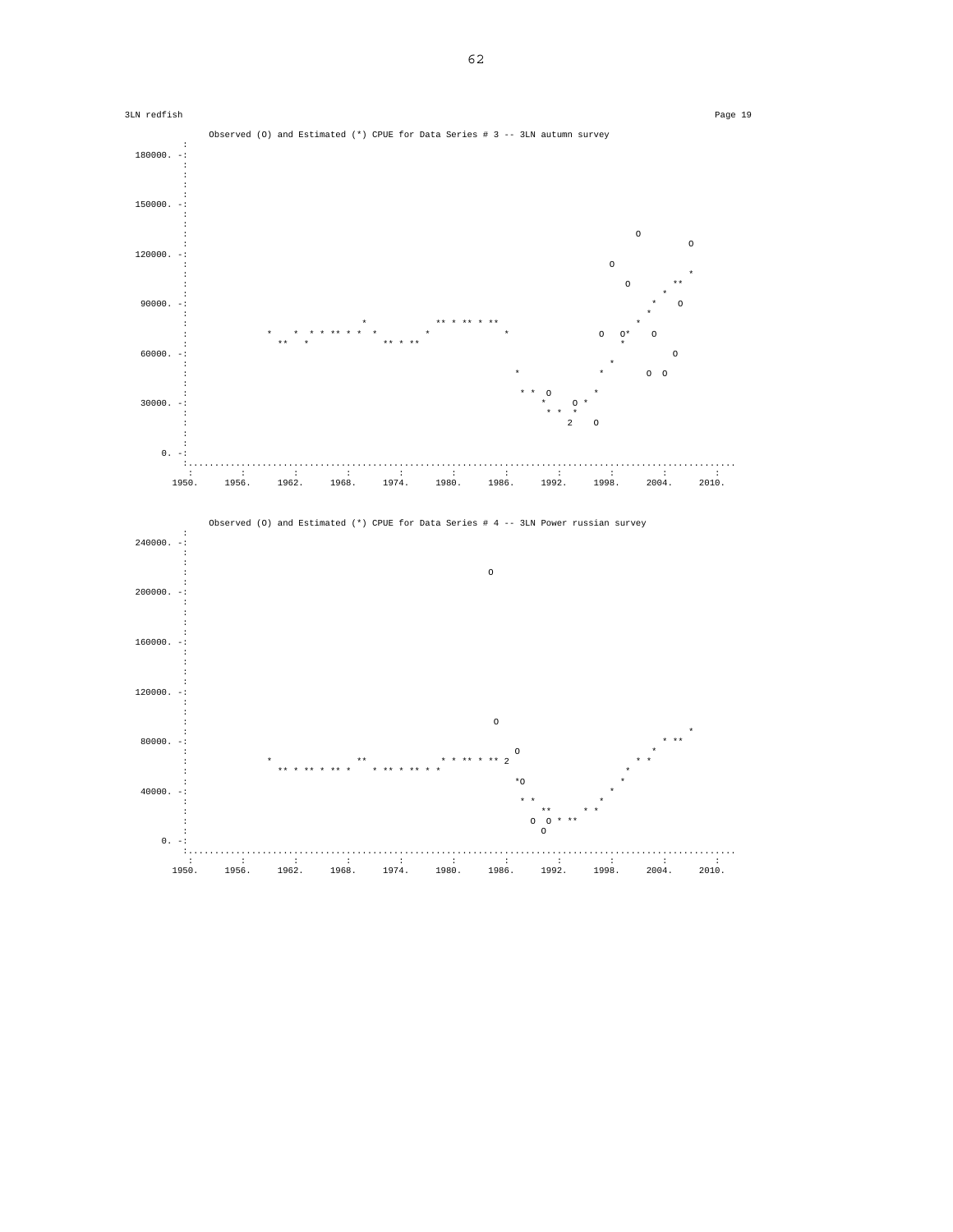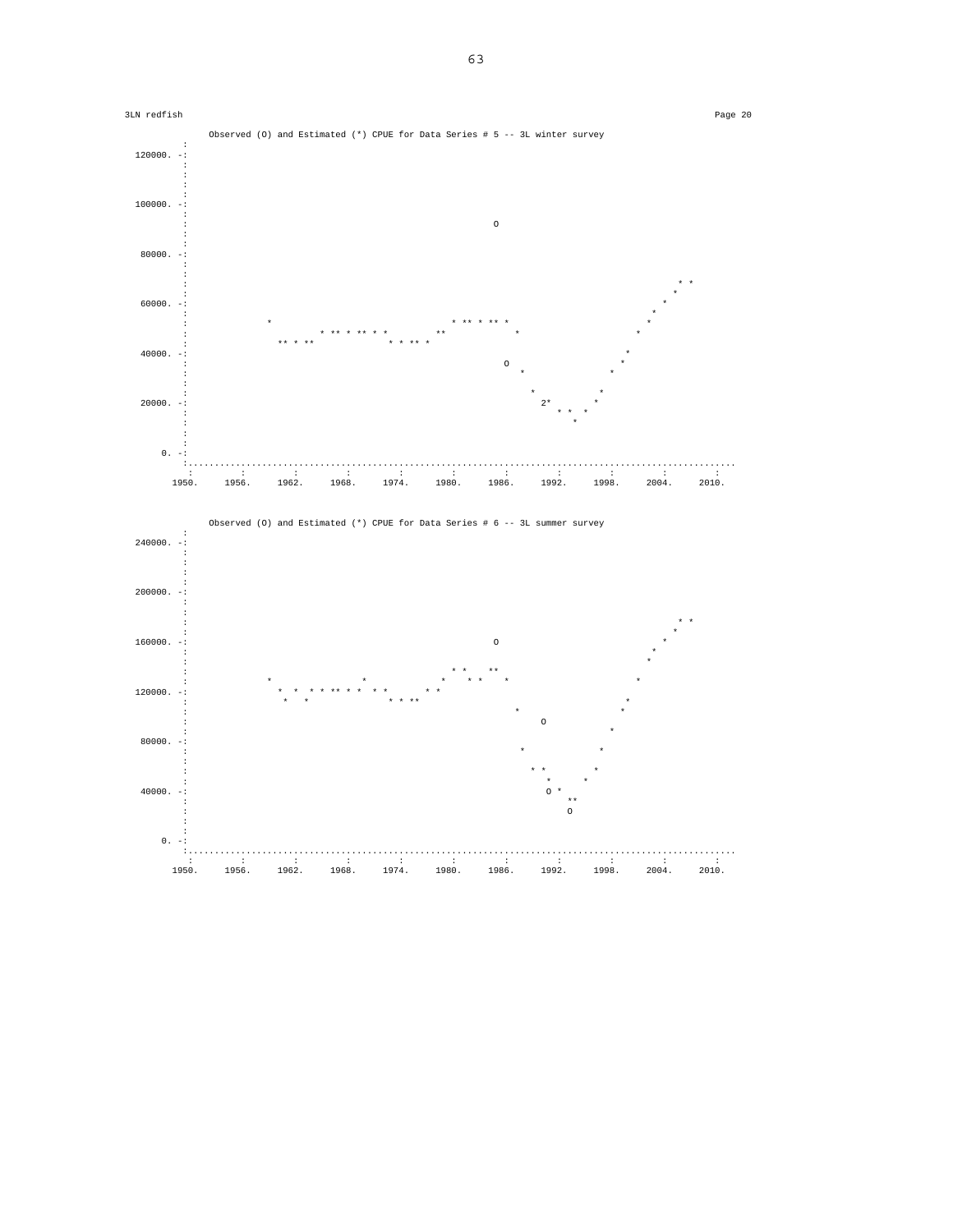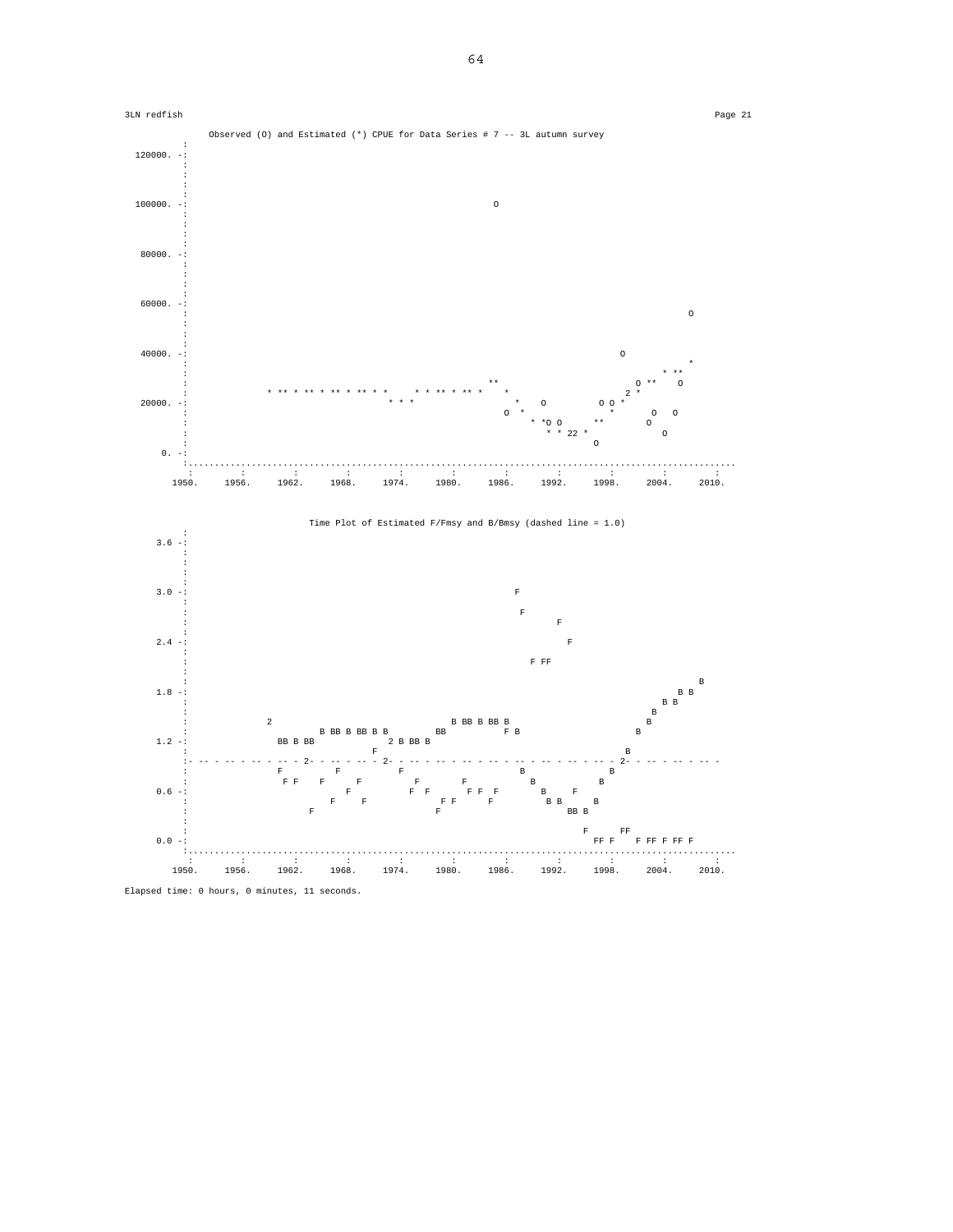# **Appendix 3**

|               |                                                                                     | ESTIMATES FROM BOOTSTRAPPED ANALYSIS                                                                                                         |                     |                |                                                                                                                                                                                                                                                                                                                                                                                                 |                     |                                        |                   |                      |
|---------------|-------------------------------------------------------------------------------------|----------------------------------------------------------------------------------------------------------------------------------------------|---------------------|----------------|-------------------------------------------------------------------------------------------------------------------------------------------------------------------------------------------------------------------------------------------------------------------------------------------------------------------------------------------------------------------------------------------------|---------------------|----------------------------------------|-------------------|----------------------|
|               |                                                                                     |                                                                                                                                              | Estimated Estimated |                | Bias-corrected approximate confidence limits                                                                                                                                                                                                                                                                                                                                                    |                     |                                        | Inter-            |                      |
| Param<br>name | Point<br>estimate                                                                   | bias in pt<br>estimate                                                                                                                       | relative<br>bias    | 80% lower      |                                                                                                                                                                                                                                                                                                                                                                                                 | 80% upper 50% lower | 50% upper                              | quartile<br>range | Relative<br>IQ range |
|               |                                                                                     |                                                                                                                                              |                     |                |                                                                                                                                                                                                                                                                                                                                                                                                 |                     |                                        |                   |                      |
| B1/K          | 7.033E-01                                                                           | $6.704E-02$                                                                                                                                  | 9.53%               | 5.015E-01      | 1.216E+00                                                                                                                                                                                                                                                                                                                                                                                       | 5.846E-01           | $9.064E-01$                            | 3.218E-01         | 0.458                |
| K             | 2.838E+05                                                                           | 5.651E+03                                                                                                                                    | 1.99%               | 2.366E+05      | 3.839E+05                                                                                                                                                                                                                                                                                                                                                                                       | 2.593E+05           | $3.295E + 05$                          | 7.022E+04         | 0.247                |
| q(1)          | 8.795E-06                                                                           | 3.444E-07                                                                                                                                    | 3.92%               | $6.678E-06$    | 1.038E-05                                                                                                                                                                                                                                                                                                                                                                                       | 7.505E-06           | $9.528E-06$                            | $2.023E-06$       | 0.230                |
| q(2)          | 2.336E-01                                                                           | 9.439E-03                                                                                                                                    | 4.04%               | 1.815E-01      | 2.910E-01                                                                                                                                                                                                                                                                                                                                                                                       | 2.031E-01           | 2.596E-01                              | 5.651E-02         | 0.242                |
| q(3)          | 3.946E-01                                                                           | 1.864E-02                                                                                                                                    | 4.72%               | 2.984E-01      | 4.807E-01                                                                                                                                                                                                                                                                                                                                                                                       | 3.377E-01           | 4.300E-01                              | $9.230E-02$       | 0.234                |
| q(4)          | 3.231E-01                                                                           | 1.311E-02                                                                                                                                    | 4.06%               | 2.385E-01      | 4.288E-01                                                                                                                                                                                                                                                                                                                                                                                       | 2.739E-01           | 3.738E-01                              | 9.988E-02         | 0.309                |
| q(5)          | 2.590E-01                                                                           | 1.454E-02                                                                                                                                    | 5.62%               | 1.689E-01      | 3.781E-01                                                                                                                                                                                                                                                                                                                                                                                       | 2.050E-01           | 3.163E-01                              | 1.114E-01         | 0.430                |
| q(6)          | $6.668E-01$                                                                         | 1.911E-02                                                                                                                                    | 2.87%               | 4.329E-01      | 9.140E-01                                                                                                                                                                                                                                                                                                                                                                                       | 5.232E-01           | 7.848E-01                              | 2.616E-01         | 0.392                |
| q(7)          | 1.296E-01                                                                           | 5.160E-03                                                                                                                                    | 3.98%               | 1.020E-01      | 1.536E-01                                                                                                                                                                                                                                                                                                                                                                                       | 1.111E-01           | 1.401E-01                              | 2.892E-02         | 0.223                |
| MSY           | $2.444E+04$                                                                         | $6.111E+02$                                                                                                                                  | 2.50%               | 2.178E+04      | 2.660E+04                                                                                                                                                                                                                                                                                                                                                                                       | 2.285E+04           | $2.533E+04$                            | $2.484E+03$       | 0.102                |
|               | Ye(2008) 5.519E+03                                                                  | 1.087E+03                                                                                                                                    | 19.69%              | 2.178E+03      | 1.567E+04                                                                                                                                                                                                                                                                                                                                                                                       | $3.295E+03$         | $9.964E + 03$                          | $6.669E+03$       | 1.208                |
| Y.@Fmsy       | 4.595E+04                                                                           | 2.495E+02                                                                                                                                    | 0.54%               | 3.340E+04      | 5.270E+04                                                                                                                                                                                                                                                                                                                                                                                       | 4.048E+04           | 4.930E+04                              | 8.821E+03         | 0.192                |
|               |                                                                                     |                                                                                                                                              |                     |                |                                                                                                                                                                                                                                                                                                                                                                                                 |                     |                                        |                   |                      |
| Bmsy          | 1.419E+05                                                                           | 2.825E+03                                                                                                                                    | 1.99%               | 1.183E+05      | 1.920E+05                                                                                                                                                                                                                                                                                                                                                                                       | 1.296E+05           | 1.648E+05                              | 3.511E+04         | 0.247                |
| Fmsy          | 1.722E-01                                                                           | 8.557E-03                                                                                                                                    | 4.97%               | 1.165E-01      | 2.251E-01                                                                                                                                                                                                                                                                                                                                                                                       | 1.386E-01           | 1.961E-01                              | 5.753E-02         | 0.334                |
| fmsy(1)       | 1.958E+04                                                                           | 2.733E+02                                                                                                                                    | 1.40%               | 1.443E+04      | 2.428E+04                                                                                                                                                                                                                                                                                                                                                                                       | 1.671E+04           | 2.205E+04                              | 5.341E+03         | 0.273                |
| fmsy(2)       | 7.374E-01                                                                           | 2.792E-02                                                                                                                                    | 3.79%               | 4.987E-01      | 1.039E+00                                                                                                                                                                                                                                                                                                                                                                                       | 6.019E-01           | 8.882E-01                              | $2.863E-01$       | 0.388                |
| fmsy(3)       | 4.365E-01                                                                           | 1.135E-02                                                                                                                                    | 2.60%               | 2.957E-01      | 5.889E-01                                                                                                                                                                                                                                                                                                                                                                                       | 3.611E-01           | 5.143E-01                              | $1.532E-01$       | 0.351                |
| fmsy(4)       | 5.331E-01                                                                           | 1.760E-02                                                                                                                                    | 3.30%               | 3.880E-01      | 7.131E-01                                                                                                                                                                                                                                                                                                                                                                                       | 4.543E-01           | 6.172E-01                              | 1.629E-01         | 0.306                |
| fmsy(5)       | $6.651E-01$                                                                         | 4.732E-02                                                                                                                                    | 7.12%               | 4.270E-01      | 9.999E-01                                                                                                                                                                                                                                                                                                                                                                                       | 5.339E-01           | 8.274E-01                              | 2.934E-01         | 0.441                |
| fmsy(6)       | 2.583E-01                                                                           | 1.900E-02                                                                                                                                    | 7.36%               | 1.793E-01      | 3.777E-01                                                                                                                                                                                                                                                                                                                                                                                       | 2.101E-01           | 3.148E-01                              | 1.047E-01         | 0.405                |
| fmsy(7)       | 1.329E+00                                                                           | $3.205E-02$                                                                                                                                  | 2.41%               | 9.316E-01      | 1.755E+00                                                                                                                                                                                                                                                                                                                                                                                       | 1.098E+00           | 1.537E+00                              | 4.391E-01         | 0.330                |
| B./Bmsy       | 1.880E+00                                                                           | $-4.436E-02$                                                                                                                                 | $-2.36%$            | $1.552E+00$    | 1.959E+00                                                                                                                                                                                                                                                                                                                                                                                       | 1.756E+00           | 1.933E+00                              | 1.770E-01         | 0.094                |
| F./Fmsy       | 3.791E-02                                                                           | $9.033E-04$                                                                                                                                  | 2.38%               | $3.285E-02$    | $5.267E-02$                                                                                                                                                                                                                                                                                                                                                                                     | 3.518E-02           | 4.333E-02                              | 8.155E-03         | 0.215                |
| Ye./MSY       | 2.258E-01                                                                           | $5.052E-02$                                                                                                                                  | 22.37%              | 8.041E-02      | 6.938E-01                                                                                                                                                                                                                                                                                                                                                                                       | $1.294E-01$         | 4.280E-01                              | 2.986E-01         | 1.322                |
|               |                                                                                     |                                                                                                                                              |                     |                |                                                                                                                                                                                                                                                                                                                                                                                                 |                     |                                        |                   |                      |
| q2/q1         | $2.656E+04$                                                                         | 6.371E+02                                                                                                                                    | 2.40%               | 1.971E+04      | $3.482E + 04$                                                                                                                                                                                                                                                                                                                                                                                   | 2.270E+04           | $3.060E + 04$                          | 7.898E+03         | 0.297                |
| q3/q1         | $4.486E + 04$                                                                       | $1.321E+03$                                                                                                                                  | 2.94%               | 3.458E+04      | 5.965E+04                                                                                                                                                                                                                                                                                                                                                                                       | 3.839E+04           | 5.168E+04                              | 1.329E+04         | 0.296                |
| q4/q1         | $3.673E + 04$                                                                       | 6.501E+02                                                                                                                                    | 1.77%               | 2.671E+04      | 4.913E+04                                                                                                                                                                                                                                                                                                                                                                                       | $3.065E + 04$       | 4.226E+04                              | 1.161E+04         | 0.316                |
| q5/q1         | $2.944E+04$                                                                         | 9.384E+02                                                                                                                                    | 3.19%               | 1.976E+04      | $4.503E+04$                                                                                                                                                                                                                                                                                                                                                                                     | 2.399E+04           | 3.705E+04                              | 1.305E+04         | 0.443                |
| q6/q1         | 7.582E+04                                                                           | 2.824E+02                                                                                                                                    | 0.37%               | 5.326E+04      | 1.088E+05                                                                                                                                                                                                                                                                                                                                                                                       | 6.434E+04           | $9.263E + 04$                          | 2.829E+04         | 0.373                |
| q7/q1         | $1.474E+04$                                                                         | $3.042E + 02$                                                                                                                                | 2.06%               | 1.145E+04      | 1.842E+04                                                                                                                                                                                                                                                                                                                                                                                       | 1.278E+04           | $1.643E+04$                            | $3.652E+03$       | 0.248                |
|               |                                                                                     |                                                                                                                                              |                     |                | INFORMATION FOR REPAST (Prager, Porch, Shertzer, & Caddy. 2003. NAJFM 23: 349-361)                                                                                                                                                                                                                                                                                                              |                     |                                        |                   |                      |
|               |                                                                                     | Unitless limit reference point in $F$ (Fmsy/F.):<br>CV of above (from bootstrap distribution):<br>CV of above (from bootstrap distribution): |                     |                | 26.38<br>0.1544                                                                                                                                                                                                                                                                                                                                                                                 |                     |                                        |                   |                      |
|               |                                                                                     |                                                                                                                                              |                     |                |                                                                                                                                                                                                                                                                                                                                                                                                 |                     |                                        |                   |                      |
|               |                                                                                     | NOTES ON BOOTSTRAPPED ESTIMATES:                                                                                                             |                     |                |                                                                                                                                                                                                                                                                                                                                                                                                 |                     |                                        |                   |                      |
|               |                                                                                     | - Bootstrap results were computed from 1000 trials.<br>accuracy. Using at least 500 trials is recommended.                                   |                     |                | - Results are conditional on bounds set on MSY and K in the input file.<br>- All bootstrapped intervals are approximate. The statistical literature recommends using at least 1000 trials<br>for accurate 95% intervals. The default 80% intervals used by ASPIC should require fewer trials for equivalent<br>- Bias estimates are typically of high variance and therefore may be misleading. |                     |                                        |                   |                      |
|               |                                                                                     | Trials replaced for lack of convergence:                                                                                                     |                     | $\overline{0}$ |                                                                                                                                                                                                                                                                                                                                                                                                 |                     | Trials replaced for MSY out of bounds: |                   | $\circ$              |
|               |                                                                                     | Trials replaced for q out-of-bounds:                                                                                                         |                     | 31             |                                                                                                                                                                                                                                                                                                                                                                                                 |                     |                                        |                   |                      |
|               | Trials replaced for K out-of-bounds:<br>28<br>Residual-adjustment factor:<br>1.0535 |                                                                                                                                              |                     |                |                                                                                                                                                                                                                                                                                                                                                                                                 |                     |                                        |                   |                      |

Elapsed time: 4 hours, 10 minutes, 41 seconds.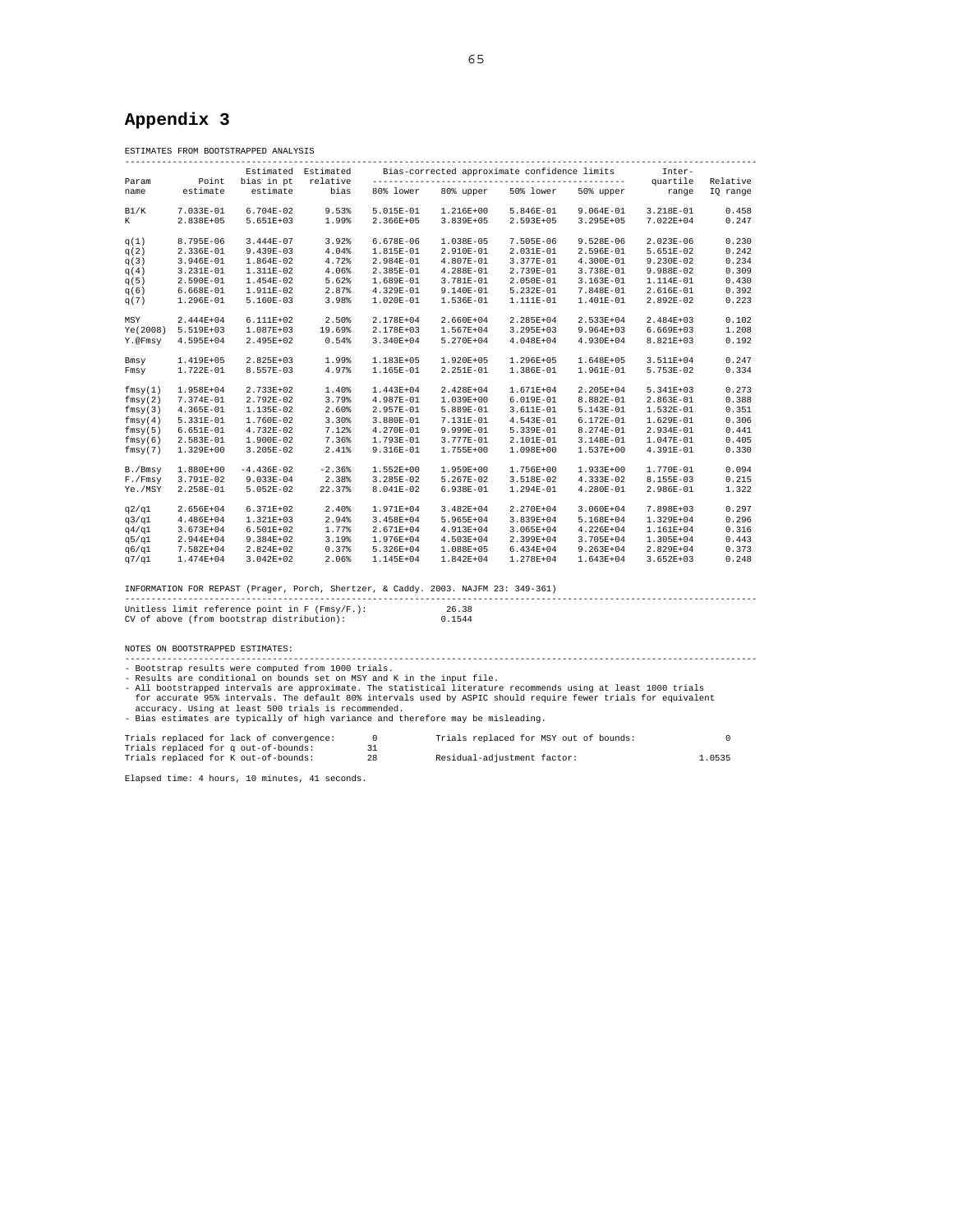**Appendix 4:**  control file of ASPIC projection 2008-2012

|        | 'Projection with 5000 Y' ## Projection title |
|--------|----------------------------------------------|
|        | 'aspic.bio' ## BIO file to read              |
|        | 'red3LN.prj' ## Projection file to write     |
| 0d0    | ## Not used at present; set to 0d0           |
| 0      | ## Years to drop at start of plots           |
| 5      | ## Years of projections                      |
| 1700 Y | ## Specification for projection year 1.      |
| 5000 Y | ## Specification for projection year 2.      |
| 5000 Y | ## Specification for projection year 3.      |
| 5000 Y | ## Specification for projection year 4.      |
| 5000 Y | ## Specification for projection year 5.      |

Note: the years of projection should have on each line:

- 1. A real number, the projected yield or effort.
	- If yield, it is in the same units as for the initial fit. - If effort, it is a unitless number: the multiple of the
	- effort in the last year of the fit.
- 2. A character\*1 indicator of whether the number is effort or yield. - This should be the capital letter 'Y' or 'F'.
- 3. Comments if desired may follow the letter, but must be delimited from it by at least one space.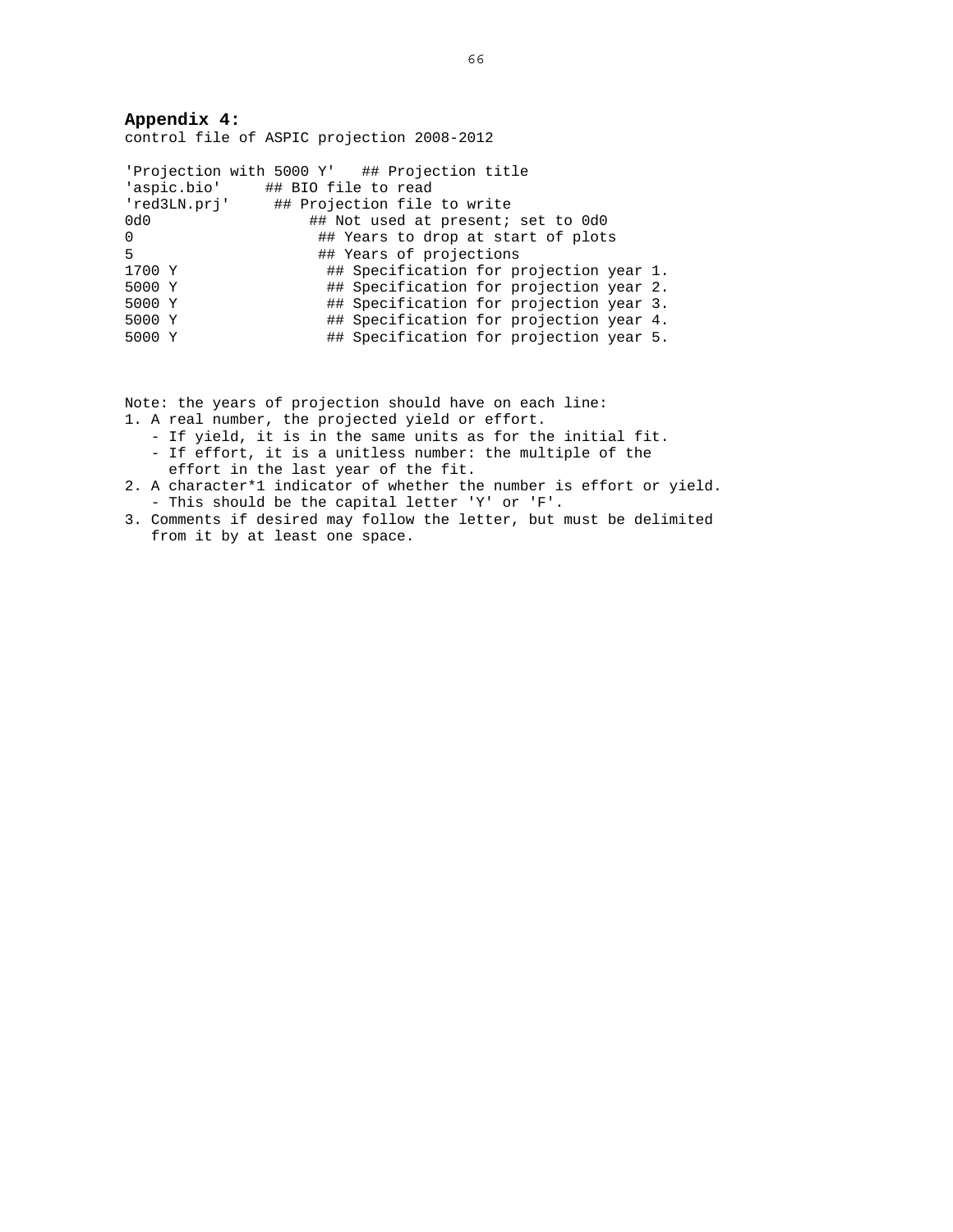### **Appendix 5:**

.prj file with ASPIC projection results 2008-2012 under a constant 2009-2012 catch of 5000 ton

Results from ASPICP.EXE, version 3.16 07 May 2008 at 16:18.29 3LN redfish Page 1 Projection with 5000 Y

USER CONTROL INFORMATION (FROM INPUT FILE) ----------------------------------------------------------------------------------------------------- Control (CTL) file read was: aspicp.ctl Biomass (BIO) file read was: aspic.bio Output file (this file) written was: aspicp.prj Production-model type: Logistic Number of years of projections: 5 Type of confidence intervals: Bias-corrected percentile Confidence interval smoothing: ON Year Input data User data type

| ICGL | tiput uata    | USEL UGLG LYPE |
|------|---------------|----------------|
|      |               |                |
| 2008 | 1.700E+03     | <b>TAC</b>     |
| 2009 | $5.000E + 03$ | <b>TAC</b>     |
| 2010 | $5.000E + 03$ | <b>TAC</b>     |
| 2011 | $5.000E + 03$ | <b>TAC</b>     |
| 2012 | $5.000E + 03$ | TAC            |
|      |               |                |

#### TRAJECTORY OF RELATIVE BIOMASS B/Bmsy (BOOTSTRAPPED) -----------------------------------------------------------------------------------------------------------------------

|      |               |              |                       |               |             |               |               | Inter-      |          |
|------|---------------|--------------|-----------------------|---------------|-------------|---------------|---------------|-------------|----------|
|      | Point         | Estimated    | Relative              | Approx 80%    | Approx 80%  | Approx 50%    | Approx 50%    | quartile    | Relative |
| Year | estimate      | bias         | bias                  | lower CL      | upper CL    | lower CL      | upper CL      | range       | IQ range |
|      |               |              |                       |               |             |               |               |             |          |
| 1959 | 1.407E+00     | 1.341E-01    | 9.53%                 | $1.003E+00$   | 2.431E+00   | $1.003E + 00$ | 2.431E+00     | 6.437E-01   | 0.458    |
| 1960 | 1.246E+00     | $6.592E-02$  | 5.29%                 | 8.668E-01     | $1.995E+00$ | 8.668E-01     | 1.995E+00     | 5.590E-01   | 0.449    |
| 1961 | $1.222E + 00$ | $3.453E-02$  | 2.83%                 | 8.561E-01     | $1.830E+00$ | 8.561E-01     | 1.830E+00     | $5.062E-01$ | 0.414    |
| 1962 | $1.222E + 00$ | 1.508E-02    | 1.23%                 | 8.580E-01     | 1.714E+00   | 8.580E-01     | 1.714E+00     | 4.476E-01   | 0.366    |
|      |               |              |                       |               |             |               |               |             |          |
| 1963 | 1.235E+00     | 1.881E-03    | 0.15%                 | 8.657E-01     | 1.641E+00   | 8.657E-01     | 1.641E+00     | 4.145E-01   | 0.336    |
| 1964 | 1.206E+00     | $-7.737E-03$ | $-0.64%$              | 8.412E-01     | $1.554E+00$ | 8.412E-01     | 1.554E+00     | 3.847E-01   | 0.319    |
| 1965 | 1.295E+00     | $-1.369E-02$ | $-1.06%$              | 9.229E-01     | 1.596E+00   | 9.229E-01     | 1.596E+00     | $3.651E-01$ | 0.282    |
| 1966 | 1.287E+00     | $-1.907E-02$ | $-1.48%$              | 9.128E-01     | $1.542E+00$ | 9.128E-01     | 1.542E+00     | $3.404E-01$ | 0.265    |
| 1967 | 1.323E+00     | $-2.223E-02$ | $-1.68%$              | 9.540E-01     | $1.552E+00$ | 9.540E-01     | $1.552E+00$   | 3.140E-01   | 0.237    |
| 1968 | 1.288E+00     | $-2.480E-02$ | $-1.93%$              | $9.345E-01$   | $1.486E+00$ | 9.345E-01     | 1.486E+00     | 2.921E-01   | 0.227    |
| 1969 | 1.320E+00     | $-2.553E-02$ | $-1.93%$              | 9.727E-01     | 1.502E+00   | 9.727E-01     | $1.502E+00$   | 2.754E-01   | 0.209    |
| 1970 | 1.301E+00     | $-2.620E-02$ | $-2.01$ $% -2.01$     | 9.583E-01     | $1.461E+00$ | 9.583E-01     | 1.461E+00     | $2.564E-01$ | 0.197    |
| 1971 | $1.353E+00$   | $-2.568E-02$ | $-1.90%$              | 1.008E+00     | $1.502E+00$ | 1.008E+00     | $1.502E+00$   | $2.564E-01$ | 0.189    |
| 1972 | 1.267E+00     | $-2.608E-02$ | $-2.06%$              | 9.437E-01     | $1.395E+00$ | 9.437E-01     | 1.395E+00     | $2.294E-01$ | 0.181    |
| 1973 | 1.225E+00     | $-2.495E-02$ | $-2.04%$              | 9.081E-01     | $1.344E+00$ | 9.081E-01     | 1.344E+00     | 2.161E-01   | 0.176    |
| 1974 | 1.156E+00     | $-2.371E-02$ | $-2.05%$              | 8.557E-01     | 1.269E+00   | 8.557E-01     | 1.269E+00     | 2.077E-01   | 0.180    |
| 1975 | 1.167E+00     | $-2.155E-02$ | $-1.85%$              | 8.606E-01     | 1.288E+00   | 8.606E-01     | 1.288E+00     | 2.117E-01   | 0.181    |
| 1976 | $1.207E + 00$ | $-1.972E-02$ |                       | $9.026E - 01$ | 1.340E+00   | $9.026E - 01$ |               | 2.096E-01   |          |
|      |               |              | $-1.63%$              |               |             |               | $1.340E+00$   |             | 0.174    |
| 1977 | 1.227E+00     | $-1.884E-02$ | $-1.54%$              | 9.278E-01     | $1.365E+00$ | 9.278E-01     | 1.365E+00     | $2.055E-01$ | 0.168    |
| 1978 | 1.272E+00     | $-1.829E-02$ | $-1.44%$              | $9.658E-01$   | 1.419E+00   | 9.658E-01     | 1.419E+00     | 2.078E-01   | 0.163    |
| 1979 | 1.343E+00     | $-1.839E-02$ | $-1.37%$              | $1.034E + 00$ | $1.495E+00$ | $1.034E + 00$ | 1.495E+00     | 2.189E-01   | 0.163    |
| 1980 | $1.392E + 00$ | $-1.943E-02$ | $-1.40%$              | 1.099E+00     | 1.546E+00   | 1.099E+00     | 1.546E+00     | 2.113E-01   | 0.152    |
| 1981 | 1.423E+00     | $-2.059E-02$ | $-1.45%$              | 1.131E+00     | 1.569E+00   | 1.131E+00     | 1.569E+00     | 2.049E-01   | 0.144    |
| 1982 | 1.395E+00     | $-2.141E-02$ | $-1.53%$              | 1.124E+00     | $1.524E+00$ | 1.124E+00     | $1.524E+00$   | 1.880E-01   | 0.135    |
| 1983 | 1.389E+00     | $-2.093E-02$ | $-1.51%$              | 1.134E+00     | 1.509E+00   | 1.134E+00     | 1.509E+00     | 1.787E-01   | 0.129    |
| 1984 | 1.396E+00     | $-1.993E-02$ | $-1.43%$              | 1.145E+00     | 1.509E+00   | 1.145E+00     | 1.509E+00     | 1.757E-01   | 0.126    |
| 1985 | 1.434E+00     | $-1.873E-02$ | $-1.31%$              | 1.183E+00     | $1.549E+00$ | 1.183E+00     | 1.549E+00     | 1.803E-01   | 0.126    |
| 1986 | 1.429E+00     | $-1.801E-02$ | $-1.26%$              | 1.189E+00     | $1.536E+00$ | 1.189E+00     | 1.536E+00     | 1.707E-01   | 0.119    |
| 1987 | 1.279E+00     | $-1.728E-02$ | $-1.35%$              | 1.084E+00     | 1.358E+00   | 1.084E+00     | 1.358E+00     | 1.316E-01   | 0.103    |
| 1988 | 8.910E-01     | $-1.698E-02$ | $-1.91$ <sup>\$</sup> | 8.104E-01     | $9.202E-01$ | 8.104E-01     | $9.202E-01$   | 4.369E-02   | 0.049    |
| 1989 | 6.787E-01     | $-1.496E-02$ | $-2.20%$              | $6.585E-01$   | 7.371E-01   | $6.585E-01$   | 7.371E-01     | 3.766E-02   | 0.055    |
| 1990 | 5.905E-01     | $-1.234E-02$ | $-2.09%$              | $5.652E-01$   | $6.567E-01$ | $5.652E-01$   | $6.567E-01$   | $4.582E-02$ | 0.078    |
| 1991 | 5.236E-01     | $-9.757E-03$ | $-1.86%$              | 4.896E-01     | $6.005E-01$ | 4.896E-01     | $6.005E-01$   | 5.514E-02   | 0.105    |
|      |               |              |                       |               |             |               |               |             |          |
| 1992 | 4.701E-01     | $-7.056E-03$ | $-1.50%$              | 4.214E-01     | 5.513E-01   | 4.214E-01     | 5.513E-01     | $6.285E-02$ | 0.134    |
| 1993 | 3.941E-01     | $-4.846E-03$ | $-1.23%$              | 3.330E-01     | 4.892E-01   | 3.330E-01     | 4.892E-01     | 7.921E-02   | 0.201    |
| 1994 | 3.479E-01     | $-2.475E-03$ | $-0.71%$              | 2.689E-01     | 4.703E-01   | 2.689E-01     | 4.703E-01     | 9.969E-02   | 0.287    |
| 1995 | 4.134E-01     | $2.361E-03$  | 0.57%                 | $3.040E-01$   | 5.720E-01   | 3.040E-01     | 5.720E-01     | 1.314E-01   | 0.318    |
| 1996 | 5.224E-01     | $9.475E-03$  | 1.81%                 | 3.714E-01     | 7.098E-01   | 3.714E-01     | 7.098E-01     | 1.778E-01   | 0.340    |
| 1997 | $6.624E-01$   | 1.709E-02    | 2.58%                 | 4.645E-01     | $9.056E-01$ | 4.645E-01     | $9.056E-01$   | 2.422E-01   | 0.366    |
| 1998 | 8.181E-01     | 2.194E-02    | 2.68%                 | 5.586E-01     | 1.112E+00   | 5.586E-01     | 1.112E+00     | 3.130E-01   | 0.383    |
| 1999 | 9.819E-01     | 2.119E-02    | 2.16%                 | $6.643E-01$   | 1.321E+00   | $6.643E-01$   | 1.321E+00     | $3.676E-01$ | 0.374    |
| 2000 | 1.137E+00     | 1.405E-02    | 1.24%                 | 7.595E-01     | $1.482E+00$ | 7.595E-01     | $1.482E + 00$ | 4.014E-01   | 0.353    |
| 2001 | 1.279E+00     | $2.284E-03$  | 0.18%                 | 8.542E-01     | 1.611E+00   | 8.542E-01     | 1.611E+00     | 4.210E-01   | 0.329    |
| 2002 | 1.420E+00     | $-1.141E-02$ | $-0.80%$              | $9.607E-01$   | 1.719E+00   | 9.607E-01     | 1.719E+00     | 4.115E-01   | 0.290    |
| 2003 | 1.543E+00     | $-2.461E-02$ | $-1.59%$              | 1.083E+00     | $1.805E+00$ | $1.083E+00$   | 1.805E+00     | 3.870E-01   | 0.251    |
| 2004 | 1.645E+00     | $-3.522E-02$ | $-2.14%$              | 1.172E+00     | $1.860E+00$ | 1.172E+00     | 1.860E+00     | 3.479E-01   | 0.212    |
| 2005 | 1.730E+00     | $-4.224E-02$ | $-2.44%$              | 1.283E+00     | $1.905E+00$ | 1.283E+00     | 1.905E+00     | $3.068E-01$ | 0.177    |
| 2006 | 1.797E+00     | $-4.573E-02$ | $-2.54%$              | $1.380E+00$   | $1.934E+00$ | 1.380E+00     | 1.934E+00     | $2.614E-01$ | 0.145    |
| 2007 | 1.849E+00     | $-4.617E-02$ | $-2.50%$              | 1.477E+00     | $1.955E+00$ | 1.477E+00     | 1.955E+00     | 2.184E-01   | 0.118    |
|      |               |              |                       |               |             |               |               |             |          |
| 2008 | 1.880E+00     | $-4.436E-02$ | $-2.36%$              | $1.552E+00$   | 1.959E+00   | $1.552E+00$   | 1.959E+00     | 1.770E-01   | 0.094    |
| 2009 | $1.903E + 00$ | $-4.099E-02$ | $-2.15%$              | 1.615E+00     | $1.962E+00$ | 1.615E+00     | $1.962E + 00$ | $1.433E-01$ | 0.075    |
| 2010 | 1.900E+00     | $-3.684E-02$ | $-1.94%$              | 1.659E+00     | 1.941E+00   | 1.659E+00     | 1.941E+00     | 1.100E-01   | 0.058    |
| 2011 | 1.898E+00     | $-3.215E-02$ | $-1.69%$              | 1.696E+00     | 1.928E+00   | 1.696E+00     | 1.928E+00     | 8.626E-02   | 0.045    |
| 2012 | 1.896E+00     | $-2.750E-02$ | $-1.45%$              | 1.714E+00     | 1.919E+00   | 1.714E+00     | 1.919E+00     | 7.096E-02   | 0.037    |
| 2013 | 1.895E+00     | $-2.318E-02$ | $-1.22$ %             | 1.740E+00     | 1.913E+00   | 1.740E+00     | 1.913E+00     | 5.726E-02   | 0.030    |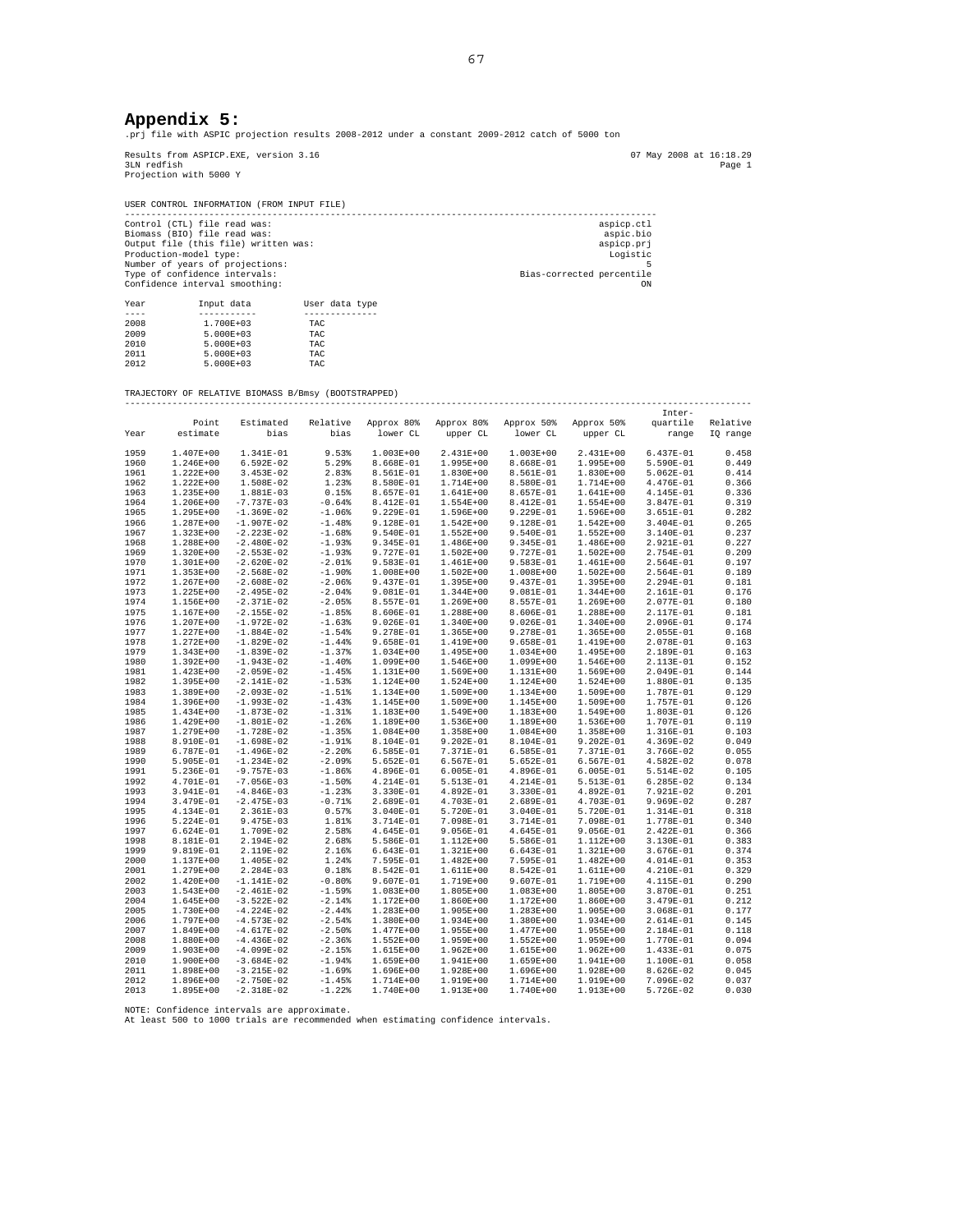TRAJECTORY OF RELATIVE FISHING MORTALITY RATE F/Fmsy (BOOTSTRAPPED)

|      |               |              |          |             |               |                       |               | Inter-      |          |
|------|---------------|--------------|----------|-------------|---------------|-----------------------|---------------|-------------|----------|
|      | Point         | Estimated    | Relative | Approx 80%  | Approx 80%    | Approx 50% Approx 50% |               | quartile    | Relative |
| Year | estimate      | bias         | bias     | lower CL    | upper CL      | lower CL              | upper CL      | range       | IQ range |
| 1959 | 1.380E+00     | 3.151E-02    | 2.28%    | 8.434E-01   | 1.973E+00     | 8.434E-01             | 1.973E+00     | 5.879E-01   | 0.426    |
| 1960 | 8.809E-01     | $3.163E-02$  | 3.59%    | 5.711E-01   | 1.278E+00     | 5.711E-01             | 1.278E+00     | 3.687E-01   | 0.418    |
| 1961 | 7.758E-01     | $3.202E-02$  | 4.13%    | 5.335E-01   | 1.127E+00     | 5.335E-01             | 1.127E+00     | 3.099E-01   | 0.399    |
| 1962 | 7.139E-01     | 3.112E-02    | 4.36%    | 5.144E-01   | 1.038E+00     | 5.144E-01             | 1.038E+00     | 2.722E-01   | 0.381    |
| 1963 | 9.180E-01     | 4.280E-02    | 4.66%    | $6.807E-01$ | 1.321E+00     | 6.807E-01             | $1.321E+00$   | 3.404E-01   | 0.371    |
| 1964 | 3.355E-01     | 1.520E-02    | 4.53%    | 2.551E-01   | 4.812E-01     | 2.551E-01             | 4.812E-01     | 1.200E-01   | 0.358    |
| 1965 | 7.439E-01     | 3.121E-02    | 4.19%    | 5.800E-01   | 1.058E+00     | 5.800E-01             | 1.058E+00     | 2.457E-01   | 0.330    |
| 1966 | 5.319E-01     | 2.117E-02    | 3.98%    | 4.207E-01   | 7.535E-01     | 4.207E-01             | 7.535E-01     | 1.661E-01   | 0.312    |
|      | 8.524E-01     | $3.243E-02$  | 3.80%    | 6.841E-01   | $1.205E+00$   | 6.841E-01             | 1.205E+00     | $2.503E-01$ | 0.294    |
| 1967 |               |              |          |             |               |                       |               |             |          |
| 1968 | 5.539E-01     | $2.004E-02$  | 3.62%    | 4.488E-01   | 7.720E-01     | 4.488E-01             | 7.720E-01     | 1.555E-01   | 0.281    |
| 1969 | 7.730E-01     | 2.609E-02    | 3.38%    | $6.293E-01$ | 1.069E+00     | $6.293E-01$           | 1.069E+00     | 2.057E-01   | 0.266    |
| 1970 | 4.443E-01     | 1.369E-02    | 3.08%    | $3.630E-01$ | $6.042E-01$   | 3.630E-01             | $6.042E - 01$ | 1.164E-01   | 0.262    |
| 1971 | 1.075E+00     | 3.126E-02    | 2.91%    | 8.840E-01   | 1.455E+00     | 8.840E-01             | $1.455E+00$   | 2.749E-01   | 0.256    |
| 1972 | 9.510E-01     | 2.755E-02    | 2.90%    | 7.858E-01   | $1.283E+00$   | 7.858E-01             | $1.283E+00$   | 2.395E-01   | 0.252    |
| 1973 | 1.146E+00     | $3.373E-02$  | 2.94%    | $9.486E-01$ | $1.544E+00$   | $9.486E-01$           | $1.544E+00$   | 2.831E-01   | 0.247    |
| 1974 | 7.850E-01     | $2.326E-02$  | 2.96%    | $6.465E-01$ | 1.060E+00     | $6.465E-01$           | 1.060E+00     | 1.963E-01   | 0.250    |
| 1975 | 6.158E-01     | 1.748E-02    | 2.84%    | 5.030E-01   | 8.329E-01     | 5.030E-01             | 8.329E-01     | 1.590E-01   | 0.258    |
| 1976 | 6.896E-01     | 1.873E-02    | 2.72%    | 5.583E-01   | $9.332E-01$   | 5.583E-01             | 9.332E-01     | 1.820E-01   | 0.264    |
| 1977 | 5.407E-01     | 1.401E-02    | 2.59%    | 4.375E-01   | 7.372E-01     | 4.375E-01             | 7.372E-01     | 1.463E-01   | 0.271    |
| 1978 | 3.767E-01     | $9.035E-03$  | 2.40%    | $3.051E-01$ | 5.169E-01     | 3.051E-01             | 5.169E-01     | 1.043E-01   | 0.277    |
| 1979 | 4.207E-01     | $9.202E-03$  | 2.19%    | $3.425E-01$ | 5.719E-01     | $3.425E-01$           | 5.719E-01     | 1.169E-01   | 0.278    |
| 1980 | 4.658E-01     | $9.248E-03$  | 1.99%    | 3.817E-01   | $6.309E-01$   | 3.817E-01             | 6.309E-01     | 1.239E-01   | 0.266    |
| 1981 | 7.053E-01     | 1.271E-02    | 1.80%    | 5.819E-01   | 9.419E-01     | 5.819E-01             | 9.419E-01     | 1.772E-01   | 0.251    |
| 1982 | 6.333E-01     | 1.023E-02    | 1.62%    | 5.254E-01   | 8.405E-01     | 5.254E-01             | 8.405E-01     | 1.540E-01   | 0.243    |
| 1983 | 5.802E-01     | 8.155E-03    | 1.41%    | 4.847E-01   | 7.688E-01     | 4.847E-01             | 7.688E-01     | 1.377E-01   | 0.237    |
| 1984 | 4.266E-01     | 5.051E-03    | 1.18%    | 3.576E-01   | 5.636E-01     | 3.576E-01             | 5.636E-01     | $9.904E-02$ | 0.232    |
| 1985 | 5.875E-01     | 5.727E-03    | 0.97%    | 4.961E-01   | 7.731E-01     | 4.961E-01             | 7.731E-01     | 1.360E-01   | 0.231    |
| 1986 | 1.298E+00     | 1.035E-02    | 0.80%    | 1.105E+00   | $1.682E+00$   | 1.105E+00             | $1.682E+00$   | 2.783E-01   | 0.214    |
| 1987 | $3.030E + 00$ | 2.178E-02    | 0.72%    | $2.650E+00$ | $3.827E + 00$ | $2.650E+00$           | $3.827E + 00$ | 5.626E-01   | 0.186    |
| 1988 | $2.802E+00$   | 2.199E-02    | 0.78%    | $2.514E+00$ | $3.409E + 00$ | 2.514E+00             | $3.409E + 00$ | 4.349E-01   | 0.155    |
| 1989 | 2.176E+00     | 1.839E-02    | 0.85%    | $1.950E+00$ | 2.586E+00     | 1.950E+00             | 2.586E+00     | 3.104E-01   | 0.143    |
| 1990 | 2.142E+00     | 1.862E-02    | 0.87%    | 1.891E+00   | 2.543E+00     | 1.891E+00             | $2.543E+00$   | 3.292E-01   | 0.154    |
| 1991 | 2.130E+00     | 2.086E-02    | 0.98%    | $1.824E+00$ | $2.552E+00$   | $1.824E+00$           | $2.552E+00$   | 3.720E-01   | 0.175    |
| 1992 | 2.593E+00     | 3.871E-02    | 1.49%    | 2.126E+00   | $3.204E + 00$ | 2.126E+00             | $3.204E + 00$ | 5.592E-01   | 0.216    |
| 1993 | 2.355E+00     | 6.821E-02    | 2.90%    | 1.753E+00   | $3.039E + 00$ | 1.753E+00             | $3.039E + 00$ | 6.494E-01   | 0.276    |
| 1994 | 6.181E-01     | 2.548E-02    | 4.12%    | 4.430E-01   | 8.650E-01     | 4.430E-01             | 8.650E-01     | 2.195E-01   | 0.355    |
| 1995 | 1.744E-01     | 7.565E-03    | 4.34%    | 1.220E-01   | 2.540E-01     | 1.220E-01             | 2.540E-01     | 7.218E-02   | 0.414    |
|      |               |              |          |             |               |                       |               |             | 0.435    |
| 1996 | 3.123E-02     | 1.395E-03    | 4.47%    | 2.121E-02   | 4.683E-02     | 2.121E-02             | 4.683E-02     | 1.357E-02   |          |
| 1997 | 3.487E-02     | 1.663E-03    | 4.77%    | 2.332E-02   | 5.412E-02     | 2.332E-02             | 5.412E-02     | 1.598E-02   | 0.458    |
| 1998 | 4.089E-02     | 2.113E-03    | 5.17%    | 2.775E-02   | 6.571E-02     | 2.775E-02             | 6.571E-02     | 1.920E-02   | 0.470    |
| 1999 | 8.949E-02     | $4.963E-03$  | 5.55%    | $6.185E-02$ | 1.461E-01     | 6.185E-02             | 1.461E-01     | 4.234E-02   | 0.473    |
| 2000 | 1.063E-01     | 6.161E-03    | 5.80%    | 7.585E-02   | 1.756E-01     | 7.585E-02             | 1.756E-01     | 4.840E-02   | 0.455    |
| 2001 | 4.368E-02     | 2.530E-03    | 5.79%    | 3.218E-02   | 7.227E-02     | 3.218E-02             | 7.227E-02     | 1.858E-02   | 0.425    |
| 2002 | $3.355E-02$   | $1.852E-03$  | 5.52%    | 2.564E-02   | 5.513E-02     | 2.564E-02             | 5.513E-02     | 1.319E-02   | 0.393    |
| 2003 | 3.421E-02     | 1.728E-03    | 5.05%    | 2.713E-02   | 5.506E-02     | 2.713E-02             | 5.506E-02     | $1.203E-02$ | 0.352    |
| 2004 | 1.543E-02     | $6.854E-04$  | 4.44%    | 1.263E-02   | 2.419E-02     | 1.263E-02             | 2.419E-02     | 4.830E-03   | 0.313    |
| 2005 | 1.528E-02     | 5.739E-04    | 3.76%    | 1.285E-02   | 2.327E-02     | 1.285E-02             | 2.327E-02     | $4.282E-03$ | 0.280    |
| 2006 | 1.113E-02     | $3.400E-04$  | 3.06%    | $9.520E-03$ | 1.630E-02     | $9.520E-03$           | 1.630E-02     | 2.747E-03   | 0.247    |
| 2007 | 3.791E-02     | $9.033E-04$  | 2.38%    | $3.285E-02$ | $5.267E-02$   | $3.285E-02$           | $5.267E-02$   | 8.155E-03   | 0.215    |
| 2008 | 3.676E-02     | 6.474E-04    | 1.76%    | $3.226E-02$ | 4.978E-02     | $3.226E-02$           | 4.978E-02     | 7.144E-03   | 0.194    |
| 2009 | 1.076E-01     | 1.299E-03    | 1.21%    | 9.544E-02   | 1.414E-01     | 9.544E-02             | 1.414E-01     | 1.877E-02   | 0.174    |
| 2010 | 1.077E-01     | 7.746E-04    | 0.72%    | $9.629E-02$ | 1.376E-01     | $9.629E-02$           | 1.376E-01     | 1.719E-02   | 0.160    |
| 2011 | 1.078E-01     | 3.134E-04    | 0.29%    | 9.714E-02   | 1.352E-01     | 9.714E-02             | 1.352E-01     | 1.597E-02   | 0.148    |
| 2012 | 1.079E-01     | $-8.419E-05$ | $-0.08%$ | 9.766E-02   | 1.330E-01     | 9.766E-02             | 1.330E-01     | 1.511E-02   | 0.140    |
|      |               |              |          |             |               |                       |               |             |          |

Note: no yield(s) were estimated in the projection.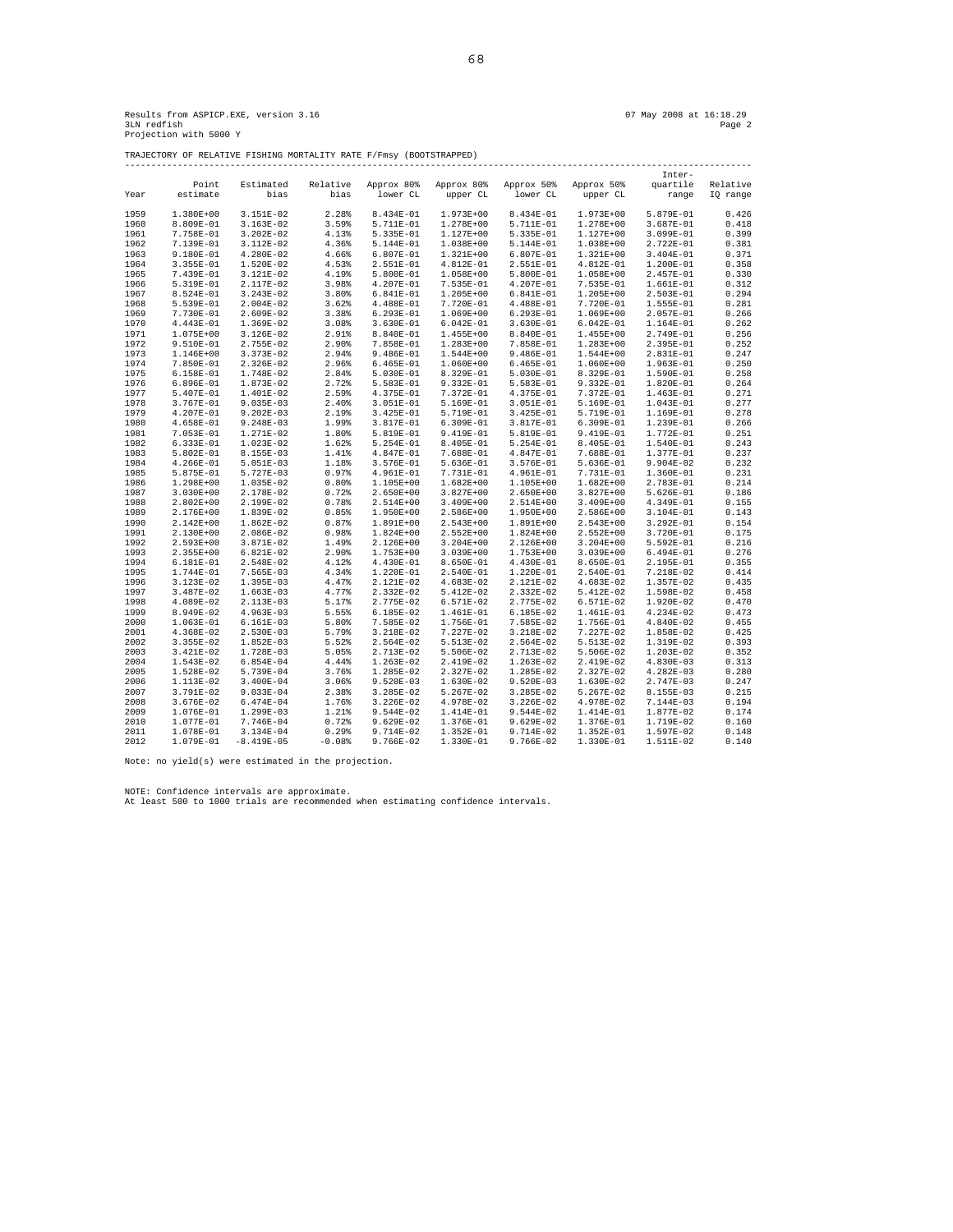Results from ASPICP.EXE, version 3.16<br>3LM redfish Page 3 (16:18.29 Page 3 )<br>Projection with 5000 Y

TRAJECTORY OF ABSOLUTE BIOMASS (BOOTSTRAPPED)

|      |               |                |                   |               |               |                       |               | Inter-        |          |
|------|---------------|----------------|-------------------|---------------|---------------|-----------------------|---------------|---------------|----------|
|      | Point         | Estimated      | Relative          | Approx 80%    | Approx 80%    | Approx 50% Approx 50% |               | quartile      | Relative |
| Year | estimate      | bias           | bias              | lower CL      | upper CL      | lower CL              | upper CL      | range         | IQ range |
|      |               |                |                   |               |               |                       |               |               |          |
| 1959 | 1.996E+05     | 1.903E+04      | 9.53%             | 1.333E+05     | 3.154E+05     | 1.333E+05             | 3.154E+05     | 8.884E+04     | 0.445    |
| 1960 | 1.769E+05     | 1.034E+04      | 5.85%             | 1.162E+05     | 2.730E+05     | $1.162E + 05$         | 2.730E+05     | 7.990E+04     | 0.452    |
|      |               | $6.015E+03$    | 3.47%             | 1.156E+05     | 2.549E+05     | 1.156E+05             | 2.549E+05     | 7.276E+04     | 0.420    |
| 1961 | 1.734E+05     |                |                   |               |               |                       |               |               |          |
| 1962 | 1.735E+05     | 3.198E+03      | 1.84%             | 1.182E+05     | $2.452E + 05$ | 1.182E+05             | $2.452E+05$   | $6.652E + 04$ | 0.383    |
| 1963 | 1.752E+05     | 1.201E+03      | 0.69%             | 1.244E+05     | 2.412E+05     | 1.244E+05             | 2.412E+05     | 5.978E+04     | 0.341    |
| 1964 | 1.711E+05     | $-2.502E+02$   | $-0.15%$          | 1.248E+05     | 2.345E+05     | 1.248E+05             | 2.345E+05     | 5.484E+04     | 0.321    |
| 1965 | 1.837E+05     | $-1.368E+03$   | $-0.74%$          | 1.411E+05     | 2.419E+05     | 1.411E+05             | 2.419E+05     | 5.039E+04     | 0.274    |
| 1966 | 1.826E+05     | $-2.183E+03$   | $-1.20%$          | $1.452E + 05$ | 2.373E+05     | 1.452E+05             | 2.373E+05     | 4.821E+04     | 0.264    |
| 1967 | 1.878E+05     | $-2.748E + 03$ | $-1.46%$          | $1.542E + 05$ | 2.412E+05     | 1.542E+05             | 2.412E+05     | 4.617E+04     | 0.246    |
| 1968 | 1.828E+05     | $-3.103E+03$   | $-1.70%$          | 1.534E+05     | 2.355E+05     | 1.534E+05             | 2.355E+05     | 4.378E+04     | 0.240    |
| 1969 | 1.873E+05     | $-3.317E+03$   | $-1.77%$          | 1.613E+05     | 2.394E+05     | 1.613E+05             | 2.394E+05     | 4.313E+04     | 0.230    |
| 1970 | 1.846E+05     | $-3.420E+03$   | $-1.85%$          | 1.614E+05     | 2.368E+05     | 1.614E+05             | 2.368E+05     | 3.998E+04     | 0.217    |
| 1971 | 1.920E+05     | $-3.448E+03$   | $-1.80%$          | 1.695E+05     | 2.416E+05     | 1.695E+05             | 2.416E+05     | 3.768E+04     | 0.196    |
| 1972 | 1.798E+05     | $-3.384E+03$   | $-1.88%$          | 1.583E+05     | 2.275E+05     | 1.583E+05             | 2.275E+05     | $3.605E + 04$ | 0.201    |
| 1973 | 1.738E+05     | $-3.269E+03$   | $-1.88%$          | 1.541E+05     | 2.195E+05     | 1.541E+05             | 2.195E+05     | $3.483E+04$   | 0.200    |
| 1974 | 1.641E+05     | $-3.151E+03$   | $-1.92%$          | 1.457E+05     | 2.074E+05     | 1.457E+05             | 2.074E+05     | $3.264E + 04$ | 0.199    |
| 1975 | 1.656E+05     | $-3.064E+03$   | $-1.85%$          | 1.488E+05     | 2.068E+05     | 1.488E+05             | 2.068E+05     | 3.078E+04     | 0.186    |
| 1976 | 1.713E+05     | $-3.030E+03$   | $-1.77%$          | 1.561E+05     | 2.110E+05     | 1.561E+05             | 2.110E+05     | 2.897E+04     | 0.169    |
| 1977 | 1.741E+05     | $-3.038E+03$   | $-1.75%$          | 1.600E+05     | 2.146E+05     | 1.600E+05             | 2.146E+05     | 2.817E+04     | 0.162    |
|      |               |                |                   |               |               |                       |               |               | 0.149    |
| 1978 | 1.805E+05     | $-3.080E+03$   | $-1.71$ $% -1.75$ | 1.667E+05     | 2.197E+05     | 1.667E+05             | 2.197E+05     | $2.693E+04$   |          |
| 1979 | 1.905E+05     | $-3.158E+03$   | $-1.66%$          | 1.765E+05     | 2.276E+05     | 1.765E+05             | $2.276E + 05$ | 2.590E+04     | 0.136    |
| 1980 | 1.976E+05     | $-3.228E+03$   | $-1.63%$          | 1.834E+05     | 2.332E+05     | 1.834E+05             | 2.332E+05     | 2.569E+04     | 0.130    |
| 1981 | 2.019E+05     | $-3.229E+03$   | $-1.60%$          | 1.873E+05     | 2.371E+05     | 1.873E+05             | 2.371E+05     | 2.582E+04     | 0.128    |
| 1982 | 1.980E+05     | $-3.107E+03$   | $-1.57%$          | 1.825E+05     | 2.326E+05     | 1.825E+05             | 2.326E+05     | 2.588E+04     | 0.131    |
| 1983 | 1.971E+05     | $-2.891E+03$   | $-1.47%$          | 1.810E+05     | 2.315E+05     | 1.810E+05             | 2.315E+05     | 2.530E+04     | 0.128    |
| 1984 | 1.981E+05     | $-2.635E+03$   | $-1.33%$          | 1.810E+05     | 2.313E+05     | 1.810E+05             | 2.313E+05     | $2.527E + 04$ | 0.128    |
| 1985 | 2.035E+05     | $-2.376E+03$   | $-1.17%$          | 1.848E+05     | 2.335E+05     | 1.848E+05             | $2.335E+05$   | 2.569E+04     | 0.126    |
| 1986 | 2.028E+05     | $-2.093E+03$   | $-1.03%$          | 1.832E+05     | 2.330E+05     | 1.832E+05             | 2.330E+05     | 2.671E+04     | 0.132    |
| 1987 | 1.814E+05     | $-1.692E+03$   | $-0.93%$          | 1.610E+05     | $2.095E + 05$ | 1.610E+05             | $2.095E + 05$ | $2.651E+04$   | 0.146    |
| 1988 | $1.264E + 05$ | $-1.201E+03$   | $-0.95%$          | $1.082E + 05$ | $1.532E + 05$ | $1.082E + 05$         | $1.532E + 05$ | 2.407E+04     | 0.190    |
| 1989 | $9.632E + 04$ | $-8.564E+02$   | $-0.89%$          | 8.026E+04     | 1.206E+05     | 8.026E+04             | 1.206E+05     | 2.200E+04     | 0.228    |
| 1990 | 8.380E+04     | $-6.207E+02$   | $-0.74%$          | 6.970E+04     | 1.058E+05     | 6.970E+04             | 1.058E+05     | 2.027E+04     | 0.242    |
| 1991 | 7.430E+04     | $-4.167E+02$   | $-0.56%$          | 6.189E+04     | 9.473E+04     | 6.189E+04             | 9.473E+04     | 1.893E+04     | 0.255    |
| 1992 | 6.671E+04     | $-2.163E+02$   | $-0.32$ %         | 5.583E+04     | 8.630E+04     | 5.583E+04             | 8.630E+04     | $1.704E + 04$ | 0.255    |
| 1993 | 5.593E+04     | $-3.087E + 01$ | $-0.06%$          | 4.414E+04     | 7.488E+04     | 4.414E+04             | 7.488E+04     | $1.664E+04$   | 0.298    |
| 1994 | 4.937E+04     | 1.353E+02      | 0.27%             | 3.723E+04     | 6.889E+04     | 3.723E+04             | 6.889E+04     | 1.747E+04     | 0.354    |
| 1995 | 5.867E+04     | 3.731E+02      | 0.64%             | 4.421E+04     | 8.015E+04     | 4.421E+04             | 8.015E+04     | $1.944E + 04$ | 0.331    |
| 1996 | 7.414E+04     | 7.105E+02      | 0.96%             | 5.593E+04     | $9.686E + 04$ | 5.593E+04             | $9.686E + 04$ | $2.224E+04$   | 0.300    |
| 1997 | 9.400E+04     | $9.695E + 02$  | 1.03%             | 7.157E+04     | 1.183E+05     | 7.157E+04             | 1.183E+05     | 2.377E+04     | 0.253    |
| 1998 | 1.161E+05     | 8.450E+02      | 0.73%             | 8.881E+04     | 1.416E+05     | 8.881E+04             | 1.416E+05     | 2.753E+04     | 0.237    |
|      |               |                |                   |               |               |                       |               |               |          |
| 1999 | 1.393E+05     | 9.720E+01      | 0.07%             | 1.095E+05     | 1.648E+05     | 1.095E+05             | 1.648E+05     | 2.879E+04     | 0.207    |
| 2000 | 1.613E+05     | $-1.261E+03$   | $-0.78%$          | 1.309E+05     | 1.859E+05     | 1.309E+05             | 1.859E+05     | 2.798E+04     | 0.173    |
| 2001 | 1.815E+05     | $-2.964E+03$   | $-1.63%$          | $1.525E + 05$ | 2.030E+05     | 1.525E+05             | 2.030E+05     | 2.491E+04     | 0.137    |
| 2002 | 2.015E+05     | $-4.670E+03$   | $-2.32%$          | 1.825E+05     | $2.267E + 05$ | 1.825E+05             | $2.267E + 05$ | 2.159E+04     | 0.107    |
| 2003 | 2.190E+05     | $-6.060E+03$   | $-2.77%$          | $2.063E + 05$ | 2.510E+05     | 2.063E+05             | 2.510E+05     | 2.324E+04     | 0.106    |
| 2004 | 2.334E+05     | $-6.910E+03$   | $-2.96%$          | 2.200E+05     | 2.717E+05     | 2.200E+05             | 2.717E+05     | 2.551E+04     | 0.109    |
| 2005 | 2.456E+05     | $-7.159E+03$   | $-2.92%$          | 2.303E+05     | 2.861E+05     | 2.303E+05             | 2.861E+05     | 2.655E+04     | 0.108    |
| 2006 | 2.550E+05     | $-6.865E+03$   | $-2.69%$          | $2.362E + 05$ | 2.974E+05     | 2.362E+05             | 2.974E+05     | 2.863E+04     | 0.112    |
| 2007 | 2.624E+05     | $-6.151E+03$   | $-2.34%$          | $2.392E + 05$ | $3.062E + 05$ | 2.392E+05             | $3.062E + 05$ | $3.252E+04$   | 0.124    |
| 2008 | 2.668E+05     | $-5.157E+03$   | $-1.93%$          | 2.350E+05     | $3.097E + 05$ | 2.350E+05             | $3.097E + 05$ | $3.688E + 04$ | 0.138    |
| 2009 | 2.701E+05     | $-4.020E+03$   | $-1.49%$          | 2.343E+05     | $3.158E + 05$ | 2.343E+05             | 3.158E+05     | 4.330E+04     | 0.160    |
| 2010 | 2.696E+05     | $-2.840E+03$   | $-1.05%$          | $2.302E + 05$ | $3.218E+05$   | 2.302E+05             | 3.218E+05     | 4.775E+04     | 0.177    |
| 2011 | 2.693E+05     | $-1.699E+03$   | $-0.63%$          | $2.282E + 05$ | $3.261E + 05$ | 2.282E+05             | $3.261E + 05$ | 5.170E+04     | 0.192    |
| 2012 | 2.691E+05     | $-6.507E+02$   | $-0.24%$          | 2.266E+05     | $3.301E+05$   | 2.266E+05             | $3.301E + 05$ | $5.453E+04$   | 0.203    |
| 2013 | 2.689E+05     | 2.834E+02      | $0.11$ %          | $2.265E+05$   | 3.341E+05     | $2.265E+05$           | $3.341E + 05$ | 5.722E+04     | 0.213    |
|      |               |                |                   |               |               |                       |               |               |          |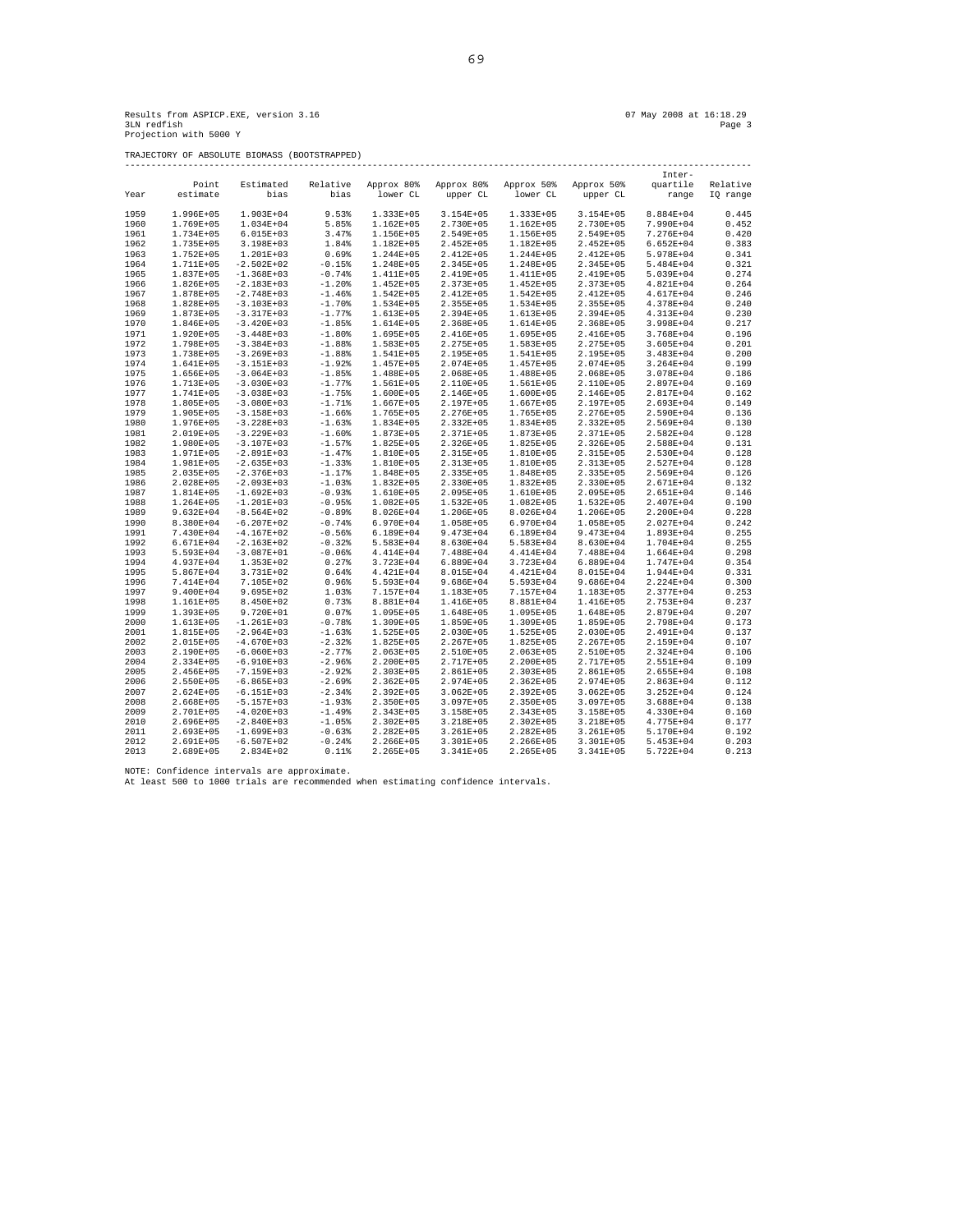TRAJECTORY OF ABSOLUTE FISHING MORTALITY RATE (BOOTSTRAPPED)

|      |             |             |          |             |             |             |             | Inter-        |          |
|------|-------------|-------------|----------|-------------|-------------|-------------|-------------|---------------|----------|
|      | Point       | Estimated   | Relative | Approx 80%  | Approx 80%  | Approx 50%  | Approx 50%  | quartile      | Relative |
| Year | estimate    | bias        | bias     | lower CL    | upper CL    | lower CL    | upper CL    | range         | IQ range |
|      |             |             |          |             |             |             |             |               |          |
| 1959 | 2.377E-01   | 1.078E-02   | 4.53%    | 1.521E-01   | $3.600E-01$ | 1.521E-01   | 3.600E-01   | 1.061E-01     | 0.446    |
| 1960 | 1.517E-01   | $9.142E-03$ | 6.03%    | 1.015E-01   | 2.287E-01   | 1.015E-01   | 2.287E-01   | $6.504E-02$   | 0.429    |
| 1961 | 1.336E-01   | 8.596E-03   | 6.43%    | $9.255E-02$ | 1.980E-01   | $9.255E-02$ | 1.980E-01   | 5.367E-02     | 0.402    |
| 1962 | 1.230E-01   | 7.948E-03   | 6.46%    | 8.848E-02   | 1.775E-01   | 8.848E-02   | 1.775E-01   | 4.404E-02     | 0.358    |
| 1963 | 1.581E-01   | 1.047E-02   | 6.62%    | 1.153E-01   | 2.206E-01   | 1.153E-01   | 2.206E-01   | 5.167E-02     | 0.327    |
| 1964 | 5.779E-02   | $3.597E-03$ | 6.23%    | 4.300E-02   | 7.700E-02   | 4.300E-02   | 7.700E-02   | $1.653E-02$   | 0.286    |
| 1965 | 1.281E-01   | 7.278E-03   | 5.68%    | $9.753E-02$ | 1.630E-01   | 9.753E-02   | 1.630E-01   | 3.314E-02     | 0.259    |
| 1966 | 9.160E-02   | 4.892E-03   | 5.34%    | 7.094E-02   | 1.135E-01   | 7.094E-02   | 1.135E-01   | 2.211E-02     | 0.241    |
| 1967 | 1.468E-01   | 7.485E-03   | 5.10%    | 1.139E-01   | 1.770E-01   | 1.139E-01   | 1.770E-01   | 3.281E-02     | 0.223    |
| 1968 | 9.540E-02   | 4.613E-03   | 4.84%    | 7.433E-02   | 1.120E-01   | 7.433E-02   | 1.120E-01   | 2.038E-02     | 0.214    |
| 1969 | 1.331E-01   | 6.031E-03   | 4.53%    | 1.034E-01   | 1.535E-01   | 1.034E-01   | 1.535E-01   | 2.692E-02     | 0.202    |
| 1970 | 7.651E-02   | 3.183E-03   | 4.16%    | $6.026E-02$ | 8.726E-02   | $6.026E-02$ | 8.726E-02   | 1.441E-02     | 0.188    |
| 1971 | 1.852E-01   | 7.415E-03   | 4.00%    | 1.463E-01   | 2.099E-01   | 1.463E-01   | 2.099E-01   | $3.382E-02$   | 0.183    |
| 1972 | 1.638E-01   | $6.584E-03$ | 4.02%    | 1.291E-01   | 1.854E-01   | 1.291E-01   | 1.854E-01   | $3.005E-02$   | 0.183    |
| 1973 | 1.973E-01   | 7.959E-03   | 4.03%    | 1.559E-01   | 2.223E-01   | 1.559E-01   | 2.223E-01   | $3.602E-02$   | 0.183    |
| 1974 | 1.352E-01   | 5.298E-03   | 3.92%    | 1.076E-01   | 1.513E-01   | 1.076E-01   | 1.513E-01   | 2.378E-02     | 0.176    |
| 1975 | 1.061E-01   | $3.804E-03$ | 3.59%    | 8.519E-02   | 1.172E-01   | 8.519E-02   | 1.172E-01   | 1.732E-02     | 0.163    |
| 1976 | 1.188E-01   | $3.930E-03$ | 3.31%    | $9.582E-02$ | 1.298E-01   | $9.582E-02$ | 1.298E-01   | 1.805E-02     | 0.152    |
| 1977 | 9.312E-02   | $2.862E-03$ | 3.07%    | 7.576E-02   | 1.010E-01   | 7.576E-02   | 1.010E-01   | 1.329E-02     | 0.143    |
| 1978 | 6.487E-02   | 1.823E-03   | 2.81%    | 5.381E-02   | 7.014E-02   | 5.381E-02   | 7.014E-02   | 8.596E-03     | 0.132    |
| 1979 | 7.245E-02   | 1.891E-03   | 2.61%    | 6.108E-02   | 7.822E-02   | 6.108E-02   | 7.822E-02   | $9.027E-03$   | 0.125    |
| 1980 | 8.022E-02   | $2.002E-03$ | 2.50%    | 6.799E-02   | 8.634E-02   | 6.799E-02   | 8.634E-02   | $9.827E-03$   | 0.123    |
| 1981 | 1.215E-01   | 2.985E-03   | 2.46%    | 1.033E-01   | 1.315E-01   | 1.033E-01   | 1.315E-01   | 1.478E-02     | 0.122    |
| 1982 | 1.091E-01   | $2.612E-03$ | 2.39%    | $9.273E-02$ | 1.187E-01   | $9.273E-02$ | 1.187E-01   | 1.329E-02     | 0.122    |
| 1983 | 9.993E-02   | $2.262E-03$ | 2.26%    | 8.532E-02   | 1.091E-01   | 8.532E-02   | 1.091E-01   | 1.219E-02     | 0.122    |
| 1984 | 7.348E-02   | 1.536E-03   | 2.09%    | $6.364E-02$ | 8.070E-02   | $6.364E-02$ | 8.070E-02   | 8.937E-03     | 0.122    |
| 1985 | 1.012E-01   | 1.987E-03   | 1.96%    | 8.826E-02   | 1.118E-01   | 8.826E-02   | 1.118E-01   | 1.273E-02     | 0.126    |
| 1986 | 2.235E-01   | $4.452E-03$ | 1.99%    | 1.941E-01   | 2.500E-01   | 1.941E-01   | 2.500E-01   | $3.043E-02$   | 0.136    |
| 1987 | 5.218E-01   | 1.278E-02   | 2.45%    | 4.411E-01   | $6.014E-01$ | 4.411E-01   | 6.014E-01   | 8.559E-02     | 0.164    |
| 1988 | 4.827E-01   | 1.523E-02   | 3.16%    | $3.904E-01$ | 5.715E-01   | 3.904E-01   | 5.715E-01   | $9.648E-02$   | 0.200    |
| 1989 | 3.747E-01   | 1.305E-02   | 3.48%    | 2.962E-01   | 4.490E-01   | 2.962E-01   | 4.490E-01   | 8.469E-02     | 0.226    |
| 1990 | 3.690E-01   | 1.277E-02   | 3.46%    | 2.889E-01   | 4.416E-01   | 2.889E-01   | 4.416E-01   | 8.638E-02     | 0.234    |
| 1991 | 3.668E-01   | 1.246E-02   | 3.40%    | 2.856E-01   | 4.389E-01   | 2.856E-01   | 4.389E-01   | 8.684E-02     | 0.237    |
| 1992 | 4.466E-01   | 1.687E-02   | 3.78%    | $3.402E-01$ | 5.491E-01   | 3.402E-01   | 5.491E-01   | 1.141E-01     | 0.256    |
| 1993 | 4.055E-01   | 2.038E-02   | 5.03%    | 2.978E-01   | 5.244E-01   | 2.978E-01   | 5.244E-01   | 1.259E-01     | 0.311    |
| 1994 | 1.064E-01   | 5.728E-03   | 5.38%    | 7.693E-02   | 1.404E-01   | 7.693E-02   | 1.404E-01   | 3.338E-02     | 0.314    |
| 1995 | $3.004E-02$ | 1.258E-03   | 4.19%    | $2.259E-02$ | $3.968E-02$ | 2.259E-02   | $3.968E-02$ | $9.074E-03$   | 0.302    |
| 1996 | 5.379E-03   | 1.668E-04   | 3.10%    | 4.189E-03   | 7.033E-03   | 4.189E-03   | $7.033E-03$ | 1.474E-03     | 0.274    |
| 1997 | $6.006E-03$ | 1.521E-04   | 2.53%    | $4.876E-03$ | 7.928E-03   | 4.876E-03   | 7.928E-03   | 1.540E-03     | 0.256    |
| 1998 | $7.042E-03$ | 1.712E-04   | 2.43%    | 5.871E-03   | $9.053E-03$ | 5.871E-03   | $9.053E-03$ | 1.598E-03     | 0.227    |
| 1999 | 1.541E-02   | 4.080E-04   | 2.65%    | $1.322E-02$ | 1.931E-02   | $1.322E-02$ | 1.931E-02   | $3.034E-03$   | 0.197    |
| 2000 | 1.831E-02   | 5.516E-04   | 3.01%    | 1.612E-02   | 2.214E-02   | 1.612E-02   | 2.214E-02   | 2.945E-03     | 0.161    |
| 2001 | 7.522E-03   | $2.523E-04$ | 3.35%    | $6.724E-03$ | 8.658E-03   | 6.724E-03   | 8.658E-03   | 8.827E-04     | 0.117    |
| 2002 | 5.778E-03   | 2.076E-04   | 3.59%    | 5.079E-03   | $6.204E-03$ | 5.079E-03   | $6.204E-03$ | 5.803E-04     | 0.100    |
| 2003 | 5.892E-03   | 2.194E-04   | 3.72%    | 5.078E-03   | $6.235E-03$ | 5.078E-03   | $6.235E-03$ | $6.025E-04$   | 0.102    |
| 2004 | $2.657E-03$ | $9.923E-05$ | 3.73%    | $2.268E-03$ | 2.818E-03   | 2.268E-03   | 2.818E-03   | 2.706E-04     | 0.102    |
| 2005 | 2.631E-03   | $9.590E-05$ | 3.65%    | $2.255E-03$ | 2.816E-03   | 2.255E-03   | 2.816E-03   | 2.740E-04     | 0.104    |
| 2006 | 1.916E-03   | $6.682E-05$ | 3.49%    | 1.640E-03   | 2.086E-03   | 1.640E-03   | 2.086E-03   | 2.129E-04     | 0.111    |
| 2007 | $6.529E-03$ | 2.150E-04   | 3.29%    | 5.641E-03   | 7.336E-03   | 5.641E-03   | 7.336E-03   | 8.152E-04     | 0.125    |
| 2008 | 6.331E-03   | 1.950E-04   | 3.08%    | 5.443E-03   | 7.245E-03   | $5.443E-03$ | 7.245E-03   | $9.267E-04$   | 0.146    |
| 2009 | 1.853E-02   | 5.325E-04   | 2.87%    | 1.571E-02   | 2.151E-02   | 1.571E-02   | 2.151E-02   | $3.057E-03$   | 0.165    |
| 2010 | 1.855E-02   | $4.952E-04$ | 2.67%    | 1.542E-02   | 2.181E-02   | 1.542E-02   | 2.181E-02   | $3.363E-03$   | 0.181    |
| 2011 | 1.857E-02   | 4.565E-04   | 2.46%    | 1.523E-02   | $2.202E-02$ | 1.523E-02   | $2.202E-02$ | $3.595E-03$   | 0.194    |
| 2012 | 1.859E-02   | 4.198E-04   | 2.26%    | 1.502E-02   | 2.209E-02   | 1.502E-02   | 2.209E-02   | $3.742E - 03$ | 0.201    |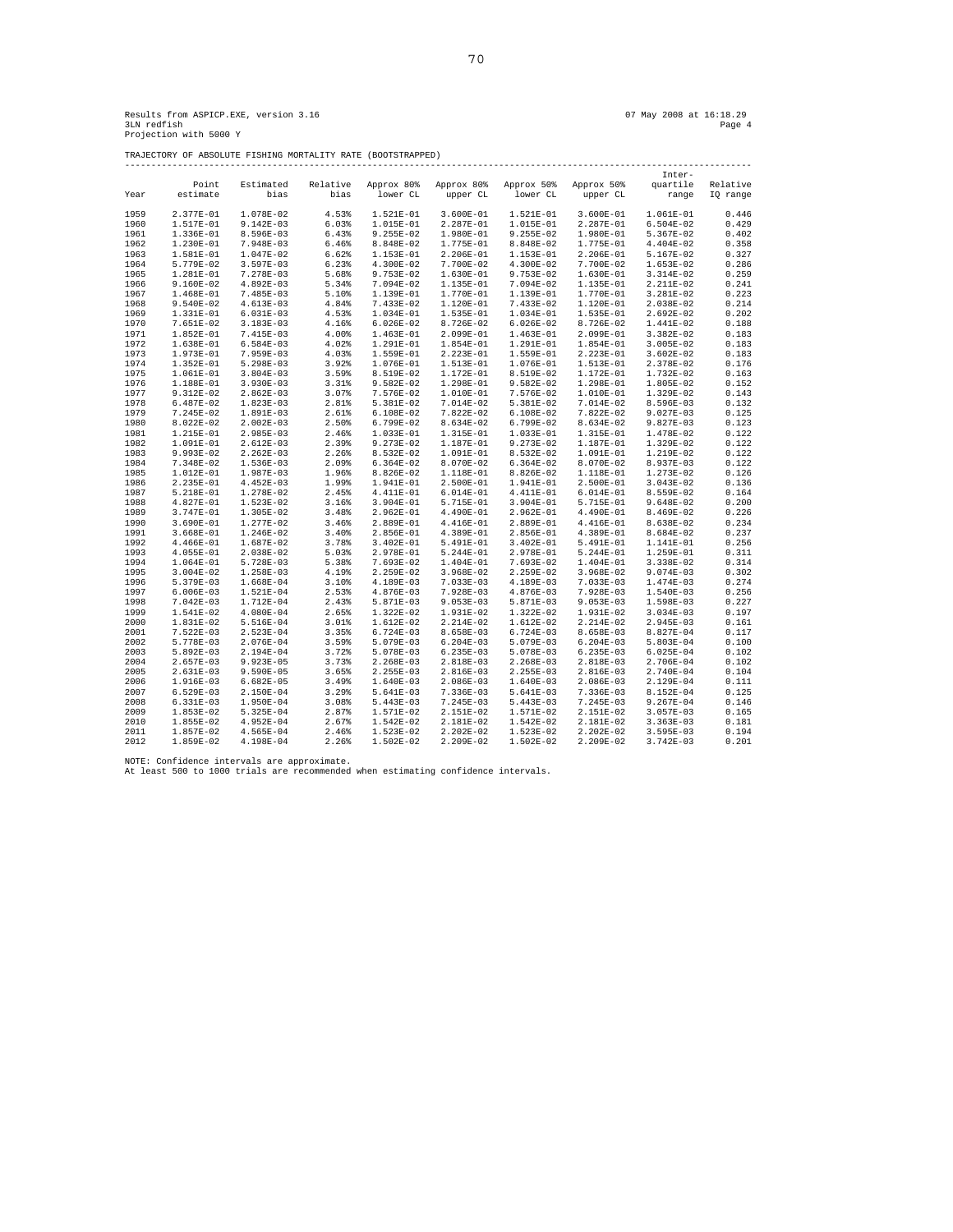Results from ASPICP.EXE, version 3.16 07 May 2008 at 16:18.29 Page 5<br>3LM redfish (1) 1999 07 3LN redfish Page 5 Projection with 5000 Y



Time Plot of B/Bmsy (#) with Bias-Corrected (BC) 80% Confidence Interval (^v) (Dashed reference line is 1.0)

NOTE: Estimates beginning in 2009 depend on the user projection data listed on page 1.